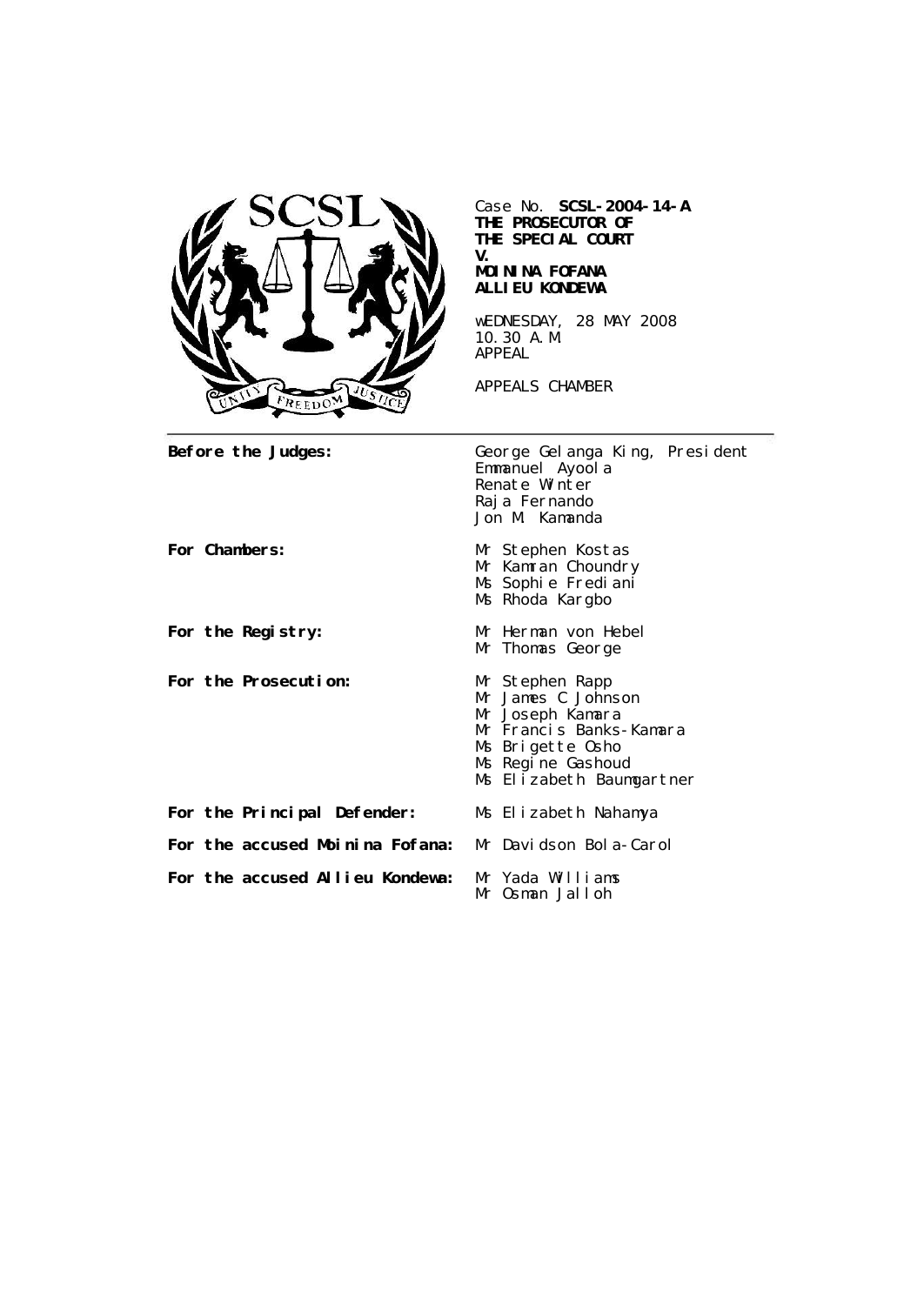1 2 3 4 5 6 7 8 9 10 11 12 13 14 15 16 17 18 19 20 21 22 23 24 25 26 27 28 29 [CDF28APR08A-BP] [Wednesday, 28 May 2008] [Appeal Judgment] [Open session] [The appellants present] [Upon commencing at 10.30 a.m. ] MR RAPP: Mr President, Your Honours, appearing for the Prosecutor is myself Steven Rapp, Joseph Kamara, James Johnson, Francis Banks-Kamara, Bridgette Osho, Regine Gachoud and Elizabeth Baumgartner. Thank you. JUSTICE KING: Thank you, Mr Chief Prosecutor. MR BOLA-CAROL: May it please Your Lordships, I appear for the first respondent, Bola-Carol. JUSTICE KING: Thank you. MR WILLIAMS: May it please your Lordships, for the -- for accused Allieu Kondewa is Yada Williams and with me Osman Jalloh. JUSTICE KING: Thank you. Now this is the summary of the judgment of this Court. Introduction The Appeals Chamber of the Special Court for Sierra Leone convenes today pursuant to its scheduling order issued on 9 May 2008 to deliver its judgment on appeal in the case of Prosecutor v Moinina Fofana and Allieu Kondewa . In today's session I shall only be reading out a summary of the judgment and not the judgment itself. I shall briefly discuss the issues raised by the parties in this appeal, and then state the findings of the Appeals Chamber. I shall read out the Appeals Chamber's disposition. This will then be followed by reading out of dissenting opinions, and in this case there are at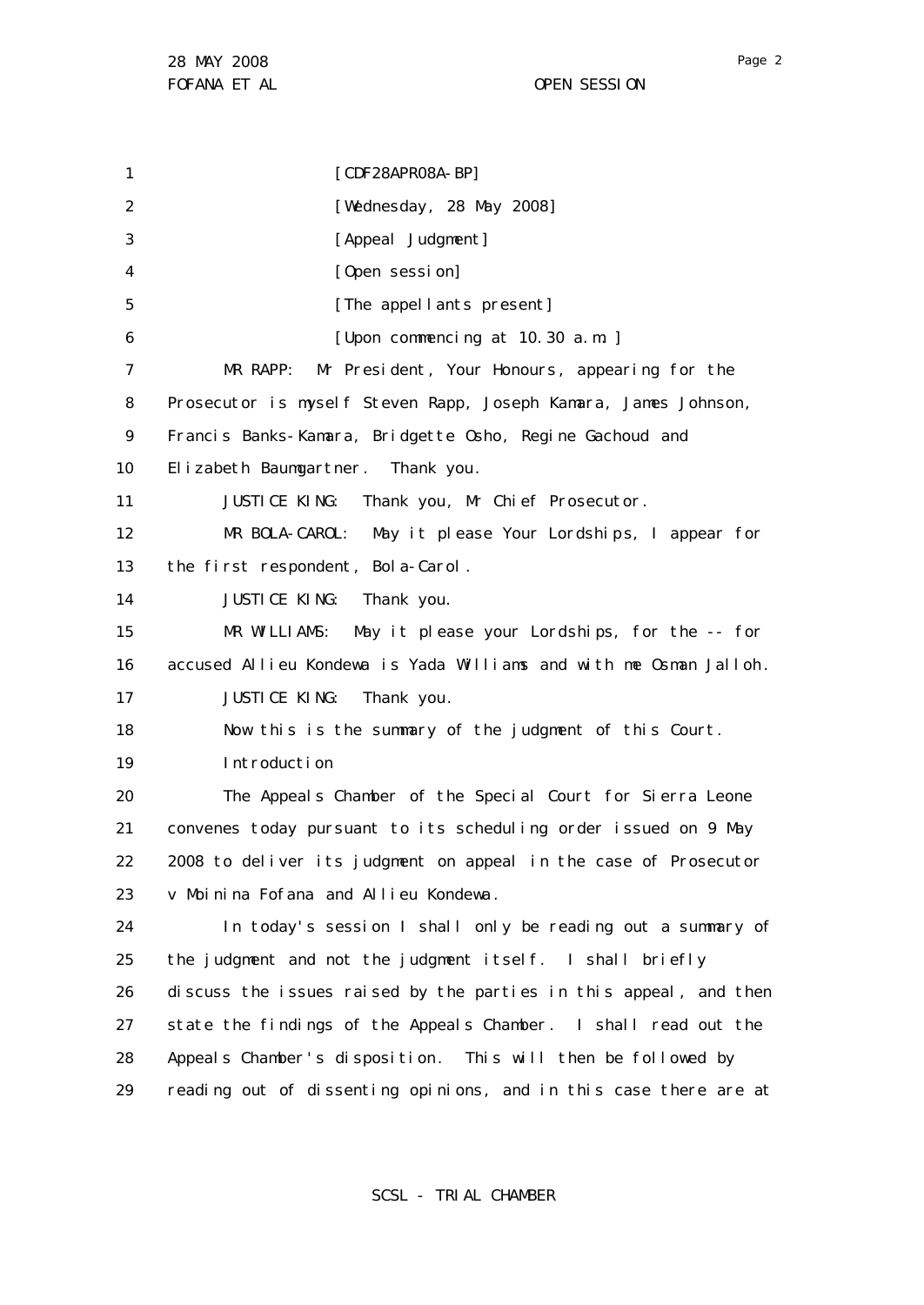1 least three dissenting opinions.

| 2              | I would like to emphasise that this summary is not part of        |
|----------------|-------------------------------------------------------------------|
| 3              | the written judgment which is the only authoritative account of   |
| 4              | the findings and reasoning of the Appeals Chamber. Copies of the  |
| 5              | written judgment are available from the Registrar.                |
| 6              | Background to the armed conflict in Sierra Leone, the             |
| $\overline{7}$ | Kamajors and the Civil Defence Forces                             |
| 8              | The Kamajors                                                      |
| 9              | The term "Kamajor" originally referred to a "Mende" male          |
| 10             | who possessed specialised knowledge of the forest and the use of  |
| 11             | medicines associated with the bush.                               |
| 12             | When the civil conflict in Sierra Leone began in 1991, the        |
| 13             | military decided to enlist Kamajors as vigilantes to scout the    |
| 14             | terrain. Because the Kamajors were limited in number, the         |
| 15             | community leaders and the chiefs made arrangements to encourage   |
| 16             | the Kamajors to expand their defence by increasing their manpower |
| 17             | through initiation. The Kamajors were then placed by their        |
| 18             | paramount chiefs at the disposal of government soldiers, and they |
| 19             | acted as allies in the defence of their areas against the rebels. |
| 20             | In 1996, paramount chiefs of the southern regions appointed       |
| 21             | Regent Chief Samuel Hinga Norman as Chairman of the Kamajors for  |
| 22             | that region.                                                      |
| 23             | The Civil Defence Forces                                          |

24 25 26 27 28 29 On 25 May 1997, President Ahmad Tejan Kabbah was overthrown in a military coup. Upon President Kabbah's arrival in exile in Conakry after the coup, the Organisation of African Unity, the OAU, designated the Economic Community of West African States, ECOWAS, to restore President Kabbah 's government to power. ECOWAS, in turn, mandated its Monitoring Group, ECOMOG, to carry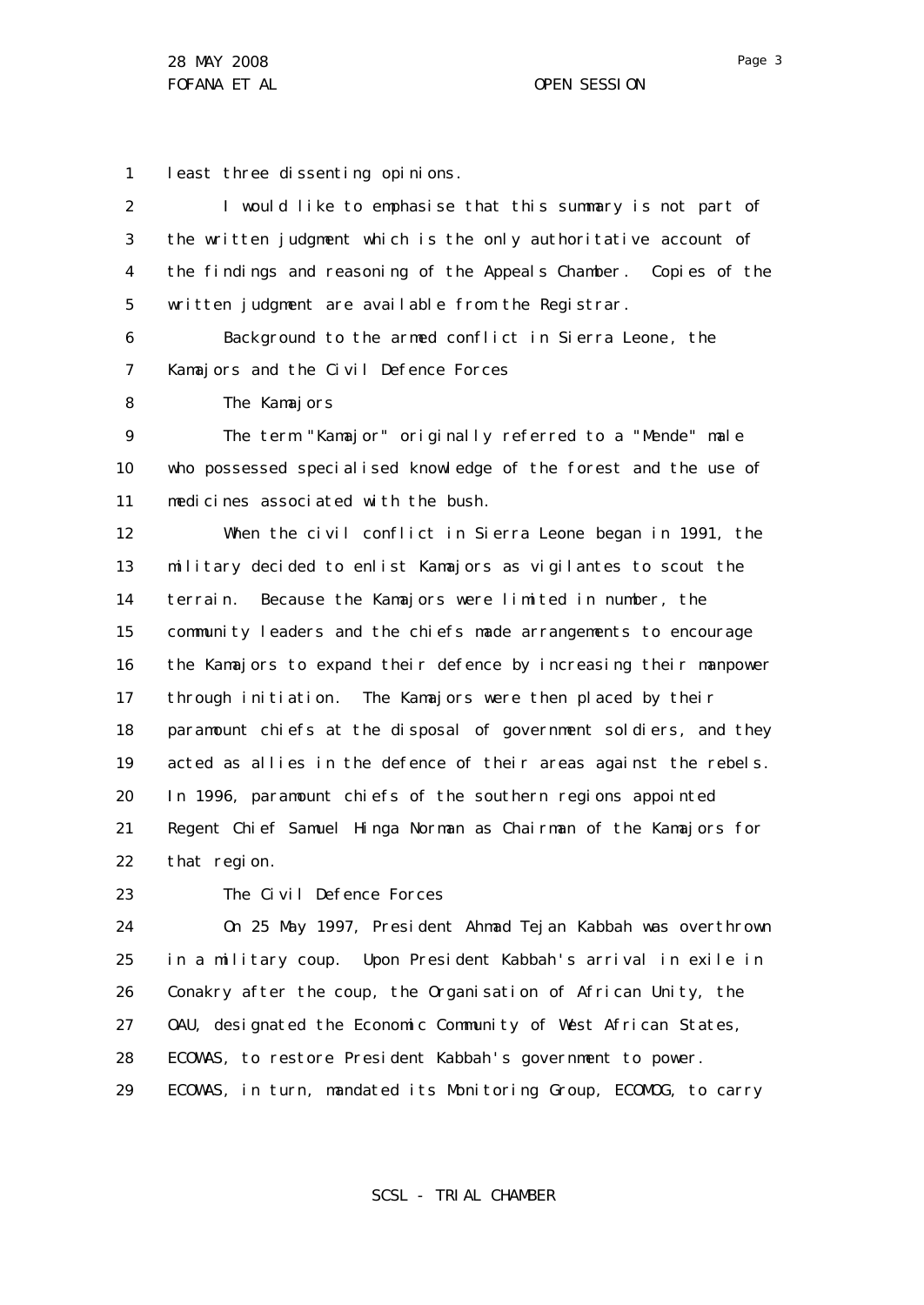1 out the task.

| $\overline{2}$ | In a bid to establish his government, President Kabbah            |
|----------------|-------------------------------------------------------------------|
| 3              | created the Civil Defence Forces, CDF, to coordinate the          |
| 4              | activities within the various militia groups and with ECOMOG.     |
| 5              | The CDF was a security force comprised mainly of Kamajors         |
| 6              | who fought in the conflict in Sierra Leone between November 1996  |
| 7              | and December 1999. The CDF supported the elected government of    |
| 8              | Sierra Leone in its fight against the Revolutionary United Front, |
| 9              | RUF, and the Armed Forces Revolutionary Council, AFRC.            |
| 10             | President Kabbah appointed the Vice-President Albert Joe          |
| 11             | Demby as chairman of the CDF, and Samuel Hinga Norman as the      |
| 12             | National Coordinator. In his capacity as National Coordinator,    |
| 13             | Norman was responsible for coordinating the activities of the     |
| 14             | CDF/Kamajors in supporting the military operations of ECOMOG to   |
| 15             | reinstate President Kabbah's government.                          |
| 16             | The appellants                                                    |
| 17             | This case concerns the role of Moinina Fofana and Allieu          |
| 18             | Kondewa in the events that occurred during the armed conflict in  |
| 19             | Si erra Leone.                                                    |
| 20             | Following the May 1997, coup d'etat the appellants became         |
| 21             | members of the CDF. Moinina Fofana was the CDF's "Director of     |
| 22             | War" and Allieu Kondewa was its "High Priest." Together with      |
| 23             | Samuel Hinga Norman they formed part of the High Command of the   |
| 24             | CDF and were referred to as the "Holy Trinity."                   |
| 25             | The Prosecution charged Samuel Hinga Norman, Moinina Fofana       |
| 26             | and Allieu Kondewa under Article 15 of the Statute in an          |
| 27             | eight-count indictment with crimes against humanity, violations   |
| 28             | of Article 3 common to the Geneva Conventions and of Additional   |
| 29             | Protocol II and other serious violations of International         |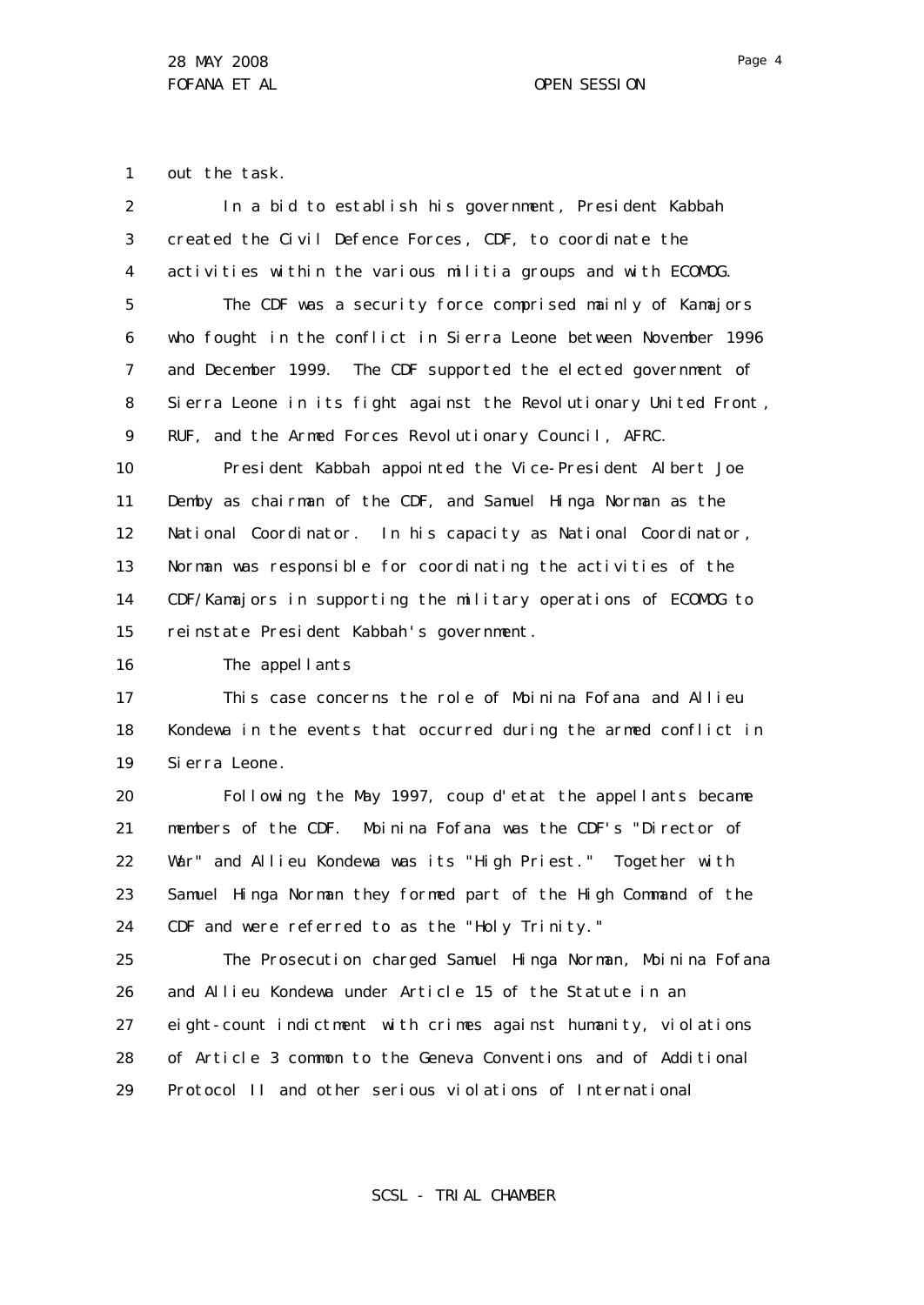1 2 Humanitarian Law in violation of the Articles 2, 3 and 4 of the Statute.

3 4 5 On 22 February 2007 Samuel Hinga Norman passed away. Consequently, the Trial Chamber, on 21 May 2007, ruled that the trial proceedings were terminated against him.

6 The Trial Chamber's verdict and sentence

7 8 9 On 2 August 2007, a majority of the Trial Chamber, Justice Bankole Thompson dissenting, found Fofana and Kondewa guilty of the following:

10 11 12 13 14 1. Count 2, charging violence to life, health and physical or mental well-being of persons, in particular murder, a violation of Article 3 common to the Geneva Conventions and of Additional Protocol II , punishable under Article 3(a) of the Statute.

15 16 17 18 19 2. Count 4, charging violence to life, health and physical or mental well-being of persons, in particular, cruel treatment, a violation of Article 3 common to the Geneva Conventions and of Additional Protocol II , punishable under Article 3(a) of the Statute.

20 21 22 3. Count 5, charging pillage, a violation of Article 3 common to the Geneva Conventions and of Additional Protocol II , punishable under Article 3(f) of the Statute.

23 24 25 4. Count 7, charging collective punishments, a violation of Article 3 common to the Geneva Conventions and of Additional Protocol II, punishable under Article 3(b) of the Statute.

26 27 28 29 5. A majority of the Trial Chamber further found Kondewa guilty of count 8, charging the enlistment of children under the age of 15 years into an armed force or group, or using them to participate actively in hostilities and other inhumane act,

Page 5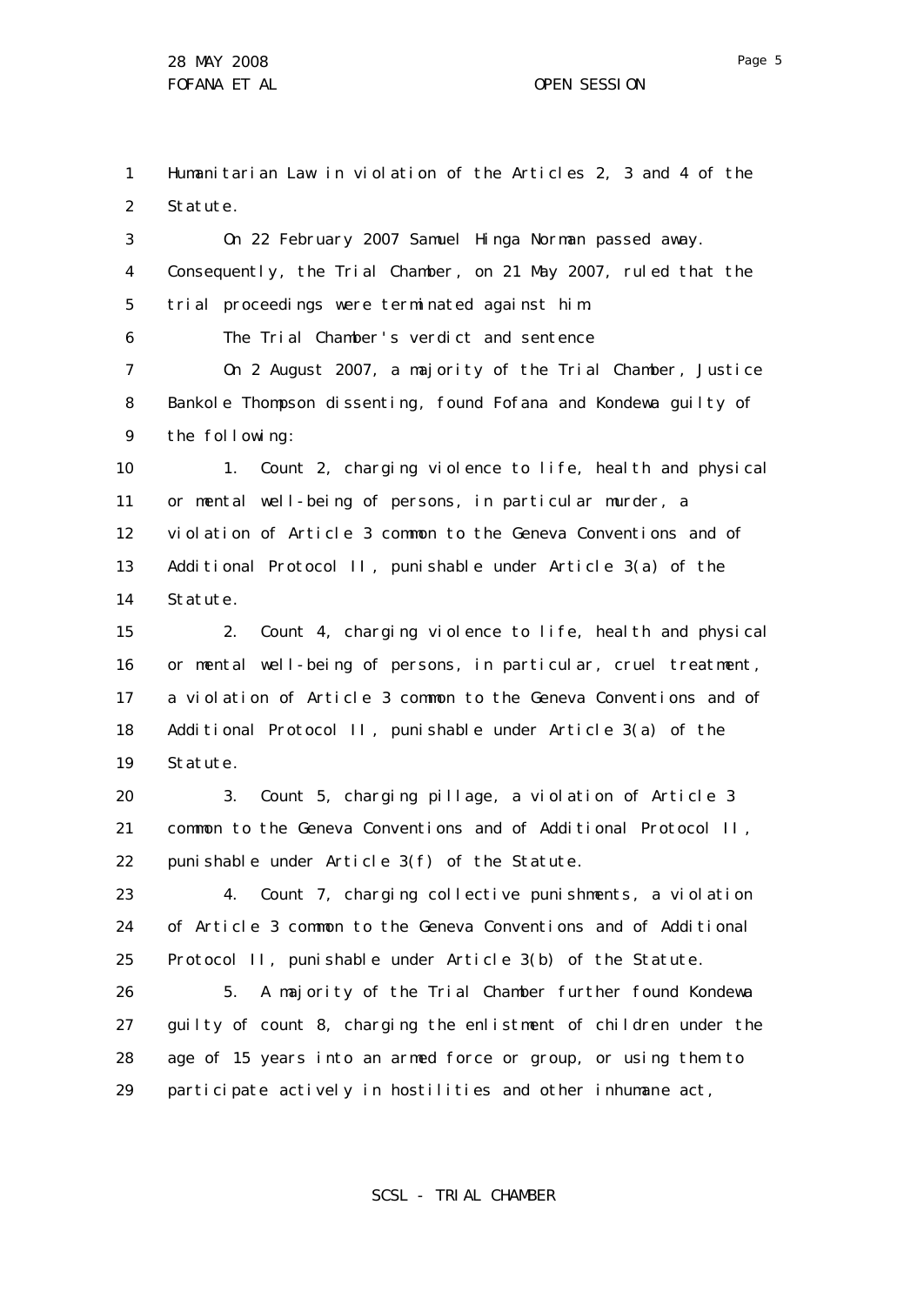1 2 3 4 5 6 7 8 9 10 11 12 13 14 15 16 17 18 19 20 21 22 23 24 25 26 27 28 29 punishable under Article 4(c) of the Statute, with Justice Bankole Thompson dissenting. Not guilty verdicts were entered in respect of: 1. Count 1, charging murder as a crime against humanity, punishable under Article 2 of the Statute. 2. Count 3, charging other inhumane acts as a crime against humanity, punishable under Article 2(i) of the Statute. 3. Count 6, charging acts of terrorism, a violation of Article 3, common to the Geneva Conventions and of Additional Protocol II, punishable under Article 3(d) of the Statute. 4. For Fofana only, count 8, charging the enlistment of children under the age of 15 years into an armed force or group or using them to participate actively in hostilities. The Trial Chamber's sentence On 9 October 2007, the Trial Chamber sentenced Fofana and Kondewa to terms of imprisonment for all of the crimes for which they were convicted. Fofana was sentenced to six years' imprisonment on counts 2 and 4; three years' imprisonment on count 5; and four years' imprisonment on count 7. The Trial Chamber ordered that the sentences shall be served concurrently and shall take effect as from 29 May 2003 when Fofana was arrested and taken into the custody of the Special Court. Fofana was, therefore, sentenced to a total of six years' imprisonment, effective from 29 May 2003. Kondewa was sentenced to eight years' imprisonment on counts 2 and 4; five years' imprisonment on count 5; six years' imprisonment on count 7; and seven years' imprisonment on count 8.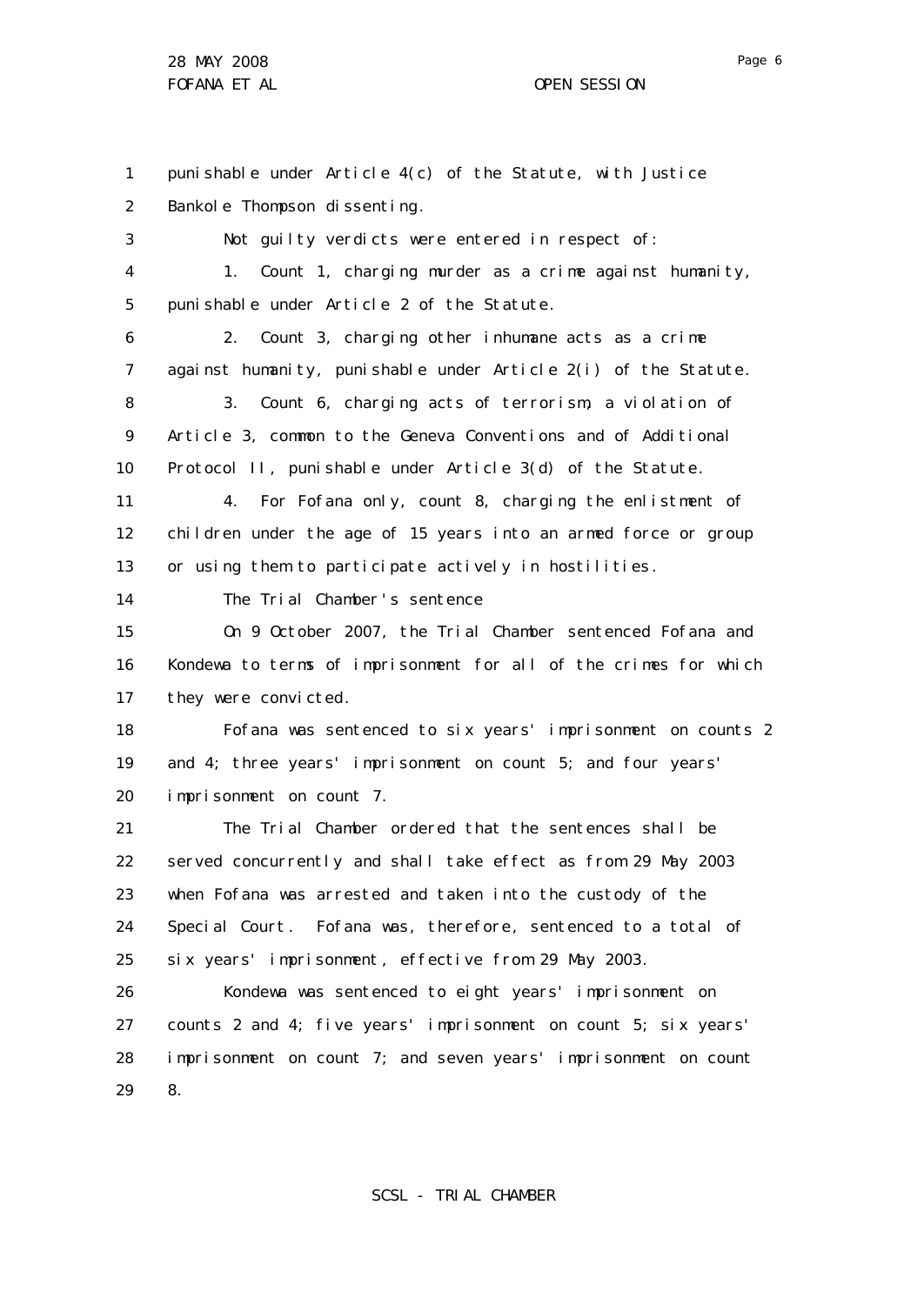28 MAY 2008 FOFANA ET AL **COPEN SESSION** 

1 2 3 4 5 6 7 8 9 10 11 12 13 14 15 16 17 18 19 20 21 22 23 24 25 26 27 28 29 The Trial Chamber ordered that the sentences shall be served concurrently, and shall take effect as from 29 May 2003, when Kondewa was arrested and taken into custody of the Special Court. Kondewa was therefore sentenced to a total of eight years' imprisonment, effective from 29 May 2003. The appellants' grounds of appeal Only Kondewa and the Prosecution appealed against the judgment of the Trial Chamber and oral hearings on appeal took place on 12 and 13 March this year. I shall now briefly summarise the grounds of appeal. 1. Kondewa's grounds of appeal Grounds 1, 2, 3 and 5 of Kondewa's grounds of appeal complain that the majority of the Trial Chamber erred both in law and in fact in finding that the Prosecution had proved, beyond reasonable doubt : (i) That he was individually criminally responsible as a superior pursuant to Article 6.3 for the crimes committed in Bonthe Town and the surrounding areas under counts 2, 4, 5 and 7. (ii) That he was individually criminally responsible pursuant to Article 6.1 for committing murder as a war crime as charged under count 2 of the indictment in Talia Base Zero. (iii) That he was individually criminally responsible as a superior pursuant to Article 6.3 for pillage under count 5 in Moyamba District. (iv) That he was individually criminally responsible pursuant to Article 6.1 for committing the crime of enlisting children under the age of 15 years into an armed force or group and/or using them to participate actively in hostilities. (v) That he was individually criminally responsible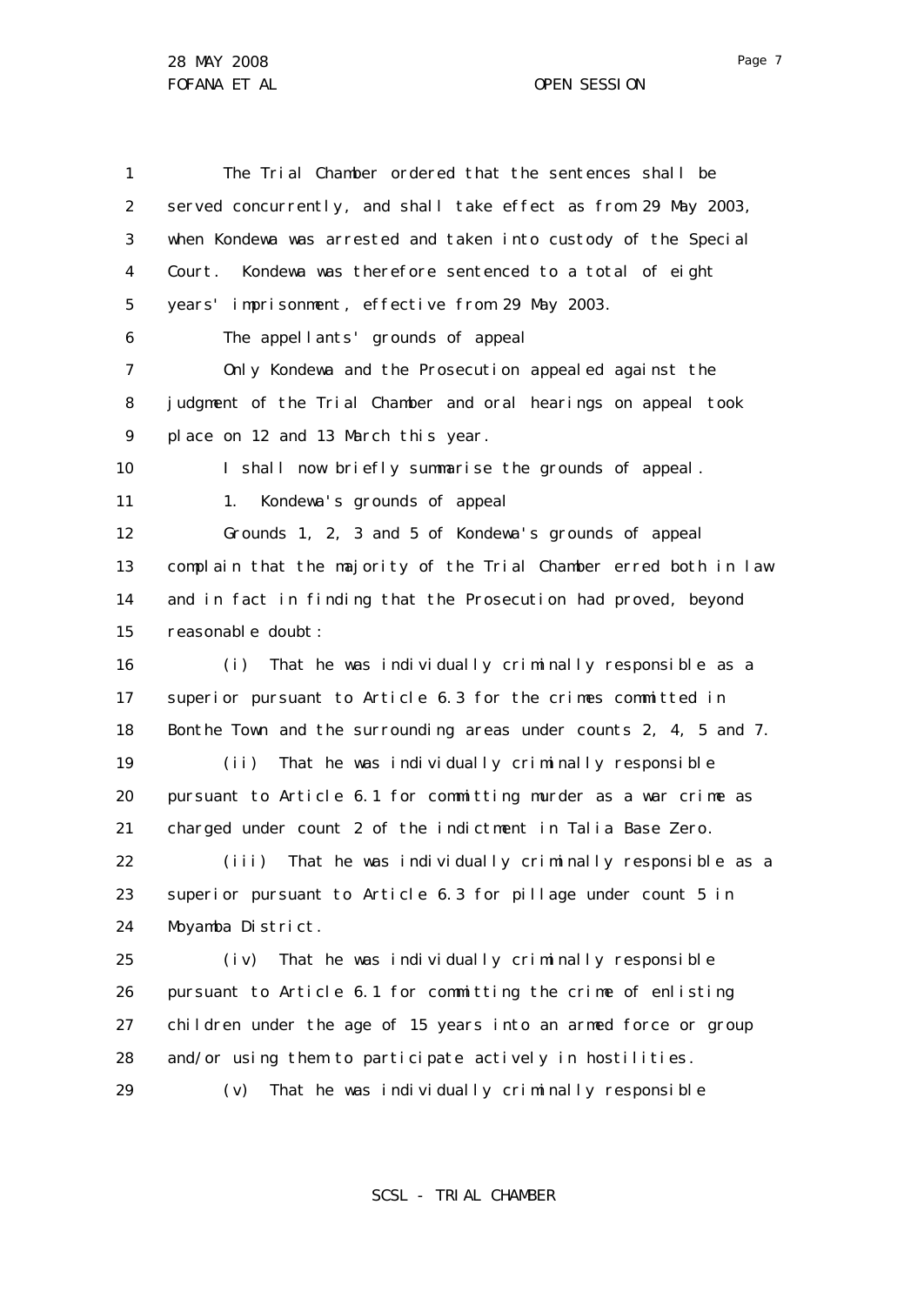1 2 pursuant to Article 6.1 for aiding and abetting crimes committed in Tongo under counts 2, 4 and 7.

3 4 5 (vi) That the Trial Chamber erred in law in entering cumulative convictions under count 7 as well as under counts 2 to 5.

6 7 8 9 2. The Prosecution's grounds of appeal The Prosecution by its grounds of appeal complained that the Trial Chamber erred in law and in fact in failing to find: (i) That the civilian population was the primary object of

10 the attack.

11 12 13 14 15 16 (ii) That Fofana and Kondewa were criminally responsible under Article 6.1 of the Statute for the planning, instigating or otherwise aiding and abetting in the planning, preparation or execution of any of the criminal acts which the Trial Chamber found were committed in Kenema District, the towns of Tongo Field Koribondo and Bo District.

17 18 19 (iii) That Fofana and Kondewa were criminally responsible under Article 6.3 of the Statute for those crimes committed in Kenema District.

20 21 22 (iv) That Fofana aided and abetted the crime of enlisting children under 15 years into armed forces or groups and/or using them to participate actively in hostilities.

23 24 (v) That Fofana and Kondewa were criminally responsible for acts of terrorism.

25 26 27 28 29 (vi) That acts of burning could not amount to pillage. In addition, in grounds 8 and 9, the Prosecution alleges that the Trial Chamber erred in refusing it leave to amend the indictment in order to add four new counts of sexual violence and in preventing it from "leading, eliciting or adducing" evidence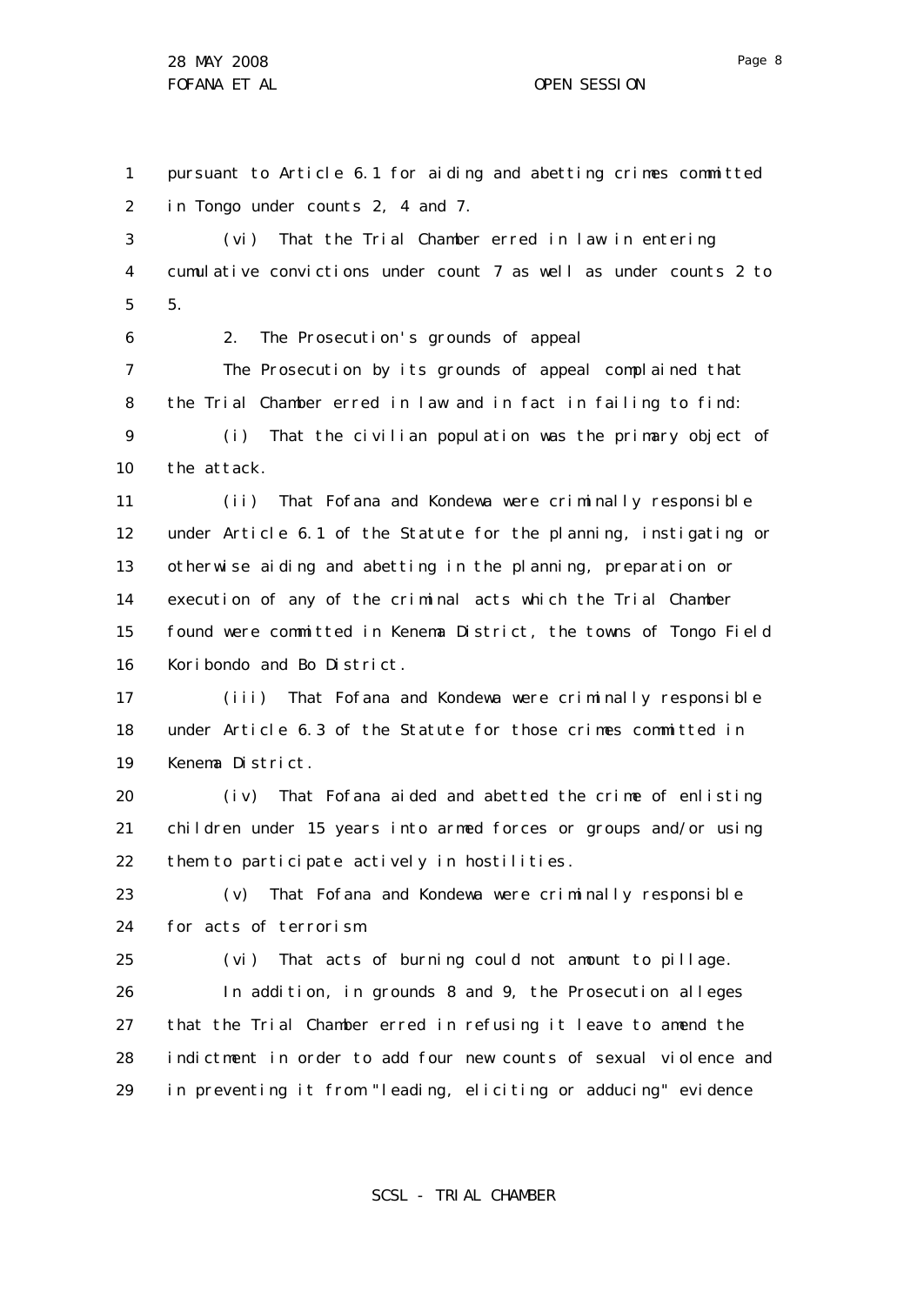1 of sexual violence.

2 3 4 5 6 7 8 9 10 11 12 13 14 15 16 17 18 19 20 21 22 23 24 25 26 27 28 Finally, in ground 10, the Prosecution appeals against the sentence of Fofana and Kondewa. I shall now turn to the Appeals Chamber's findings. Appeals Chamber's findings: Issues arising in both appeals The Appeals Chamber opines that although the grounds of appeal filed by Kondewa and the Prosecution advance different arguments, there are some grounds that raise similar issues. This is the case for the Prosecution's third and fourth grounds of appeal, and Kondewa's fourth ground of appeal. The Appeals Chamber will accordingly consider these grounds together. 1. Prosecution's third and fourth grounds of appeal and Kondewa's fourth ground of appeal: Individual criminal responsibility pursuant to Article 6.1 of the Statute The Prosecution's third and fourth grounds of appeal and Kondewa's fourth ground of appeal concern the individual criminal responsibility of Fofana and Kondewa for crimes committed in Tongo Town, Koribondo, Bo District and Kenema District in January and February 1998. Kondewa submits that the majority of the Trial Chamber erred in finding him responsible for aiding and abetting the crimes committed during the attacks in Tongo Town. The Prosecution submits that the Trial Chamber erred in not finding Kondewa responsible for instigating and in not finding Fofana responsible for instigating and planning. The Prosecution submits that the Trial Chamber erred in not finding Fofana liable for planning the crimes committed in

29 Koribondo, Bo District and Kenema District. In the alternative,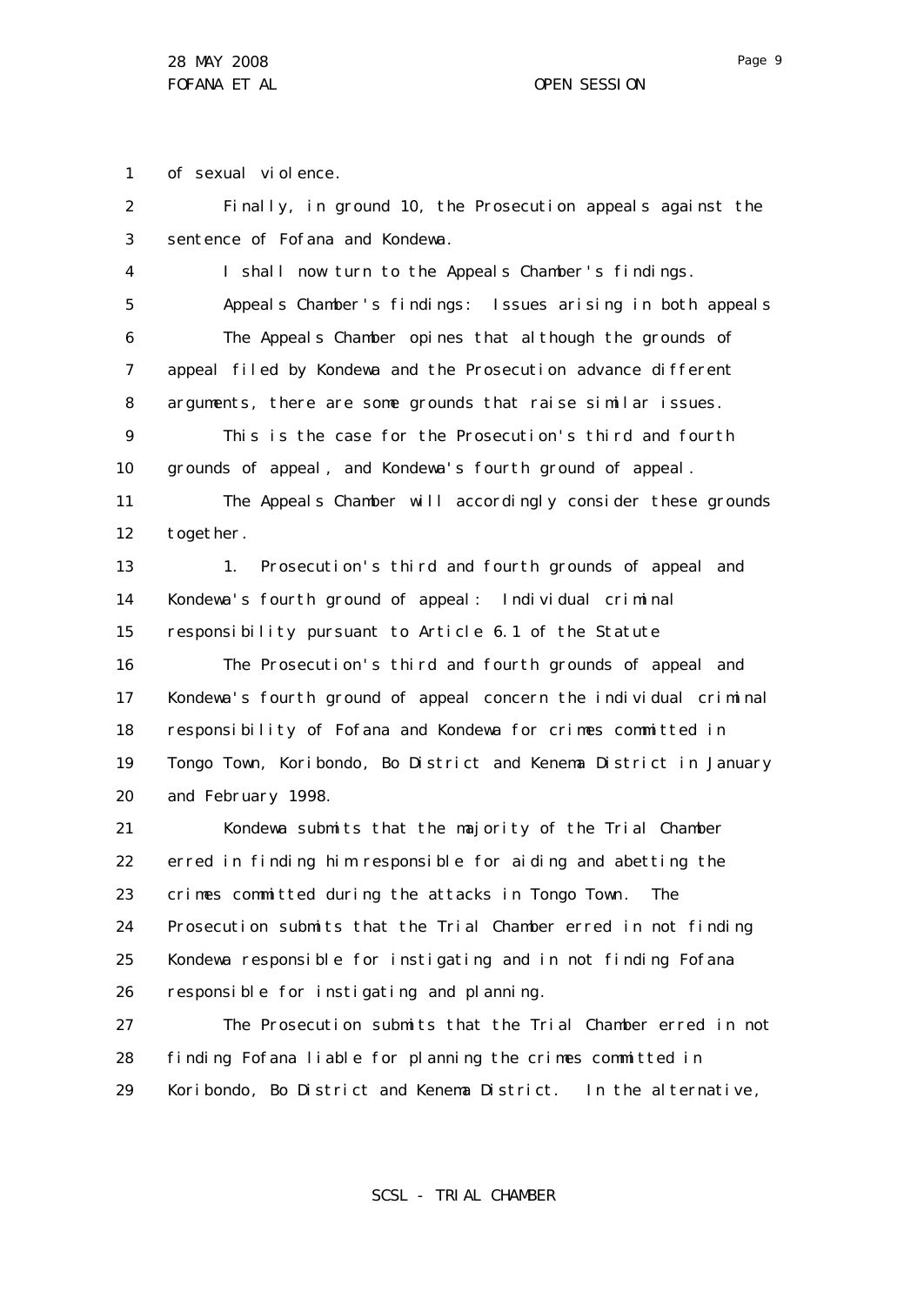1 2 the Trial Chamber erred in not finding Fofana and Kondewa liable for aiding and abetting the crimes committed in those locations.

3 4 5 The Appeals Chamber hereby dismisses the Prosecution's third and fourth grounds of appeal and Kondewa's fourth ground of appeal.

6 7 8 9 10 11 12 13 14 15 Regarding Fofana's liability for instigating the commission of crimes in Tongo, the Appeals Chamber finds that the Trial Chamber did not err in finding that the causal link required for instigating had not been demonstrated, given that the evidence was insufficient to show how Fofana's speech, at the December 1997 passing out parade at Base Zero influenced the perpetration of crimes in Tongo Town in January 1998. The Appeals Chamber therefore concludes that the Trial Chamber was not in error in finding that the requisite *mens rea* for instigating was not satisfied.

16 17 18 19 20 21 22 23 24 Regarding Fofana's liability for planning the commission of crimes in Tongo, the Appeals Chamber finds that it was open to a reasonable tribunal of fact to conclude that Fofana's presence at commanders' meetings in December 1997 did not amount to planning criminal conduct in Tongo Town. The Trial Chamber's findings do not indicate that Fofana participated in the planning of unlawful acts. The Trial Chamber did not therefore err in failing to convict Fofana for planning the commission of crimes in Tongo Town.

25 26 27 28 29 Regarding Kondewa's liability for aiding and abetting the commission of crimes in Tongo Town, the Appeals Chamber finds that a reasonable tribunal of fact could have concluded that Kondewa's blessings and speech at the first passing out parade substantially contributed to the perpetration of the crimes in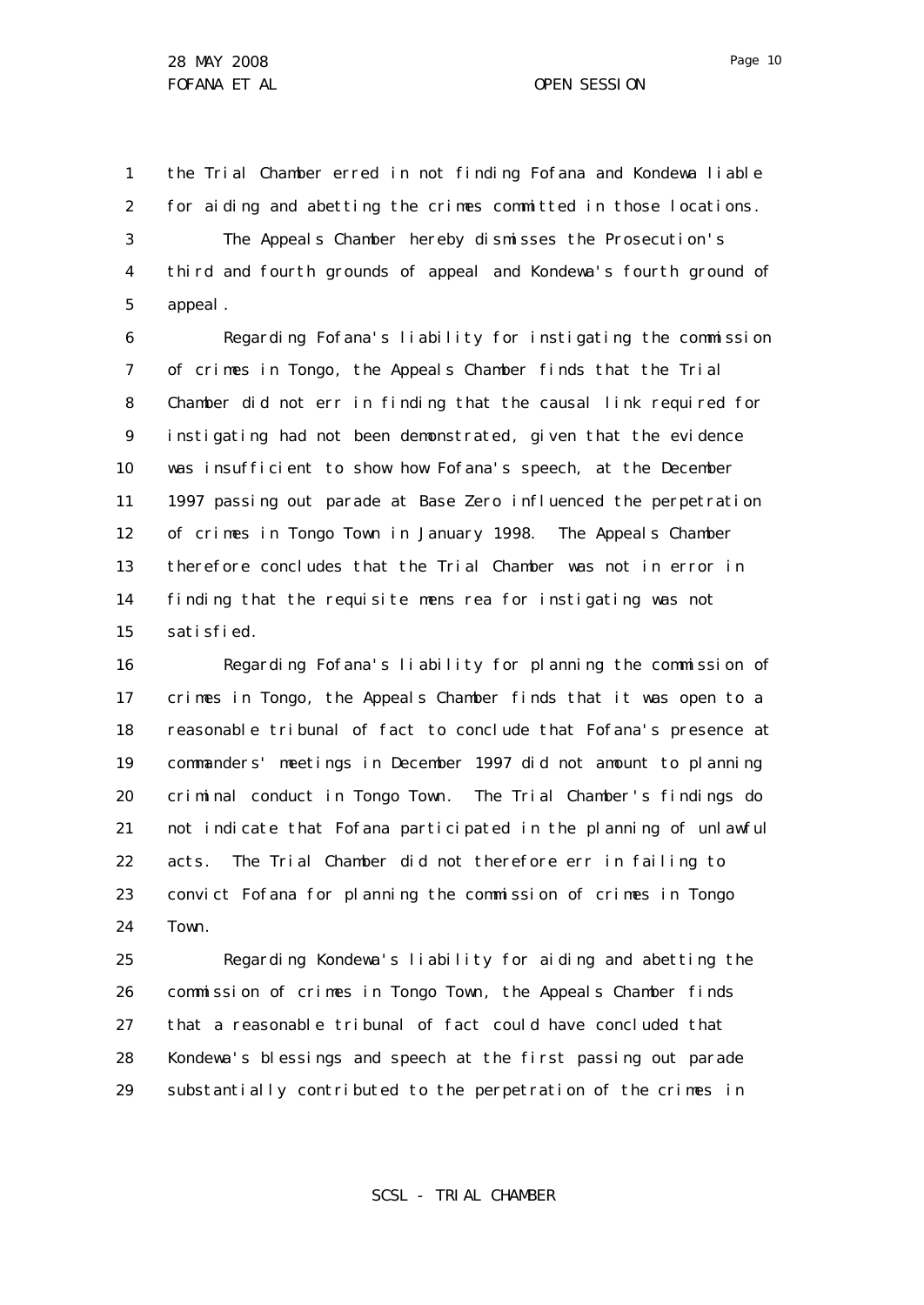1 Tongo Town.

2 3 4 5 6 The Appeals Chamber, Justice Gelaga King dissenting, is satisfied that it was reasonable for the Trial Chamber to conclude that Kondewa, by his words of encouragement, aided and abetted the commission of criminal acts ordered by Norman in Tongo.

7 8 9 10 11 12 Regarding Kondewa's liability for instigating the commission of crimes in Tongo, the Appeals Chamber finds that the Trial Chamber did not err in finding that instigation was not proved because no evidence before it demonstrated a causal link between Kondewa's speech at the passing out parade and the crimes committed in Tongo.

13 14 15 16 17 18 19 Regarding Fofana's liability for planning the commission of crimes in Koribondo, Bo District and Kenema District, the Appeal Chamber finds that it was open to a reasonable tribunal of fact to conclude that Fofana's presence at the January 1998 commanders' meetings did not amount to planning. The Trial Chamber did not, therefore, err in finding Fofana not liable for planning the commission of crimes in these locations.

20 21 22 23 24 25 26 27 Regarding Fofana's liability for aiding and abetting the commission of crimes in Koribondo, Bo District and Kenema District, the Appeals Chamber upholds the Trial Chamber's findings that Fofana's speech at the January 1998 passing out parade did not amount to urging, encouraging or prompting the Kamajors to commit criminal acts. Fofana's, for the purpose aiding and abetting the commission of crimes in these locations.

28 29 Finally, regarding Kondewa's liability for aiding and abetting the commission of crimes in Koribondo, Bo District and Kenema District, the Appeals Chamber upholds the Trial Chamber's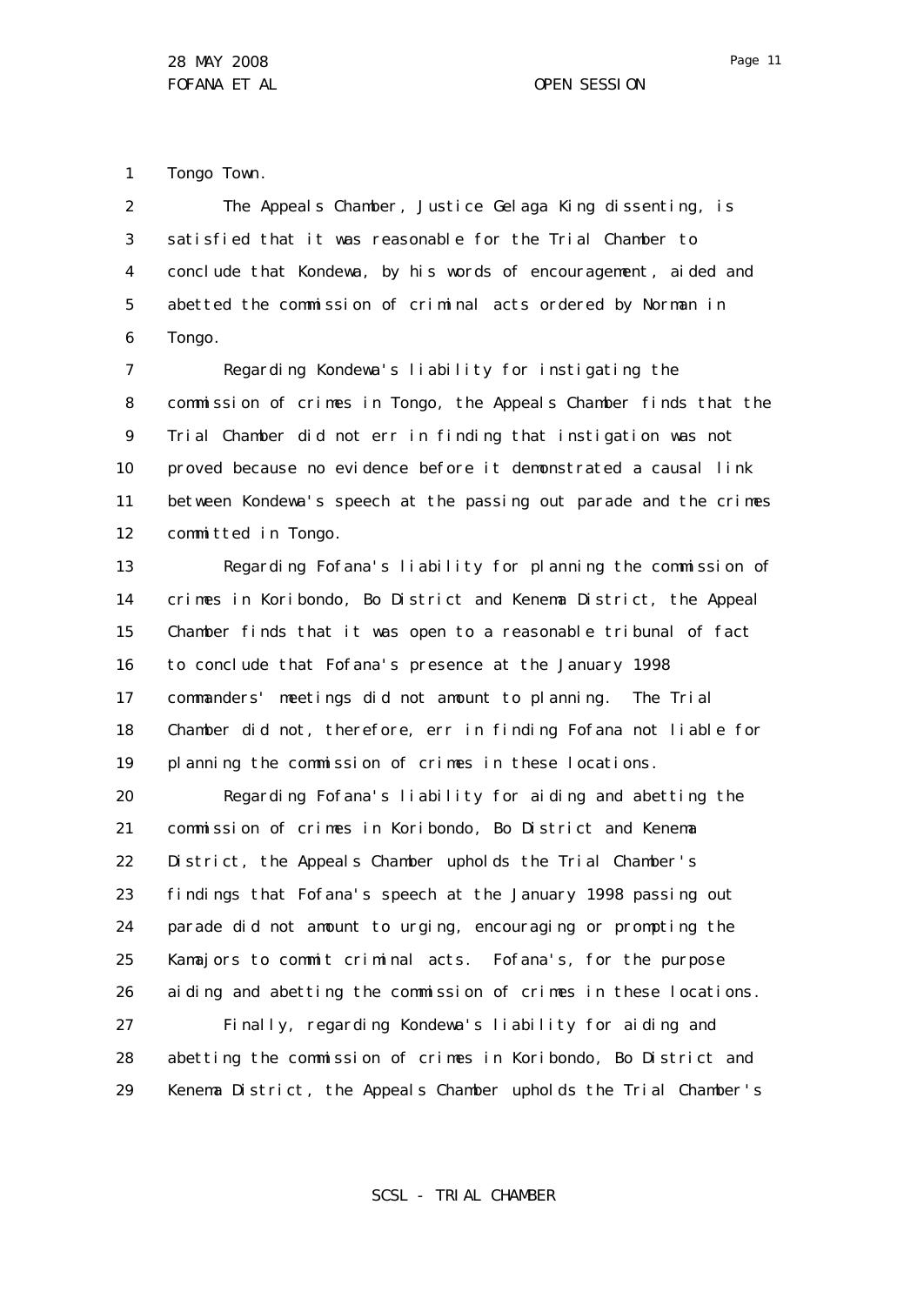1 2 3 4 5 6 7 8 9 10 findings that his position as High Priest, his speech at the second passing out parade, and his attendance at commanders' meetings did not prove beyond reasonable doubt that Kondewa encouraged or supported the criminal conduct for the purpose of aiding and abetting the commission of crimes in these locations. In view of the following, the Appeals Chamber by a majority, Justice Gelaga King dissenting, dismisses the Prosecution's third and fourth grounds of appeal. And by a majority, Justice Gelaga King dissenting, dismisses Kondewa's fourth ground of appeal.

11 12 13 14 Prosecution's fifth ground of appeal and Kondewa's fifth ground of appeal: Enlisting children under the age of 15 years into armed forces or groups and/or using them to participate actively in hostilities

15 16 17 18 19 The Prosecution's and Kondewa's fifth grounds of appeal concern the criminal responsibility of Fofana and Kondewa under Article 6.1 for child enlistment or the use of children to participate actively in hostilities. The Prosecution, in its fifth ground of appeal, submits that:

20 21 22 23 24 25 26 (1) The Trial Chamber erred in failing to describe clearly the full extent of Kondewa's responsibility because its finding related to Kondewa's liability for enlistment only in respect of one child, namely, witness TF2-021. The Prosecution submits that Kondewa should be held responsible for committing or, al ternatively, aiding and abetting child recruitment by the enlistment and/or use of children other than witness TF2-021.

27 28 29 (2) The Trial Chamber erred in acquitting Fofana and not finding him criminally responsible under Article 6.1 for aiding and abetting child enlistment.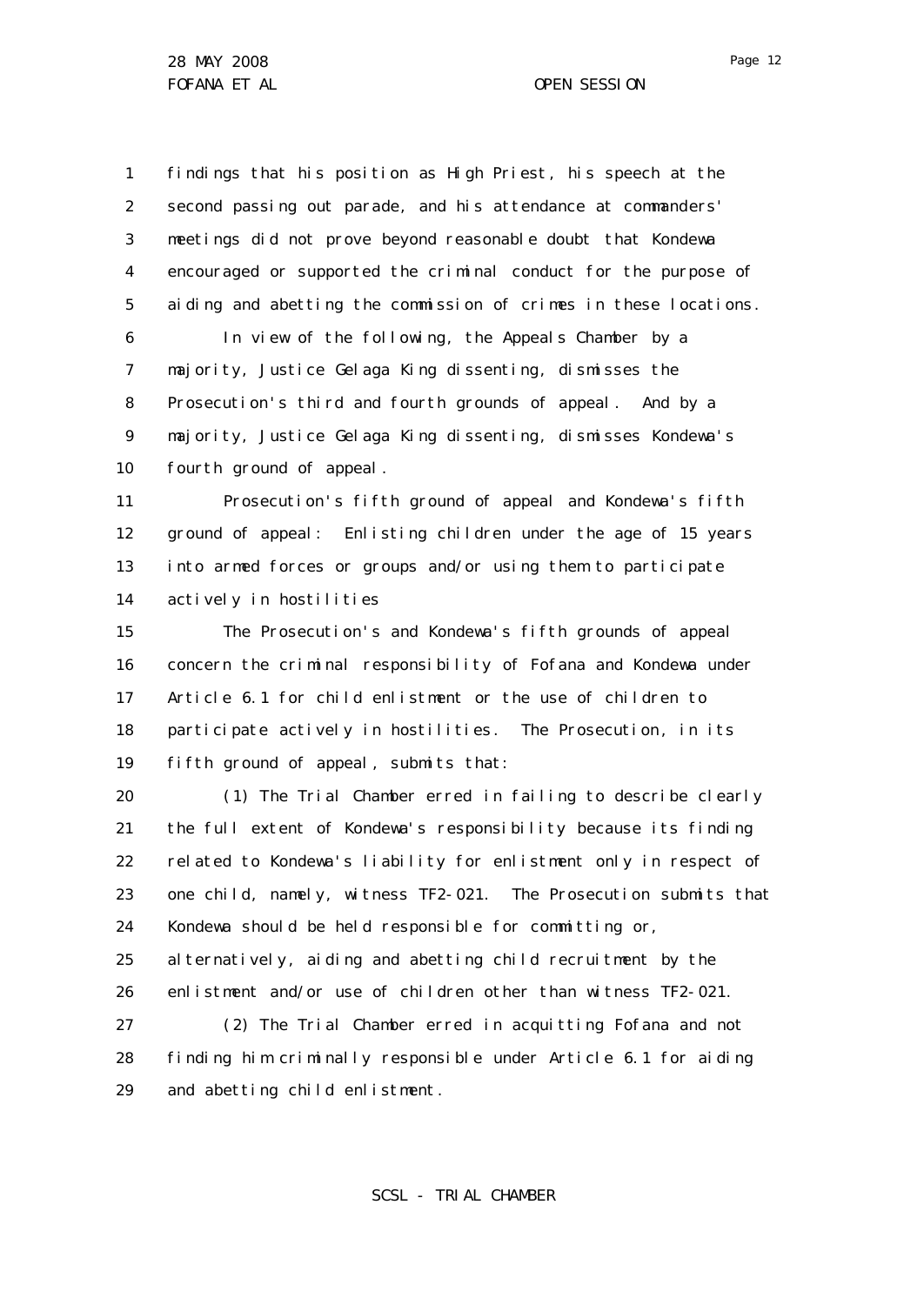1 2 3 4 5 6 7 Kondewa, on the other hand, in his fifth ground of appeal, contends that the majority of the Trial Chamber, Justice Bankole Thompson dissenting, erred in law and in fact in finding him criminally responsible for enlisting children under the age of 15 years into an armed force or group and other serious violation of International Humanitarian Law punishable under Articles 4(c) and 6.1 of the Statute.

8 9 The Appeals Chamber shall consider in turn the submissions of the parties starting with the Prosecution.

10 1. Prosecution's fifth ground of appeal

11 12 13 14 15 16 17 The Appeals Chamber notes that the Trial Chamber relied solely on the evidence of witness TF2-021 in determining Kondewa's responsibility for child enlistment. The Trial Chamber found that witness TF2-021 was initiated by Kondewa into the Kamajor society at the age of 11. According to witness TF2-021, there were approximately 4 00 initiates, 20 of whom he estimated to be almost the same age group as himself.

18 19 20 21 22 23 24 25 The Appeals Chamber finds by a majority, Justice Winter dissenting, that in view of the lack of evidence of the ages of boys who were initiated along with witness TF2-021, as well as the absence of evidence indicating that Kondewa was involved in the initiations of witness TF2-140 and witness TF2-004, that the Trial Chamber did not err in not finding Kondewa liable for committing or aiding and abetting the crime of enlistment of children.

26 27 28 29 The Appeals Chamber further finds that in view of the Trial Chamber's decision not to consider evidence relating to Kondewa's responsibility for using children it cannot consider any evidence, or pronounce a verdict, on the alternative charge of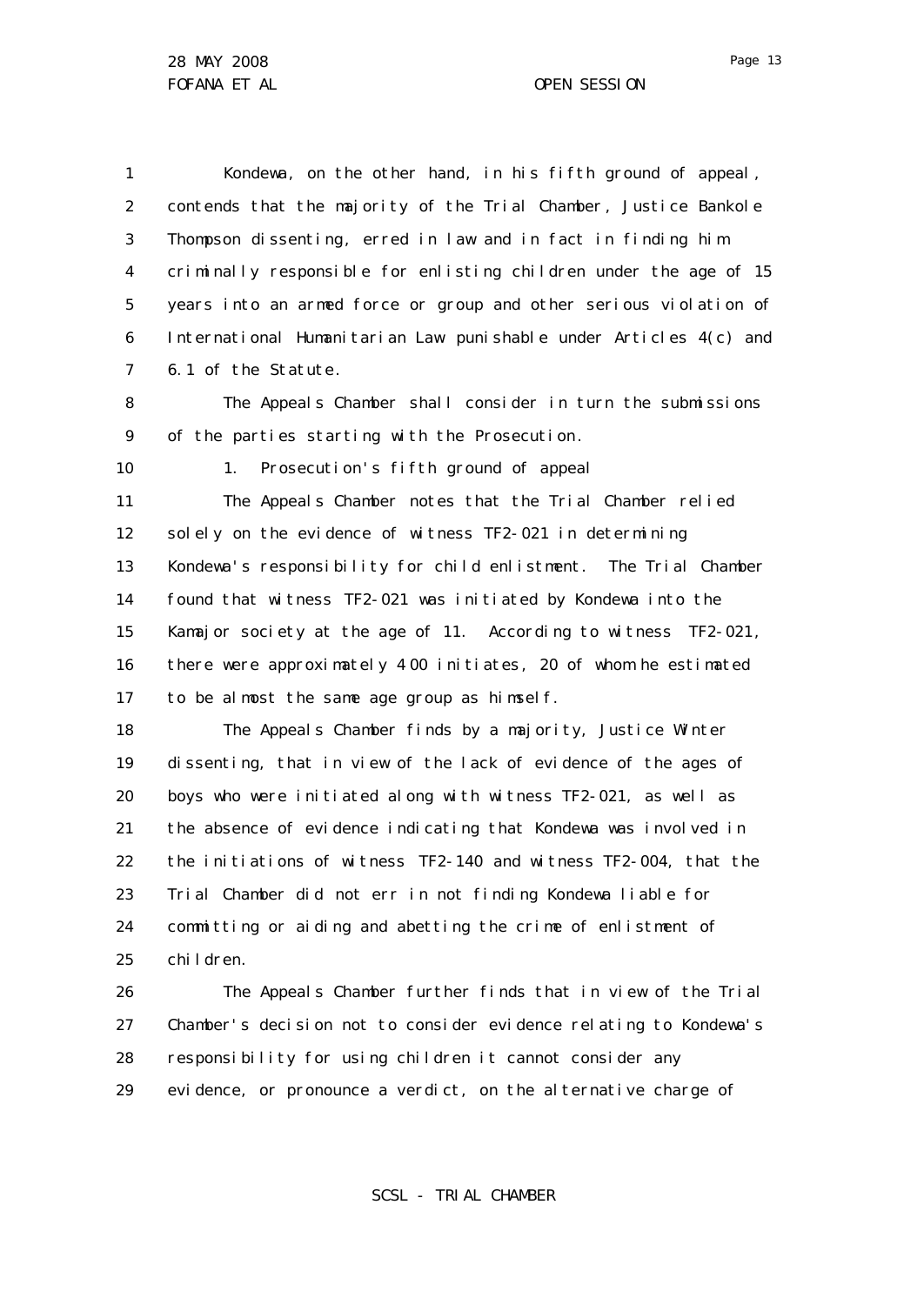1 2 use of children below the age of 15 to participate actively in hostilities.

3 4 5 6 The Appeals Chamber will now turn to the question of whether the Trial Chamber erred in acquitting Fofana of child enlistment and/or their use to participate actively in hostilities.

7 8 9 10 11 12 13 14 The Appeals Chamber finds that on appeal, the Prosecution merely proffered arguments based on evidence which the Trial Chamber had already considered and rejected. The Appeals Chamber emphasises that on appeal, a party cannot merely repeat arguments which did not succeed at trial in the hope that the Appeals Chamber will consider them afresh, unless that party can demonstrate that rejecting them constituted an error which warrants the intervention of the Appeals Chamber.

15 16 17 18 The Appeals Chamber therefore finds by a majority, Justice Winter dissenting, that the Prosecution has failed to demonstrate that no reasonable tribunal of fact could have found that Fofana was not responsible for aiding and abetting child recruitment.

19 20 21 The Appeals Chamber, Justice Winter dissenting, therefore dismisses the Prosecution 's fifth ground of appeal in its enti rety.

22 23 24 25 I shall now address Kondewa 's fifth ground of appeal and the question whether Kondewa is criminally responsible under Article 6.1 for committing the crime of enlisting a child under the age of 15 years into an armed force or group.

26

## 2. Kondewa's fifth ground of appeal

27 28 29 On the particular facts of this case, it is clear that the enlistment of witness TF2-021 had taken place before he was initiated by Kondewa. The evidence shows that the witness had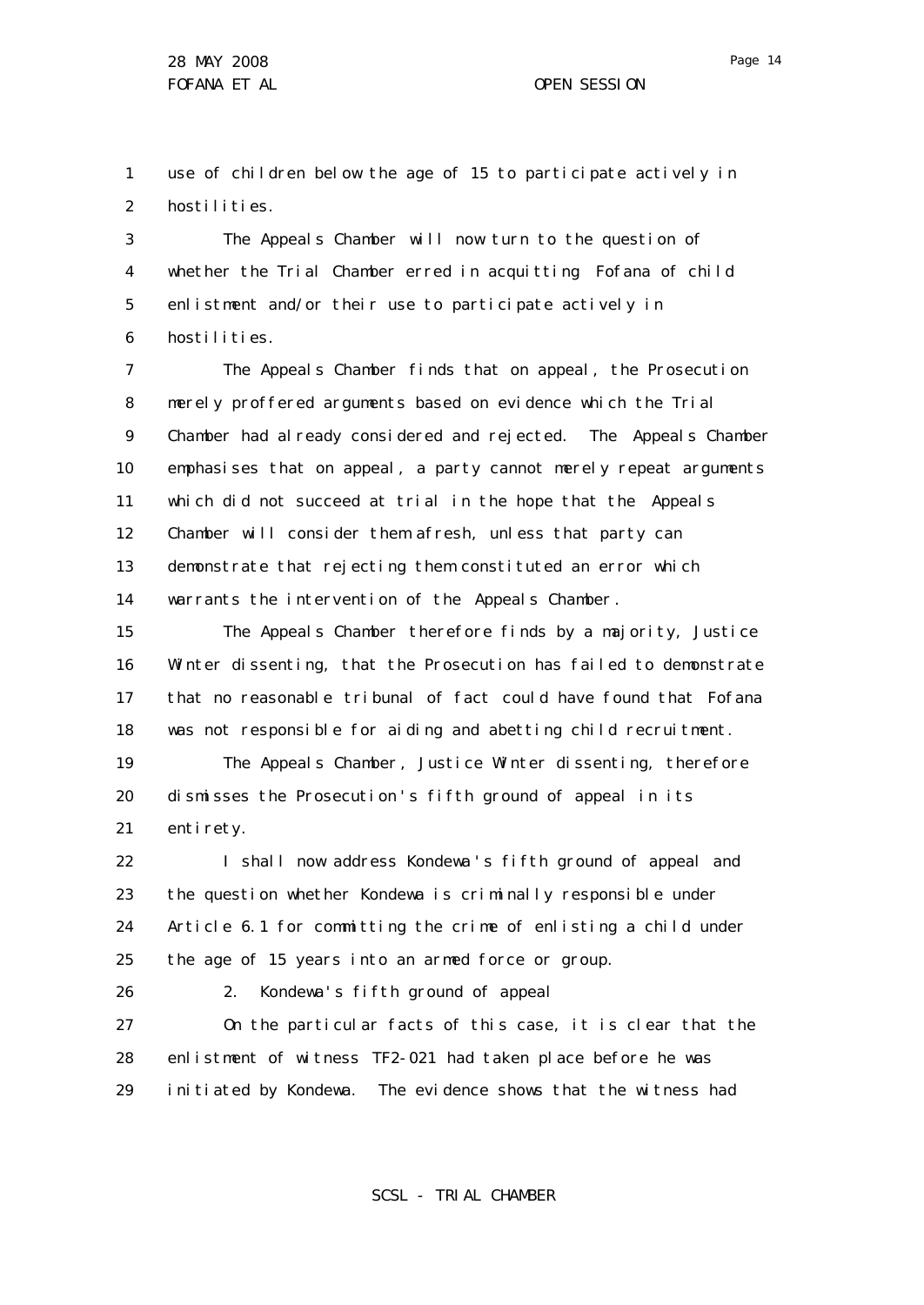1 2 3 4 5 6 7 8 9 10 11 12 13 14 15 16 17 18 19 20 21 22 23 24 25 26 27 28 first been captured by rebels in 1995 and was later captured by the CDF in 1997. Upon his capture by the CDF, witness TF2-021 was forced to carry looted property by the CDF. This act, in the opinion of the Appeals Chamber, Justice Winter dissenting, constituted enlistment. The Appeals Chamber, Justice Winter dissenting, therefore grants Kondewa's fifth ground of appeal and reverses the verdict of guilt and substitutes a verdict of not guilty on count 8. I shall now turn to the remaining grounds of appeal for each party, beginning with Kondewa's appeal. Kondewa's Appeal Kondewa's first ground of appeal, superior responsibility, pursuant to Article 6.3 of the Statute in relation to Bonthe District Ground 1 of Kondewa's appeal alleges that the Trial Chamber, Justice Bankole Thompson dissenting, erred in law and in fact in finding him criminally responsible as a superior pursuant to Article 6.3 of the Statute for crimes committed during the attack on Bonthe District. Kondewa complains that the Trial Chamber failed to apply correctly the test of effective control necessary to establish the existence of a superior/subordinate relationship and argues that the evidence did not establish any form of relationship between him and Kamajor command ers alleged to have perpetrated crimes in Bonthe District. Kondewa requests the Appeals Chamber to reverse the Trial Chamber's finding that he was individually criminally responsible as a superior under counts 2, 4, and 5, for crimes committed

29 during the attack in Bonthe District.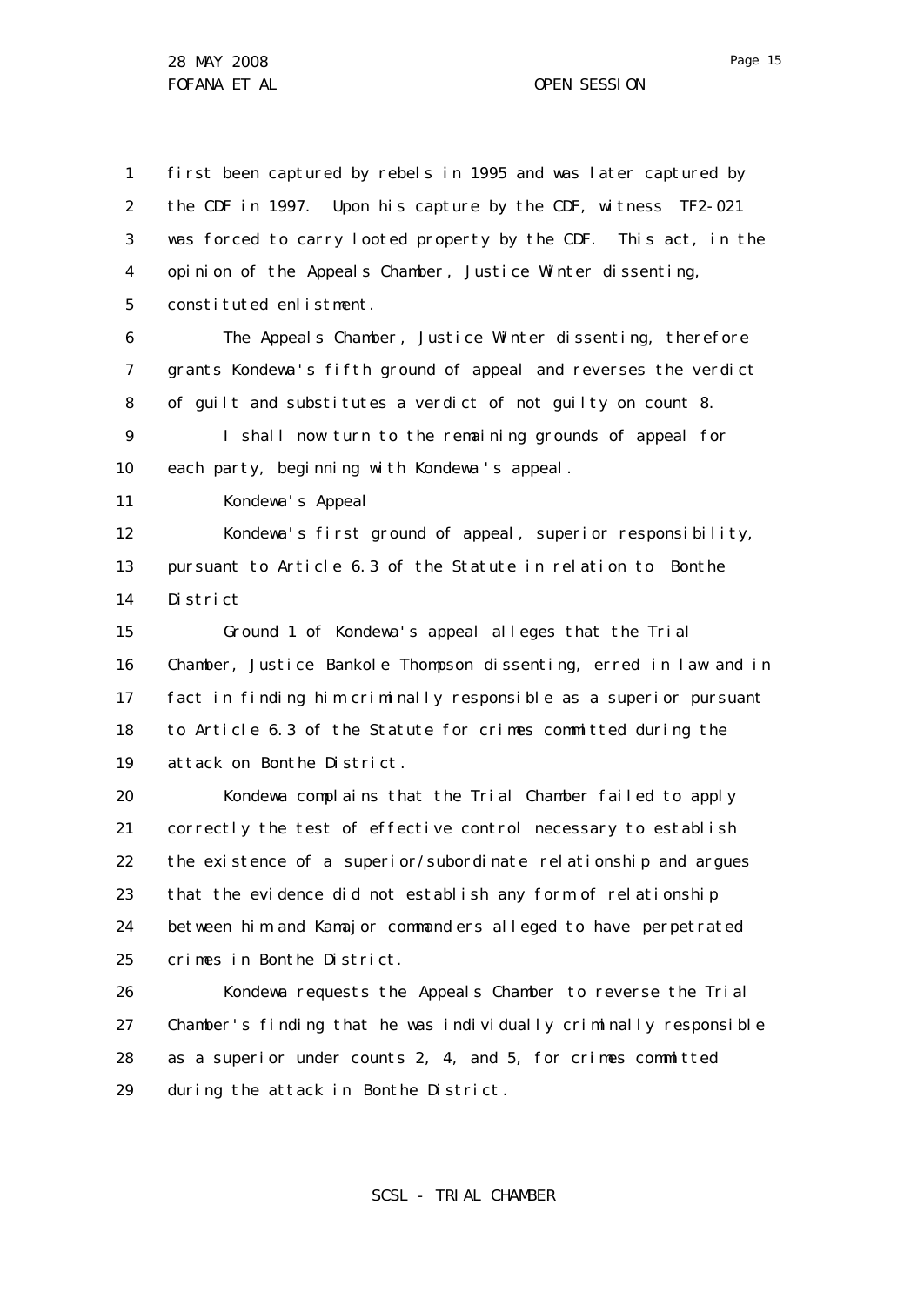1 2 3 4 At the outset, the Appeals Chamber recalls that the test for establishing the existence of a superior/subordinate relationship is effective control for both military and civilian superiors.

5 6 7 8 9 10 11 12 13 The Appeals Chamber finds that the Trial Chamber considered several facts such as: Kondewa's position as High Priest; his power to issue oral and written directives; other investigations for misconduct and hold court hearings, in arriving at its conclusion. Furthermore, Kondewa himself acknowledges authority and control over Bonthe by stating publicly that he refused "to give any areas under his control to a military government, but to the democratically elected government of President Ahmad Tejan Kabbah."

14 15 16 17 18 19 The Appeals Chamber therefore finds that it was open to a reasonable tribunal of fact to conclude that Kondewa had effective control over the Kamajors who committed crimes in Bonthe, and in this Justice Gelaga King dissents. The Appeals Chamber, Justice Gelaga King dissenting, accordingly dismisses ground 1 of Kondewa 's appeal.

20 21 22 Kondewa's second ground of appeal: Alleged error in finding Kondewa responsible for committing murder at Talia Base Zero

23 24 25 26 27 28 29 In his second ground of appeal, Kondewa submits that the Trial Chamber erred in finding him individually criminally responsible pursuant to Article 6.1 for the murder of two town commanders in Talia Base Zero charged under count 2 of the indictment. He complains that the evidence relied on by the Trial Chamber, in finding that a town commander actually died, was skeletal at best and did not establish that the town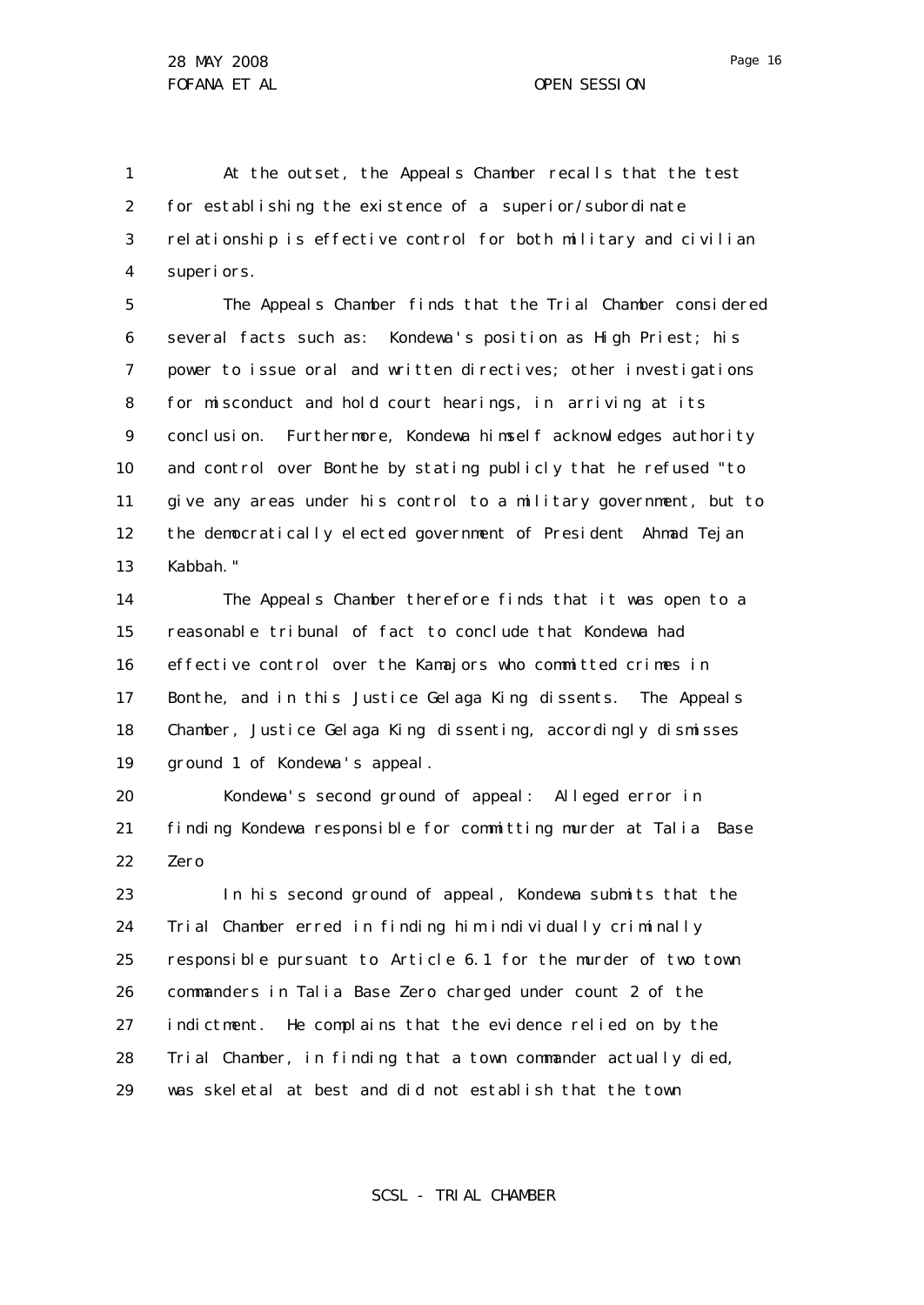1 commander was dead.

| $\overline{2}$ | The Appeals Chamber finds that this ground of appeal              |
|----------------|-------------------------------------------------------------------|
| 3              | concerns the Trial Chamber's evaluation of witness TF2-096's      |
| 4              | testimony. The Trial Chamber found that witness TF2-096 saw       |
| 5              | Kondewa shoot one of the town command ers. Immediately after      |
| 6              | witnessing this incident, the witness ran away. The next morning  |
| 7              | witness TF2-096 also saw two graves and was told that the town    |
| 8              | commanders were buried in them.                                   |
| 9              | The Appeals Chamber finds that witness TF2-096 did not            |
| 10             | hersel f witness the death of the town commander, and her         |
| 11             | testimony did not establish the death of any town commander.      |
| 12             | The Appeals Chamber therefore finds that no reasonable            |
| 13             | tribunal of fact could have found that the only reasonable        |
| 14             | inference was that Kondewa killed the town commander and          |
| 15             | accordingly grants Kondewa's second ground of appeal.             |
| 16             | Kondewa's third ground of appeal: Superior responsibility         |
| 17             | pursuant to Article 6.2 of the Statute in relation to Moyamba     |
| 18             | Di stri ct                                                        |
| 19             | In his third ground of appeal, Kondewa submits that the           |
| 20             | Trial Chamber erred in law and fact in finding him individually   |
| 21             | criminally responsible as a superior pursuant to Article 6.1 for  |
| 22             | pillage in Moyamba District charged under count 5 of the          |
| 23             | indictment. As in ground 1 of his appeal, Kondewa challenges the  |
| 24             | Trial Chamber's application of the effective control test and     |
| 25             | further argues that the only evidence relied on by the Trial      |
| 26             | Chamber, in establishing a superior/subordinate relationship, was |
| 27             | his acceptance of the looted car after the offence had been       |
| 28             | committed.                                                        |
| 29             | The Appeals Chamber finds that the evidence relied on by          |

The Appeals Chamber finds that the evidence relied on by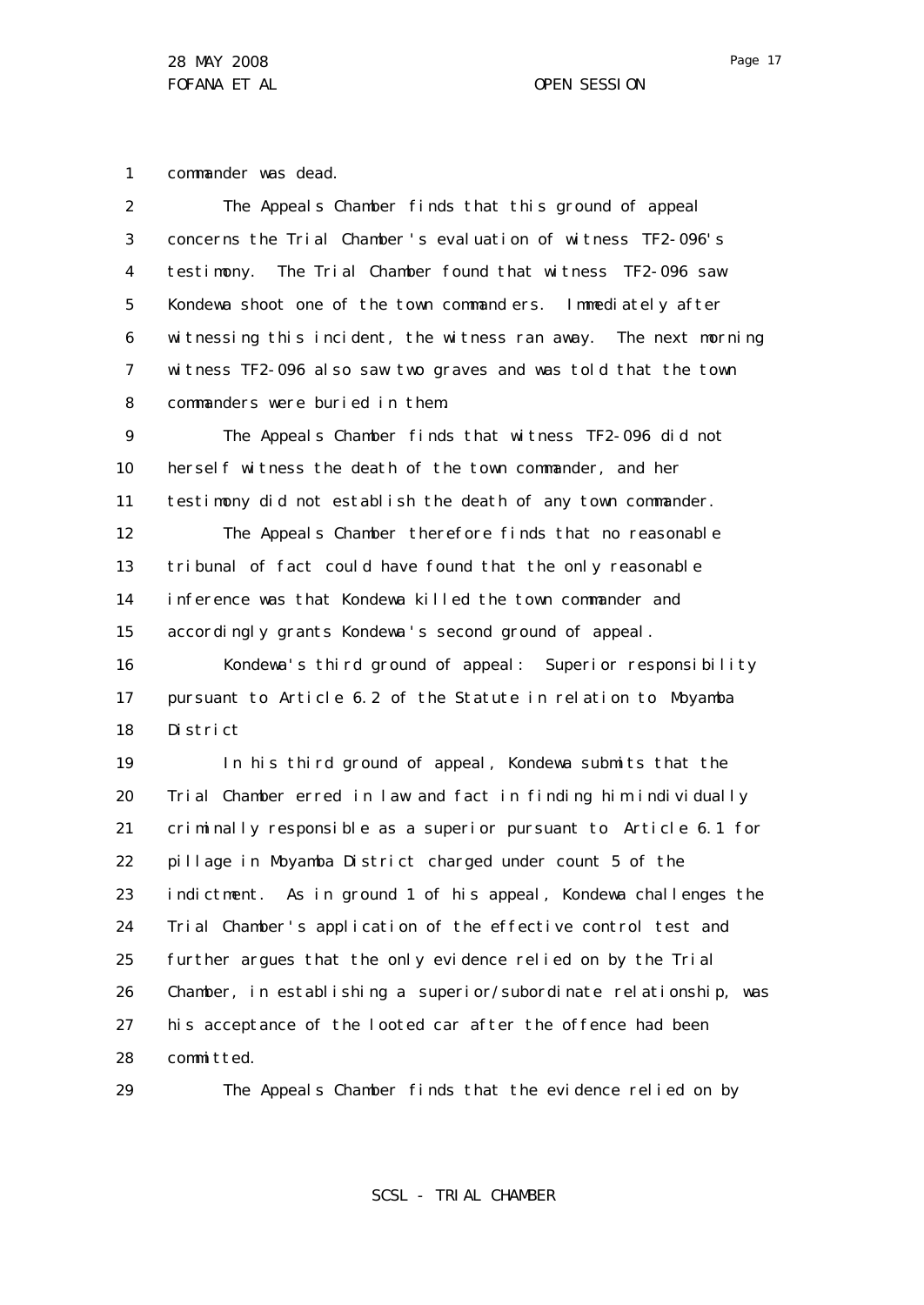1 2 3 4 5 6 the Trial Chamber, namely, that the Kamajors said they were "Kondewa's Kamajors" from surrounding villages, including Talia and Tihun and that the looted car, previously in Norman 's possession, was subsequently given to Kondewa, who was seen driving the car in Bo, is insufficient to establish the existence of a superior/subordinate relationship beyond reasonable doubt.

7 8 9 The Appeals Chamber therefore grants Kondewa's third ground of appeal and reverses the verdict of guilt on count 5 and substitutes a verdict of not quilty.

10 11 Kondewa's sixth ground of appeal: Cumulative convictions and collective punishments

12 13 14 15 16 17 18 19 20 In his sixth ground of appeal, Kondewa submits that the majority of the Trial Chamber erred in law in entering a conviction for collective punishments under count 7. He argues that count 7 is impermissibly cumulative and based on the same conduct as his convictions under counts 2, 4 and 5 charging murder, cruel treatment, and pillage respectively. He further complains that the Trial Chamber impermissibly widened the interpretation of punishment for the purposes of collective punishment.

21 22 The Appeals Chamber finds that the correct definition of collective punishments is:

23 24 25 (1) The indiscriminate punishment imposed collectively on persons for omissions or acts for which some or none of them may or may not have been responsible; and

26 27 (2) The specific intent of the perpetrator to punish collectively.

28 29 In light of this definition, it is the view of the Appeals Chamber that convictions are permissible for collective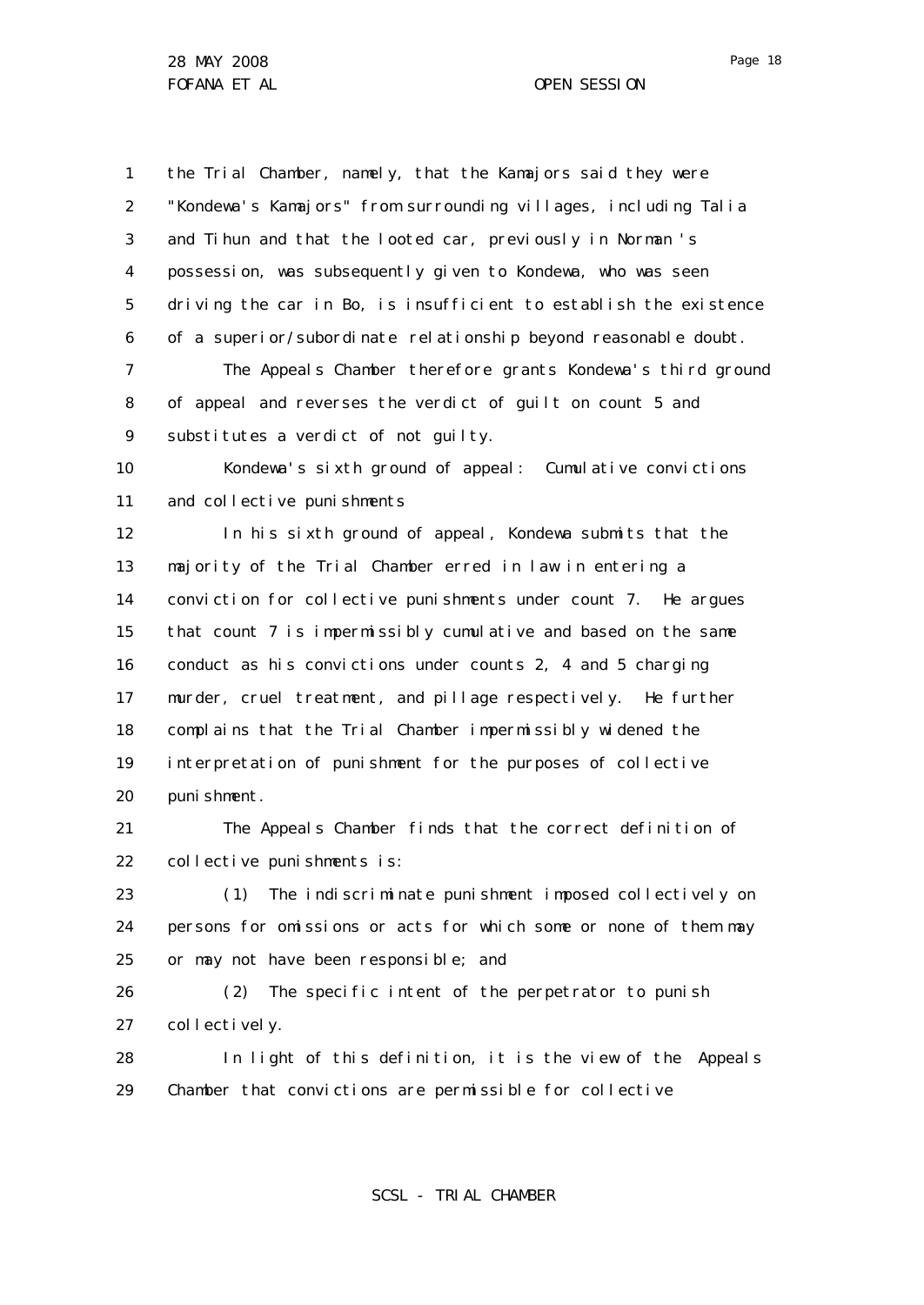1 2 3 4 punishments in addition to murder, cruel treatment, and pillage, because the crime of collective punishments requires proof of materially distinct elements from the crimes charged under counts 2, 4 and 5.

5 6 7 8 The Appeals Chamber, Justice Winter dissenting, opines that in the light of the definition of the elements of collective punishments, it must re-examine the Trial Chamber 's factual findings.

 $\mathsf{Q}$ 10 11 12 13 14 15 16 The Trial Chamber relied on numerous factual findings concerning murder, cruel treatment, and pillage to support its convictions of Fofana and Kondewa for the commission of collective punishments in the various locations mentioned above. The Appeals Chamber's examinations of these findings reveal that the victims of murder, cruel treatment, and pillage were being targeted in these places because of the identities or the locations at the time of the Kamajors attacks. In particular,

17 18 the Kamajors targeted individuals who were identified or accused of being rebels and collaborators or were related to rebels.

19 20 21 22 23 24 In addition, the Kamajors targeted Loko, Limba, and Temne tribe members, policemen and civilians, in close proximity to the National Diamond Mining Company, NDMC, headquarters in Tongo. Finally, many other civilians appeared to have been targets of murder, cruel treatment, and pillage merely by chance, due to the indiscriminate nature of the attacks in these locations.

25 26 27 28 29 The Trial Chamber's factual findings indicate that the individuals who came under attack in Tongo, Koribondo, Bo District, and Bonthe District, were being targeted due to the perceived identities, their locations, or by sheer chance. The Trial Chamber's factual findings do not, however, indicate that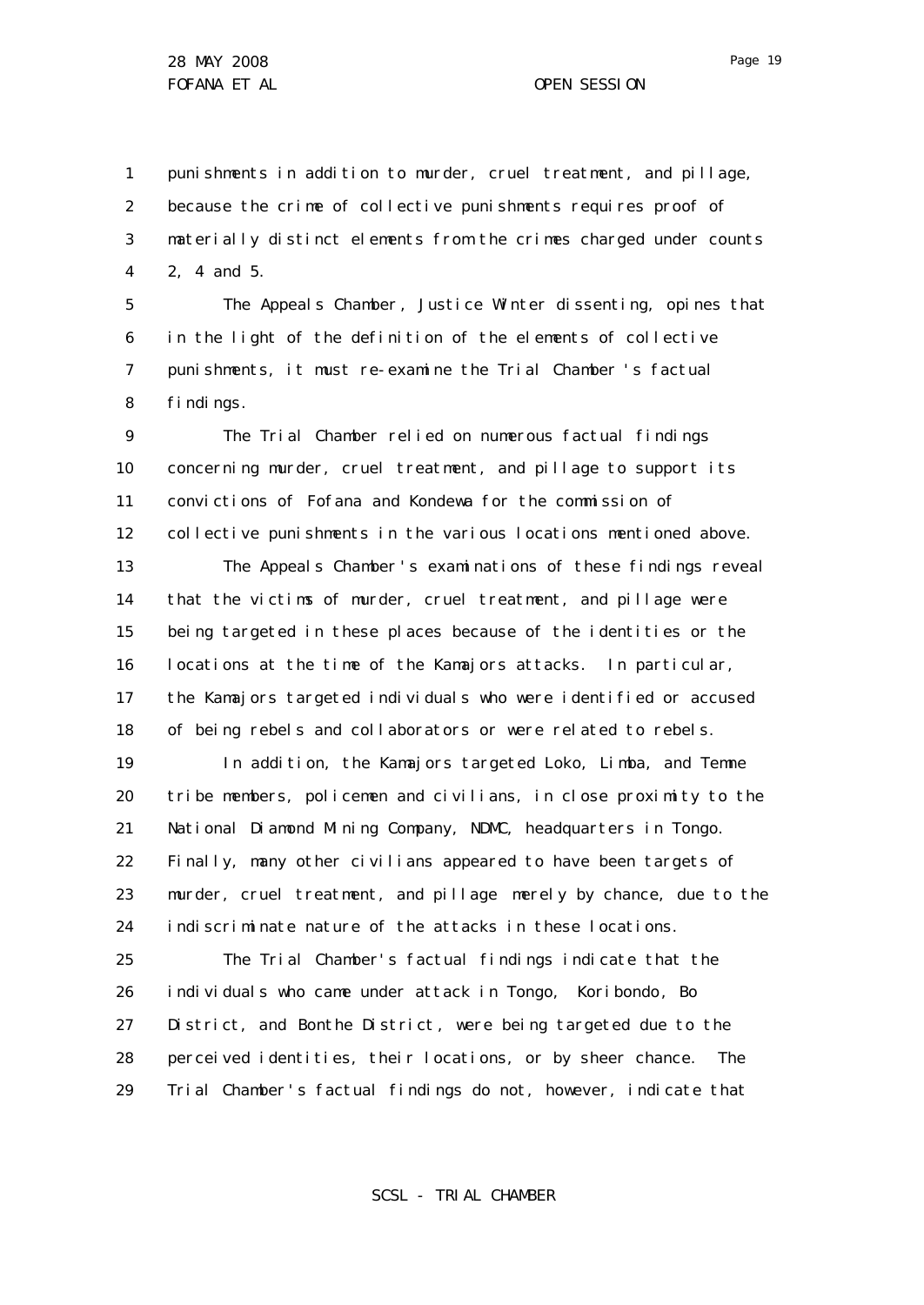1 2 3 4 5 6 7 8 9 10 11 12 13 14 15 16 17 18 19 20 21 22 23 24 25 26 27 28 these individuals were objects of attack because of perceived acts or omissions for which the Kamajors sought to punish them. The Appeals Chamber, Justice Winter dissenting, therefore finds that the Trial Chamber 's factual findings do not prove beyond a reasonable doubt that the perpetrators of these crimes were attacking protected persons in these areas with the intent to collectively punish them for the perceived acts or omissions. The Appeals Chamber, Justice Winter dissenting, finds therefrom the requisite *mens rea* for collective punishment has not been proved. Consequently the Appeals Chamber, Justice Winter dissenting, reverses the Trial Chamber 's convictions of Fofana and Kondewa for collective punishments under count 7 and substitutes a verdict of not guilty. I shall now turn to the Prosecution 's grounds of appeal. Prosecution's Appeal Prosecution's first ground: Crimes against humanity In its first ground of appeal, the Prosecution challenges the Trial Chamber 's acquittal of Fofana and Kondewa under count 1, murder as a crime against humanity, and count 3, inhumane acts as a crime against humanity. The Trial Chamber found the following general requirements of crimes against humanity as follows: (1) There must be an attack; (2) The attack must be widespread or systematic; (3) The attack must be directed against any civilian population; (4) The acts of the accused must be part of the attack; and

29

SCSL - TRIAL CHAMBER

(5) The accused knew or had reason to know that his or her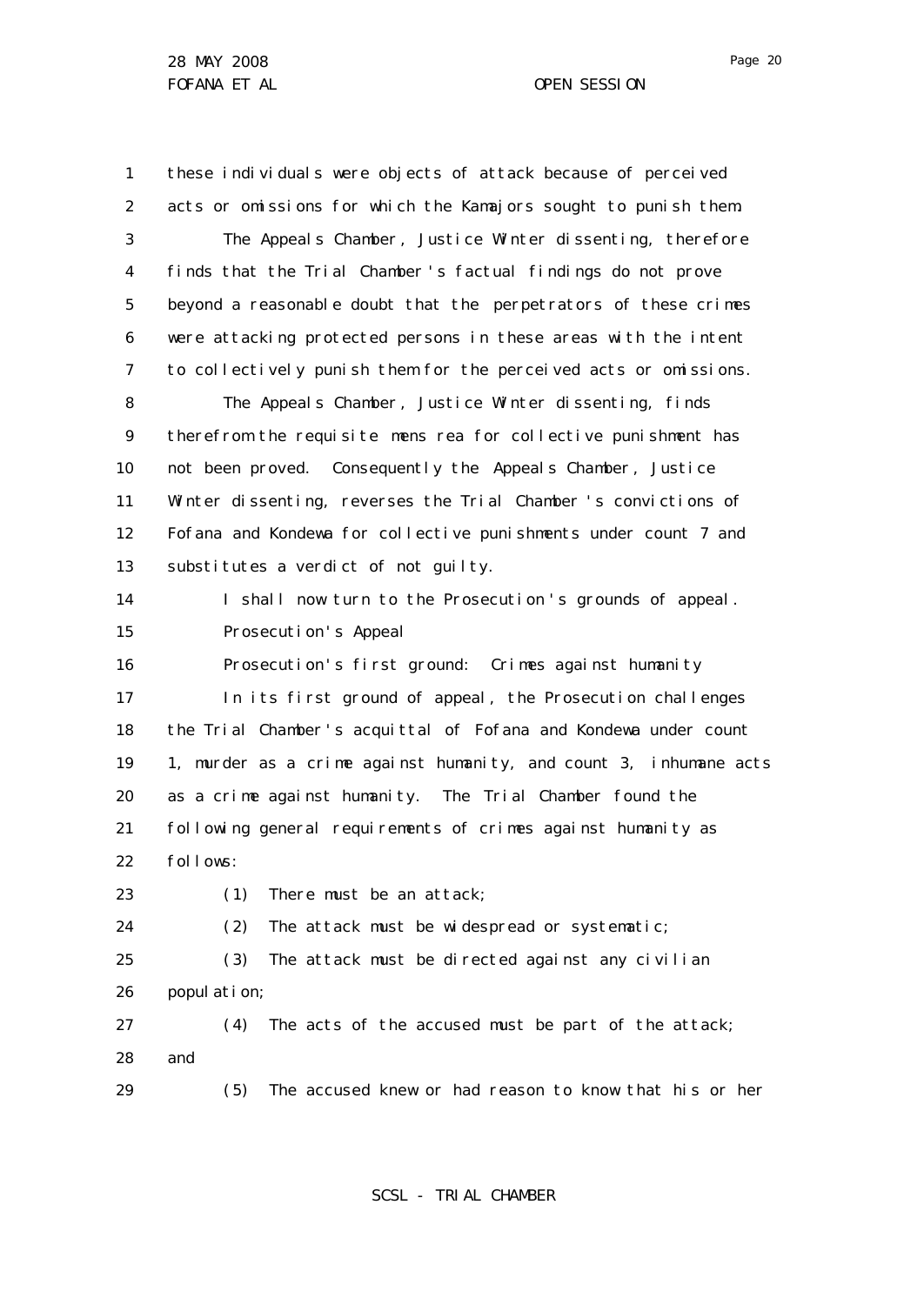1 2 acts constitute part of a widespread or systematic attack directed against any civilian population.

3 4 5 The Trial Chamber held that the first and second of these elements were satisfied in this case; however, with respect to the third element it held :

6 7 8 9 10 11 12 13 "The evidence adduced does not prove beyond reasonable doubt that the civilian population was the primary object of the attack. By contrast, there is evidence that these attacks were directed against the rebels or juntas that controlled towns, villages, and communities throughout Sierra Leone. In this regard, the Chamber recalls the admission of the Prosecutor that the CDF and the Kamajors fought for the restoration of the democracy."

14 15 16 The Prosecution in its first ground of appeal alleges that the Trial Chamber erred in law and in fact in a number of respects.

17 18 19 20 21 22 23 With regard to the Prosecution's submission that the Trial Chamber erred in law in finding that the fact that the CDF fought for democracy was a relevant factor, the Appeals Chamber emphasises that Rules of International Humanitarian Law apply equally to both sides of the conflict. It is, therefore, no justification that the perpetrators of a crime against humanity were fighting for the restoration of democracy.

24 25 26 27 28 The Appeals Chamber, Justice Gelaga King dissenting, is further unable to find that references by the Trial Chamber to the purpose for which the CDF was fighting was a decisive consideration in its determination of the general requirements for crimes against humanity.

29

With regard to the Prosecution's submission that the Trial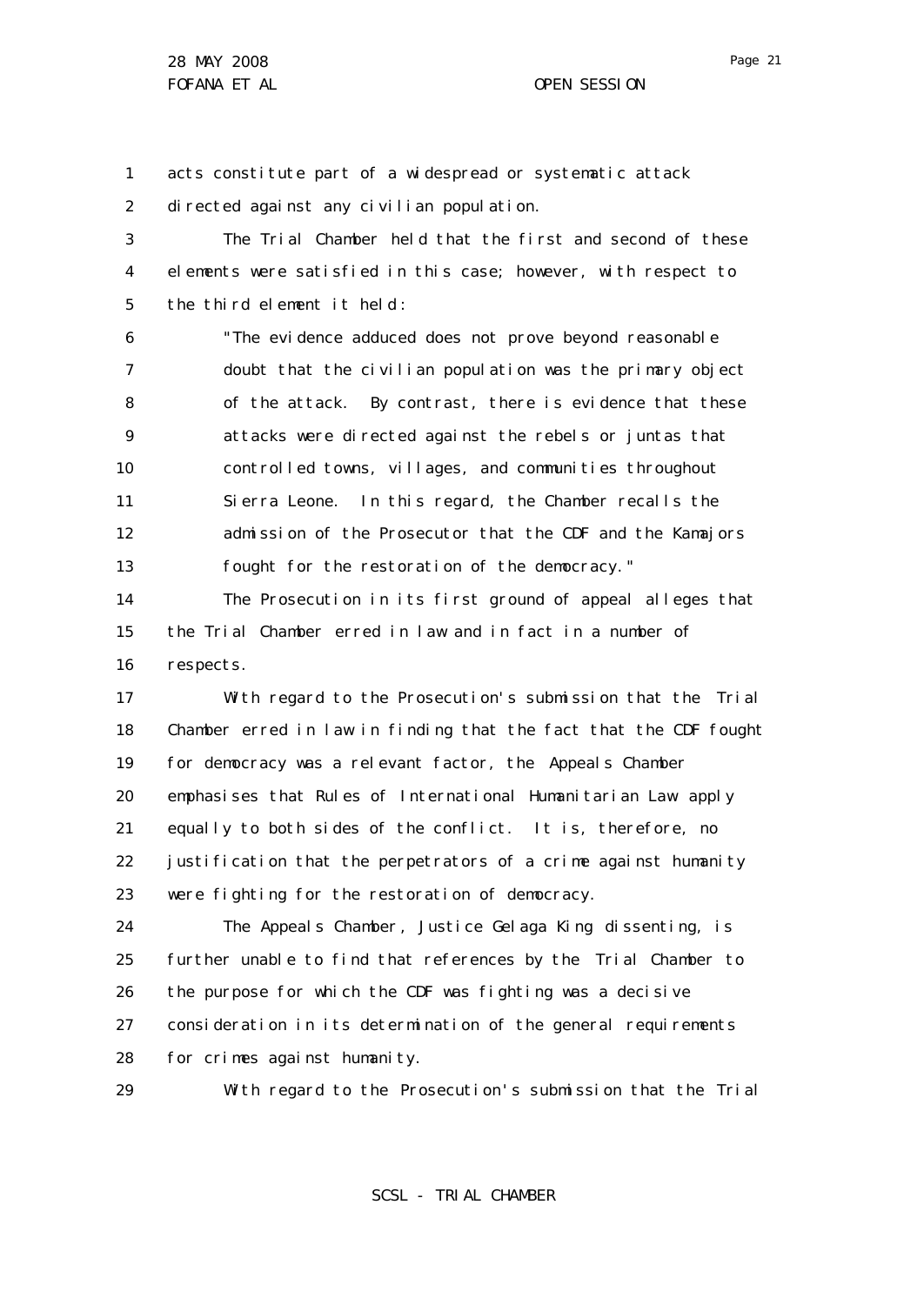1 2 3 4 5 6 7 Chamber erred in finding that it incorrectly considered that, as a matter of law, an attack is not directed against a civilian population if civilians are targeted in the course of an attack against opposing forces, the Appeals Chamber is unable to conclude that the Trial Chamber considered that as a matter of law, a military attack cannot coexist with an attack directed against a civilian population.

8 9 10 11 The Prosecution has further alleged that the Trial Chamber erred in fact in finding that the evidence did not prove beyond reasonable doubt that the attacks were directed against a civilian population.

12 13 14 15 16 17 18 As a preliminary issue, the Appeals Chamber considers that "perceived collaborators" as well as police officers who have been subject to murder and mistreatment are civilians for the purpose of crimes against humanity. The Appeals Chamber, Justice Gelaga King dissenting, further holds that, as a matter of law, perceived or suspected collaborators are part of a civilian population.

19 20 21 22 In determining whether the Trial Chamber committed an error of fact, the Appeals Chamber has examined the Trial Chamber 's factual findings in regard to the attacks in Tongo, Koribondo, Bo Town, Bonthe, and Kenema.

23 24 25 26 27 28 29 There is no doubt from these findings that the Trial Chamber was satisfied beyond reasonable doubt that civilians were attacked in various ways by the Kamajors and that the attacks were in fact specifically directed against a civilian population within the meaning of Article 2 of the Statute, and in this Justice Gelaga King is dissenting. Had the Trial Chamber tested these findings against actual situation in the various locations,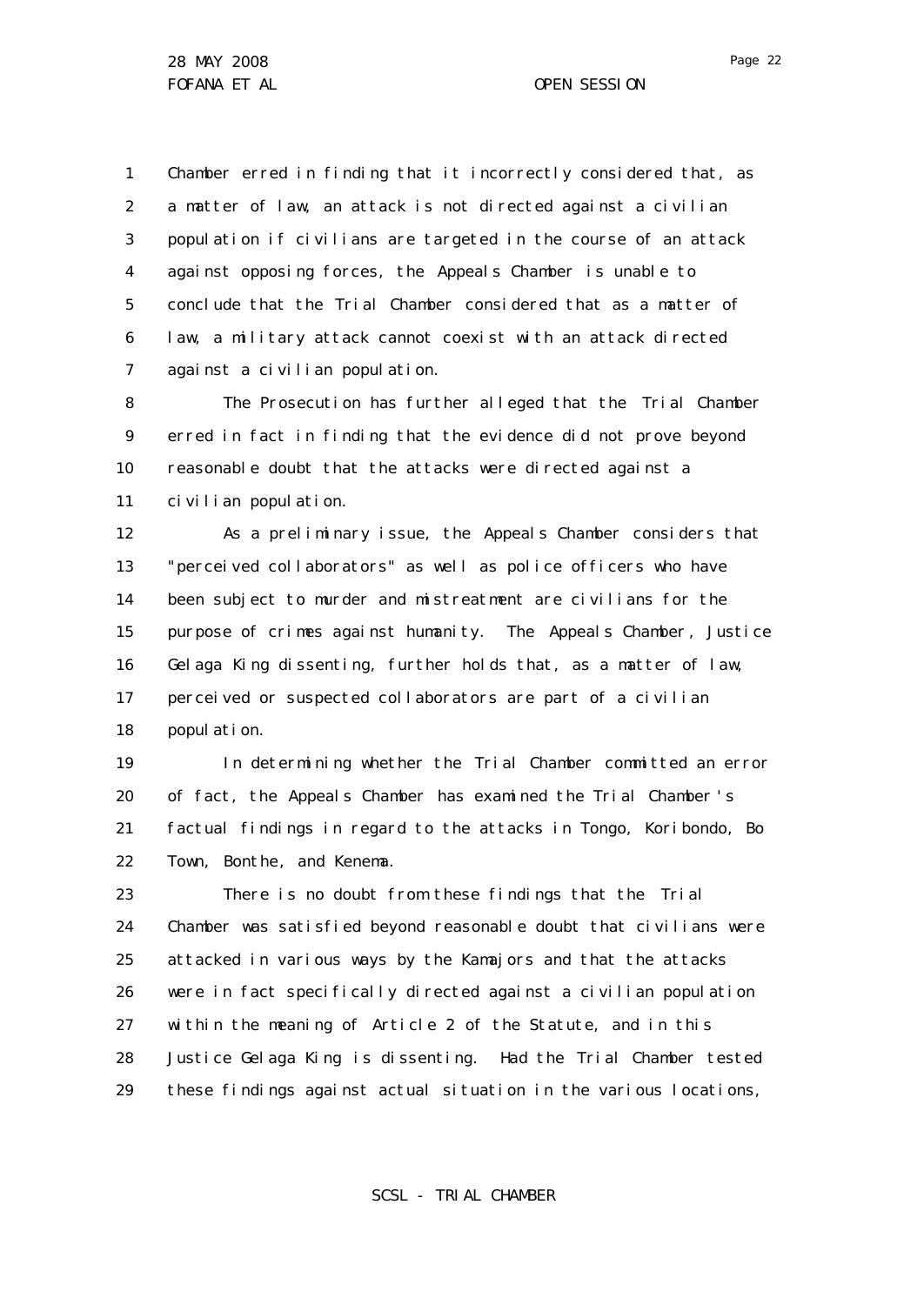1 2 3 it would have found that there were locations where the rebels and junta had already withdrawn before the attack on the civilian population by the Kamajors occurred.

4 5 6 7 8 The Appeals Chamber, Justice Gelaga King dissenting, is further of the view that the criminal conduct against these civilians was neither random, nor isolated acts, but was rather perpetrated pursuant to a common pattern of targeting the civilian population.

 $\mathsf{Q}$ 10 11 12 The Trial Chamber therefore erred, Justice Gelaga King dissenting, in fact in concluding that it had not been proved beyond reasonable doubt that the attacks were directed against a civilian population.

13 14 15 16 The Appeals Chamber, Justice Gelaga King dissenting, further agrees with the submission of the Prosecution that the remaining elements of crimes against humanity are satisfied. The Appeals Chamber, Justice Gelaga King dissenting,

17 18 19 therefore sets aside the verdict of not guilty against Fofana and Kondewa by the Trial Chamber under counts 1 and 3 and substitutes a verdict of guilty on these counts.

20 21 22 Turning now to the Prosecution sixth ground of appeal: Fofana's and Kondewa's acquittals for acts of terrorism charged under count 6 of the indictment.

23 24 Prosecution's sixth ground of appeal: Fofana's and Kondewa's acquittals for acts of terrorism

25 26 27 28 In the sixth ground of appeal, the Prosecution requests the Appeals Chamber to reverse the Trial Chamber's findings and find Fofana and Kondewa criminally responsible for the crime acts of terrorism charged under count 6 of the indictment.

29 As a preliminary issue, the Appeals Chamber agrees with the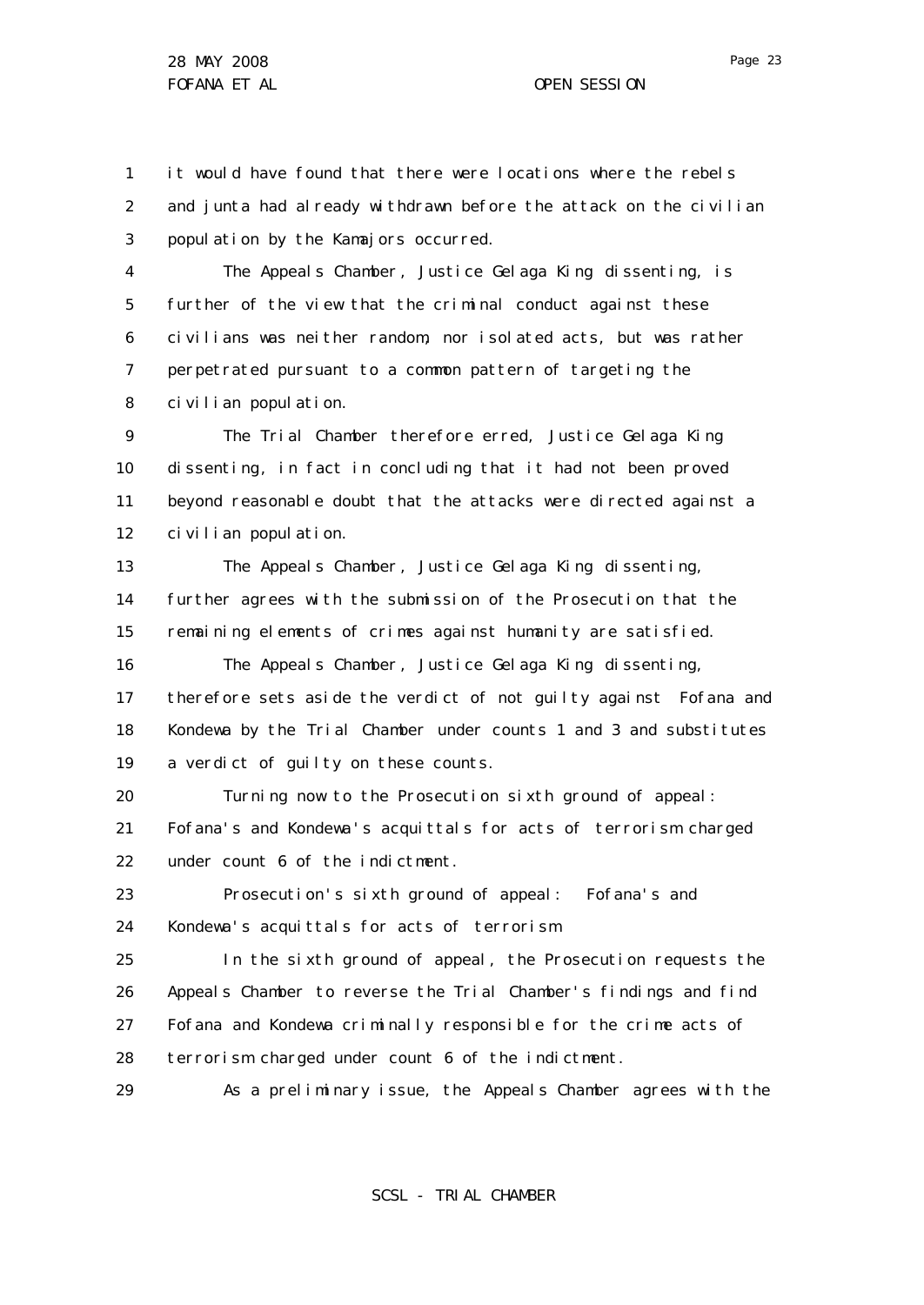1 2 Prosecution that the Trial Chamber erred in adopting a limited interpretation of count 6 of the indictment.

3 4 5 In considering the Prosecution 's request to reverse the Trial Chamber's findings, the Appeals Chamber makes the following findings:

6 7 8 9 (1) For aiding and abetting acts of terrorism in Tongo, a reasonable tribunal of fact could have found that Fofana and Kondewa may not have been aware of the specific intent to commit acts of terrorism;

10 11 12 13 14 (2) For Fofana's superior responsibility under Article 6.3 of the Statute, for acts of terrorism in Koribondo, the Prosecution has not demonstrated that Fofana knew or had reason to know that acts of terrorism would be or were committed there; and

15 16 17 18 19 20 21 22 23 24 (3) For Kondewa 's superior responsibility under Article 6.3 of the Statute, for acts of terrorism in Bonthe District, the Prosecution has not demonstrated that Kondewa knew or had reason to know that acts of terrorism would be or were committed there. The Appeals Chamber therefore finds no reason to disturb the Trial Chamber 's findings with respect to the criminal responsibility of Fofana and Kondewa for acts of terrorism under Article 6.1 and/or Article 6.3 of the Statute. The Appeals Chamber rejects the Prosecution 's sixth ground of appeal in its enti rety.

25 26 27 28 29 Prosecution seventh ground of appeal: Burning as pillage In its seventh ground of appeal, the Prosecution submits that the Trial Chamber erred as a matter of law in holding that the crime of pillage, a violation of Article 3 common to the Geneva Conventions, and of Additional Protocol II, punishable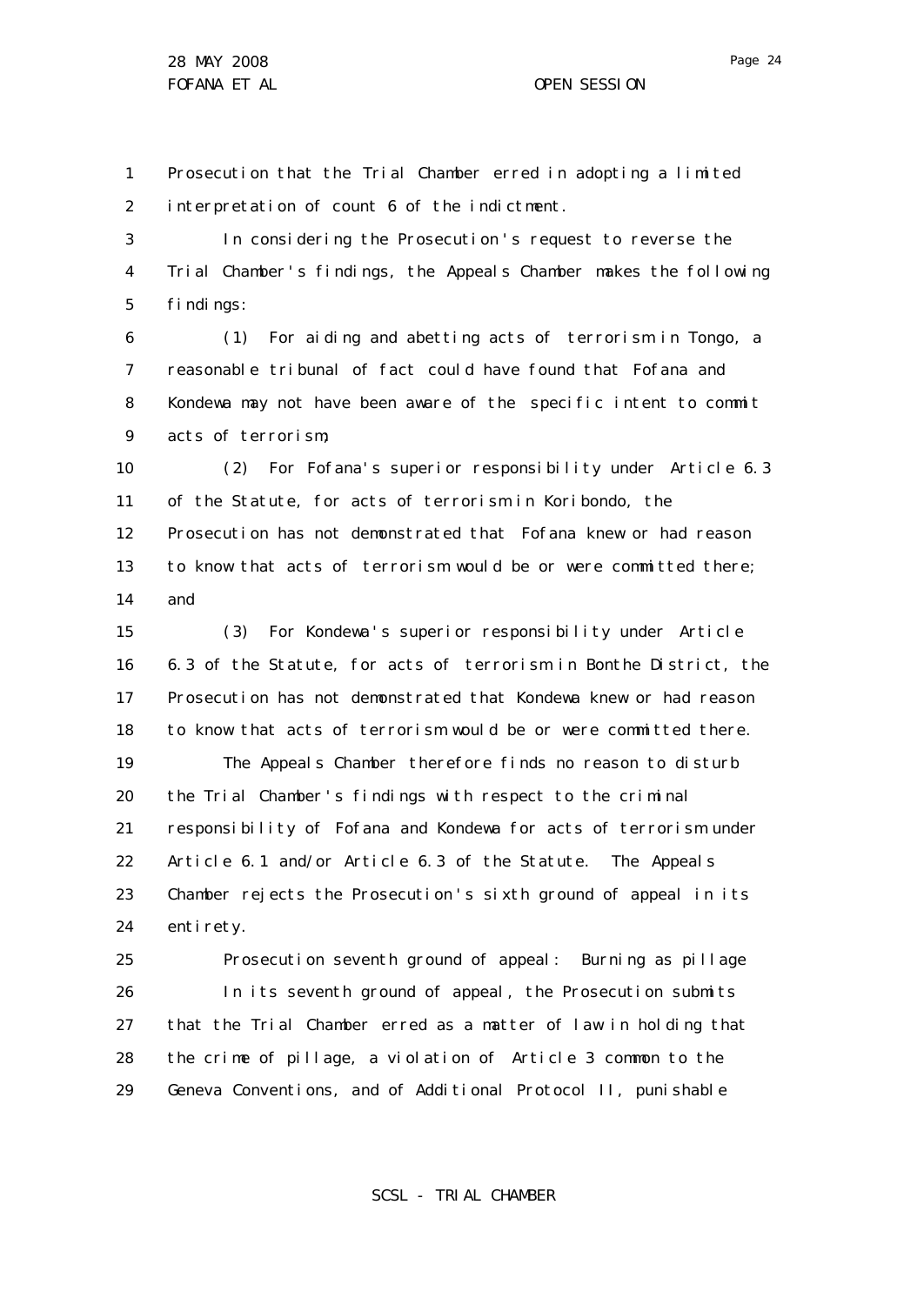Page 25

1 2 under Article 3(f) of the Statute, cannot include acts of burning.

3 4 5 6 7 8 9 10 11 12 13 The distinction between the prohibitions against pillage and destruction, not justified by military necessity, which is perceived throughout applicable conventional international law, and the drafting history of the Statute of the Special Court, leads the Appeals Chamber to find that a necessary element of the crime of pillage is the unlawful appropriation of property. Consequently, burning and other acts of destruction of property not amounting to appropriation as a matter of law cannot constitute pillage under International Criminal Law . The Prosecution's seventh ground of appeal, therefore, fails.

14 15 16 17 18 19 20 Prosecution's eighth ground of appeal: Denial of leave to amend the indictment in order to charge sexual crimes Under its eighth ground of appeal, the Prosecution alleges that the Trial Chamber erred in law and/or fact and procedure in dismissing, by decision of 20 May 2004, the Prosecution 's motion for leave to amend the indictment to include charges of sexual vi ol ence.

21 22 23 24 25 26 The relief sought by the Prosecution is limited to a reversal by the Appeals Chamber of the legal reasoning employed by the Trial Chamber to arrive at the erroneous decision and a declaration to that effect. The Prosecution does not request the Appeals Chamber to substitute any additional conviction or to order any further trial proceedings.

27 28 29 In view of the foregoing, the Appeals Chamber, Justice Winter dissenting, finds that the consideration of this ground of appeal would be an academic exercise.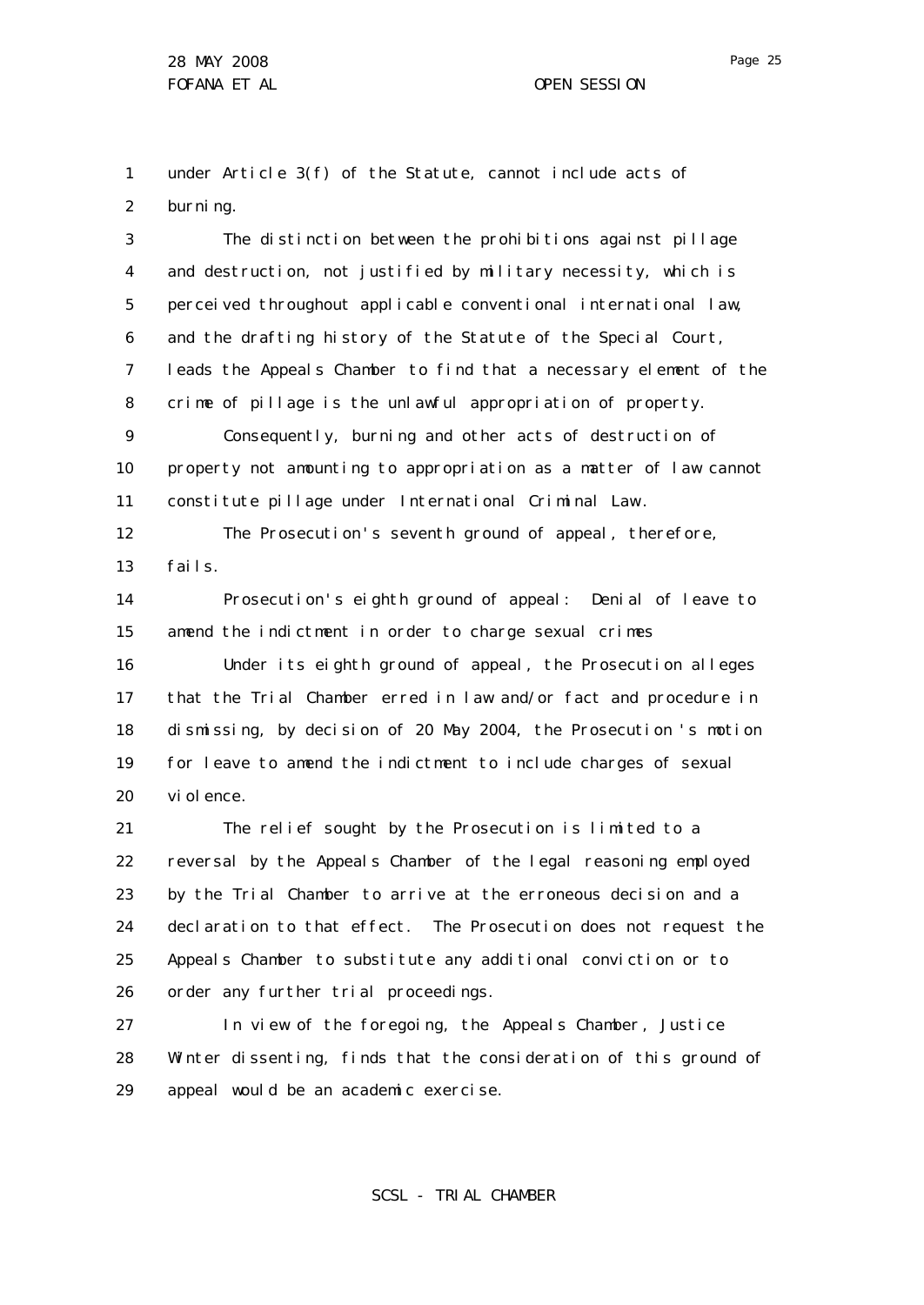1 2 The Prosecution's eighth ground of appeal, therefore, fails in its entirety.

3 4 Prosecution's ninth ground of appeal: Alleged error concerning admissibility of evidence of sexual violence

5 6 7 8 In the Prosecution's ninth ground of appeal, the Prosecution alleges that the Trial Chamber erred in finding that evidence of a sexual nature was inadmissible at trial in relation to counts 3 and 4 of the indictment.

9 10 11 12 Specifically, the Prosecution alleges that the Trial Chamber erred in dismissing its admissibility of evidence motion on the ground that acts of sexual violence were not pleaded under counts 3 and 4 of the indictment.

13 14 15 16 17 The Appeals Chamber notes that the Prosecution 's ninth ground of appeal does not raise an error of law that invalidates a decision; however, it exercises its discretion, Justice Gelaga King dissenting, and considers this ground of appeal guidance to the Trial Chamber.

18 19 20 21 22 23 24 The Appeals Chamber, Justice Gelaga King dissenting, finds that the Trial Chamber erred in denying the hearing of evidence of acts of sexual violence on the basis that such acts had not been alleged in the indictment. Evidence of sexual violence was relevant to charges in the indictment, and the Trial Chamber was in error in prospectively denying the admittance of such evi dence.

25 26 27 28 29 Furthermore, the Appeals Chamber, Justice Gelaga King dissenting, finds that Fofana and Kondewa were put on notice of such evidence and had timely, clear, and consistent information indicating that acts of sexual violence were being charged in relation to counts 3 and 4 of the indictment.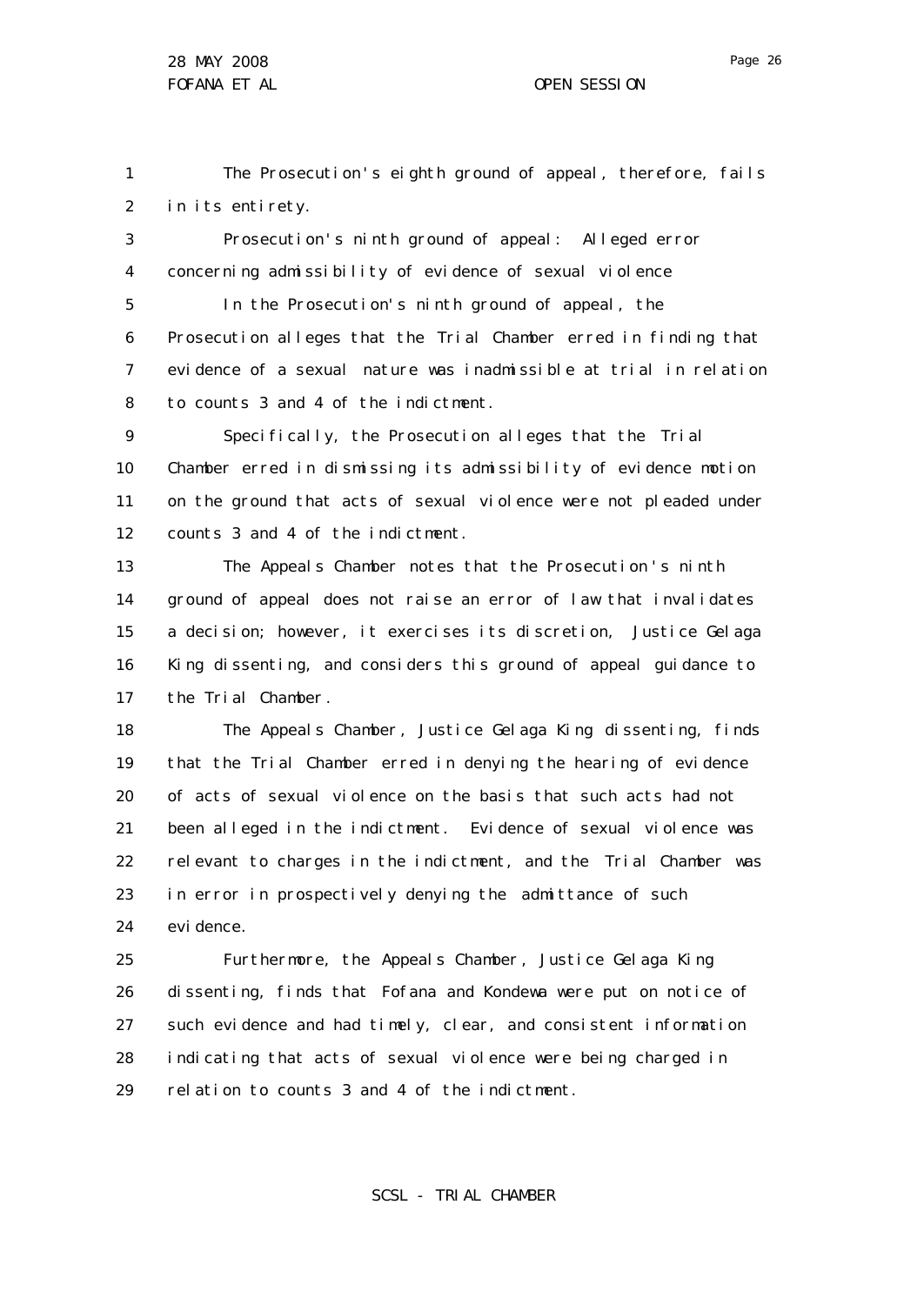1 2 3 4 5 6 7 8  $\mathsf{Q}$ 10 11 12 13 14 15 16 17 18 19 20 21 22 23 24 25 26 27 28 29 Turning now to the Prosecution 's tenth ground of appeal, which concerns the Trial Chamber's sentencing judgment. Prosecution's tenth ground of appeal: Sentencing In its tenth ground of appeal, the Prosecution submitted that the Trial Chamber erred in considering seven factors as mitigating circumstances for the purposes of sentencing. These factors were Fofana's and Kondewa's: (1) Statement of regret; (2) Lack of training; (3) Conduct subsequent to the conflict; (4) Lack of previous convictions; (5) Fofana's and Kondewa's motive of civic duty; (6) The purpose of reconciliation; and (7) The CDF's alleged "just cause". The Prosecution also alleged that the Trial Chamber erred in imposing concurrent sentences and complained of the "manifest inadequacy of the sentence." In regard to the CDF 's alleged just cause, and Fofana's and Kondewa's motive of civic duty, the Appeals Chamber, Justice Gelaga King dissenting, finds, as a general principle, a convicted person 's motive can be considered as a mitigating factor. However, political motives, and particularly the justness of a party's cause, have been specifically removed from consideration in International Criminal Law . These political motives, even where they are considered by the Chamber to be meritorious, undermine the purposes of sentencing rather than promoting them. Therefore, the Appeals Chamber, Justice Gelaga King dissenting, upholds the Prosecution's submissions in this respect.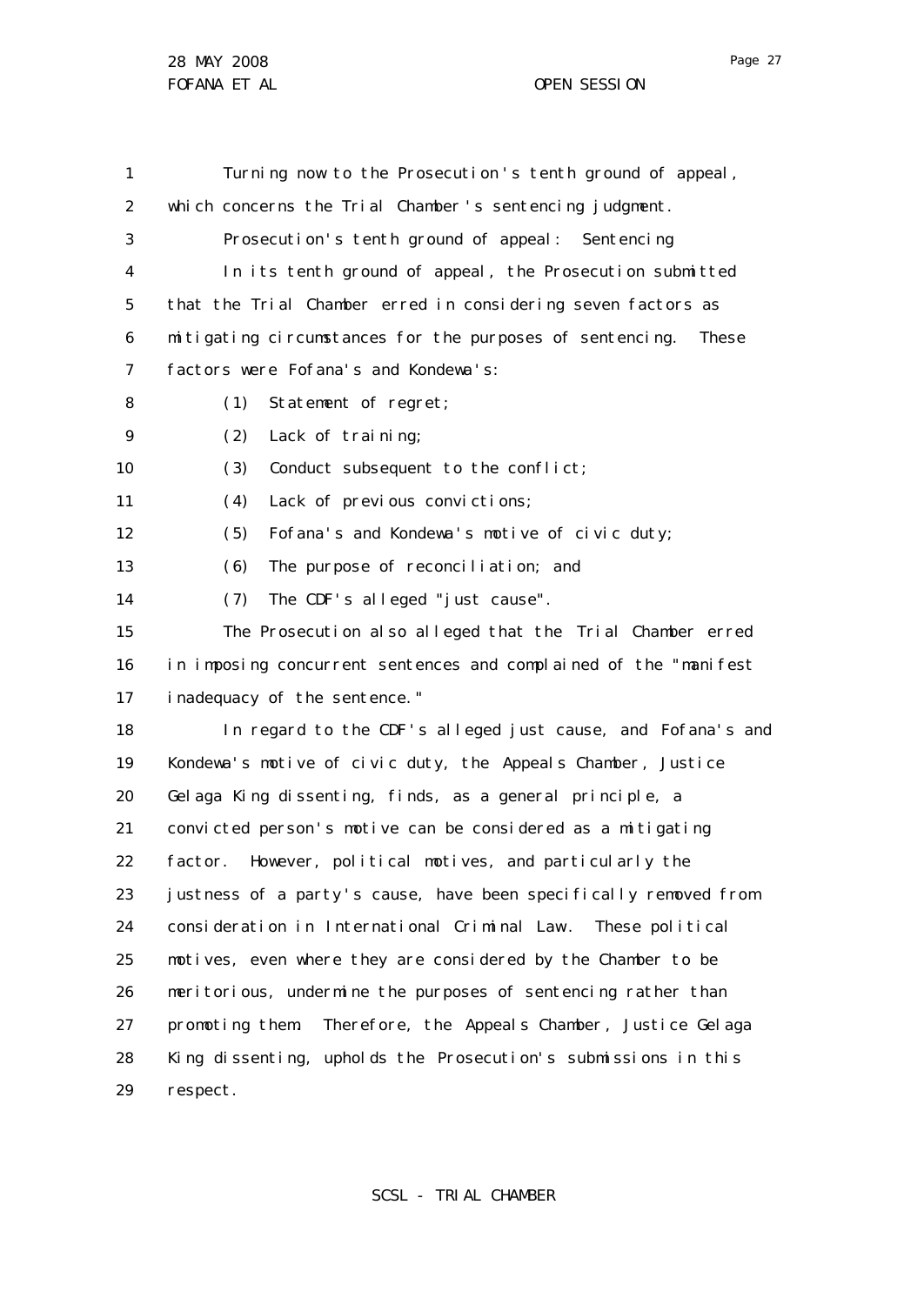1 2 3 4 5 The Appeals Chamber further re-emphasises that it is an international court with responsibility to protect and promote the norms and values of the international community, expressed not only as part of customary international law but also in several international instruments.

6 7 8 9 10 11 12 In assessing the appropriate sentence, the obligation of the Appeals Chamber, Justice Gelaga King dissenting, is therefore to impose sentences that reflect the revulsion of the international communities to such crimes as those for which the accused persons have been convicted, after taking into consideration all factors that can be considered legitimately in mitigation, as well as in aggravation.

13 14 15 16 17 18 For the foregoing reasons, and taking all the circumstances of the case into consideration, the Appeals Chamber, Justice Gelaga King dissenting, and Justice Jon Kamanda also dissenting, revises the sentences on Fofana and Kondewa in respect of counts 2, 4 and 5 and imposes sentences on Fofana and Kondewa on counts 1 and 3.

19 20 For the reasons discussed, I shall now read out the Appeals Chamber's disposition in full.

21 Disposition

22 23 24 25 26 27 28 29 For the foregoing reasons, the Appeals Chamber, pursuant to Article 20 of the Statute and Rule 106 of the Rules of Procedure and Evidence, noting the written submissions of the parties and their oral arguments presented at the hearings on 12 and 13 March 2008, sitting in open session, with respect to Kondewa 's grounds of appeal: Dismisses, Justice Gelaga King dissenting, ground 1, and upholds the conviction of Kondewa pursuant to Article 6.3 of the Statute for murder, cruel treatment, and pillage committed in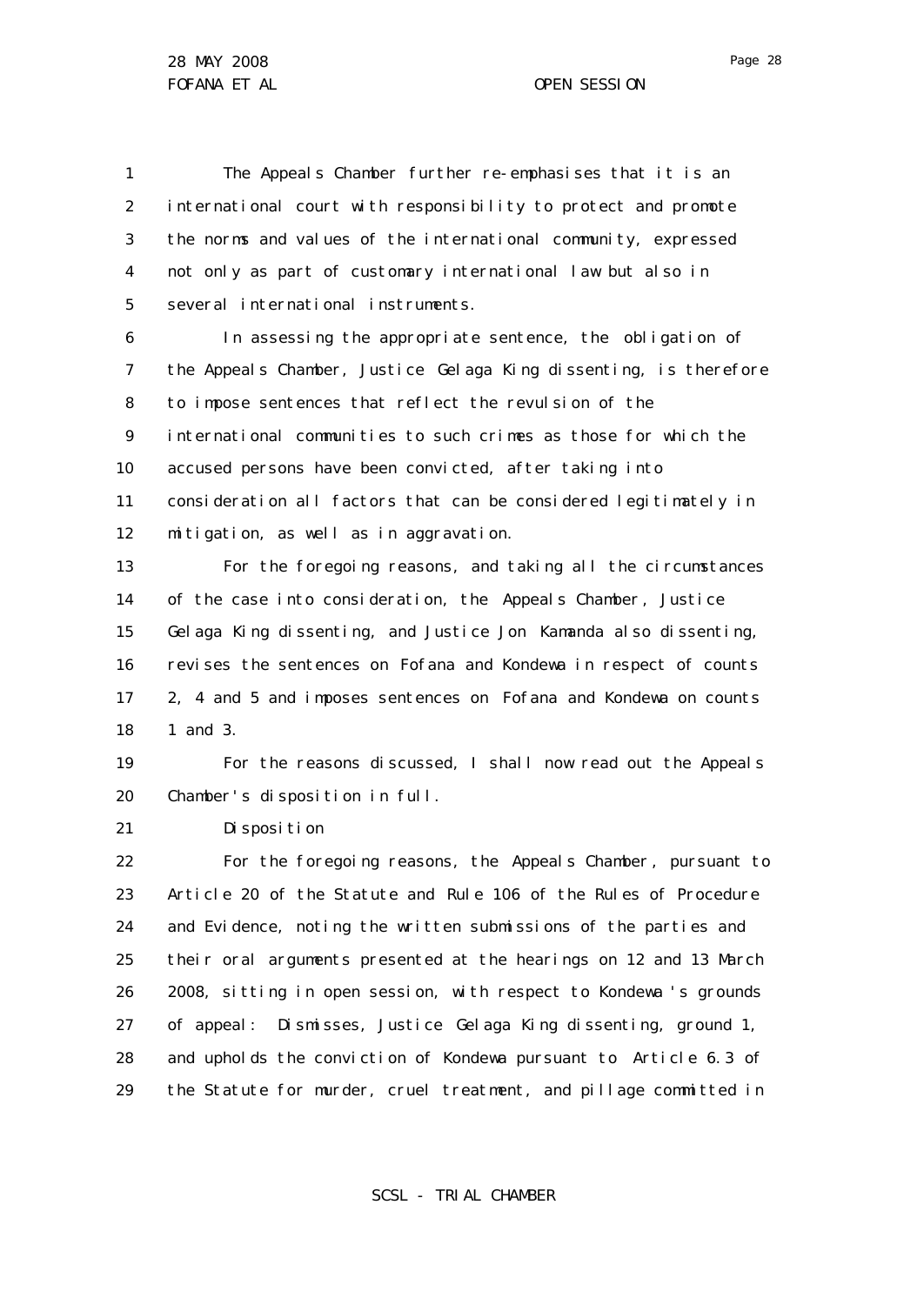1 2 3 4 5 6 7 8 9 10 11 12 13 14 15 Bonthe; allows ground 2 and reverses the verdict of guilty for Kondewa pursuant to Article 6.1 of the Statute for murder committed in Talia Base Zero; allows ground 3 and reverses the verdict of guilty for Kondewa pursuant to Article 6.3 of the Statute for pillage committed in Moyamba District; dismisses, Justice Gelaga King dissenting, ground 4, and upholds the conviction of Kondewa for aiding and abetting pursuant to Article 6.1 of the Statute for the crimes committed in Tongo Fields; allows, Justice Winter dissenting, ground 5, and reverses the verdict of guilty for Kondewa for enlisting children under the age of 15 into armed forces or groups and/or using them to participate actively in hostilities; allows ground 6 and holds, Justice Winter dissenting, that the Trial Chamber erred in respect of the convictions of Fofana and Kondewa for collective punishments.

16 17 18 19 20 21 22 23 24 25 26 27 28 29 With respect to the Prosecution's grounds of appeals: Allows, Justice Gelaga King dissenting, ground 1, and sets aside the verdict of not guilty against Fofana and Kondewa for crimes against humanity; notes that ground 2 has been abandoned by the Prosecution; dismisses ground 3, and does not enter convictions for Fofana and Kondewa for the crimes committed in Kenema District; dismisses ground 4 and does not enter additional convictions for Kondewa for instigating crimes committed in Tongo Fields or for aiding and abetting crimes committed in Koribondo, Bo District, and Kenema District, and does not enter additional convictions for Fofana for instigating and planning the crimes in Tongo Fields, or for planning or aiding and abetting the crimes committed in Koribondo, Bo District, and Kenema District; dismisses, Justice Winter dissenting, ground 5, and does not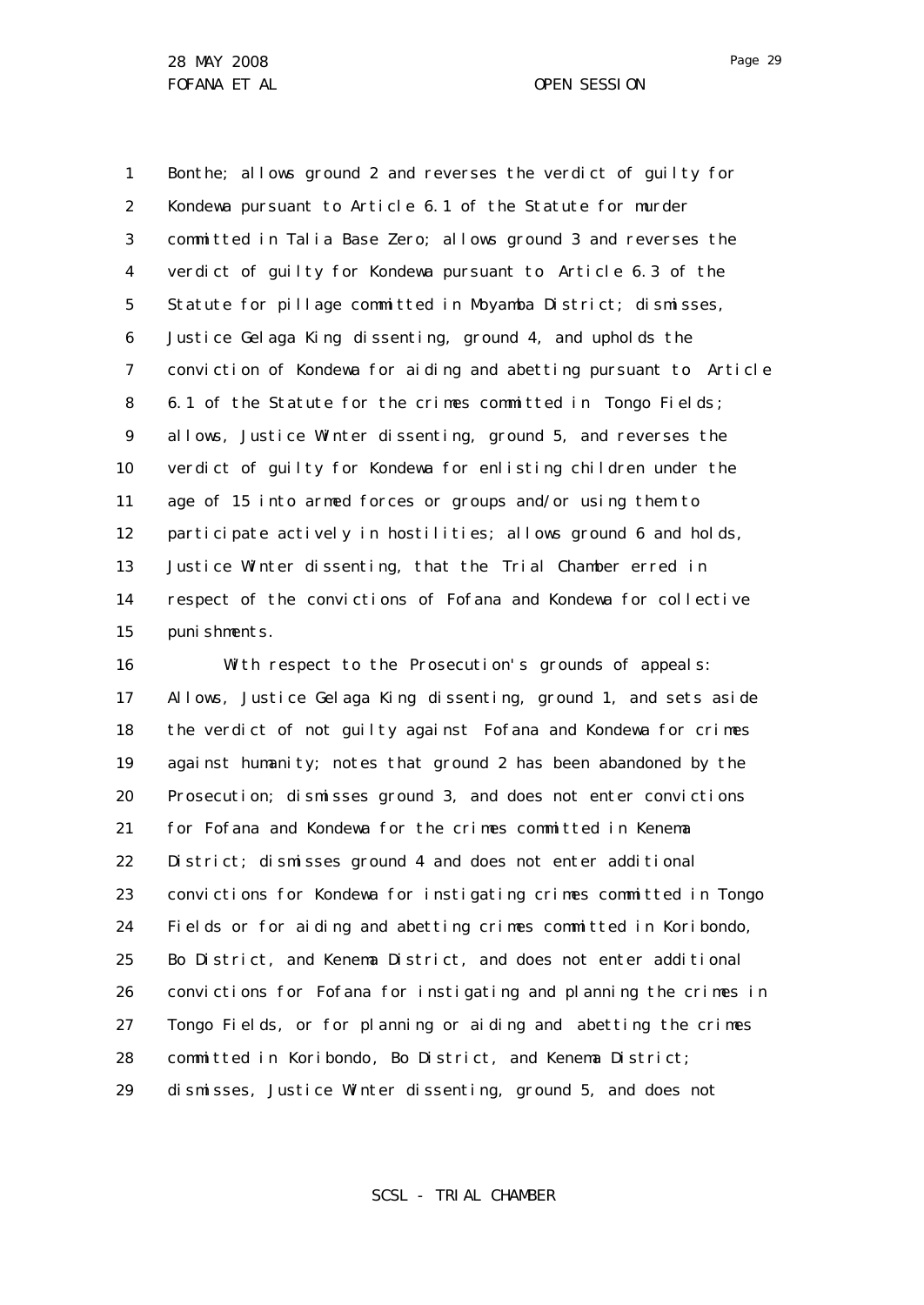1 2 3 4 5 6 7 8 9 10 11 12 13 14 15 16 17 18 enter additional convictions for Kondewa and convictions for Fofana for enlisting children under the age of 15 into armed forces or groups and/or using them to participate actively in hostilities; dismisses ground 6 and does not enter convictions of Fofana and Kondewa for acts of terrorism; dismisses ground 7 and holds the destruction of property not amounting to appropriation does not constitute the crime of pillage; dismisses, Justice Winter dissenting, ground 8, and holds that the Prosecution has not showed that the alleged error relating to the amendment of the indictment constitutes an error of law invalidating the decision; allows, Justice Gelaga King dissenting, ground 9, and holds that the Trial Chamber erred in denying the hearing of evidence of acts of sexual violence; allows ground 10 and holds, Justice Gelaga King dissenting, that the Trial Chamber erred in finding that "just cause" can be a mitigating factor, although rejecting all other arguments raised by the Prosecution, Justice Winter dissenting, with respect to accepting the expression of remorse and the purpose of reconciliation in mitigation.

19 20 21 Consequently revises, and in this Justice Gelaga King and Justice Jon Kamanda dissent, the sentences in respect of counts 2, 4, and 5 as follows:

22 23 24 25 26 In respect of Moinina Fofana, the sentences of six years imposed by the Trial Chamber on each of counts 2 and 4 are increased to fifteen years' imprisonment on each of those counts, and the sentence of three years imposed on counts 5 is increased to five years' imprisonment;

27 28 29 In respect of Allieu Kondewa, the sentences of eight years imposed by the Trial Chamber on each of counts 2 and 4 are increased to twenty years' imprisonment on each of those counts,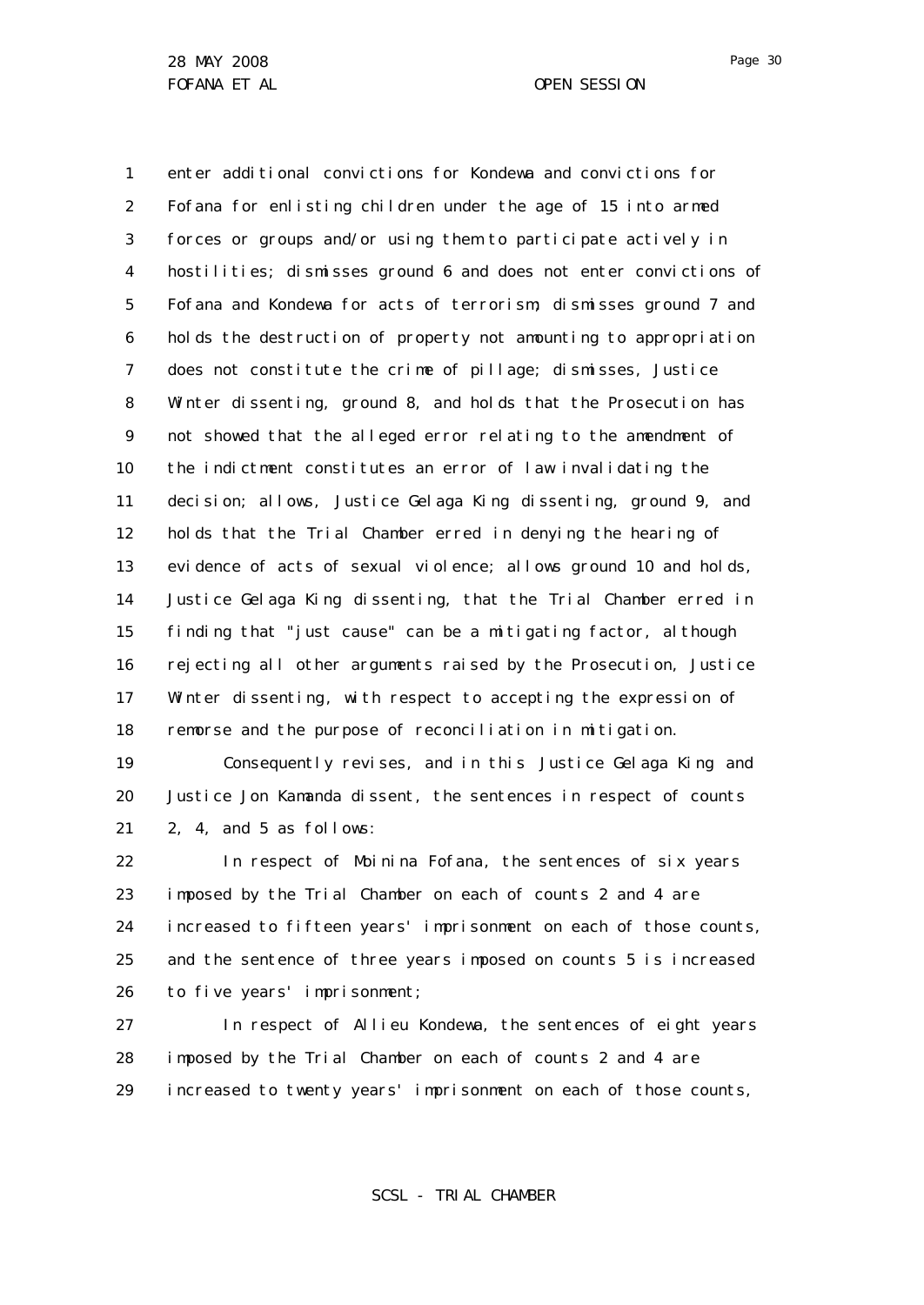1 2 and the sentence of five years imposed on count 5 is increased to seven years' imprisonment.

3 4 I repeat: Justice Gelaga King and Justice Jon Kamanda dissent from these increases in sentence.

5 6 7 8 9 10 11 12 13 14 15 16 17 18 19 20 Consequently, will Mr Fofana and Mr Kondewa now rise. Count 1: Murder, a crime against humanity punishable under Article 2(a) of the Statute, guilty by majority of aiding and abetting under Article 6.1 of the Statute the murders committed in Tongo Field and of superior responsibility under Article 6.3 of the Statute for the murders committed in Koribondo and Bo District and sentences Fofana to fifteen years of imprisonment. Count 2: Violence to life, health and physical or mental well-being of persons, in particular murder, punishable under Article 3(a) of the Statute, guilty, Justice Gelaga King dissenting, of aiding and abetting under Article 6.1 of the Statute, the murders committed in Tongo Fields and of superior responsibility under Article 6.3 of the Statute for the murders committed in Koribondo and Bo District, and sentences Fofana to fifteen years' imprisonment, Justice Gelaga King and Justice Jon Kamanda dissenting.

21 22 23 24 25 26 27 28 29 Count 4: Violence to life, health and physical or mental well-being of persons, in particular cruel treatment, punishable under Article 3(a) of the Statute, guilty, Justice Gelaga King dissenting, of aiding and abetting under Article 6.1 of the Statute the cruel treatment committed in Tongo Fields and of superior responsibility under Article 6.3 of the Statute for the cruel treatment committed in Koribondo and Bo District, and sentences Fofana to fifteen years of imprisonment. And here again, Justice Gelaga King and Justice Jon Kamanda are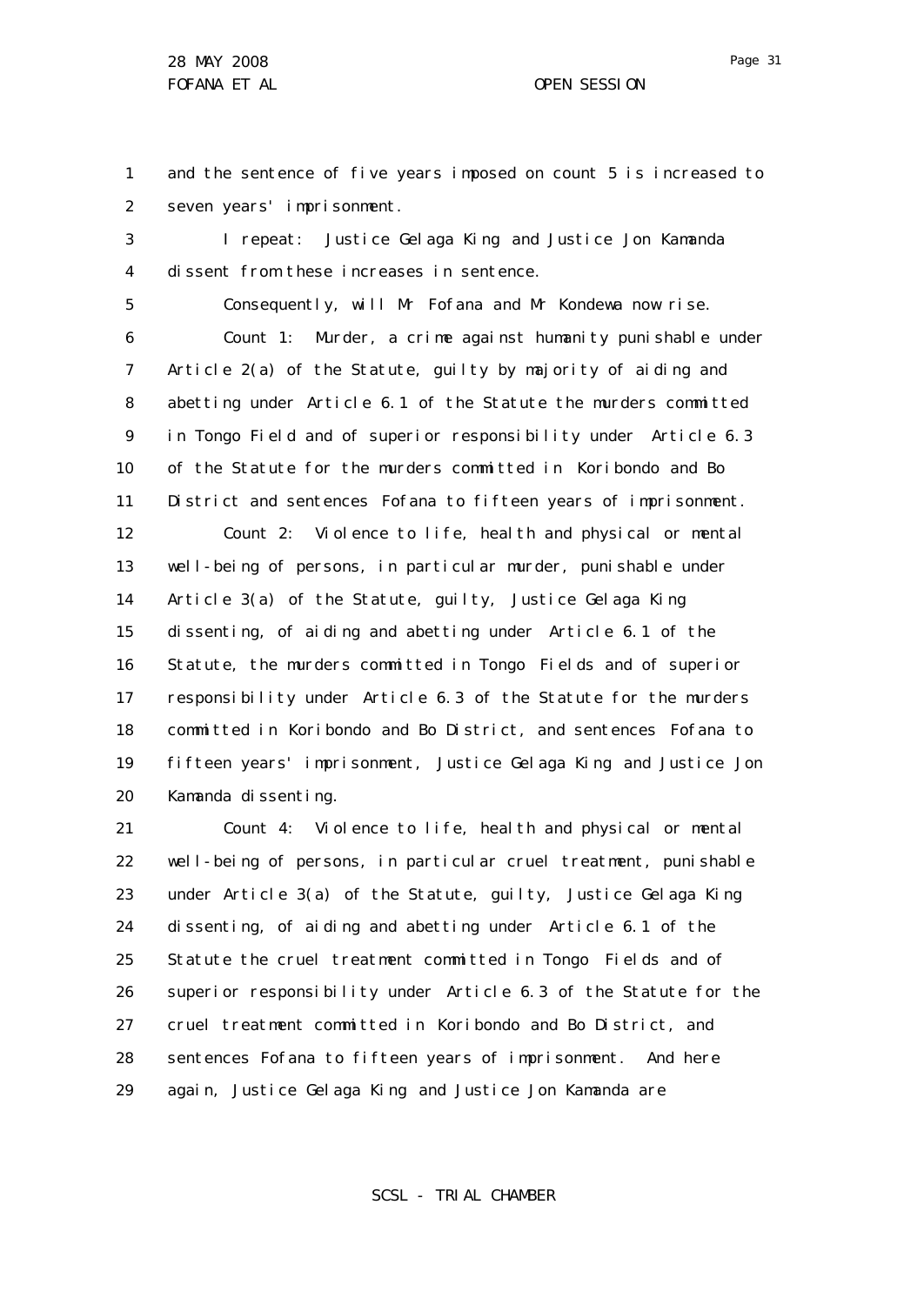1 di ssenting.

2 3 4 5 6 7 Count 5: Pillage, a violation of Article 3 common to the Geneva Conventions and of Additional Protocol II punishable under Article 3(f) of the Statute, guilty, Justice Gelaga King dissenting, of superior responsibility under Article 6.3 of the Statute for the crimes committed in Bo District and sentences Fofana to five years of imprisonment.

8 9 10 Count 6: Acts of terrorism, a violation of Article 3 common to the Geneva Conventions and of Additional Protocol II punishable under Article 3(d) of the Statute, not guilty.

11 12 13 14 Count 7: Collective punishments, a violation of Article 3 common to the Geneva Conventions and of Additional Protocol II punishable under Article 3(b) of the Statute, not guilty by majority.

15 16 17 18 19 Count 8: Conscripting or enlisting children under the age of 15 years into armed forces or groups or using them to participate actively in hostilities, and other serious violation of International Humanitarian Law punishable under article 4(c) of the Statute, not guilty by a majority.

20 Finds in respect of Allieu Kondewa:

21 22 23 24 25 26 27 28 Count 1: Murder, a crime against humanity punishable under Article 2(a) of the Statute, guilty by majority, Justice Gelaga King dissenting, of aiding and abetting under Article 6.1 of the Statute the murders committed in Tongo Field and of superior responsibility under Article 6.3 of the Statute for the murders committed in Bonthe District, and sentences Kondewa to 20 years of imprisonment, and on this term of imprisonment Justice Gelaga King and Justice Jon Kamanda dissent.

29

Count 3: Other inhumane acts, a crime against humanity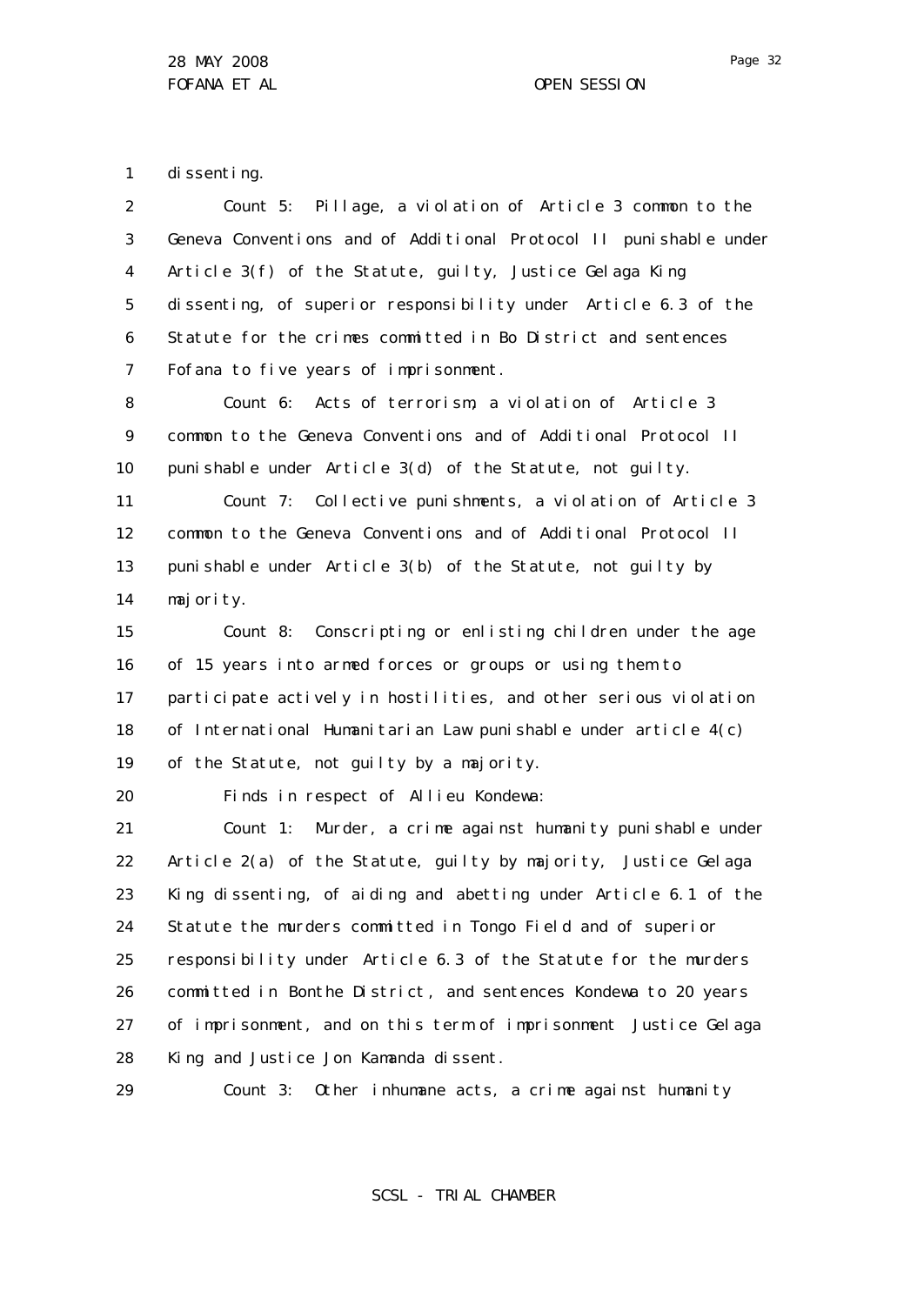1 2 3 4 5 6 7 punishable under Article 2(i) of the Statute, guilty by majority of aiding and abetting under Article 6.1 of the Statute the other inhumane acts committed in Tongo Fields, and of superior responsibility under Article 6.3 of the Statute for the other inhumane acts committed in Bonthe District, and sentences Kondewa to twenty years of imprisonment. In this again Justice Gelaga King and Justice Kamanda, as regards the sentence, dissent.

8 9 10 11 12 13 14 15 16 Count 4: Violence to life, health, and physical or mental well-being of persons, in particular cruel treatment, punishable under Article 3(a) of the Statute, guilty by majority, Justice Gelaga King dissenting, of aiding and abetting under Article 6.1 of the Statute the cruel treatment committed in Tongo Fields, and of superior responsibility under Article 6.3 of the Statute for the cruel treatment committed in Bonthe District, and sentences Kondewa to twenty years of imprisonment. And in this again Justice Gelaga King and Justice Jon Kamanda both dissent.

17 18 19 20 21 22 23 24 25 Count 5: Pillage, a violation of Article 3 common to the Geneva Conventions and of Additional Protocol II punishable under Article 3(f) of the Statute, not guilty of superior responsibility under Article 6.3 of the Statute for the crimes committed in Moyamba District and guilty by majority, Justice Gelaga King dissenting, of superior responsibility under Article 6.3 of the Statute for the crimes committed in Bonthe District, and sentences Kondewa to seven years of imprisonment, and again here Justice Gelaga King and Justice Kamanda dissent.

26 27 28 29 Count 6: Acts of terrorism, a violation of Article 3 common to the Geneva Conventions and of Additional Protocol II punishable under Article 3(d) of the Statute, not guilty.

Count 7: Collective punishments, a violation of Article 3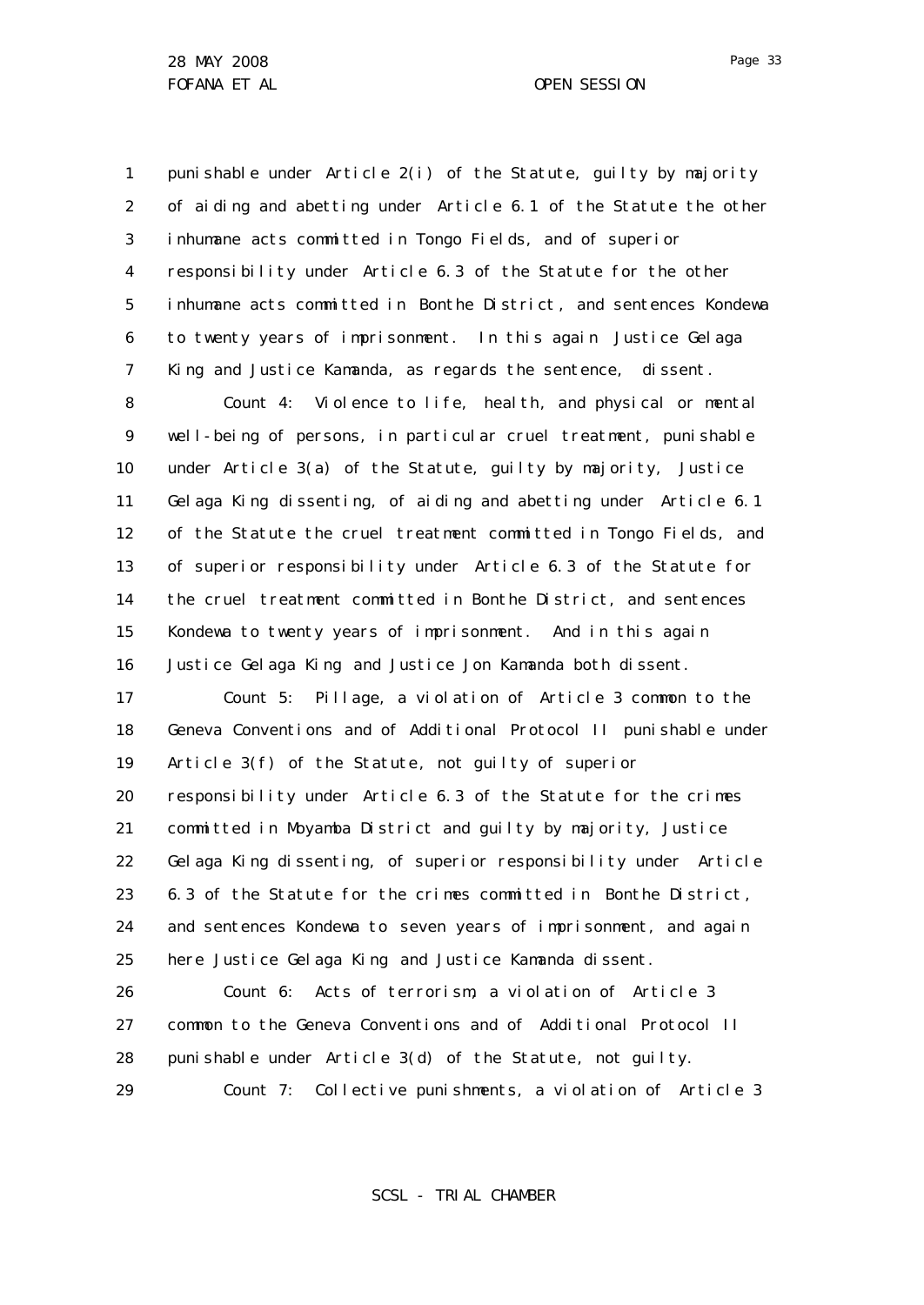1 2 3 common to the Geneva Conventions and of Additional Protocol II, punishable under Article 3(b) of the Statute, not guilty by a majority.

4 5 6 7 8 9 Count 8: Conscripting or enlisting children under the age of 15 years into armed forces or groups or using them to participate actively in hostilities and other serious violation of International Humanitarian Law punishable under Article 4(c) of the Statute, not guilty by a majority, Justice Winter dissenting.

10 11 The Appeals Chamber hereby orders that the sentences shall run concurrently.

12 13 14 15 Orders that Moinina Fofana shall serve a term of imprisonment of 15 years, subject to credit being given under Rule 101(D) of the Rules of Procedure and Evidence for the period for which he has already been in detention;

16 17 18 19 Orders that Allieu Kondewa shall serve a total term of imprisonment of 20 years, subject to credit being given under Rule 101(D) of the Rules of Procedure and Evidence for the period for which he has already been in detention;

20 21 22 23 24 25 26 Rules that this judgment shall be enforced immediately pursuant to Rule 119 of the Rules of Procedure and Evidence; Orders, in accordance with Rule 102 of the Rules of Procedure and Evidence, that Moinina Fofana and Allieu Kondewa remain in the custody of the Special Court for Sierra Leone pending the finalisation of arrangements to serve their sentences.

27 28 29 I shall now ask Honourable Justice Jon Kamanda to read out his partially dissenting opinion as regards the increase in sentence.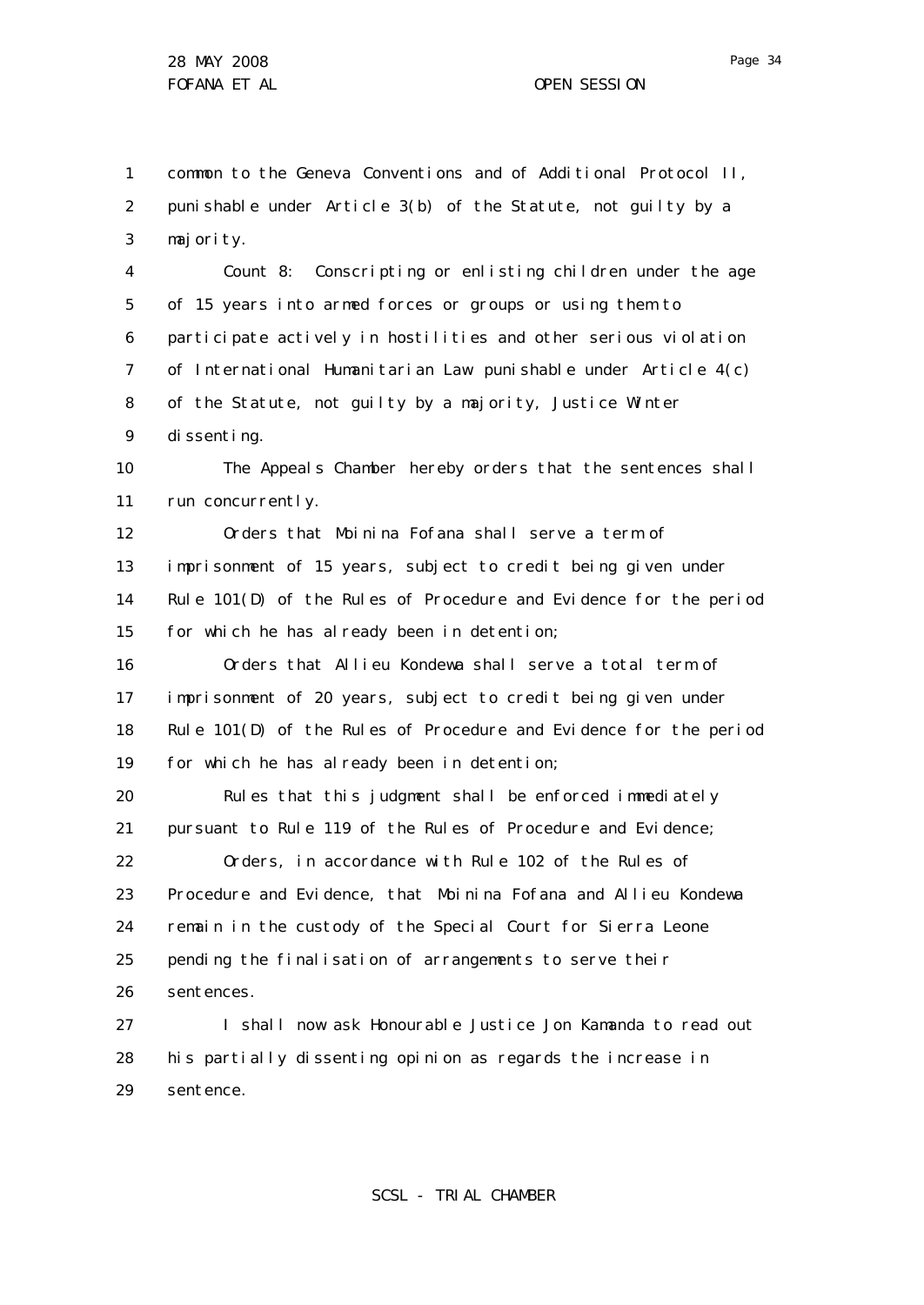1 2 3 4 5 6 7 8 9 10 11 12 13 14 15 16 17 18 19 20 21 22 23 24 25 26 27 28 29 JUSTICE KAMANDA: My Lords, I have in this judgment concurred with the majority view of my distinguished colleagues in the main judgment in this case. We nonetheless have not agreed on the question of sentence. I have, in consequence, had recourse to write a partially dissenting opinion, the summary of which I am now reading. Briefly stated, my position is that the sentences imposed by the Trial Chamber are fair and adequate, because it is my view that the said Chamber considered all the relevant parameters in arriving at fair and just sentences, all the circumstances considered. Except in those areas where I have joined my learned colleagues to overturn the sentences or the verdicts pronounced by the Trial Chamber, I have left the sentences undisturbed. The two accused, Moinina Fofana and Allieu Kondewa, were each charged on eight counts of offences pursuant to crimes that could broadly be categorised under three heads. That is: (a) Crimes against humanity, counts 1 and 3; (b) War crimes, counts 2, 4, 5, 6 and  $7$ ; (c) Other serious violations of International Humanitarian Law, count 8. The accused were charged pursuant to Article 6.1 and/or 6(3) of the Statute for the Special Court for Sierra Leone. Article 6.1 provides: "That a person who planned, instigated, ordered, committed or otherwise aided and abetted in the planning, preparation, or execution of a crime referred to in Articles 2 to 4 of the present Statute shall be individually responsible for the crime." Article 6.3 provides: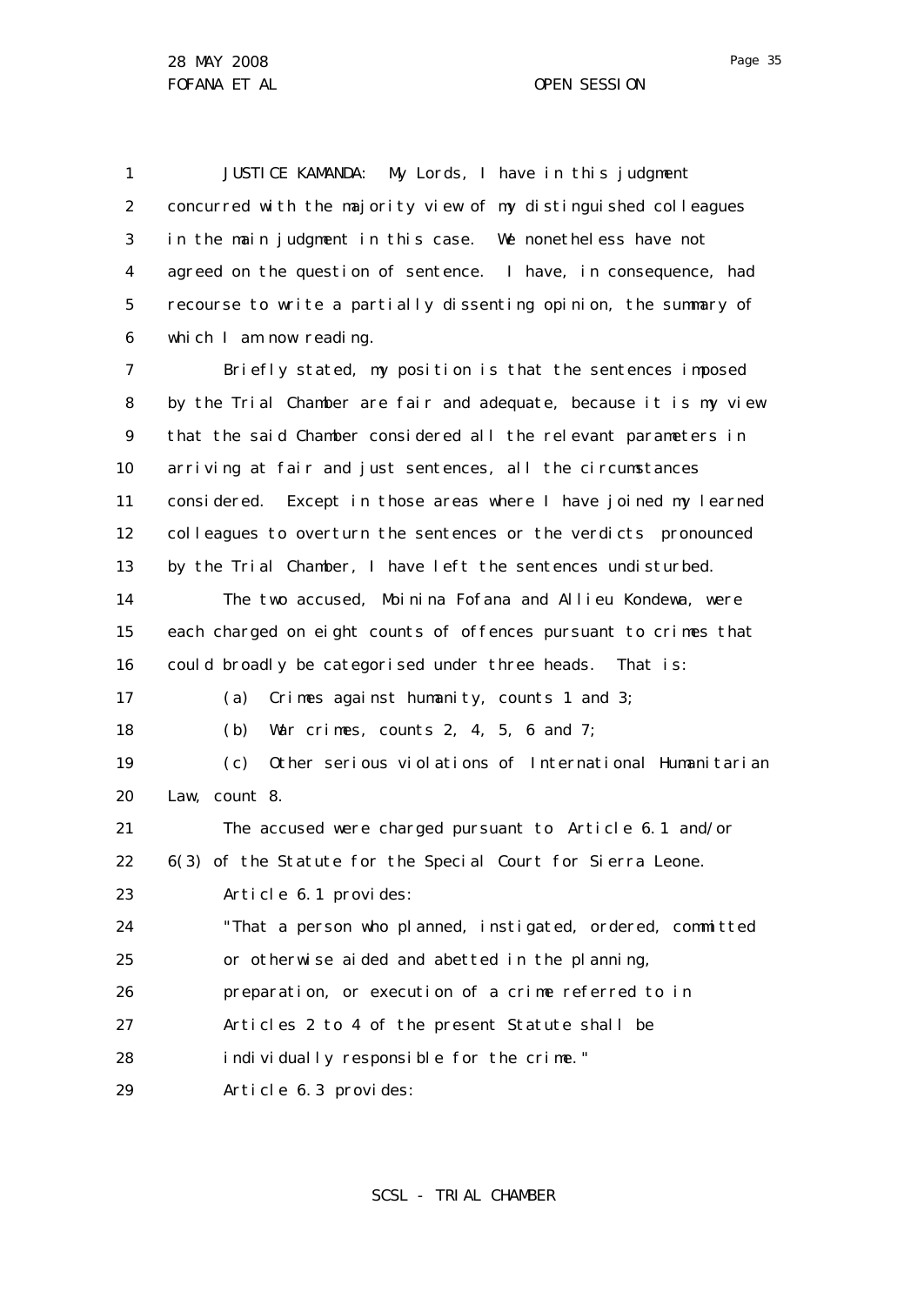1 2 3 4 5 6 7 8 "The fact that any of the acts referred to in Articles 2 and 4 of the present Statute was committed by a subordinate does not relieve his or her superior of criminal responsibility if he or she knew or had reason to know that the subordinate was about to commit such acts or had done so, and the superior had failed to take the necessary and reasonable measures to prevent such acts of punishment" -- "of punishing the perpetrators thereof."

9 10 11 12 13 14 15 16 17 18 19 20 21 I have quoted these articles *in extenso* to show that the accused were not charged as persons who themselves committed these acts directly. Criminal responsibility was thrust upon them by the operation of the Statute. I don't quarrel with that. I have mentioned the import of this assumed criminality because it is my considered view that this factor must be viewed from the perspective that these lowly-placed men could be clothed with the garment of major players in a very confused warfare who were fighters, who were, more often than not, on frolics of their own. Since the law holds them culpable in any case, it is my strong view that that same law should, in an even-handed manner, operate also as a mitigating factor on the question of sentence on their behalf.

22 23 24 25 26 27 The Trial Chamber found Fofana guilty on counts 2, 4, 5, 7, with respective prison terms of six, six, three and four years passed on him to run concurrently. This, in effect, gave Fofana a maximum prison term of six years, inclusive of the time he had spent in the custody of the Special Court. He was found not guilty on counts 1, 3, 6 and 8.

28 29 Kondewa was found guilty on counts 2, 4, 5, 7 and 8, with respective prison terms of eight years, eight years, five years,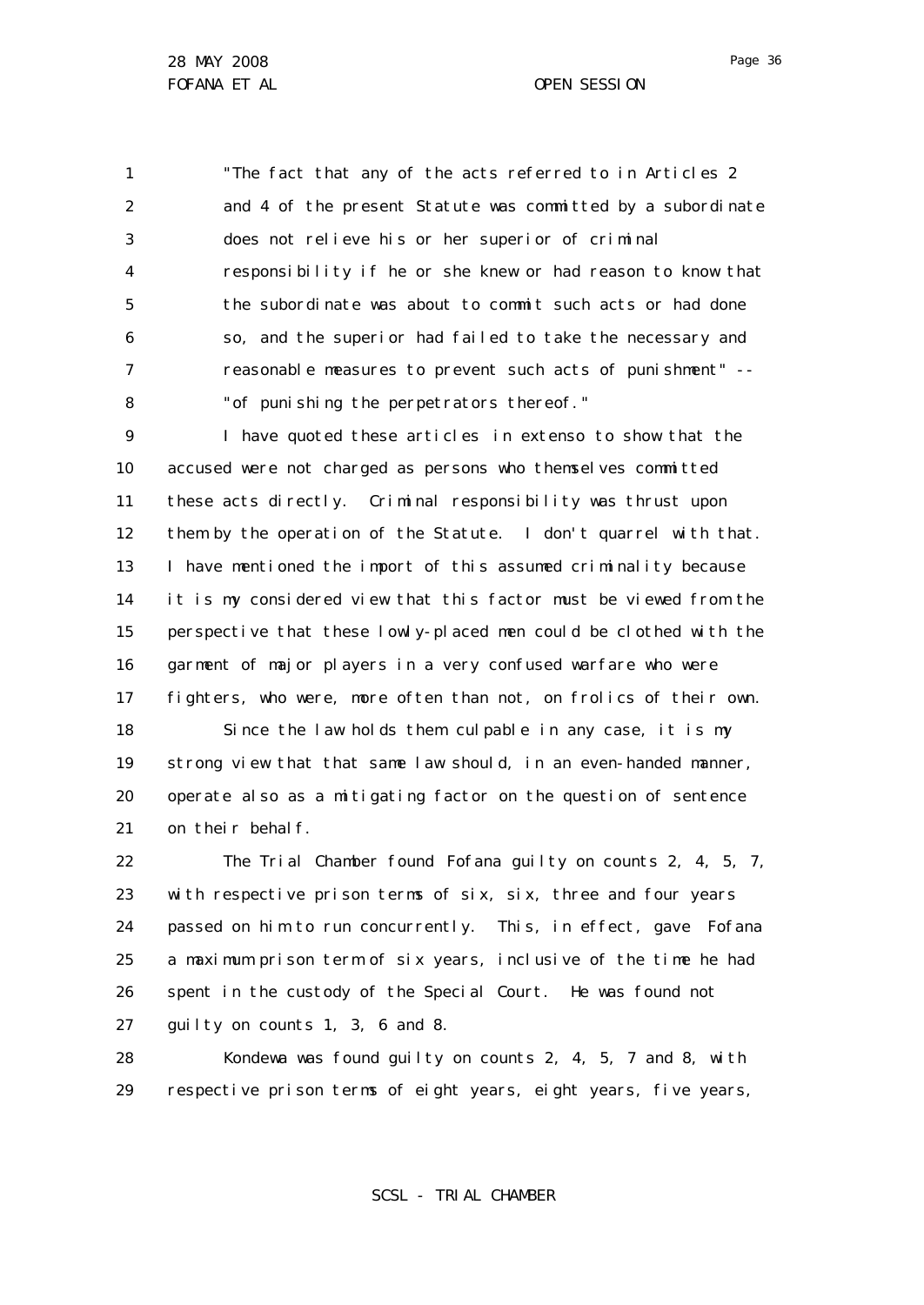1 2 six years, and seven years passed on him to run concurrently, his maximum prison term being eight years.

3 4 5 Kondewa appealed his conviction; Fofana did not. The Prosecution, among other grounds, appealed against the grounds on which the accused were acquitted.

6 7 8 9 10 11 12 At the completion of the hearing, the Appeals Chamber, by a majority, overturned the not guilty verdict on the two accused on grounds 1 and 3 -- on counts 1 and 3 rather, entered a conviction on both counts, and imposed sentences in excess of the highest imposed on any count by the Trial Chamber. The rest of the convictions passed by the Trial Chamber were confirmed and sentences raised upwards.

13 14 Having taken all the circumstances of the case into consideration, I, on my own, pass the following sentences:

15 16 17 18 19 20 With respect to Fofana's conviction on counts 1, 2, 3, 4, 5 and 7, I pass sentences of six years, six years, five years, six years, three years, and six years respectively, the terms to run concurrently, maximum term to be served being six years, taking effect from 29 May -- when the accused was arrested and taken into custody of the Special Court of Sierra Leone.

21 22 23 24 25 With respect to Kondewa's convictions on counts 1, 2, 3, 4, 5, 7 and 8, I hereby pass sentences of eight years, eight years, five years, eight years, five years, six years, and seven years, the terms again to run concurrently, maximum term to be served being eight years.

26 27 28 29 I have, in my full dissenting opinion appended to the judgment, given reasons why I have found no reason to have these prison terms imposed by the Trial Chamber revised or disturbed. Thank you, My Lords.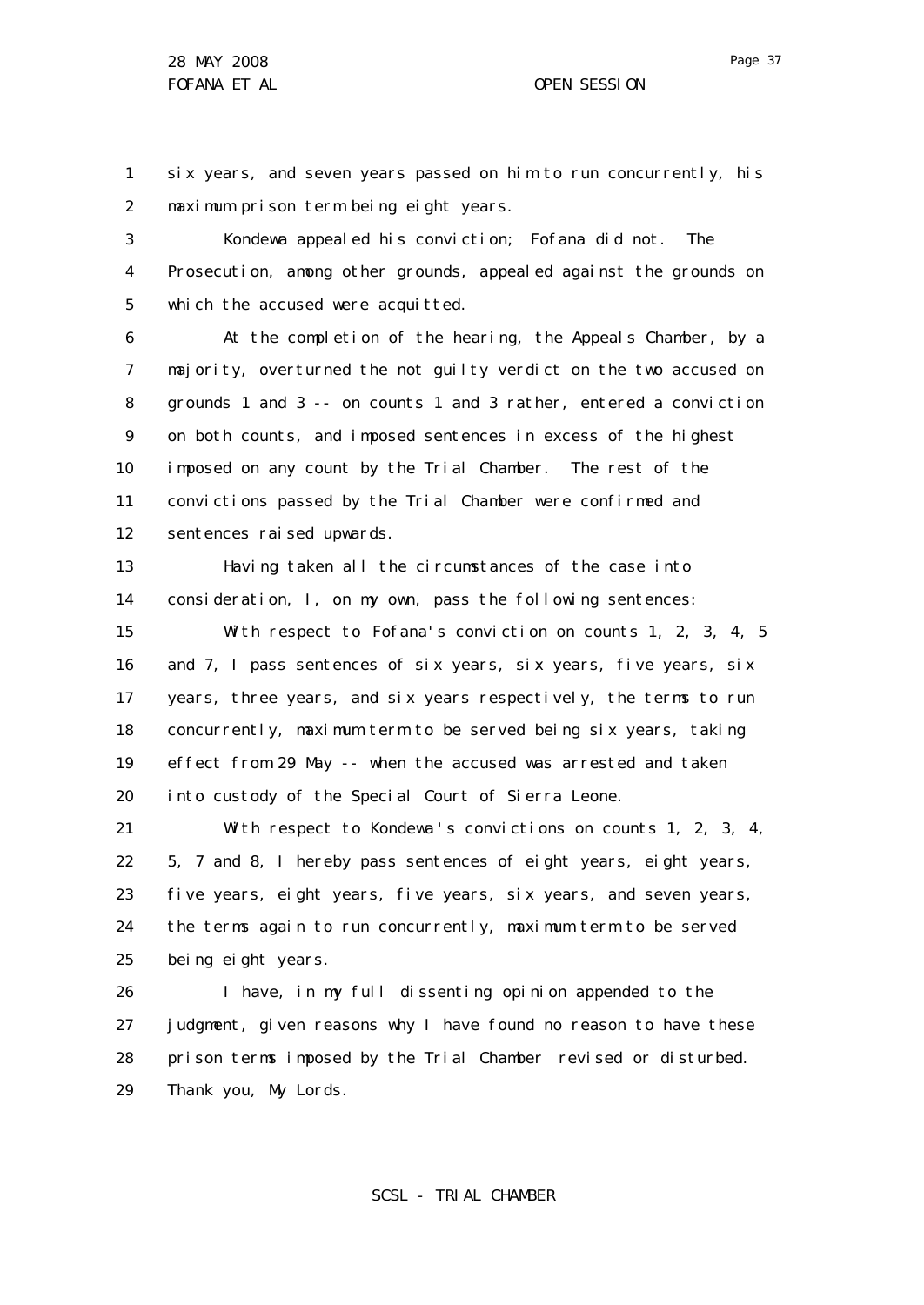1 2 JUSTICE KING: Thank you very much, Justice Jon Kamanda. I shall now read my partially dissenting opinion.

3 4 5 6 7 8 9 10 11 12 13 14 15 16 I append a dissenting opinion in respect of counts 1, 2, 3 and 4 of the indictment, for which the majority of my distinguished colleagues found the accused Moinina Fofana and the appellant Allieu Kondewa guilty, and concur with them in finding him not guilty under counts 5, 6, 7 and 8. It will be recorded that the Trial Chamber unanimously found Fofana and Kondewa not guilty under counts 1 and 3 of crimes against humanity. Count 1 charges both accused with murder, a crime against humanity punishable under Article 2(a) of the Statute and count 3, with "inhumane acts" punishable under Article 2(i) of the Statute. The indictment further charges that each of the accused is individually criminally responsible for the crimes alleged pursuant to Article 6.1, and, alternatively, Article 6.3 of the Statute.

17 18 19 20 21 22 23 24 25 26 The Trial Chamber, by a majority, Justice Bankole Thompson dissenting, found both accused guilty of violence to life, health, and physical or mental well-being of persons, in particular murder, a violation of Article 3 common to the Geneva Conventions and of Additional Protocol II under count 2 and under count 4 of violence to life, health, and physical or mental well-being of persons, in particular, cruel treatment, a violation of Article 3 common to the Geneva Conventions and of Additional Protocol II. Both crimes are punishable under Article 3(a) of the Statute.

27 28 I shall deal with counts 1 and 3 together and then counts 2 and 4.

29 Background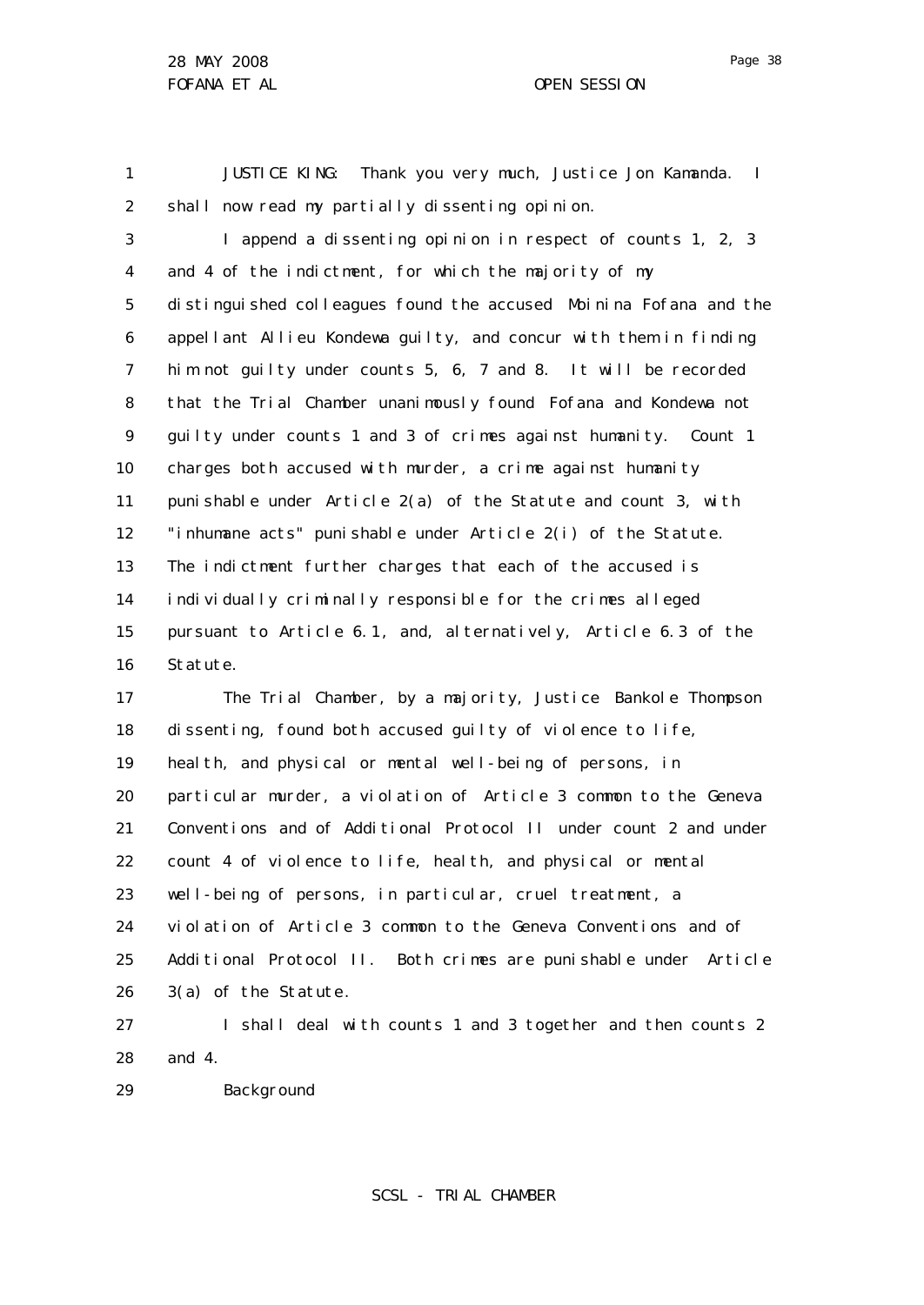1 2 3 4 5 6 7 8  $\mathsf{Q}$ 10 11 12 13 14 15 16 17 18 19 20 21 22 23 24 25 26 27 28 29 In arriving at the verdict of not guilty in respect of counts 1 and 3, the Trial Chamber made the following finding: "That the evidence adduced does not prove beyond reasonable doubt that the civilian population was the primary object of the attack. By contrast, there is evidence that these attacks were directed against the rebels or juntas that controlled towns, villages and communities throughout Sierra Leone. In this regard, the Chamber recalls the admission of the Prosecutor that the CDF and the Kamajors fought for the restoration of democracy." The Prosecution's first ground of appeal states: "Acquittal of Moinina Fofana and Allieu Kondewa of murder and other inhumane acts as crimes against humanity." It alleges that: "The Trial Chamber erred in law in holding that the evidence adduced does not prove beyond reasonable doubt that the civilian population was the primary object of the attack." It contends that the Trial Chamber erred in law and in fact in finding that the chapeau elements of crimes against humanity were not satisfied. The relief sought by the Prosecution in respect of counts 1 and 3 is that the Appeals Chamber should find that all the general elements of crimes against humanity, in particular attacks directed against the civilian population, were established in "relation to all the crimes charged in the indictment" and that convictions be entered against Fofana and Kondewa for the two counts. The chapeau elements are what the Trial Chamber refers to in its legal findings as the general requirements which must be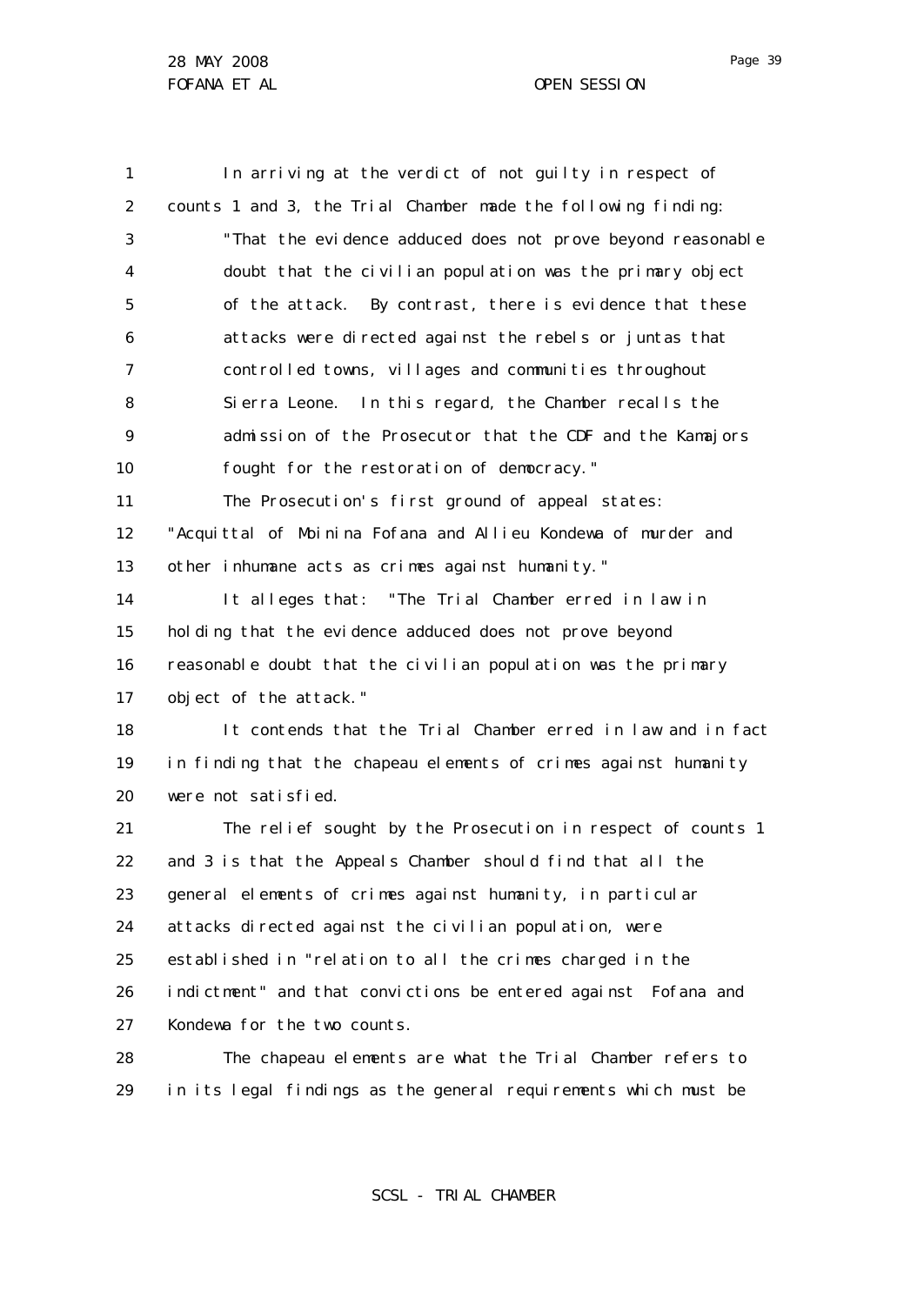4

Page 40

1 2 proved to show the commission of a crime against humanity. They are as follows:

3 (1) There must be a attack;

(2) The attack must be widespread or systematic;

5 6 (3) The attack must be directed against any civilian population;

7 8 (4) The acts of the accused must be part of the attack; and

 $\mathsf{Q}$ 10 11 (5) The accused knew or had reason to know that his or her acts constitute part of a widespread or systematic attack directed against any civilian population.

12 13 14 15 16 The Trial Chamber found that requirements (1) and (2) had been proved by the Prosecution. With regard to (3), it held that the Prosecution did not prove that requirement beyond reasonable doubt as stated in paragraph (5) supra. It consequently did not make any findings on  $(4)$  and  $(5)$ , the two remaining requirements.

17 18 19 20 21 22 23 In coming to the conclusion in respect of (3), which requires that the attack must be directed against any civilian population, the Trial Chamber considered the dictum of the ICTY Appeals Chamber in *Kunarac et al* and that: "The expression ' directed against' is an expression which specifies that in the context of a crime against humanity, the civilian population is the primary object of the attack."

24 25 26 27 The Trial Chamber was persuaded by the dictum, adopted it, and concluded that the expression " directed against any civilian population" requires that "the civilian population be the primary rather than an incidental target of the attack."

28 29 It is to be noted in the indictment, that in the indictment the Prosecution explains its terminology in terms of civilians or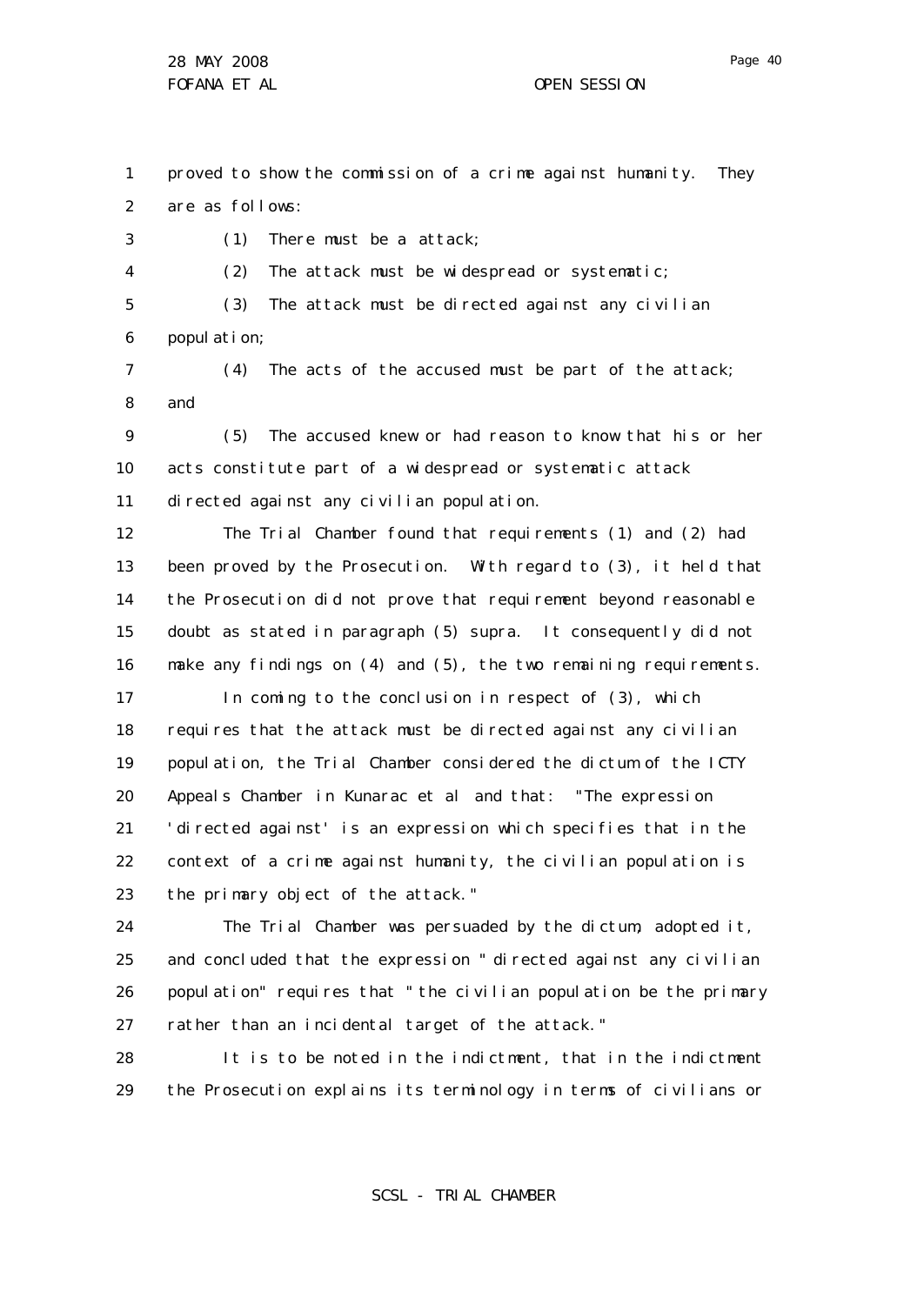28

Page 41

1 civilian population as follows:

2 3 4 5 6 7 8  $\mathsf{Q}$ 10 11 12 13 14 15 16 17 18 19 20 21 22 23 24 25 26 27 "The words civilian or civilian population used in this indictment refer to persons who took no active part in the hostilities, or were no longer taking an active part in the hostilities." The Prosecution argues that: "It is apparent from the finding that the Trial Chamber considered, as a matter of law, that an attack will not be one that is 'directed against' the civilian population if civilians are attacked in the course of attacks directed against opposing forces." It submits that: "If a force in an armed conflict attacks the civilian population in a widespread or systematic manner in the course of attacks against opposing forces, that force will have undertaken a widespread or systematic attack against a civilian population." The Prosecution refers to the Trial Chamber 's finding that the CDF "fought for the restoration of democracy" and submits that "the Trial Chamber erred in finding that this was in any way a material consideration in determining whether the general requirements for crimes against humanity existed in this case. International Humanitarian Law applies equally to all parties in a conflict." The Defence for Fofana contends that the attacks, whether random or selective, were never directed against the civilian population, but against military targets. It argues further that

29 the Trial Chamber found that many acts of the Kamajors were isolated, random, and unauthorised by the CDF. It refers to the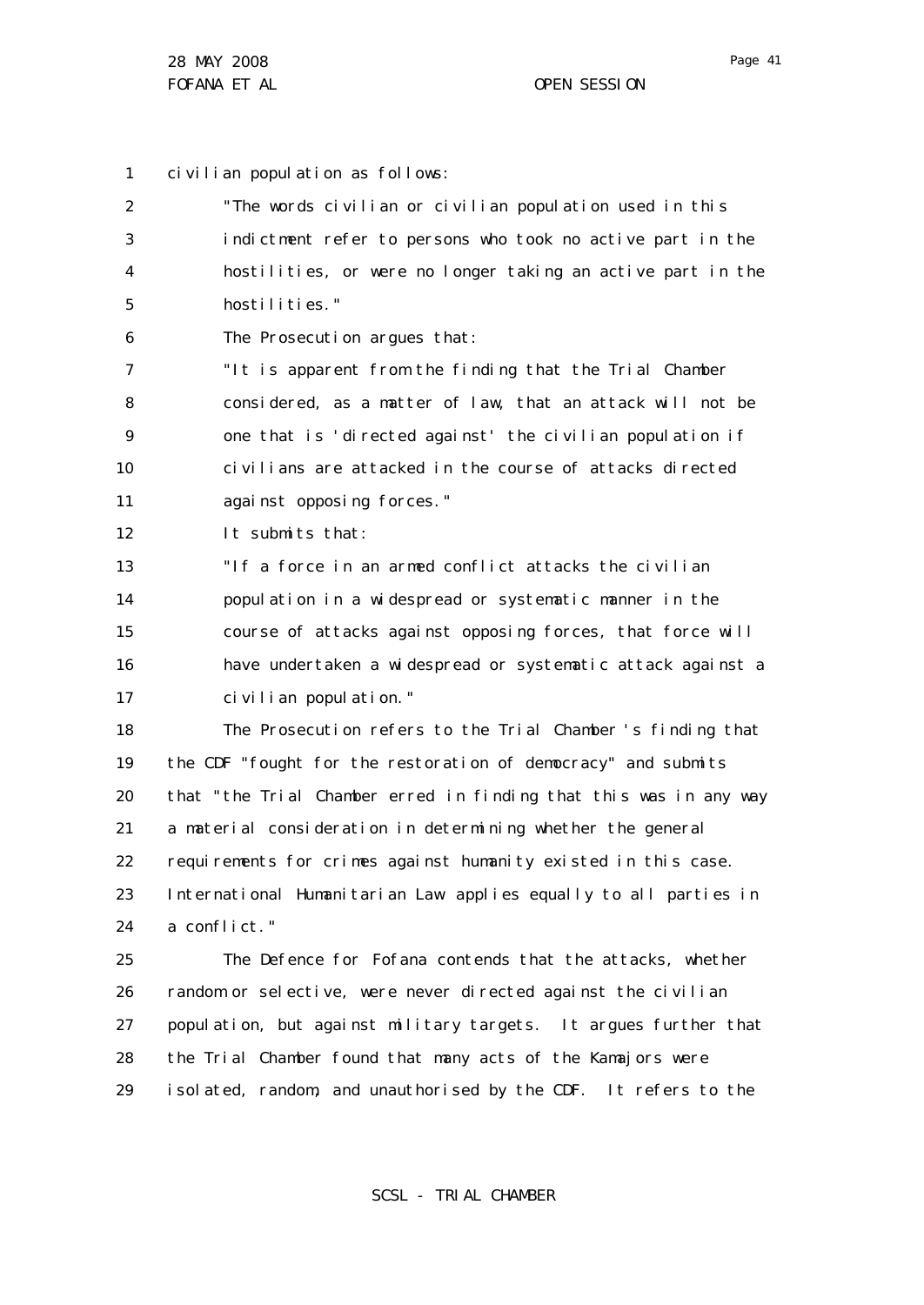1 2 3 4 5 6 Chamber's finding that "although the CDF was a cohesive force under one central command, there were some fighters who acted on their own without the knowledge of central command." It submits that it was never the policy of the CDF to terrorise civilians, since the Kamajors could not be said to be terrorising the very civilians they sought to protect.

7 8 9 10 11 12 13 14 15 16 The Defence for Kondewa submits that the Trial Chamber applied the correct legal standard in concluding that the attack was not directed against any civilian population, since the civilian population was not the primary object of the attacks, and that the Prosecution misconstrued the legal concept of crimes against humanity. It argues that having regard to the Prosecution's statement that the aim and objective of the CDF and Kamajors was the restoration of democracy, that statement was evidentially relevant in establishing that the civilian population was not the specific target of the attacks.

Analysis: Crimes against humanity

18

17

1. Historical Facts

19 20 21 22 23 24 25 26 27 28 29 I deem it necessary, in adjudicating on the issues arising from the various submissions and arguments in respect of the counts, to refer summarily to some historical facts found by the Trial Chamber relating to the Kamajors, the CDF, the Organisation of African States , OAU, President Ahmad Tejan Kabbah, President Sani Abacha of Nigeria (now deceased), the Ambassadors of the United States of American, Great Britain, and Nigeria, the UNDP representative and ECOMOG, and the part they played in the armed conflict which raged in Sierra Leone during the period 1991 to 2001. Those facts, I believe, are instructive, relevant, and informative, not only in evaluating the totality of the evidence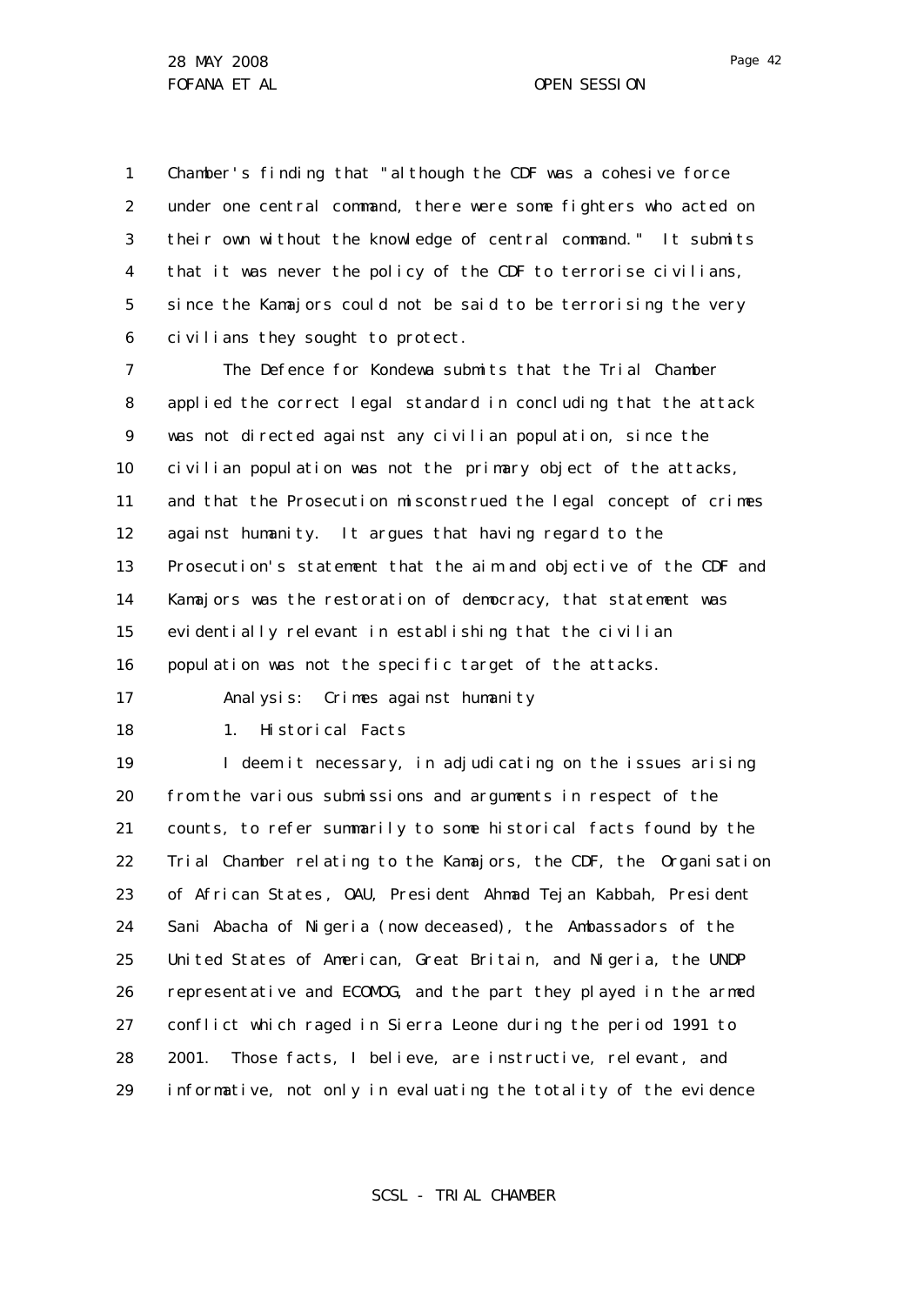1 2 3 4 adduced by the Trial Chamber, but also in deciding whether the Prosecution had proved its allegations in paragraph 19 of the indictment, which I will deal with specifically later in this opinion.

5

## 2. The Kamajors

6 7 8 9 10 11 12 13 14 15 16 "Kamajor" is a Mende word meaning "hunter." He is male, a traditional hunter, has specialised knowledge of the forest in his locality, is supposed to be an expert in the use of "bush" medicines, is well skilled in navigating the forest, and is reputed to be able and in a position to protect and defend his village community from natural and supernatural threats. The evidence discloses that when the civil conflict began in Sierra Leone in 1991, the government ordered the Sierra Leone Army to muster and mobilise the Kamajors for use as vigilantes and as allies in Defence of the areas in which they lived. The sol diers accordingly trained Kamajors for that purpose.

17 18 19 20 21 22 23 24 The Kamajor Society was formed in 1991 under the chairmanship of the late Dr Lavalie, whose wife later became Deputy Speaker of the Sierra Leone Parliament, with Dr Albert Joe Demby, who in 1996 became Vice-President of the Republic of Sierra Leone as Treasurer. Chief Lebbie of Komboya Chiefdom was the head, and after his death in 1996 the Paramount Chiefs of the Southern Districts appointed Region Chief Samuel Hinga Norman, now deceased, as the Kamajors' Chairman.

25

3. Coup d'etat in Sierra Leone in 1997

26 27 28 29 On 25 May 1997, around 5. 30 in the morning, a coup d'etat took place in Sierra Leone. President Ahmad Tejan Kabbah and his elected government were overthrown by some dissident members of the Sierra Leone Army who then called themselves the " Armed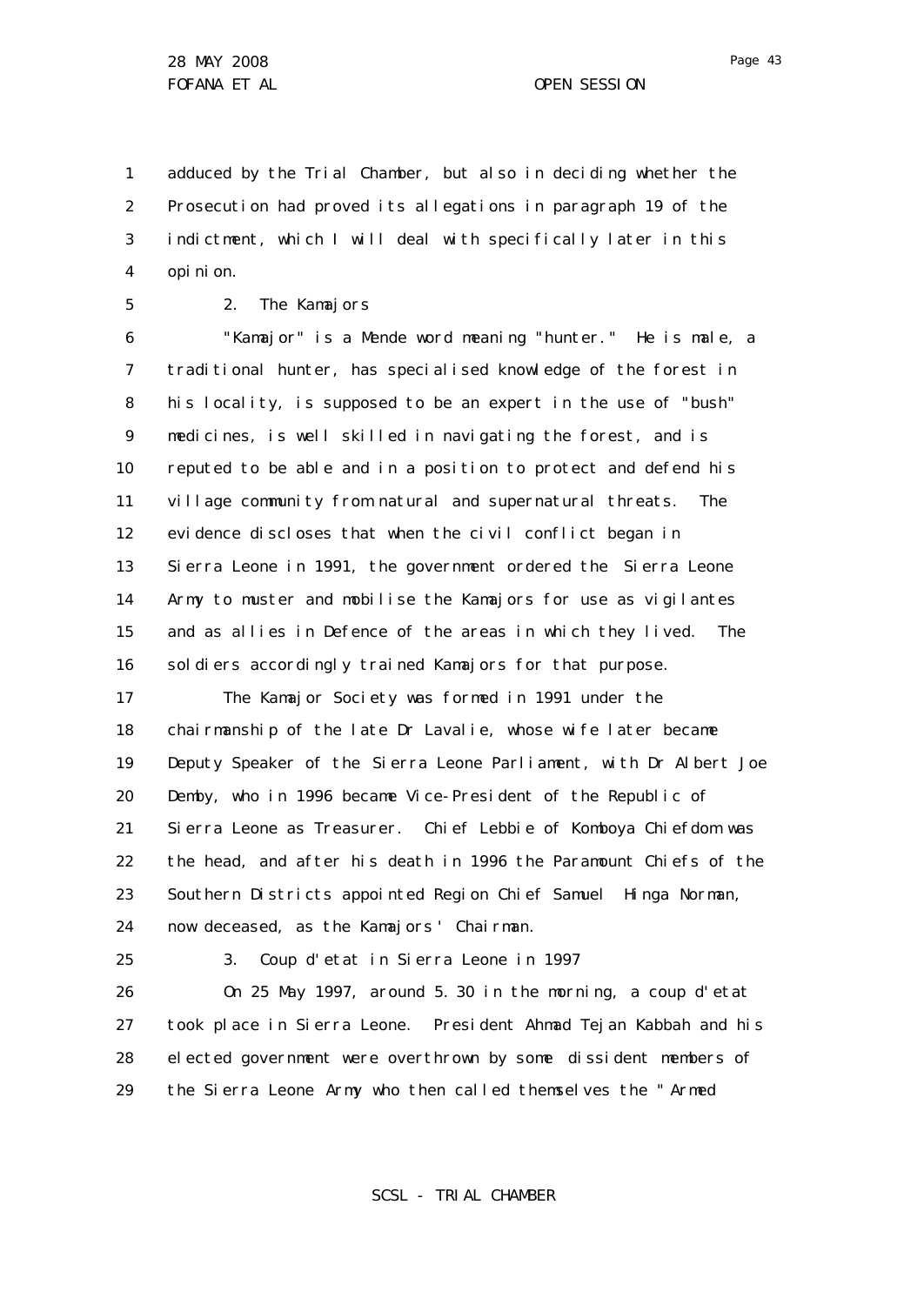1 2 3 4 5 6 7 8 9 10 Forces Revolutionary Council" (AFRC) and in a speech broadcast by Major Johnny Paul Koroma, invited the Revolutionary United Front (RUF) rebels, led by one Foday Sankoh, to join them. President Kabbah and some members of his government sought refuge in neighbouring Guinea. Following the coup, the Kamajors went into the bush. One Eddie Massally broadcast a rallying call over the British Broadcasting Corporation summoning the Kamajors and other traditional hunters, including the Kapras, the Gbethis, Tamboros and the Donsos to assemble in Pujehun District to take up arms against the AFRC and the rebels.

11 12 13 14 15 16 17 18 19 20 21 22 23 24 25 26 27 28 29 4. Meeting of the Ambassadors of the United States of America, Great Britain, Nigeria, and the UNDP representative His Excellency, Mr Peter Penfold, who was the High Commissioner of Great Britain to Sierra Leone, testified before the Trial Chamber on 8 February 2006. He said that with the accredited ambassadors to Sierra Leone from the United States of America, Great Britain, the Republic of Nigeria, and the UNDP representative, a meeting was arranged with President Kabbah and Hinga Norman in Conakry. At the meeting they offered assistance from their respective governments to the ousted government on condition that President Kabbah and Norman agreed to work together in the interests of Sierra Leone. President Kabbah was informed that President General Sani Abacha of Nigeria, who is now deceased, but was then Chairman of the Economic Communities of WEST African States (ECOWAS) was ready to support him and would prevail on the rest of the ECOWAS member states to assist Sierra Leone, but only if he was convinced that the people of Sierra Leone were not prepared to accept the military regime that had seized power.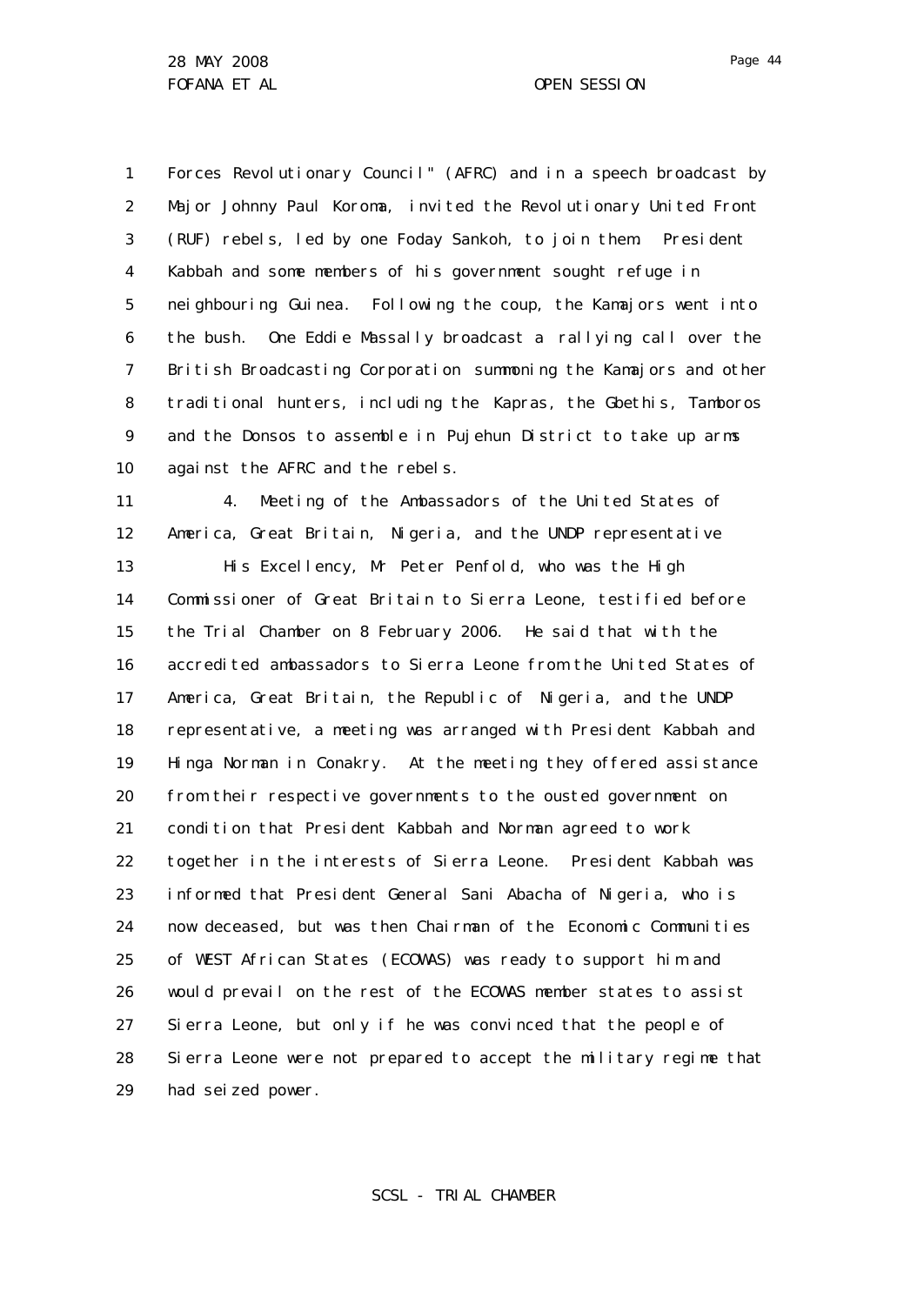1 2 3 4 5 6 7 8 9 10 11 12 13 14 15 16 President Kabbah assured the meeting that the people of Sierra Leone would welcome the support of the traditional hunters of Sierra Leone, the Kamajors, and others, in their quest to reject the dissident military regime that had ousted his democratically elected government. About three weeks after the military coup on, 17 June 1997, Eddie Massally briefed Hinga Norman on the availability and preparedness of the Kamajors. Consequently, a meeting was held between Norman, Eddie Massally, and Borbor Tucker (the two leaders of the Kamajors), General Victor Malu, and other senior military officers of the Nigerian Armed Forces. As a result of that meeting, Norman was mandated to mobilise as much Kamajor manpower as he possibly could and was charged with the responsibility of coordinating the supply and distribution of arms and ammunition. Soon after, a helicopter-load of arms and ammunition was flown to Gendema in the Southern Province of Sierra Leone.

17 5. Creation of the Civil Defence Force

18 19 20 21 22 23 24 25 26 27 28 29 President Kabbah created and established the Civil Defence Force (CDF) from his exile in Guinea. The raison d'être for the formation of the CDF was to have a tangible follow-up to the decisions taken at the Ambassadors' meeting. The CDF was empowered to link up the various militia groups in Sierra Leone, organise the Kamajors and other civil defence forces, and coordinate the activities with those of the Economic Community Of West African States Monitoring Group (ECOMOG) for the purpose of conducting military operations to reinstate the democratically elected government. In a conjoint manner, the CDF was to exercise power and control over efforts in Sierra Leone to reestablish President Kabbah 's democratically elected government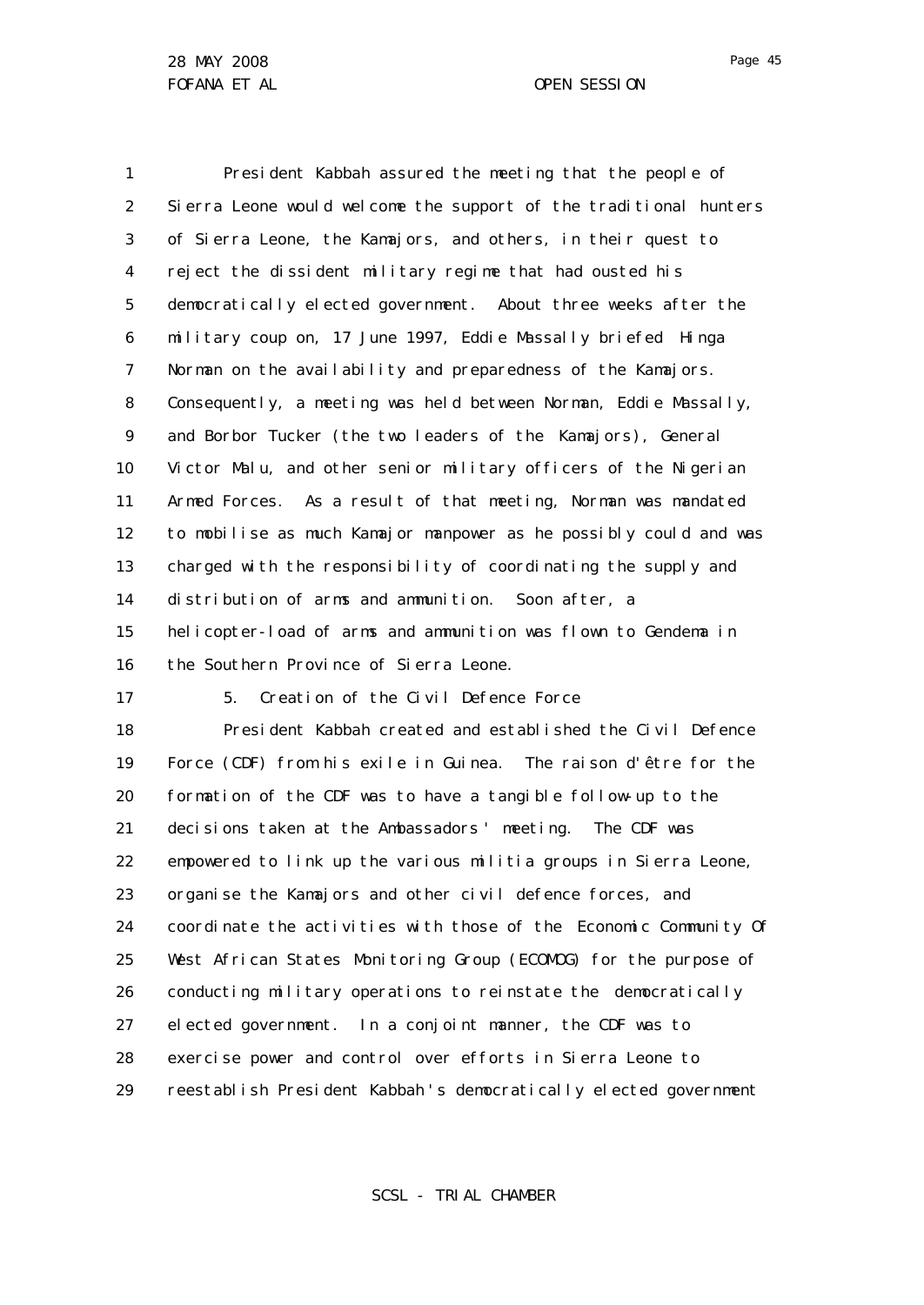1 2 3 4 5 and, in the ensuing armed struggle, to use their best endeavours to defeat the dissident military regime and those who would cooperate and were cooperating with that illegal regime. President Kabbah appointed Hinga Norman, who is now deceased, National Coordinator of the CDF.

6 7 6. Economic Community Of West African States Monitoring Group (ECOMOG)

8 9 10 11 12 13 14 His Excellency, Peter Penfold revealed in evidence that while President Kabbah was exiled in Conakry, the capital of Guinea, the OAU designated ECOWAS to use its efforts to restore President Kabbah's government to power. ECOWAS, in turn, called on ECOMOG to use its military might for that purpose. He said that the British Government itself assisted in the struggle by providing necessary equipment to ECOMOG.

15 16 17 18 19 20 ECOMOG made the following contributions to the Kamajors and the CDF: In July 1997 it donated logistics, including a truck and two Mitsubishi pick-up vans, together with food and materials needed for a guerrilla fighting force; in August 1997, 430 arms and ammunitions (G3, FNRPG and GMPG), together with US\$10 ,000 for rations and other incidental expenses.

21 22 23 24 25 26 27 On 13 August 1997, President Kabbah forwarded a plan to ECOMOG detailing joint action between ECOMOG and CDF with Hinga Norman as coordinator. The Nigerian contingent also supplied arms, ammunition, fuel, food, cash, and other essentials to the CDF, as well as sharing intelligence and medical care with them. On 8 October 1997, the United Nations Security Council adopted a resolution on Sierra Leone which introduced sanctions

28 against the military government in Sierra Leone.

7. Issues raised on appeal

29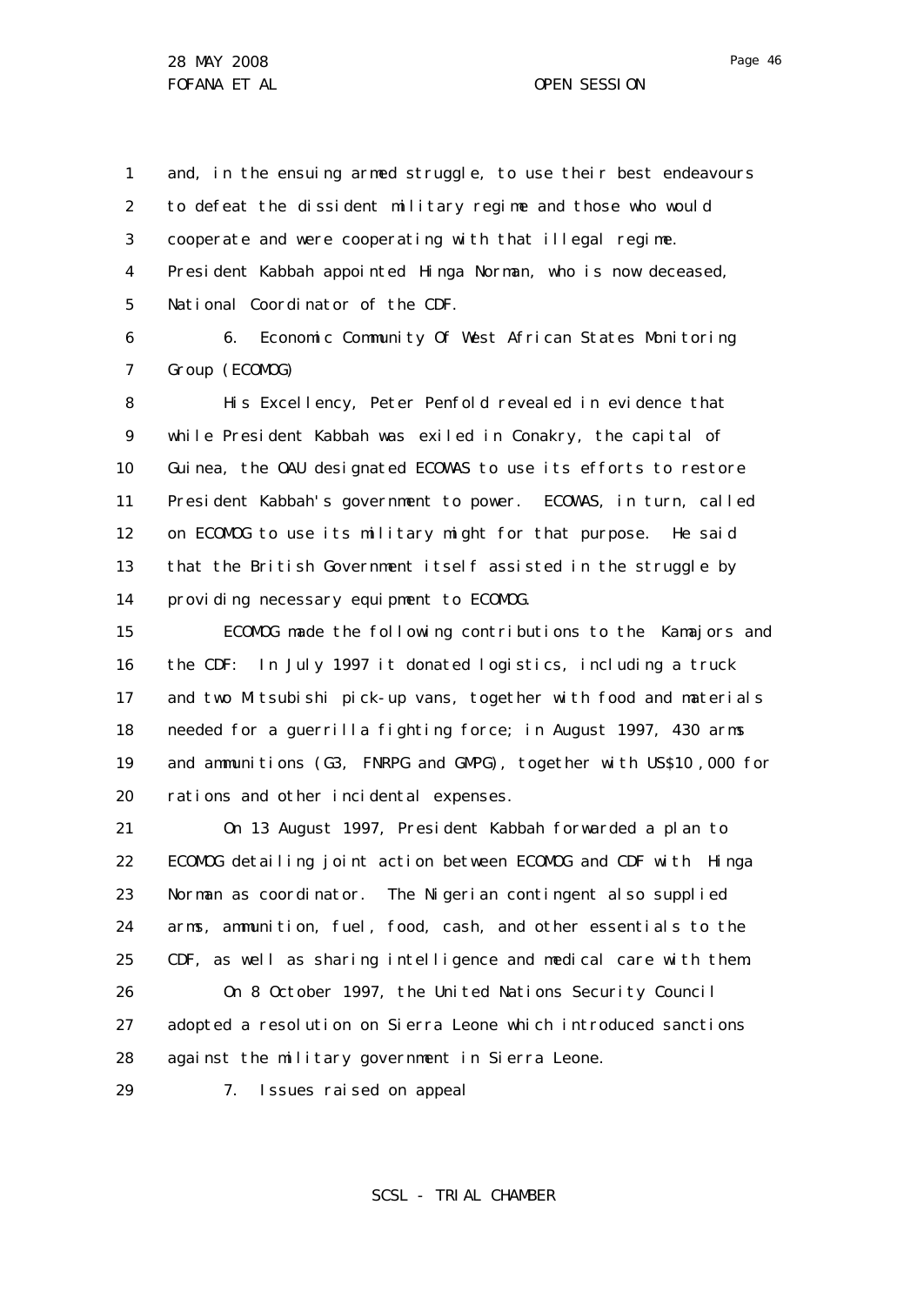Page 47

1 2 (A) Whether CDF fighting for the restoration of democracy is a material consideration

3 4 5 6 7 8 9 10 11 12 13 14 15 16 17 18 19 20 21 22 23 24 25 26 27 28 29 The Prosecution posits that "the Trial Chamber stated in paragraph 693 of its judgment, when finding that it had not been established that the attacks were directed against the civilian population, that the alleged perpetrators 'fought for the restoration of democracy' and submits that ' the Trial Chamber erred in finding that this was in any way a material consideration in determining whether the general requirements for crimes against humanity existed in this case. International Humanitarian Law equally applies to all parties in a conflict'." It further submits that " it would be contrary to the most fundamental principles of International Humanitarian Law to suggest that certain conduct is a crime against humanity if committed by the 'wrong side' in a conflict, but that the same conduct is legitimate if committed by the 'right side.'" It is true that International Humanitarian Law applies equally to all parties in a conflict. But it is not true to suggest that because the Trial Chamber stated that the CDF were fighting to restore the democratically elected government it becomes a question of a right or wrong side vis-à-vis the CDF and the rebels. I opine that the Trial Chamber was referring to the fact that the CDF were fighting the AFRC and the rebels in order to defeat them and restore the elected government, and had the full backing of the international community; that is to say, the United States, Great Britain, the Republic of Nigeria, ECOWAS, the UNDP, the United Nations Security Council, sanction resolution of 8 October 1997, in that regard. The Trial Chamber certainly did not state in paragraph 693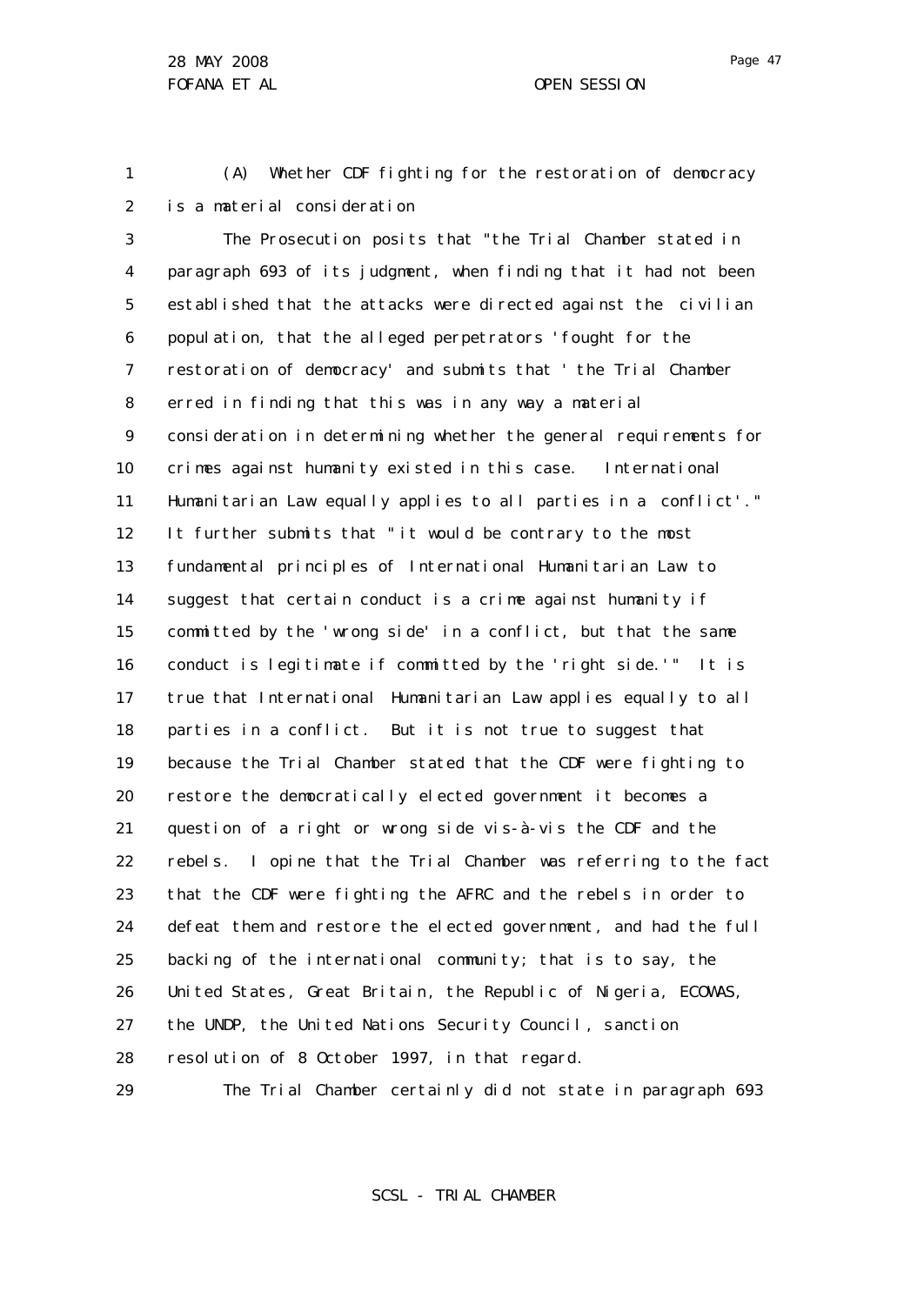1 2 what the Prosecution alleges. What the Trial Chamber in fact said in that paragraph is as follows:

3 4 5 6 7 8 9 10 11 "The Chamber finds that the evidence adduced does not prove beyond reasonable doubt that the civilian population was the primary object of the attack. By contrast, there is evidence that these attacks were directed against the rebels and juntas that controlled towns, villages and communities throughout Sierra Leone. In this regard, the Chamber recalls the admission of the Prosecutor that "the CDF and the Kamajors fought for the restoration of democracy."

12 13 14 15 16 17 18 It is crystal clear, therefore, that the Prosecution not only misquoted the Trial Chamber but also misquoted it out of context. The fact that the CDF and Kamajors fought for the restoration of democracy is, to my mind, one of the relevant and material factors for the Trial Chamber to consider in determining whether or not attacks were directed against any civilian population.

19 20 21 22 23 24 25 In my opinion, when all the historical facts referred to in paragraphs 16 to 25 supra are considered, there is no doubt that the fact that the Kamajors and CDF were "fighting for the restoration of democracy" was a material consideration for the Trial Chamber when it was evaluating the totality of the evidence as to whether the attacks were directed against the civilian population rather than against the rebels and juntas.

26 27 28 29 The contention of the Prosecution with regard to the question whether the accused, the CDF and allies were fighting to reinstate the democratically elected government, which premise the Prosecution dismisses as immaterial, can further be examined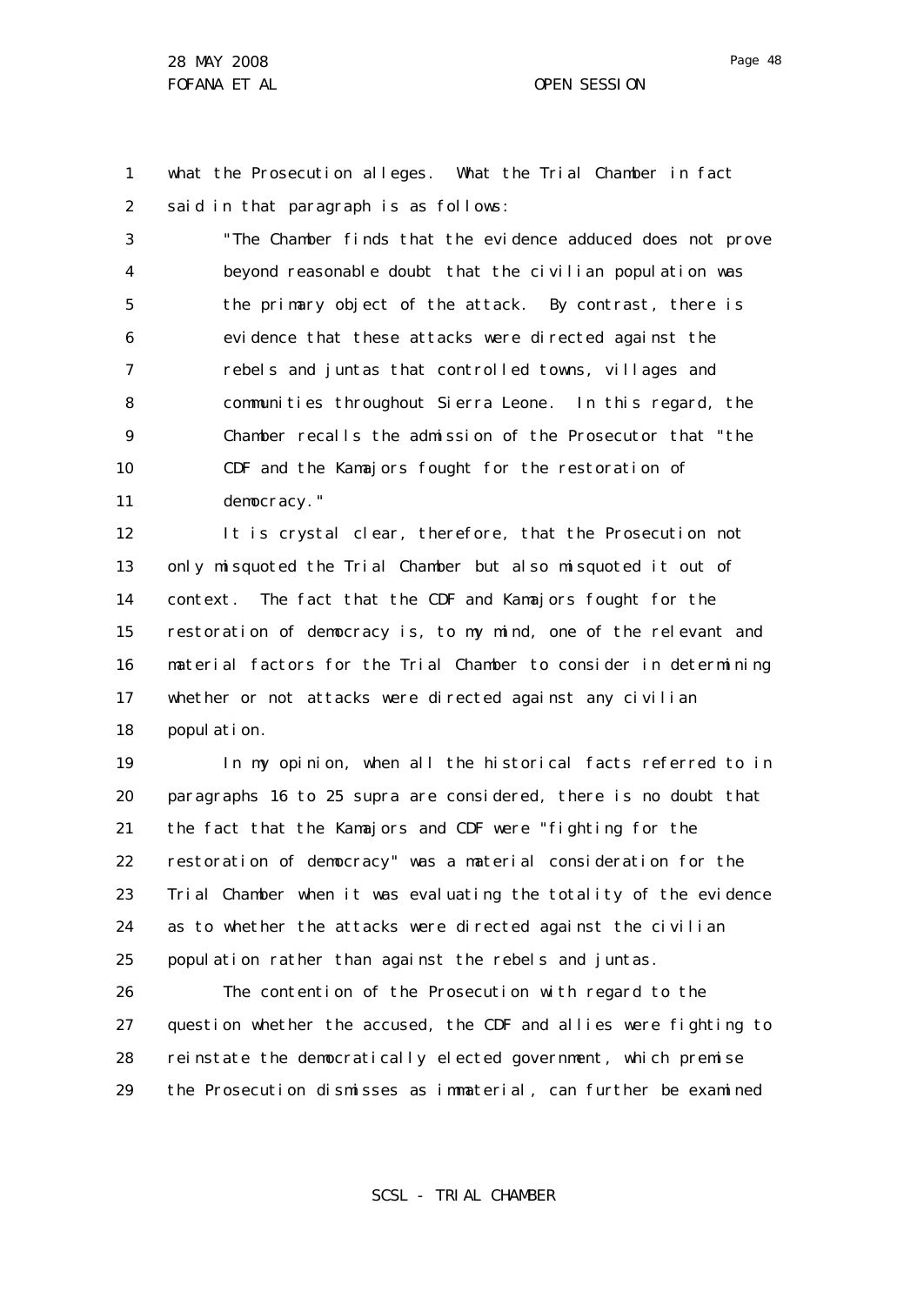28 MAY 2008 FOFANA ET AL **OPEN SESSION** 

1 2 3 4 5 for the avoidance of doubt by reference to paragraph 19 of the Prosecution's indictment, where the Prosecution alleges something directly contrary to wit, that the accused and the CDF were fighting to gain and exercise control over the territory of Sierra Leone. It reads:

6 7 8  $\mathsf{Q}$ 10 11 12 13 14 15 16 17 "The plan, purpose and design of Samuel Hinga Norman, Moinina Fofana, Allieu Kondewa, and subordinate members of the CDF was to use any means necessary to defeat the RUF/AFRC forces and to gain and exercise control over the territory of Sierra Leone. This included gaining complete control over the population of Sierra Leone, and the complete elimination of the RUF/AFRC, its supporters, sympathisers and anyone who did not actively resist the RUF/AFRC recognition of Sierra Leone" -- occupation, sorry, occupation of Sierra Leone. " Each accused acted individually and in concert with subordinates to carry out the said plan, purpose or design."

18 19 20 21 22 23 24 25 These allegations are not supported by the evidence. On the contrary, there is abundant evidence that the accused and subordinate members of the CDF were fighting at great personal sacrifice to restore the democratically elected Government of Sierra Leone. The evidence reveals that they were fighting to completely eliminate the RUF/AFRC, restore the constitutionally elected government but not to gain complete control over the population of Sierra Leone.

26 27 28 29 The historical facts referred to, that I have referred to in paragraph 16 to 25 inclusive, put this conclusion beyond argument and beyond all reasonable doubt. The ghost of a so-called "materiality" must be laid to rest once and for all.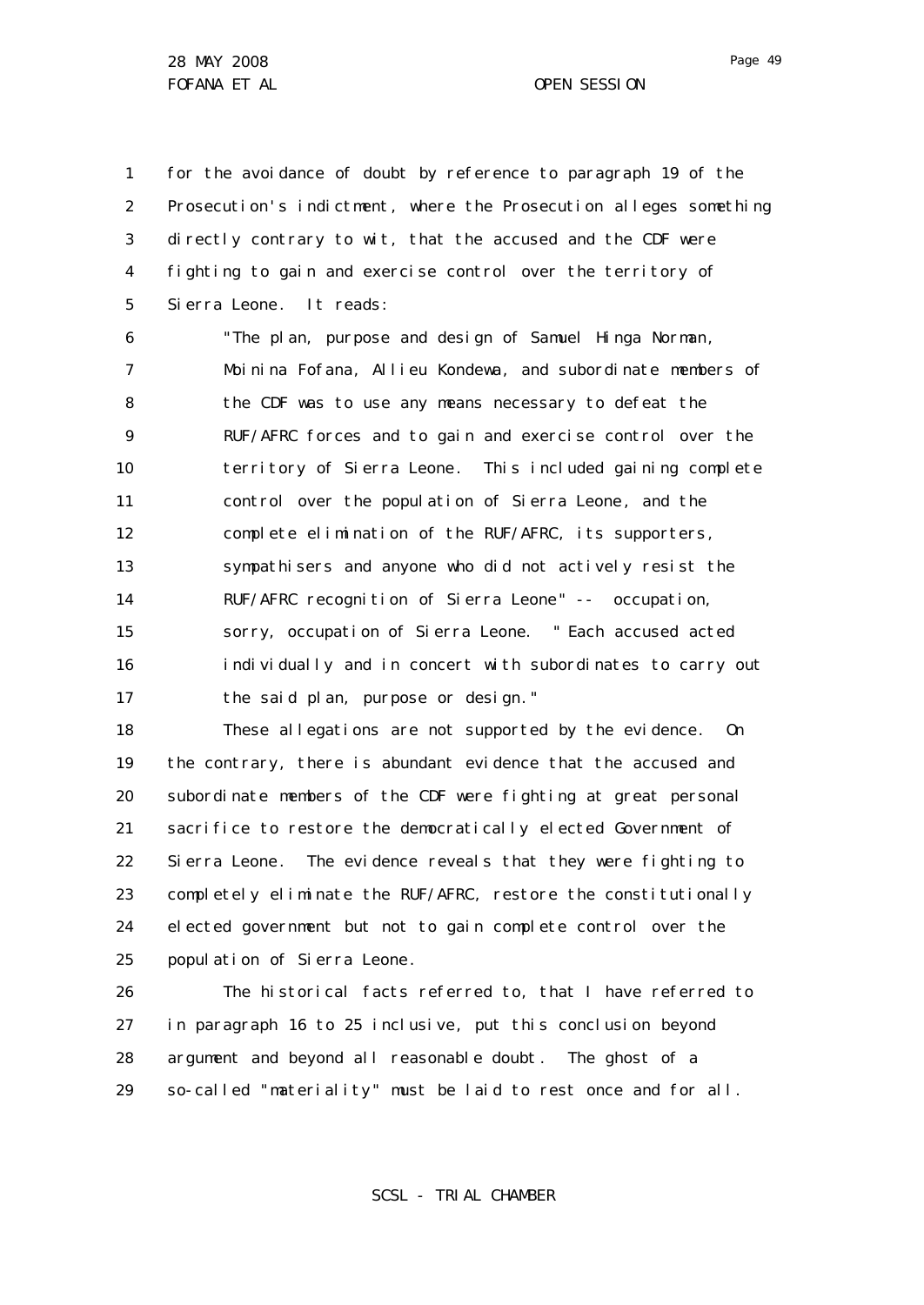Page 50

1 2 (B) Whether the attack was directed against any civilian population

3 4 Article 2 of the Statute which has as its subheading "Crimes against humanity" provides:

5 6 7 "2 The Special Court shall have the power to prosecute persons who committed the following crimes as part of a widespread or systematic attack against any civilian population:

(a) murder..."

8

 $\mathsf{Q}$ 10 11 12 13 14 The Appeals Chamber expresses the view that in Tongo, Bo, Bonthe, Kenema and Koribondo the Kamajors and the CDF engaged in attacks directed against the civilian population. With respect, I do not accept my colleagues' view on this issue because I am not persuaded that the Trial Chamber's conclusion was in error and would therefore not overturn its finding.

15 16 C: Whether the attacks on Tongo, Koribondo, Bo Town, Bonthe and Kenema had military objectives

17 18 19 20 21 22 23 24 25 26 The Trial Chamber specifically examined the attacks on Tongo Town, Koribondo, Bo, Bonthe and Kenema to determine whether crimes against humanity were committed in the context of those attacks. The Kamajors attacked each of the locations for military objectives. The Trial Chamber found that Kamajors launched numerous armed operations "against the rebels in an attempt to regain control over Tongo." According to the Trial Chamber, Tongo was a key military objective. Norman thought: "That possession of Tongo would determine the outcome of the war."

27 1. Koribondo.

28 29 Koribondo was a Sierra Leone Army stronghold. It served as a company-sized military base until 1997. There were no barracks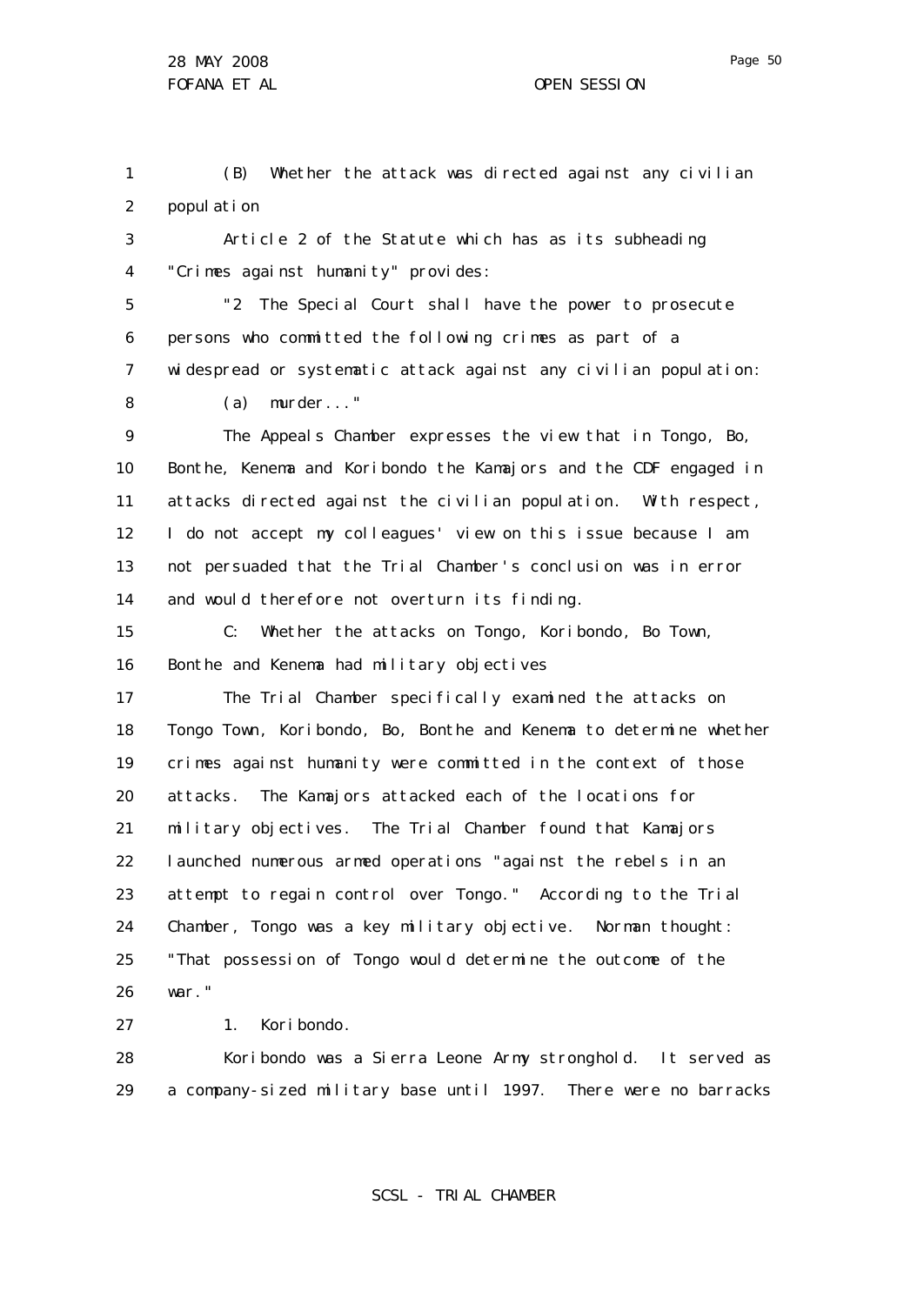1 2 3 4 5 6 7 8 9 10 11 12 13 14 so the soldiers and the civilians had to live together. Before the coup, Koribondo and its surrounding villages were occupied and controlled by rebels. The RUF and the AFRC had a battalion stationed there and for this reason, after the coup, the Kamajors wanted to capture the town and flush out the AFRC and RUF rebels. The capture of Koribondo was expected to facilitate the movement of ECOMOG troops from Pujehun to Bo. The Kamajors had attacked the Sierra Leone Army on "numerous occasions." Between July and October 1997, all attacks by the Kamajors were repelled by the soldiers. Finally, on 13 February 1998, in an attack that lasted for about 45 minutes, Koribondo was captured by the Kamajors. The Trial Chamber did not find that there were civilian casualties during the attack. It found that there were only 11 civilian casualties during the days following the capture.

15

2. Bo Town

16 17 18 19 20 21 22 23 24 Bo Town was occupied by Rebels and junta forces until 14 February 1998, but they dispersed before the Kamajors entered the next day. These three days later Kamajor forces repelled a rebel attack on Bo. In the days immediately following after the rebel attack the Kamajors were obliged to search for and kill those they believed to be junta forces in the guerrilla war that was raging, and the enemy forces not being in uniform, those suspected to be rebels and junta members were attacked and killed.

25

3. Bonthe District

26 27 28 Bonthe District had been occupied by the Sierra Leone Army and Navy since 1991 because rebels were threatening to invade it. The Kamajors went to Bonthe for the first time in 1994.

29 Immediately after the overthrow of the Kabbah government, the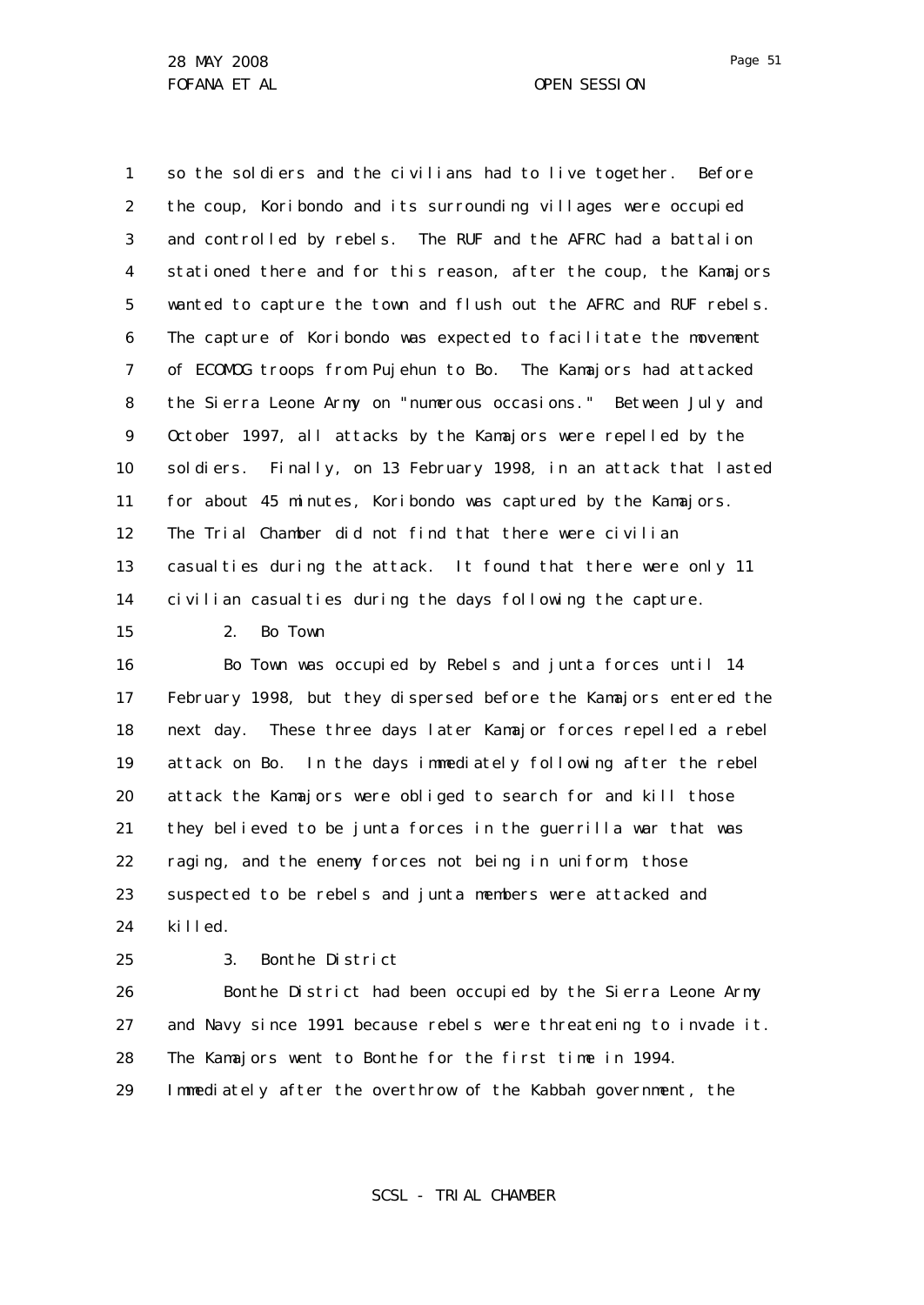1 2 3 4 5 6 7 8 Kamajors retreated to the surrounding villages. On 15 September 1997 Kamajors entered Bonthe District aiming to seize a gunboat. They were repelled. The soldiers, however, left Bonthe about five months later on 14 February 1998 in a gunboat. Bonthe was captured by the Kamajors on 15 February 1998. The soldiers had fled the previous day but, inevitably, the Kamajors carried out what, in the circumstances, can be described as "mopping-up" operations.

9 10 It is important to note here that in respect of Bonthe District my colleagues had this to say:

11 12 13 14 15 16 "Because the Prosecutions concluding arguments include no mention of Bonthe District, the Appeals Chamber finds that the Prosecution has not met its burden of advancing the reasons for the alleged error and the Appeals Chamber will therefore not examine whether the Trial Chamber erred in relation to Bonthe District."

17 18 I agree and I will not consider whether the Trial Chamber erred in relation to Bonthe District.

19 4. Kenema

20 21 22 23 24 25 26 27 28 29 Prior to February 1998, the AFRC was in control of Kenema and were working with the rebels. Before the coup Kamajors and soldiers worked together at SS Camp about five miles from Kenema on the main highway between Kenema and Liberia. Twelve miles from Kenema is Blama, the headquarters town of Small-Bo Chiefdom in the Kenema District. After the coup, the rebels took control of Blama and under death threats forced the police to do the junta's work. The Kamajors attacked and took control of Kenema on 15 February 1998 but on 16 and 18 February 1998 soldiers and rebels attacked Kenema and were repelled.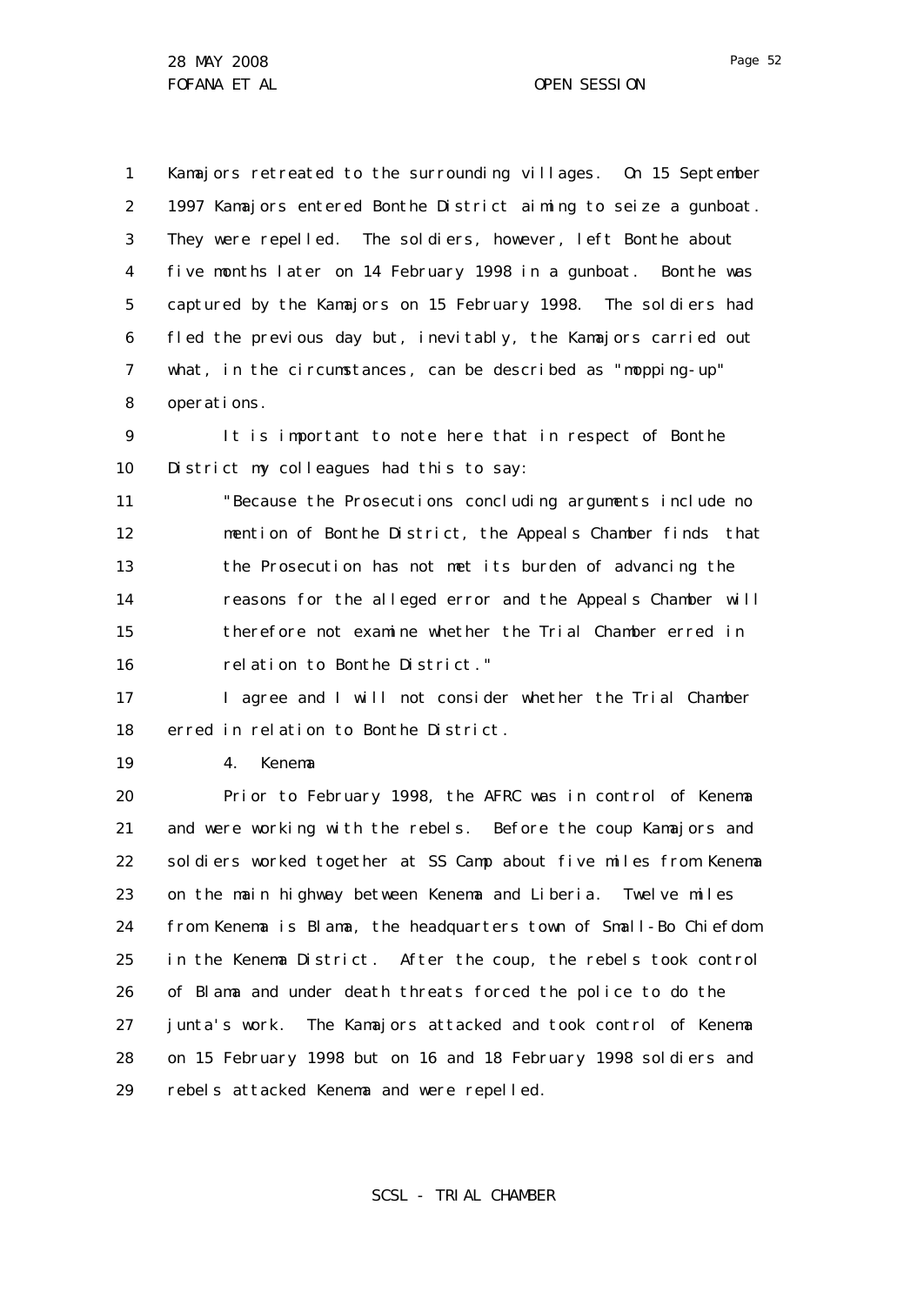1 2 3 4 5 The Trial Chamber found that in the days following the Kamajors killed those fighting with the rebels including some police, suspected juntas and rebels. During this fighting the Kamajors came under fire from the police barracks indicating that the police had taken up arms against the CDF.

6 7 8 9 10 I have viewed the facts to which I have just referred in a realistic and practical perspective and come to the conclusion that the primary object of the attacks was military. The AFRC, the rebels and the juntas, and not the civilian population, and I agree with the Trial Chamber's findings.

11 12 7. The Trial Chamber's consequent factual findings and the role of this Appeals Chamber

13 14 15 16 17 18 19 20 21 22 The Trial Chamber found that the attacks by Kamajors on Tongo, Koribondo, Bo Town, Bonthe District and Kenema constituted part of a widespread attack. I opine that the Chamber was correct in coming to that conclusion, from the totality of the evidence, that such widespread attacks were not primarily directed against a civilian population but against the AFRC, the RUF juntas and other military targets. The Trial Chamber decided that having found that the attack was widespread it would not consider whether it was systematic because the expression "widespread or systematic" is disjunctive.

23 24 25 26 27 28 29 My colleagues in the Appeals Chamber then went on to consider: "Whether the remaining legal requirements for crimes against humanity are satisfied in this case" even though they have themselves held that while the Trial Chamber, after adjudicating on one of two alternative charges, fails to consider the other then the Appeals Chamber: "Cannot consider any evidence or pronounce a verdict on the alternative charge." I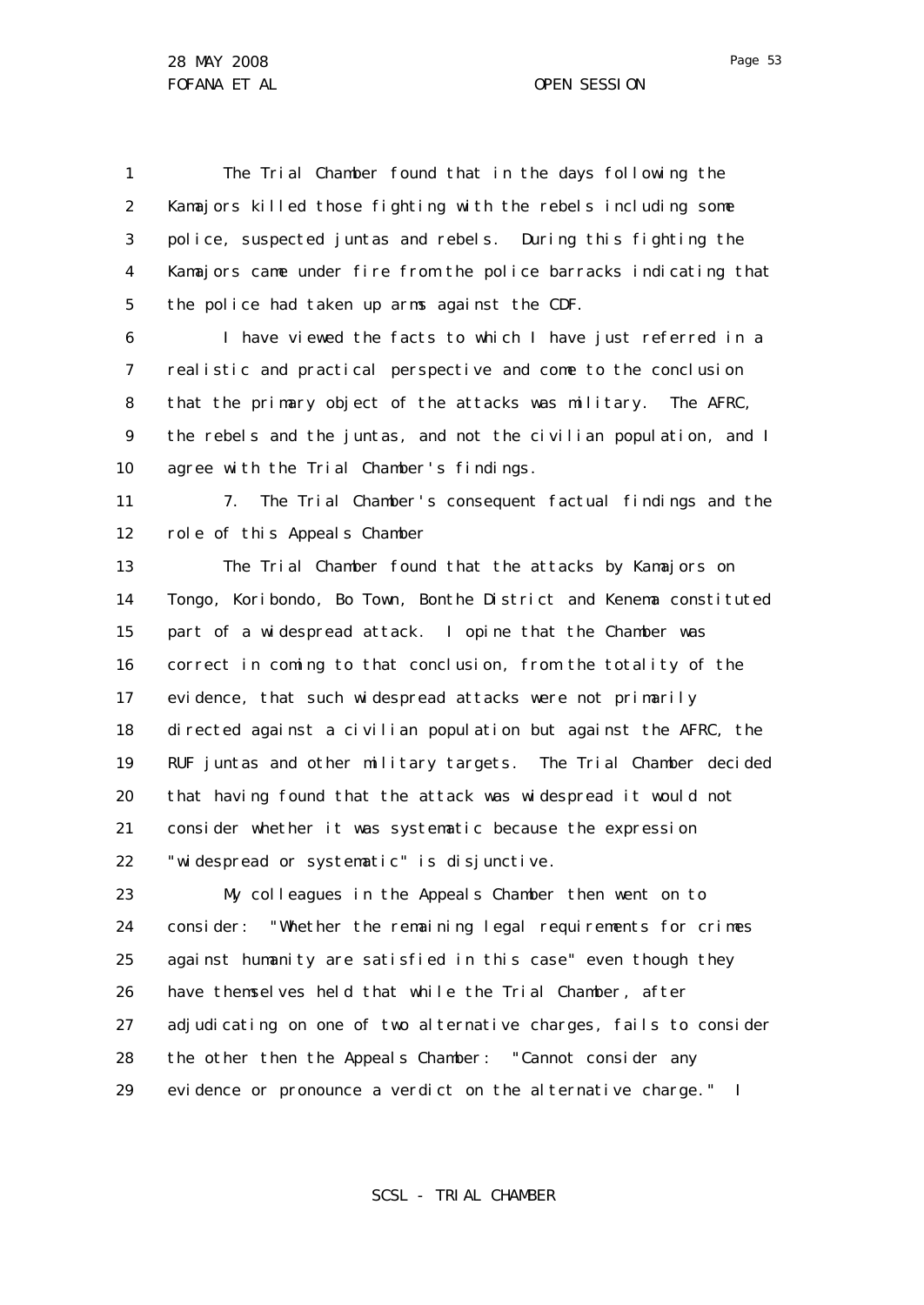1 2 3 therefore assume that when my colleagues in this instance, went on to consider the remaining legal requirements they must have done so *per incuriam*.

4 5 6 7 8 9 10 11 I reiterate my view expressed elsewhere in this opinion that the Appeals Chamber ought not to assume the power conferred on the Trial Chamber by purporting itself to enter findings of fact in the first instance. It has not heard the evidence and it might select pieces of evidence which tend to support its findings of fact whereas countervailing evidence may, in the circumstance, not be given the weight that the Trial Chamber which saw and heard the witnesses give to it.

12 13 14 15 The reason for this, the reasons for the deference to the factual findings of a Trial Chamber are well explained by the ICTY Appeals Chamber in the *Kupreskic* appeal judgment which dictum I accept and adopt:

16 17 18 19 20 21 22 23 "The Trial Chamber has the advantage of observing witnesses in person and so is better positioned than the Appeals Chamber to assess the reliability and credibility of the evidence. Accordingly, it is primarily for the Trial Chamber to determine whether a witness is credible and to decide which witness's testimony to prefer without necessarily articulating every step of the reasoning in reaching a decision on these points."

24 25 26 27 28 29 This is why I dissent from my learned colleagues on this point. It is important for me to observe at this juncture that when the Prosecution is appealing against an acquittal, as in this case, it has a more onerous duty and more difficult task than an accused who is appealing against a conviction. Where the Prosecution alleges that errors of fact have been committed by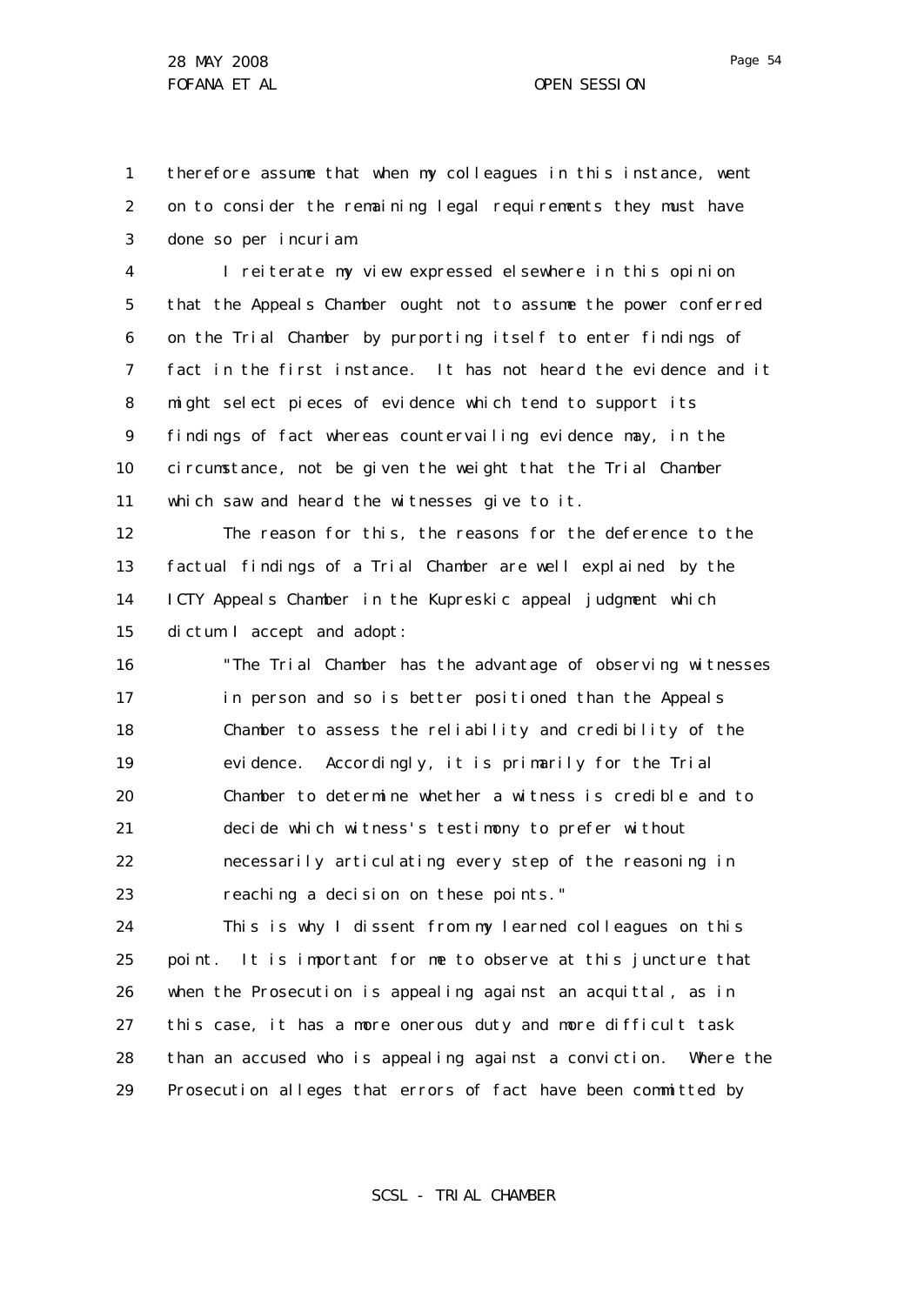1 2 the Trial Chamber the Prosecution must show that all reasonable doubt as to the accused's guilt has been eliminated.

3 4 (A) Whether the expression directed against was given its correct meaning

5 6 7 8 9 10 11 As stated earlier, the Trial Chamber found "that the evidence adduced does not prove beyond reasonable doubt that the civilian population was the primary objective of the attack." In deliberating on the expression "directed against any civilian population" the Chamber deemed it a requirement that the civilian population "be the primary rather than an incidental target of the attack."

12 13 14 15 16 17 18 19 20 21 22 23 24 25 26 27 28 29 In arriving at that criterion the Chamber was guided by the following dictum of the Appeals Chamber in *Kunarac et al*: "The expression 'directed against' is an expression which 'specifies that in the context of a crime against humanity, the civilian population is the primary object of the attack.' In order to determine whether the attack may be said to be so directed, the Trial Chamber will consider, *inter alia,* the means and method used in the course of the attack, the status of the victims, their number, the discriminatory nature of the attack, the nature of the crimes committed in its course, the resistance to the assailants at the time and the extent to which the attacking force may be said to comply with the precautionary requirements of the laws of war. To the extent that the alleged crimes against humanity were committed in the course of an armed conflict, the laws of war provide a benchmark against which the Chamber may assess the nature of the attack and the legality of the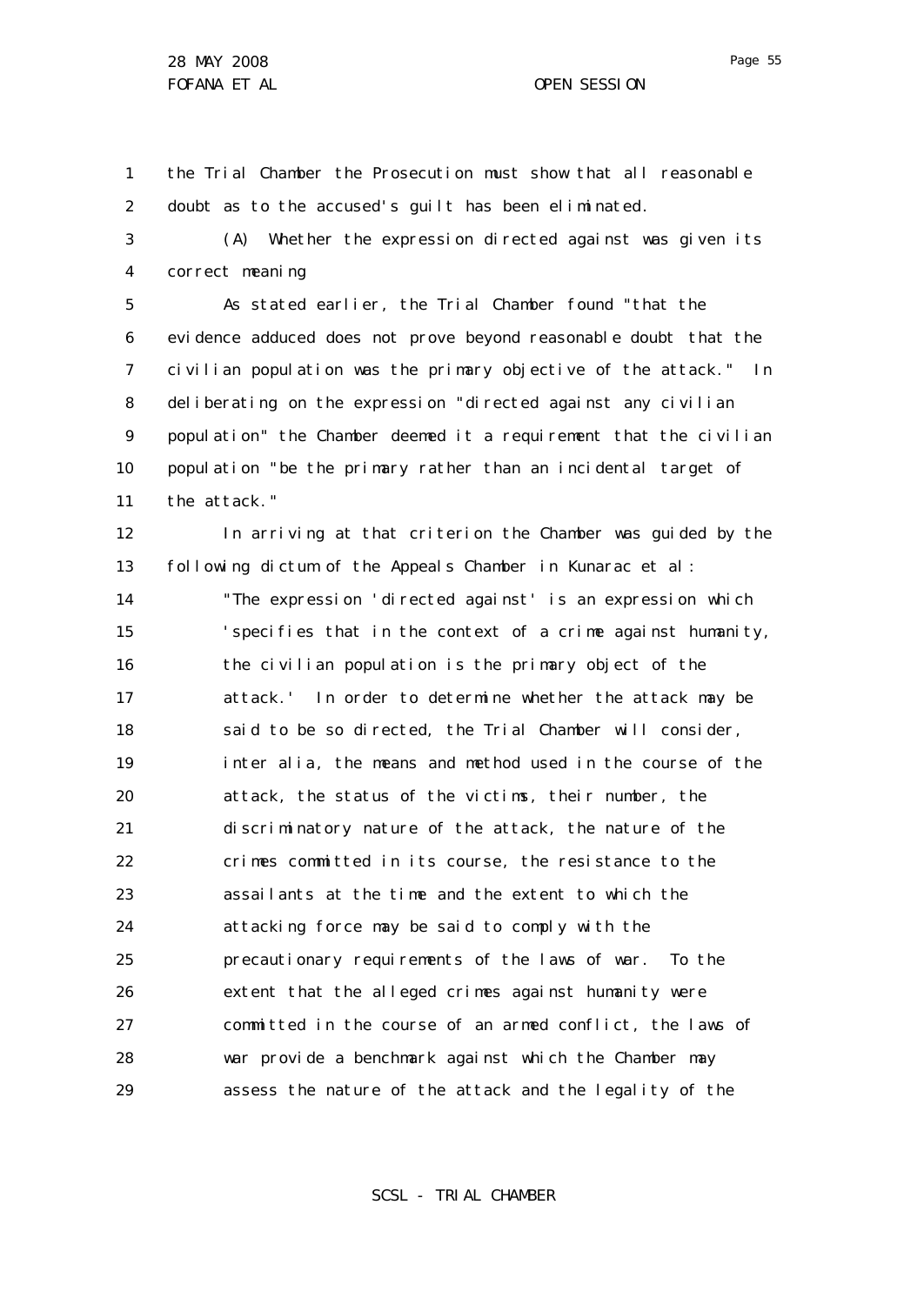28 MAY 2008 FOFANA ET AL OPEN SESSION

1 acts committed in its midst."

| $\overline{2}$ | The Trial Chamber considered all those stated factors in          |
|----------------|-------------------------------------------------------------------|
| 3              | interpreting the expression "directed against any civilian        |
| 4              | population." It also had those factors in mind when it found      |
| 5              | that the following events constituted part of a widespread attack |
| 6              | in the named locations by the Kamajors, and came to the           |
| 7              | conclusion that despite the attacks which it had found to be      |
| 8              | widespread the civilian population was not the primary object.    |
| 9              | Attacks by Kamajors in Tongo in late November 1997 and<br>1.      |
| 10             | in January 1998;                                                  |
| 11             | Attack by Kamajors in Koribondo between 13 and 15<br>2.           |
| 12             | February 1998;                                                    |
| 13             | Attack by Kamajors in Bo Town between 15 and 23<br>3.             |
| 14             | February 1998;                                                    |
| 15             | Attack by Kamajors in Bonthe on 15 February 1998; and<br>4.       |
| 16             | Attacks by Kamajors in Kenema between 15 and 18<br>5.             |
| 17             | February 1998.                                                    |
| 18             | The Trial Chamber, having considered all those factors and        |
| 19             | having found that the attacks, even though they were widespread   |
| 20             | by reason of the fact that they occurred over a broad             |
| 21             | geographical area, were not directed against the civilian         |
| 22             | popul ati on.                                                     |
| 23             | After evaluating the totality of the evidence adduced by          |
| 24             | the Prosecution, the Trial Chamber arrived at its crucial legal   |
| 25             | finding and stated as follows:                                    |
| 26             | "The Chamber finds, however, that the evidence adduced does       |
| 27             | not prove beyond reasonable doubt that the civilian               |
| 28             | population was the primary object of the attack."                 |
| 29             | It then went on to pronounce:                                     |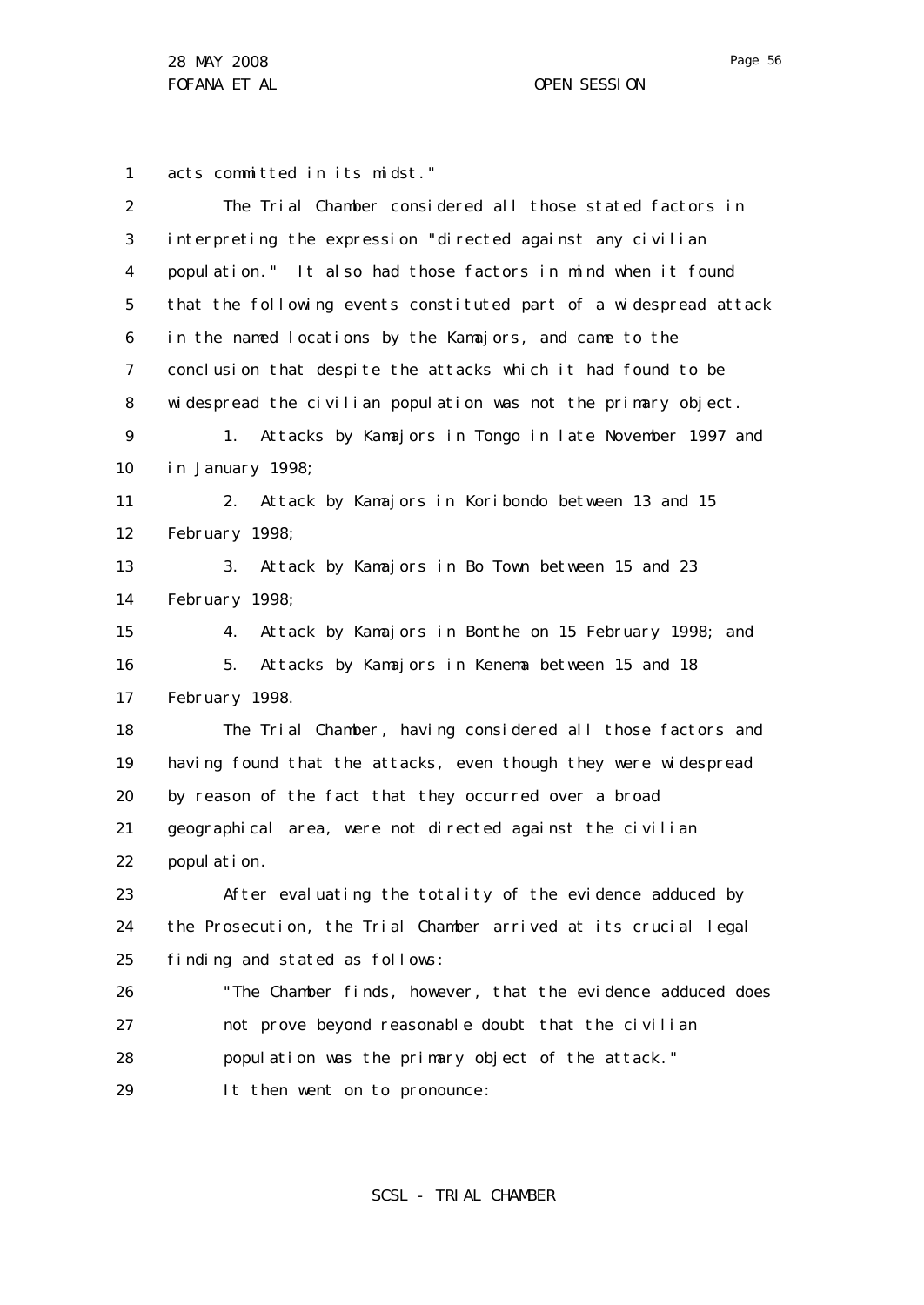1 2 3 4 5 6 7 "Having thus found that the essential requirement of an attack against the civilian population has not been satisfied beyond reasonable doubt , the Chamber find that Fofana and Kondewa are not guilty of crimes against humanity as charged in count 1, murder as a crime against humanity, and count 3, other inhumane acts as a crime against humanity."

8 9 10 11 12 13 14 15 16 It can be seen from all I have recounted that the Trial Chamber went to great lengths to examine relevant legal authorities on the issue, to assess the factual evidence of the attacks in specified locations to find out whether or not the civilian population was the primary object. It then applied the stated legal principle to those facts before coming to the conclusion that the third of the chapeau elements had not been proved. I therefore, with respect, dissent from my learned colleagues when they aver:

17 18 19 20 21 22 "That the Trial Chamber's conclusion in regard to the third element of the crimes against humanity is devoid of articulation of its reasoning...the Appeals Chamber is of the opinion," "is of the view that in the interest of justice, a Trial Chamber should endeavour to provide reasons for its conclusion."

23 24 25 26 27 28 29 As it is in the interest of justice that the Trial Chamber provides reasons for its conclusion, *a fortiori* it is even more in the interests of justice that both accused, who were unanimously found not guilty and acquitted by a Bench of three Trial Chamber judges, should not have that verdict overturned by the Appeals Chamber, which is the final appellate tribunal, and verdict of guilty substituted, unless no reasonable tribunal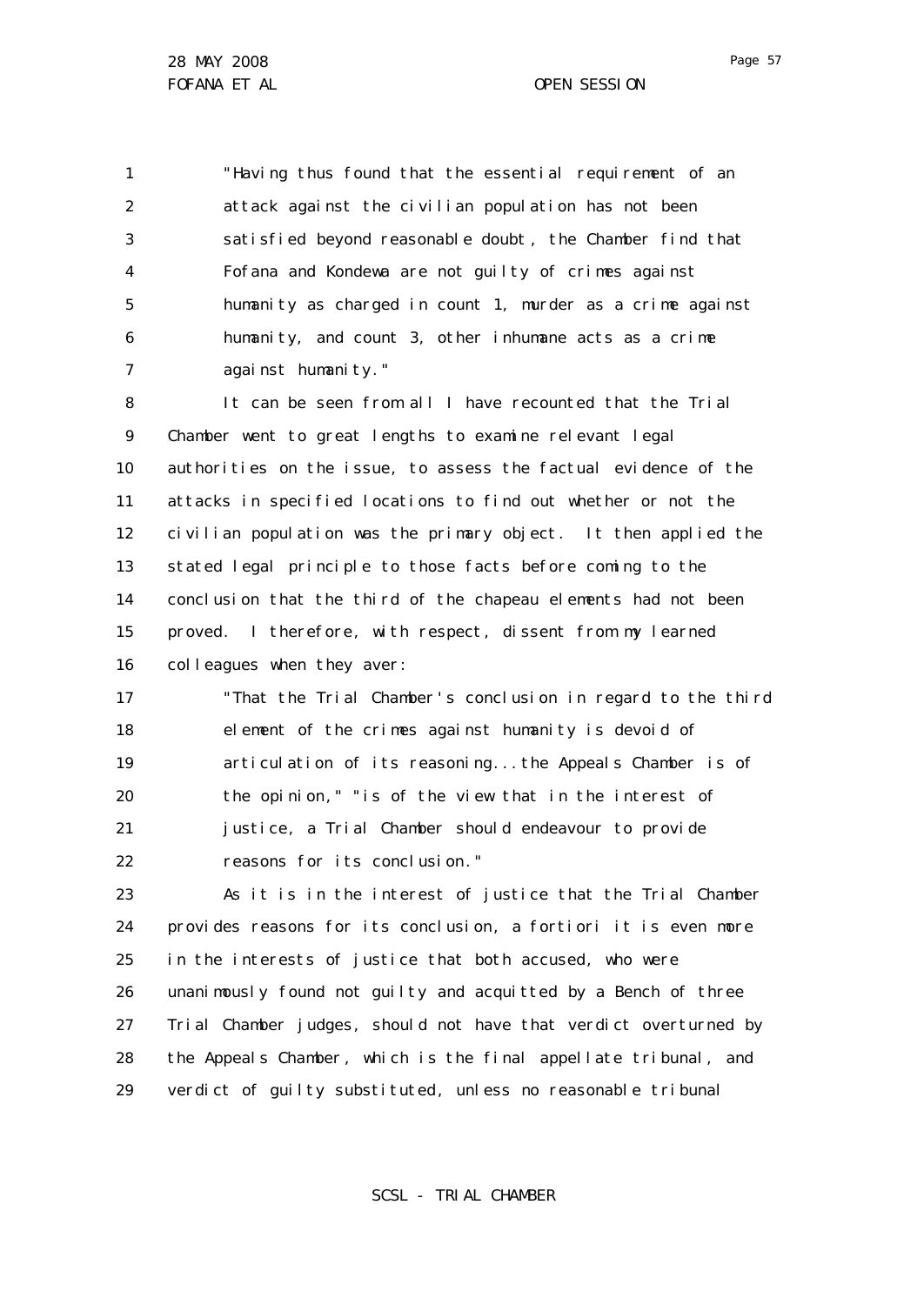1 2 3 4 5 6 7 8 would have acquitted. The dictum in the *Kunarac et al* appeal judgment, that my colleagues highlighted on the issue, was itself thoroughly scrutinised by the Trial Chamber in the process of deciding the issue. That is an example of the articulation of the Trial Chamber's reasoning in arriving at its conclusion. It is for all the reasons I have given that I disagree with my learned colleagues and I would uphold the Trial Chamber's conclusion.

9 10 11 12 13 14 15 16 17 18 19 20 I do not accept the Prosecution's contention that it is apparent from the Trial Chamber's findings that the Trial Chamber considered, as a matter of law, that an attack will not be one that is "directed against a civilian population if civilians are attacked in the course of attacks directed against opposing forces." That point of view cannot be attributed to the Trial Chamber. The pith and substance of the matter is that the Trial Chamber, after considering and evaluating all the relevant evidence, came to the clear and unambiguous conclusion that the evidence adduced by the Prosecution did not prove beyond reasonable doubt that the civilian population was the primary object of the attack.

21 22 23 I will now refer to the Trial Chamber's factual findings that support its decision that the civilian population was not the primary but, rather, the incidental object of the attacks.

24 25 1. Factual findings that civilian population was not the primary object of the attack

26 27 28 29 (A) The Kamajors launched a third attack on Tongo in the afternoon of 14 January 1998. Many civilians had received warnings that the Kamajors were planning to attack and most of those that were able to leave had done so.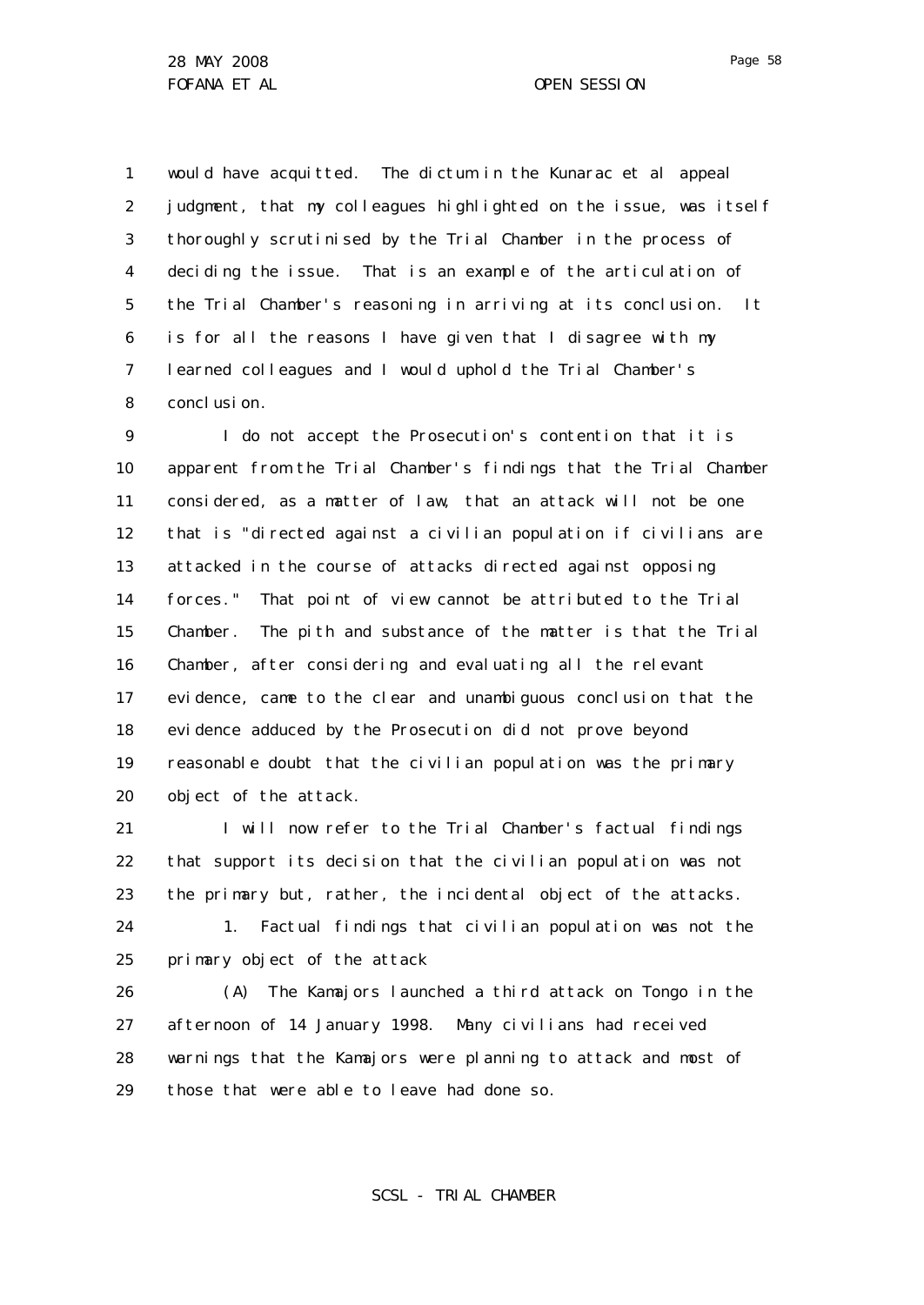1 2 3 4 5 6 7 8 (B) Before the coup Koribondo and the surrounding villages were controlled by rebels. The RUF and AFRC had a battalion stationed at Koribondo. For this reason the Kamajors wanted to capture Koribondo and flush out the AFRC and RUF rebels from Koribondo. After the coup arrangements were put in place at Base Zero for the RUF and AFRC military unit in Koribondo to be captured. The capture and control of Koribondo was expected to facilitate the movement of ECOMOG troops from Pujehun to Bo.

9 10 11 12 13 14 15 16 (C) Witness testified that when they arrived at the NDMC headquarters they saw hundreds of corpses of men, women and children at the entrance. There were also corpses at the football field inside where the civilians were guarding inside the NDMC headquarters. There was an exchange of fire between the Kamajors and the rebels. The fighting continued until the rebels were eventually overpowered and began to retreat; many of the rebels changed into civilian clothing as they ran.

17 18 19 20 21 22 23 24 25 26 27 28 29 (D) After the rebels retreated the Kamajors began singing in Mende that they had captured the NDMC headquarters. TF2-027, a witness who was hiding in a mosque in town during the attack, was taken at gunpoint to the NDMC headquarters. When he arrived there civilians were being guarded at the football field. BJK Sei entered the field with Siaka Lahai. BJK Sei told the Kamajors that he would dismiss anyone who he saw killing people. He then left the headquarters and went to the Labour Camp repeating his order to: "Please be careful about the civilians." Shortly after this a group of Kamajors went to barri inside the headquarters. One Kamajor reported to Norman on a wireless communication set. He said: "Chief, chief, we've captured Tongo, we've captured Tongo, and we're now in Tongo."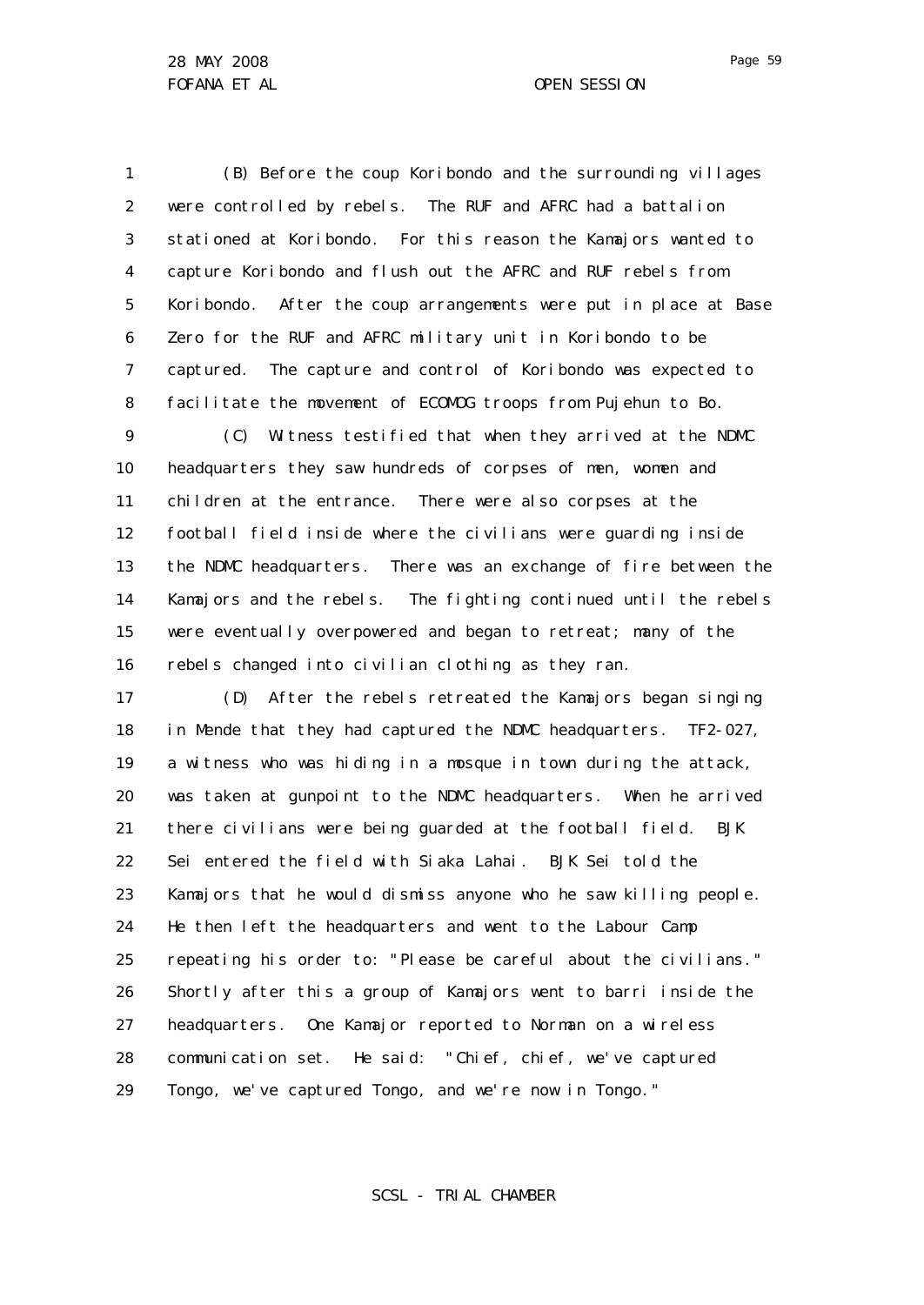1 2 3 4 5 6 7 8 It is clear from the portions that I have underlined above, and from the findings in respect of these locations specifically referred to by the Trial Chamber in paragraph 33 supra, and having regard to and applying the legal principles evinced from the decisions of the Appeals Chamber in *Kunarac et al*, the Trial Chamber was correct in law to conclude that the Prosecution had not proved beyond reasonable doubt that the civilian population was the primary object of the attacks.

9

My learned colleagues are of the view that:

10 11 12 13 14 "The Trial Chamber appears to have misdirected itself when applying the principle it had already stated by confusing the target of the attack with the purpose of the attack. When the target of the attack is the civilian population the purpose of the attack is immaterial."

15 16 17 18 19 20 21 22 23 24 With respect, I do not agree that the Trial Chamber is guilty of any such alleged, or any confusion. It is my learned colleagues who are, in fact, saying that the civilian population was the target of the attack, while the Trial Chamber is saying the contrary, that is, that the Prosecution had not proved beyond reasonable doubt that civilian population was the primary object of the attack. Furthermore, the Trial Chamber made it abundantly clear in its decision that the primary object of the attacks was the AFRC and its allies and not the civilian population. Where then is the Trial Chamber's so-called confusion?

25 26 27 28 29 I am satisfied that in determining whether the Prosecution had discharged its burden of proving the guilt of each of the accused beyond reasonable doubt with regard to counts 1 and 3, the Trial Chamber paid due regard to the totality of the evidence adduced, bearing in mind the guiding legal principle that any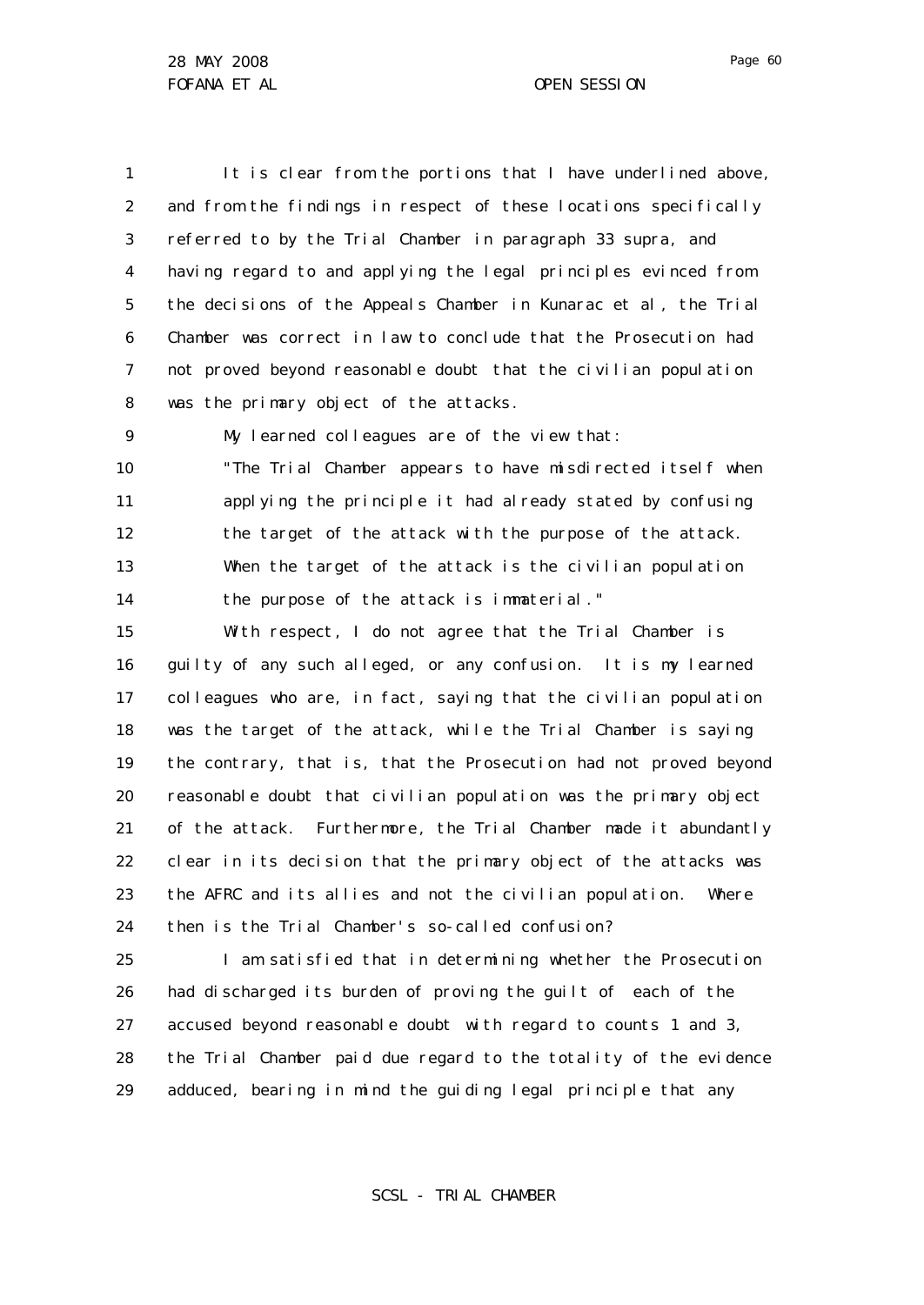29

Page 61

1 2 3 4 5 6 7 8 9 10 11 12 13 14 15 16 17 18 19 20 21 22 23 24 25 26 27 28 evaluation that raises a reasonable doubt in the evidence must be resolved in favour of the accused. I refer to the dictum which I, accept, and adopt of the Appeals Chamber of the ICTY in the case of *Delalic et al*: "If there is another conclusion which is also reasonably open from the evidence, and which is consistent with the innocence of the accused, as with his guilt, he or she must be acquitted." I must re-state and emphasise that it is the primary duty of the Trial Chamber to hear and evaluate the evidence brought before it. The Appeals Chamber ought, as a general rule, to defer to the findings of the Trial Chamber: "It is only where the evidence relied on by the Trial Chamber could not reasonably have been accepted by any reasonable person that the Appeals Chamber can substitute its own finding for that of the Trial Chamber." As was said by the Appeals Chamber in *Furunzija*: "This Chamber (that is to say the Appeals Chamber) does not operate as a second Trial Chamber." As I dissent from my distinguished colleagues, let me, with respect, reiterate unequivocally that fundamental and well-established principle: That it would always be profoundly wrong for an Appeals Chamber, particularly an Appeals Chamber that is the final appellate tribunal, to assume the power accorded by law to a Trial Chamber to decide, *inter alia,*  questions of fact, to purport to operate itself as if it were a second Trial Chamber. The Trial Chamber found that the third general requirement

SCSL - TRIAL CHAMBER

for crimes against humanity, that is the attack must be directed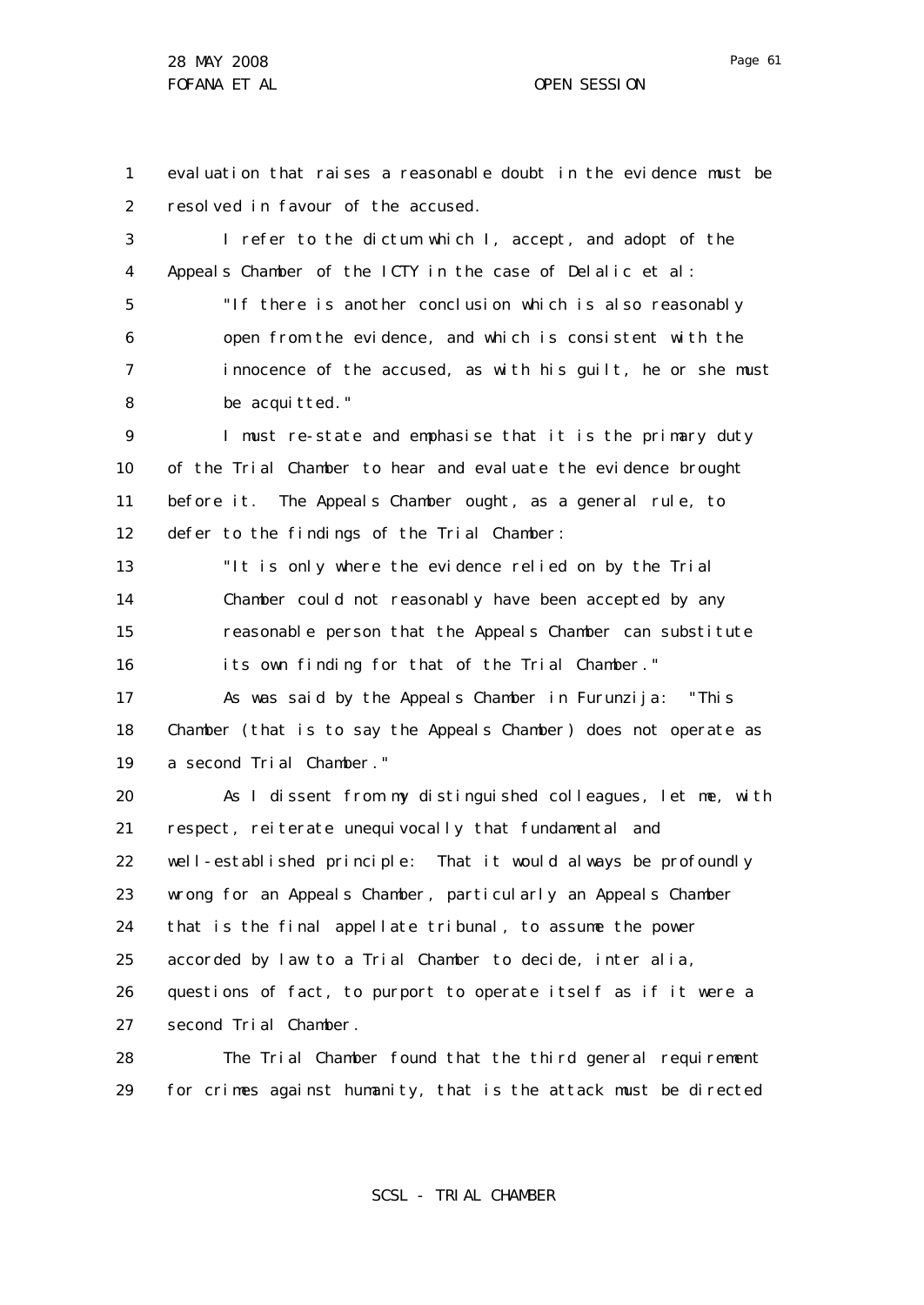1 2 3 4 5 6 against any civilian population, had not been proved beyond reasonable doubt by the Prosecution. The Trial Chamber consequently and correctly, in my opinion, did not consider the fourth and fifth general requirements of the offence of crimes against humanity, nor the specific elements of the crimes mentioned in counts 1 and 3.

7 8 9 10 11 12 13 14 15 16 17 18 The Prosecution, however, argues in its appeal brief that it had proved the specific elements of the crimes in counts 1 and 3, and that the Appeals Chamber should grant the relief it seeks in paragraph 2 of the Prosecution's notice of appeal. Since I have held that the Trial Chamber was correct in law in finding that the third general requirement to prove the offence of crimes against humanity had not been met, I see no reason to consider the specific elements in respect of those crimes in counts 1 and 3. T follows, therefore, that ground 1 of the Prosecution grounds of appeal is untenable. I accordingly dismiss it and uphold the Trial Chamber's acquittal and finding of not guilty of Fofana and Kondewa on counts 1 and 3 of the indictment.

19

(B) War crimes

20 21 22 23 24 25 26 27 I shall now consider counts 2 and 4 of the indictment for which the majority of my learned colleagues have found the Trial Chamber's finding of guilt in respect of Fofana and the appellant Kondewa, Fofana not appealing, under Article 6.3 for crimes against, committed by Kamajors in Bonthe District. Counts 2 and 4 of the indictment charge both Fofana and Kondewa with murder and cruel treatment respectively as war crimes punishable under Article 3(a) of the Statute.

28 29 It will be recalled that the Trial Chamber, Justice Bankole Thompson dissenting, found Kondewa individually criminally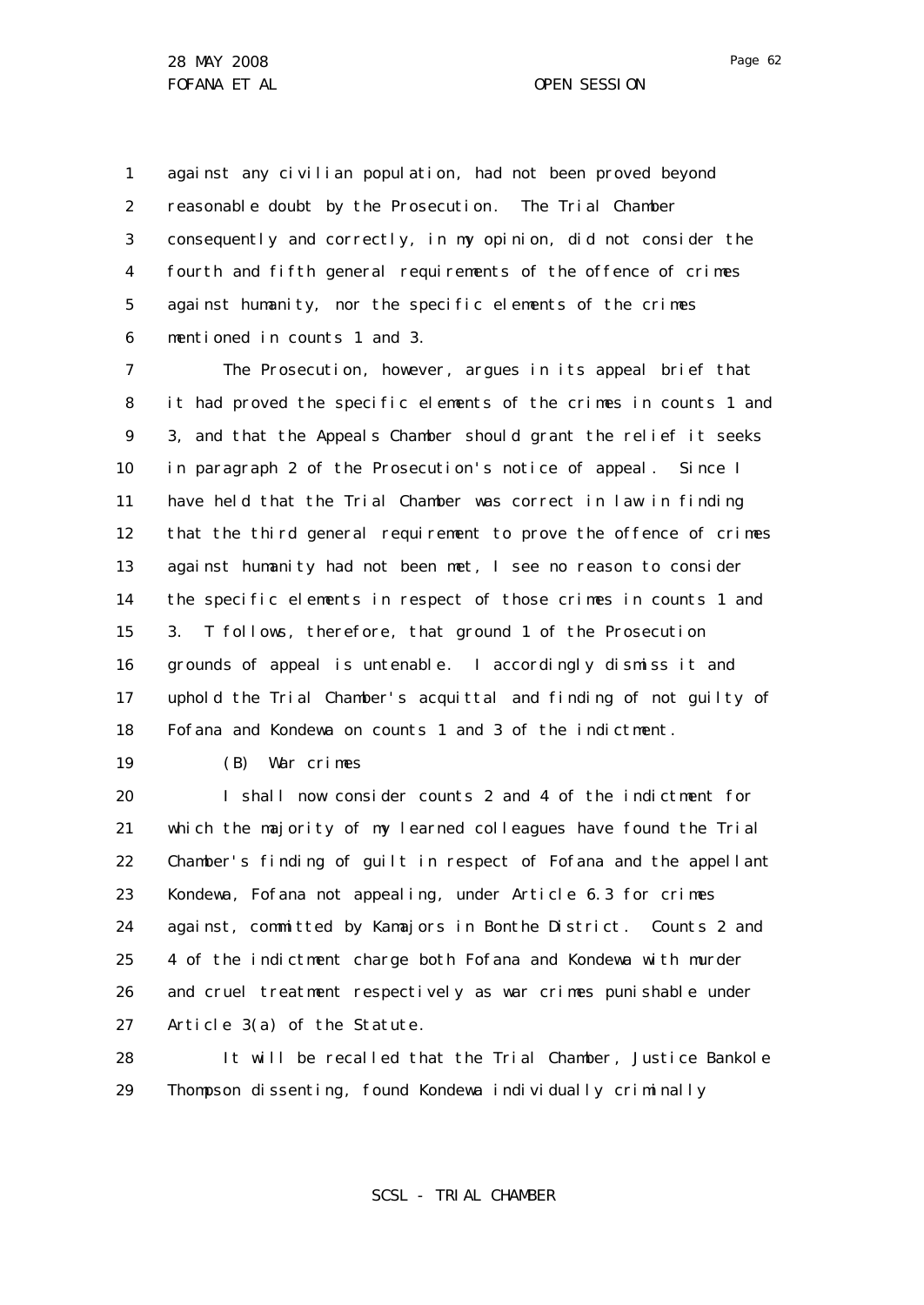28 MAY 2008 FOFANA ET AL **OPEN SESSION** 

1 2 3 4 5 6 7 8  $\mathsf{Q}$ 10 11 12 13 14 15 16 17 18 19 20 21 22 23 24 25 responsible as a superior pursuant to Article 6.3 for crimes committed by Kamajors in Bonthe District under counts 2, 4, 5 and 7. As the Appeals Chamber has found Kondewa not guilty of counts 5 and 7, I shall only deal with counts 2 and 4. Articles 6.3 and 3(a) of the Statute of the Special Court Article 6.3 of the Statute reads: "The fact that any of the acts referred to in Articles 2 to 4 of the present Statute was committed by subordinate does not relieve his or her superior of criminal responsibility if he or she knew or had reason to know that the subordinate was about to commit such acts or had done so and the superior had failed to take the necessary and reasonable measures to prevent such acts or to punish the perpetrators thereof." Article 3 of the Statute referred to above states: "The Special Court shall have the power to prosecute persons who committed or ordered the commission of serious violations of Article 3 common to the Geneva Conventions of 12 August 1949 for the protection of war victims and of Additional Protocol II thereto of 8 June 1977. These violations shall include: (a) Violence to life, health and physical or mental well-being of persons, in particular murder, as well as cruel treatment such as torture, mutilation or any form of corporal punishment."

26

I turn to Kondewa's status.

27 28 29 It is important to stress, *in limini,* that Kondewa was found guilty of having personally committed -- I start that again. It is important to stress *in limini* that Kondewa was not

SCSL - TRIAL CHAMBER

Page 63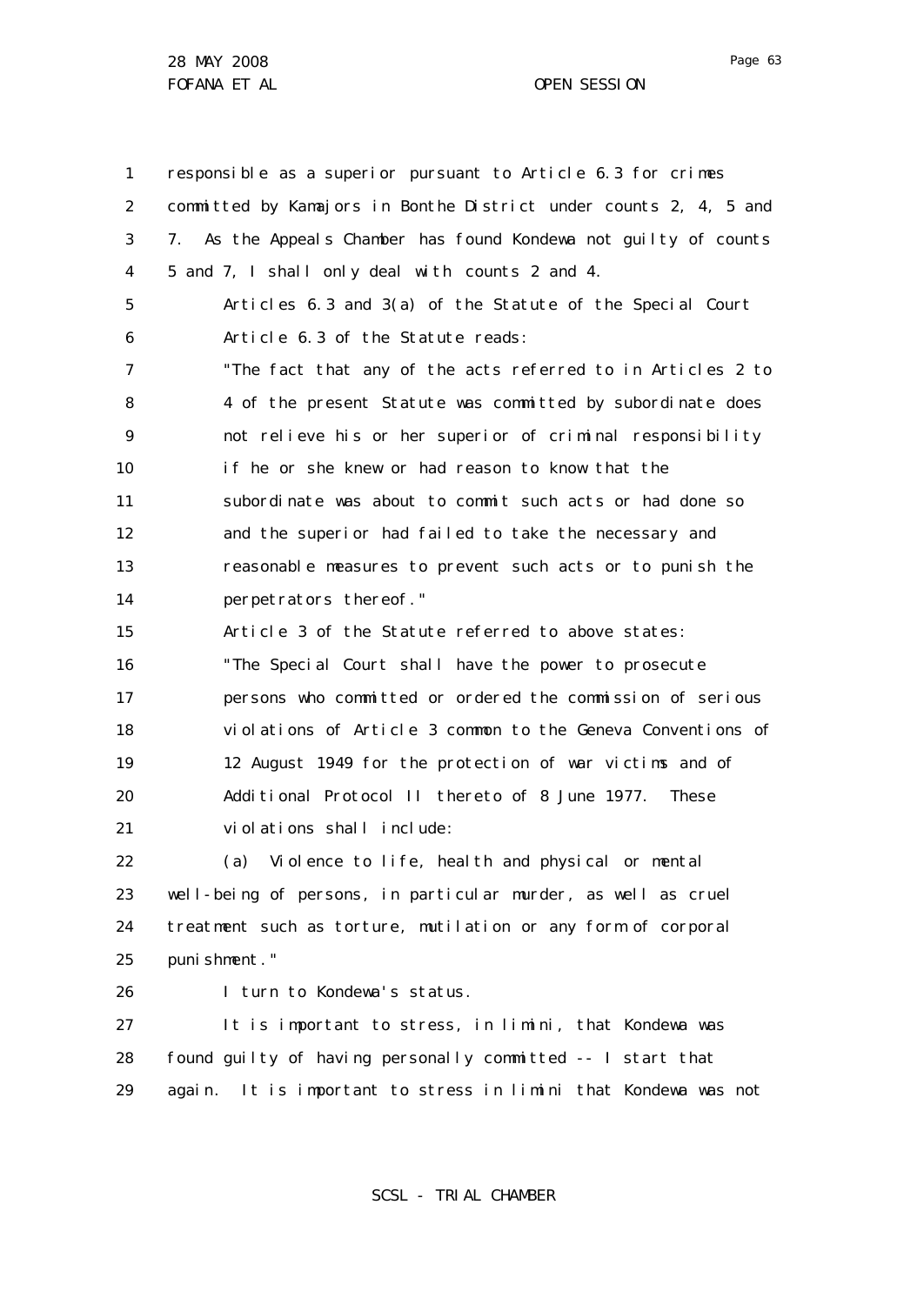Page 64

1 2 3 4 5 6 found guilty of having personally committed any of the crimes stated in Article 3(a). "He never went to war front himself." He was found guilty because both the Trial Chamber and the majority of the Appeals Chamber found "that a superior/subordinate relationship existed between him and his alleged subordinates in Bonthe District."

7 8 9 10 11 12 13 That is to say, although he himself was not physically present and did not personally commit the crimes, he is deemed to have done so because of an alleged superior/subordinate relationship with the actual perpetrators of the crimes. I agree with the Appeals Chamber's articulation of the law with respect to the concept of superior responsibility but I differ from them in the application of the principle of effective control.

14

Kondewa's grounds of appeal

15 16 17 18 19 20 21 22 23 Kondewa's first ground of appeal challenges his conviction for crimes committed by Kamajors in Bonthe District on the basis of superior responsibility. He challenges the Trial Chamber's application of the "effective control" test and the existence of a superior/subordinate relationship. He contends that the Trial Chamber erroneously misapplied the "effective control" test in determining whether a superior/subordinate relationship existed between him and the alleged perpetrators of crimes in Bonthe District.

24 25 26 27 28 29 1. The existence of superior/subordinate relationship It is now settled law that in interpreting Article 6.3 a superior is one who possesses the power and authority in either a *de jure* or *de facto* form to prevent a subordinate from committing a crime or to punish the subordinate after the crime is committed. I agree that the test for establishing the existence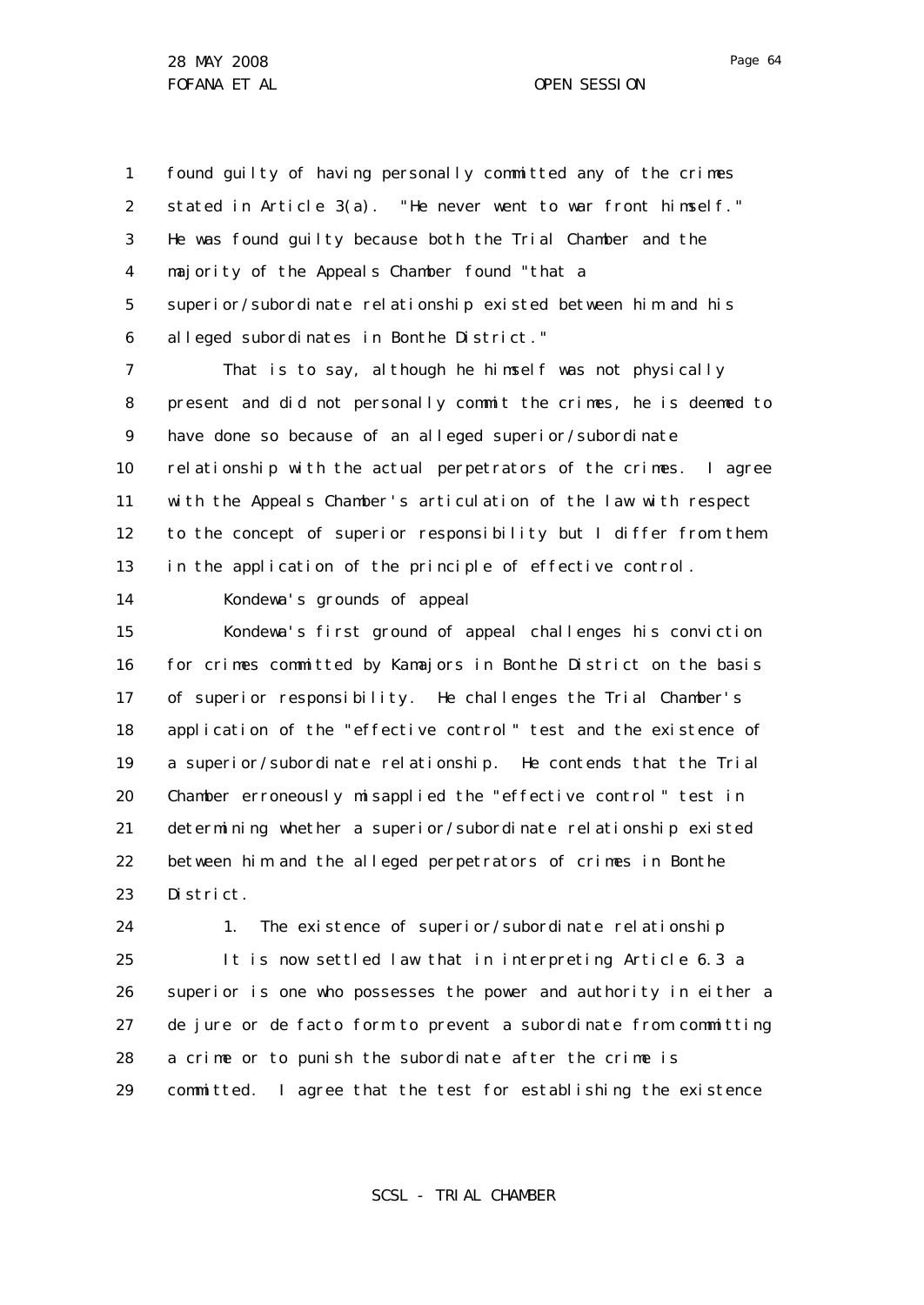28 MAY 2008 FOFANA ET AL **COPEN SESSION** 

1 2 3 4 5 of a superior/subordinate relationship is effective control of both military and civilian superiors. This means that where the relationship is proved to exist, the superior will be held criminally responsible if he fails to punish the actual perpetrators of the crime.

6

It follows, therefore, that:

7 8 9 10 11 12 "As long as a superior has effective control over subordinates, to the extent that he can prevent them from committing crimes or punish them after they committed the crimes, he will be held responsible for the commission of the crimes if he failed to exercise such abilities of control."

13 14 15 16 The superior must have the material ability of a superior to prevent or punish his subordinates' crimes. "Substantial influence" or "persuasive ability" does not constitute effective control for the purpose of command responsibility.

17 18 19 20 21 22 23 24 25 26 27 28 29 2. The Trial Chamber's finding of Kondewa's *de jure* status The Trial Chamber held with respect to Bonthe District that Kondewa could, "by virtue of his *de jure* status as High Priest. ..and his *de facto* status as a superior to those Kamajors in that district, Kondewa exercised effective control over them." It is evident from the Trial Chamber's findings that it relies significantly on Kondewa's *de jure* status as "High Priest" in finding effective control and consequently, his criminal responsibility as a superior under Article 6.3. Specifically, I refer to the Trial Chamber's finding that: "Kondewa had the legal and material ability to issue orders to Kamara, both by reason of his leadership role at Base Zero, being part of the CDF High Command, and the authority he enjoyed in his position as

SCSL - TRIAL CHAMBER

Page 65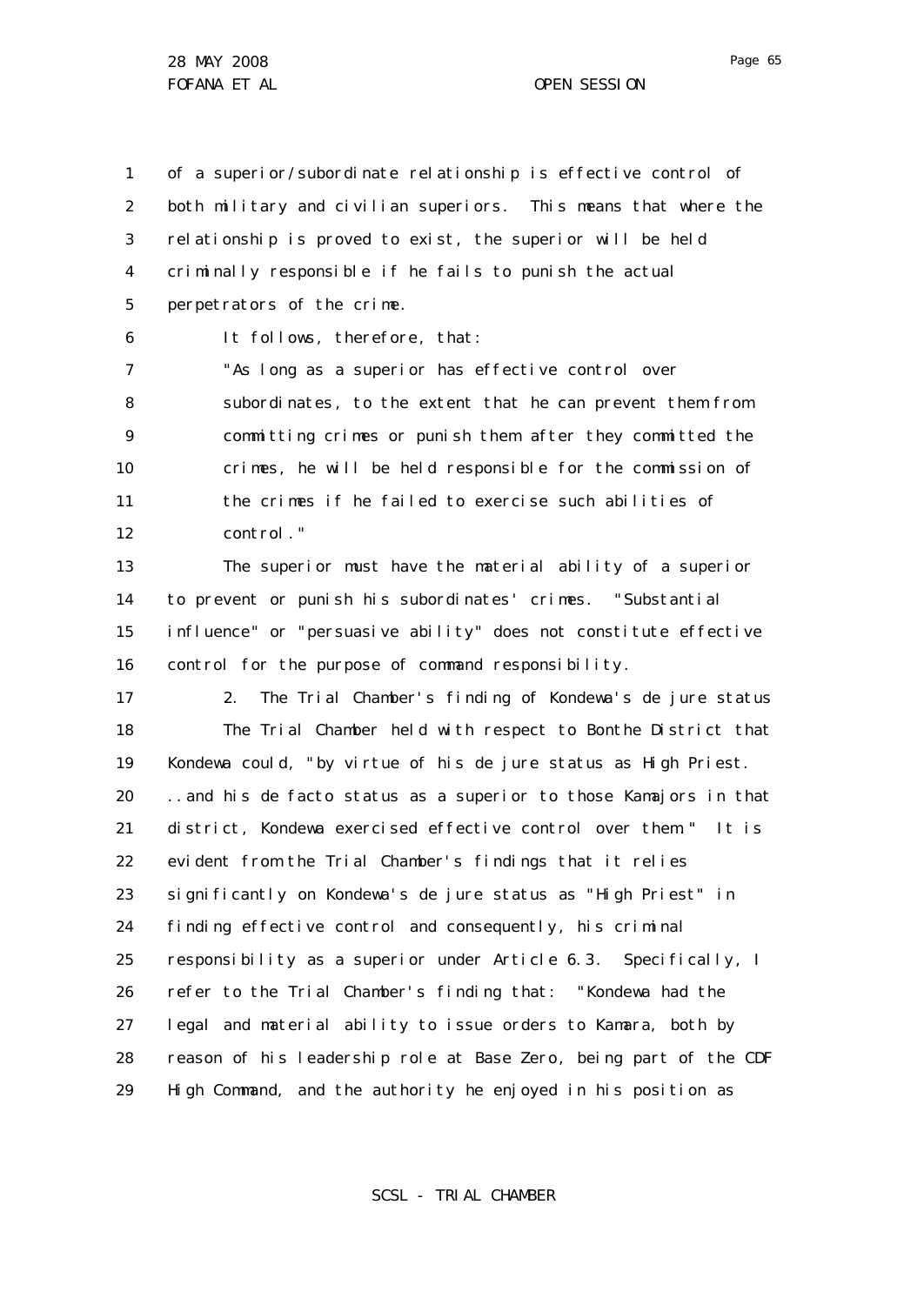1 2 High Priest in Sierra Leone, and particularly so in the Bonthe District."

3 4 According to the evidence and the findings of the Trial Chamber:

5 6 7 8 9 10 11 12 13 14 15 16 17 18 19 "Kondewa, in his capacity as High Priest, was in charge of the initiations at Base Zero and was the head of all the CDF initiators in the country. The Kamajors believed in mystical powers of the initiators, especially Kondewa, and that the process of the initiation and immunisation would make them "bullet-proof." The Kamajors looked up to Kondewa and admired the man with such powers. They believed that he was capable of transferring his powers to them to protect them. By virtue of these powers Kondewa had command over the Kamajors in the country. He never went to war himself, but whenever a Kamajor was going to war, Kondewa would give his advice and blessings, as well as the medicine which the Kamajors believed would protect them against bullets. No Kamajor would go to war without Kondewa's blessing."

20 21 22 23 24 The Appeals Chamber seems to have given undue credence to that passage from the Trial Chamber's finding when adumbrating on Kondewa's alleged superior/subordinate relationship. I am impelled, therefore, to analyse that finding if only to dismiss it as of no evidential or credential value.

25 26 27 28 29 I start with "High Priest." The evidence shows that Kondewa was not a priest, let alone a "high" one. A priest, in the non-metaphorical sense, is an ordained minister or a person who performs religious ceremonies and duties in a non-Christian religion. Kondewa was none of these. He was, in fact, a "juju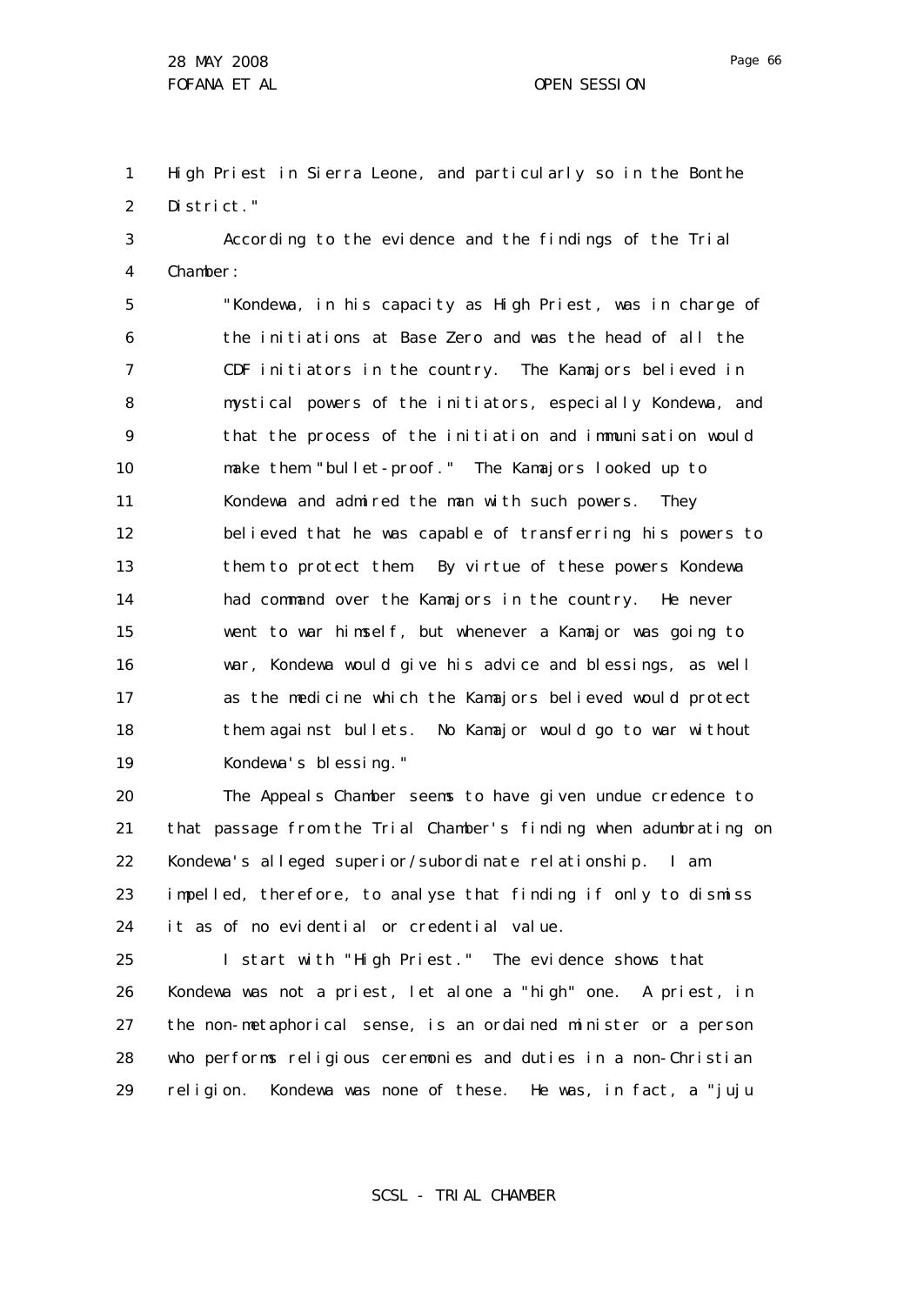Page 67

1 2 3 4 5 6 7 8 man", or a "medicine man." In local parlance, "merisin man." He was a "masked dancer" or, in local parlance, "deble dancer," a "gorboi dancer." It is ludicrous to say that Kondewa so-called High Priest appellation is analogous to "chaplain" in an army. One Dr Hoffman testified that Kondewa would have knowledge of the forest, supernatural or superhuman knowledge which anthropologists prefer to call "occult," and could protect the village from witches and bush devils.

9 10 11 12 13 14 15 16 17 18 19 20 21 22 23 It boggles the imagination to think that on the basis of purporting to have occult powers, on the basis of his fanciful mystical powers, Kondewa could be said to qualify as a "commander" in a superior/subordinate relationship context. Without remarking on the novelty of its finding, the Appeals Chamber majority opinion, for the first time in the history of international criminal law, has concluded that a civilian Sierra Leonean juju man, or witch doctor, who practiced fetish, had never been a soldier, had never been engaged in combat, but was a farmer and a so-called herbalist, who had never before smelt military service, "he never went to the war front himself," can be held to be a commander of subordinates in a bush and guerrilla conflict in Sierra Leone, "by virtue" of his reputed superstitious, mystical, supernatural and such-like fictional and fantasy powers.

24 25 26 27 In my opinion, the roles found to have been performed by Kondewa as "High Priest" are so ridiculous, preposterous and unreal as to be laughable and not worthy of serious consideration by right-thinking persons in civilised society.

28 29 If the Kamajors believed in the mystical power of Kondewa as an initiator his imaginary immunisation powers, as if it was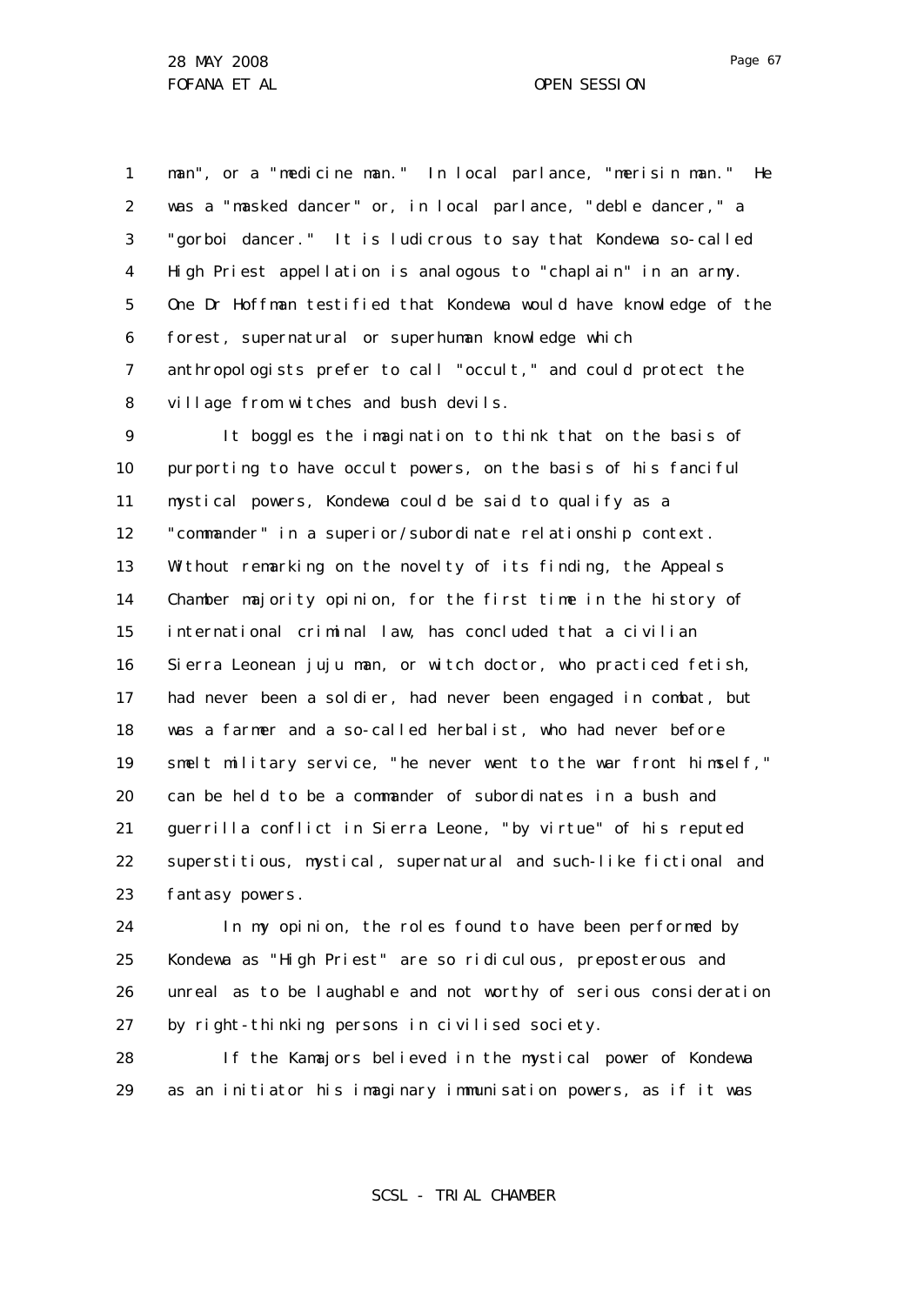1 2 3 4 5 scientific, do the Chambers of the Special Court also believe that Kondewa could make Kamajors "bullet-proof" and that Kondewa's "blessings" would make them impervious to machine-gun bullets? And on that basis find him to be a commander? Obviously not.

6 7 8 9 10 On these ground alone I opine that there is no foundation for the Trial Chamber's finding and its endorsement by my erudite colleagues that "Kondewa had both the legal and material ability to prevent the commission of criminal acts by Kamajors or to punish them for those criminal acts."

11 12 13 14 15 16 The Trial Chamber accepted evidence from Prosecution witness Albert Nallo who testified that Kondewa did not at any time during the war command any troops. It will be recalled that the Trial Chamber found Nallo to be "the single-most important witness in the Prosecution's evidence on the alleged superior responsibility of the accused..."

17 18 19 20 21 22 23 24 Third, the Trial Chamber found that Kondewa's *de jure* status as High Priest of the CDF gave him authority over all the initiators in the country and put him in charge of initiations. This authority, according to the Trial Chamber, did not give Kondewa the power to decide who should be deployed to go to the war front. Kondewa also never went to the war front himself and yet he is deemed to have a superior/subordinate relationship with subordinates.

25 26 27 28 29 From the foregoing, I opine that the Trial Chamber committed an error of fact in relying on Kondewa's status as a so-called "High Priest" in the CDF as a factor in determining the existence of a superior/subordinate relationship in Bonthe District.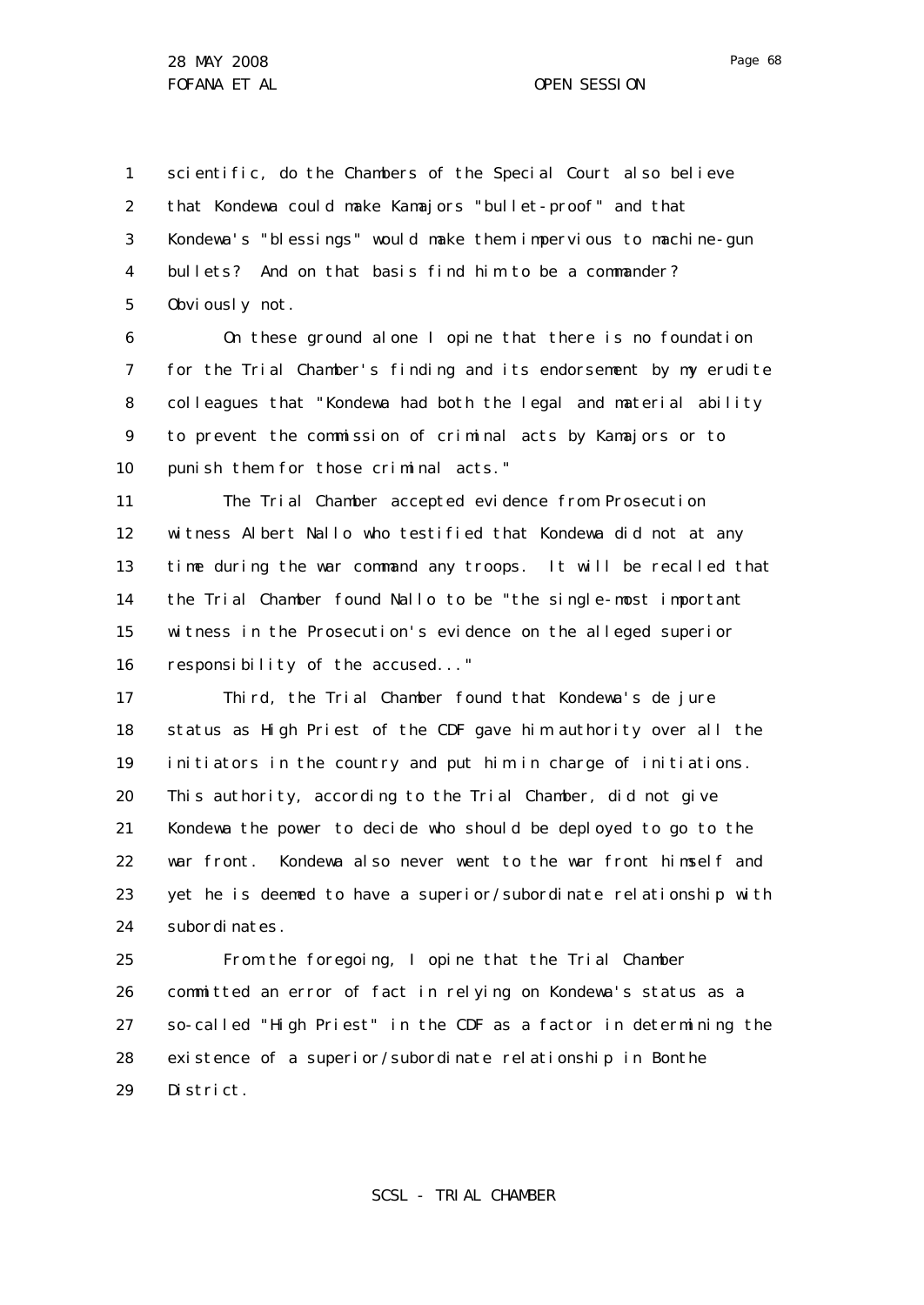Page 69

1 2 3. The Trial Chamber's finding of Kondewa's *de facto* status

3 4 5 6 7 8 9 10 11 12 The Trial Chamber found that in Tongo, Koribondo, Bo District, Kenema District and Talia Base Zero it was not established beyond reasonable doubt that there was a superior/subordinate relationship, either *de jure* or *de facto,*  between Kondewa and all the Kamajors. These findings were made despite the Trial Chamber's finding that Kondewa as the High Priest was a key and essential component of the leadership structure and organisation and that, by virtue of his power as a High Priest, Kondewa had command over the Kamajors in the country.

13 14 15 16 17 18 19 The facts relied on, to establish a superior/subordinate relationship in Bonthe District must be carefully scrutinised having regard in particular to the fact that the CDF was a militia guerrilla fighting force or an "irregular army" which although it had a hierarchical command structure, was comparatively less trained, resourced, organised and staffed than a regular army.

20 21 22 The Trial Chamber, in establishing Kondewa's effective control on the basis of his *de facto* command appears to rely on the following factors:

23 24 (1) Testimony that in Bonthe District Kondewa was regarded as the "supreme head" of the Kamajors;

25

(2) Kondewa's ability to release Lahai Ndokci;

26 27 28 29 (3) Kondewa's statement that "he was not going to give any of the areas under his control to a military government but to the democratically elected government of President Ahmad Tejan Kabbah";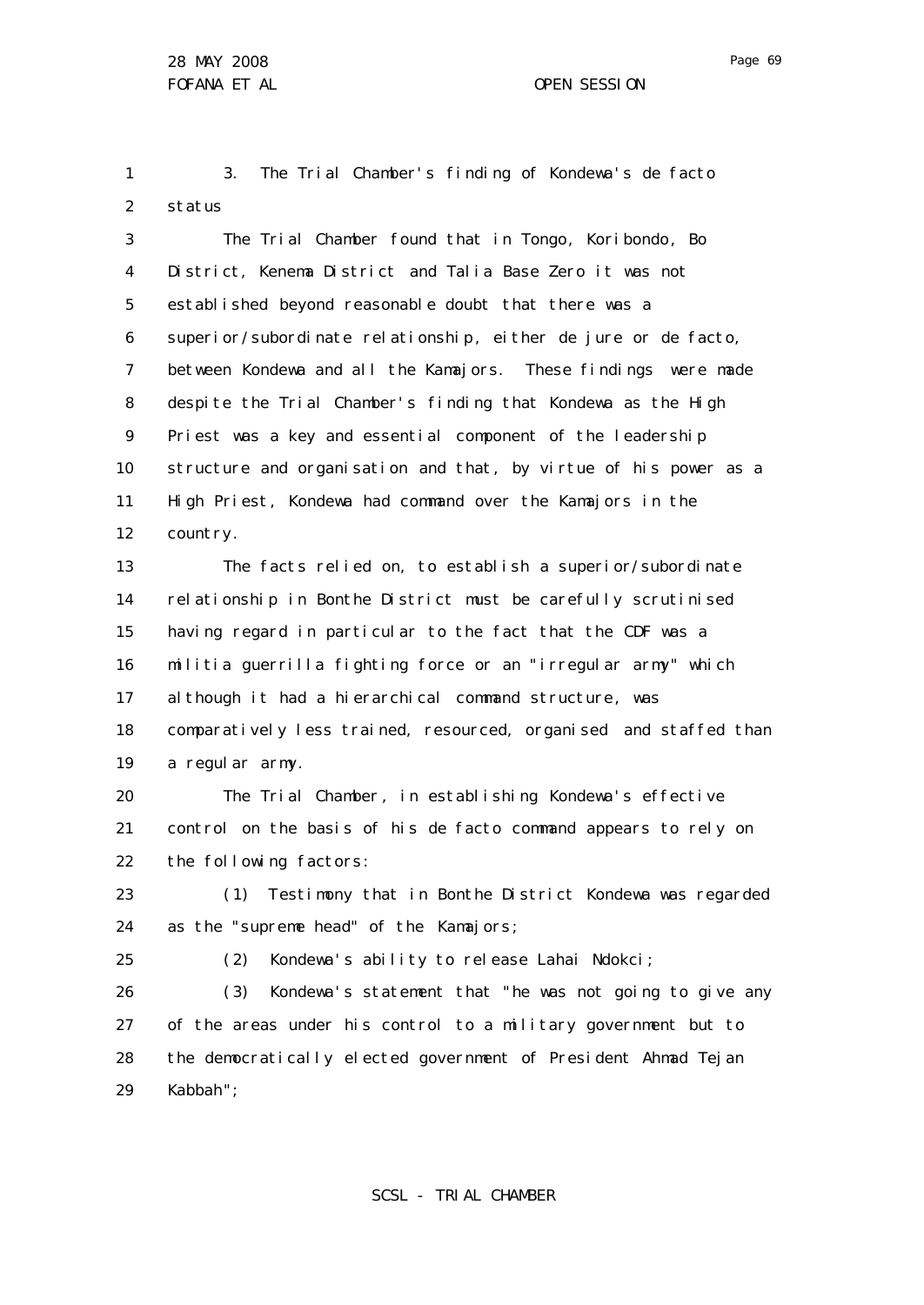1 2 3 4 (4) Kondewa's ability to stop the Kamajors from harassing civilians from attacking Bonthe District and his power to issue oral and written directives, order investigation for misconduct and threaten imposition of sanctions;

5 6 7 (5) Kondewa's legal and material ability to prevent the commission of criminal acts by Morie Jusu Sherrif -- by Morie Jusu Kamara, and Kamajors under the command of Morie Jusu Kamara;

8 9 10 (6) Morie Jusu Kamara and Julius Squire's refusal to recognise the authority of the Attorney-General and not to accept any instructions unless they came from Norman or Kondewa.

11 12 13 14 In evaluating the above evidence I find that no reasonable tribunal could conclude that Kondewa was a *de facto* superior for the purpose of establishing a superior/subordinate relationship in Bonthe District.

15 16 17 18 19 20 21 22 First, the Trial Chamber's finding that Kondewa was criminally responsible as a superior in Bonthe District because he was regarded as the "supreme head" of the Kamajors in the area directly conflicts with the Trial Chamber's failure to find Kondewa responsible as a superior in Talia at Base Zero. This contradiction is highlighted by the fact that Talia Base Zero is in Bonthe District and was at all material times the headquarters of the Kamajors.

23 24 25 26 27 28 29 While the Trial Chamber and my learned Appeals Chamber colleagues are of the opinion that Kondewa had "substantial influence" as a "High Priest" over the Kamajors, which I rejected earlier, this is not the same as demonstrating that Kondewa had "the material ability to prevent or punish subordinates for the commission of crimes." It does not necessarily follow that ability to secure the release of an individual, or to stop the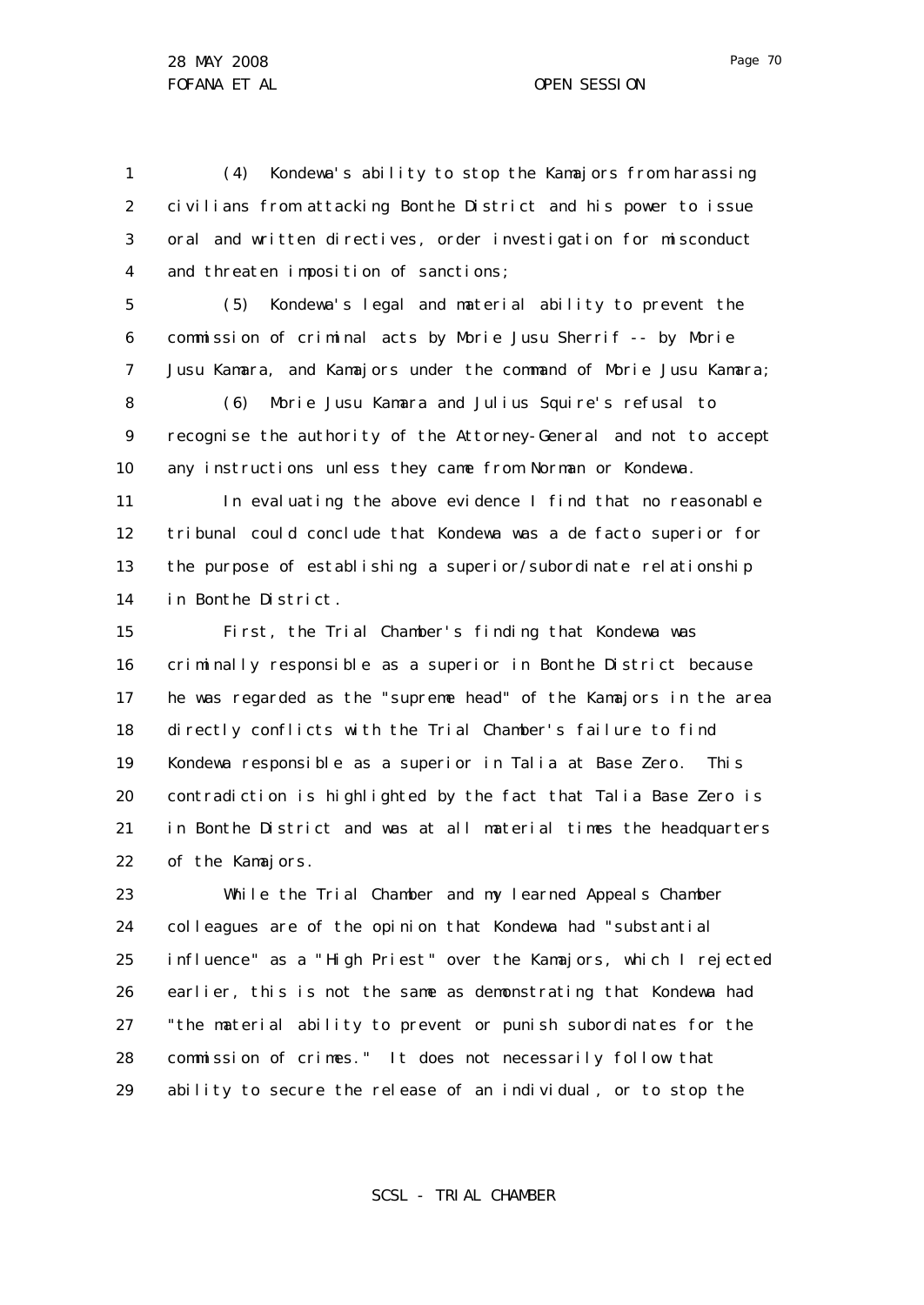1 2 3 Kamajors from harassing civilians, necessarily demonstrates a capability to prevent or punish criminal activity in a superior/subordinate context.

4 5 6 7 8 9 10 11 The Trial Chamber, in arriving at its conclusion, held that based on the evidence adduced, there was a superior/subordinate relationship between Kondewa and Morie Jusu Kamara, district battalion commander of Bonthe District, Julius Squire, Kamara's second in command and Kamajor Baigeh, battalion commander of the Kassilla Battalion. According to the Trial Chamber, Kondewa had authority and control over the actions of these Kamajor commanders and the Kamajors under their immediate command.

12 13 14 15 16 17 18 19 20 21 22 23 24 25 26 27 28 29 In my view, such conclusion is fallacious. Kondewa, in his appeal brief, submits, rightly in my opinion, that there is no direct evidence of any relationship between him and either Morie Jusu Kamara, Julius Squire or Baigeh "the three commanders." If anyone had a superior/subordinate relationship with the perpetrators it must be according to the evidence those three commanders and not Kondewa. Furthermore, there is no credible indirect evidence of any relationship between the three commanders and Kondewa. The Trial Chamber in concluding that the superior/subordinate relationship existed appeared to have engaged in a speculative exercise. Even assuming, *arguendo,* that a superior/subordinate relationship did exist it is still my view that no reasonable tribunal would conclude that Kondewa had authority and control over the actions of the Kamajors who were not under his command or control, but under the immediate and direct command of the three commanders. It is important to note that the Trial Chamber expressly found that in March 1998, Morie Jusu Kamara, who in fact was the commander and superior of the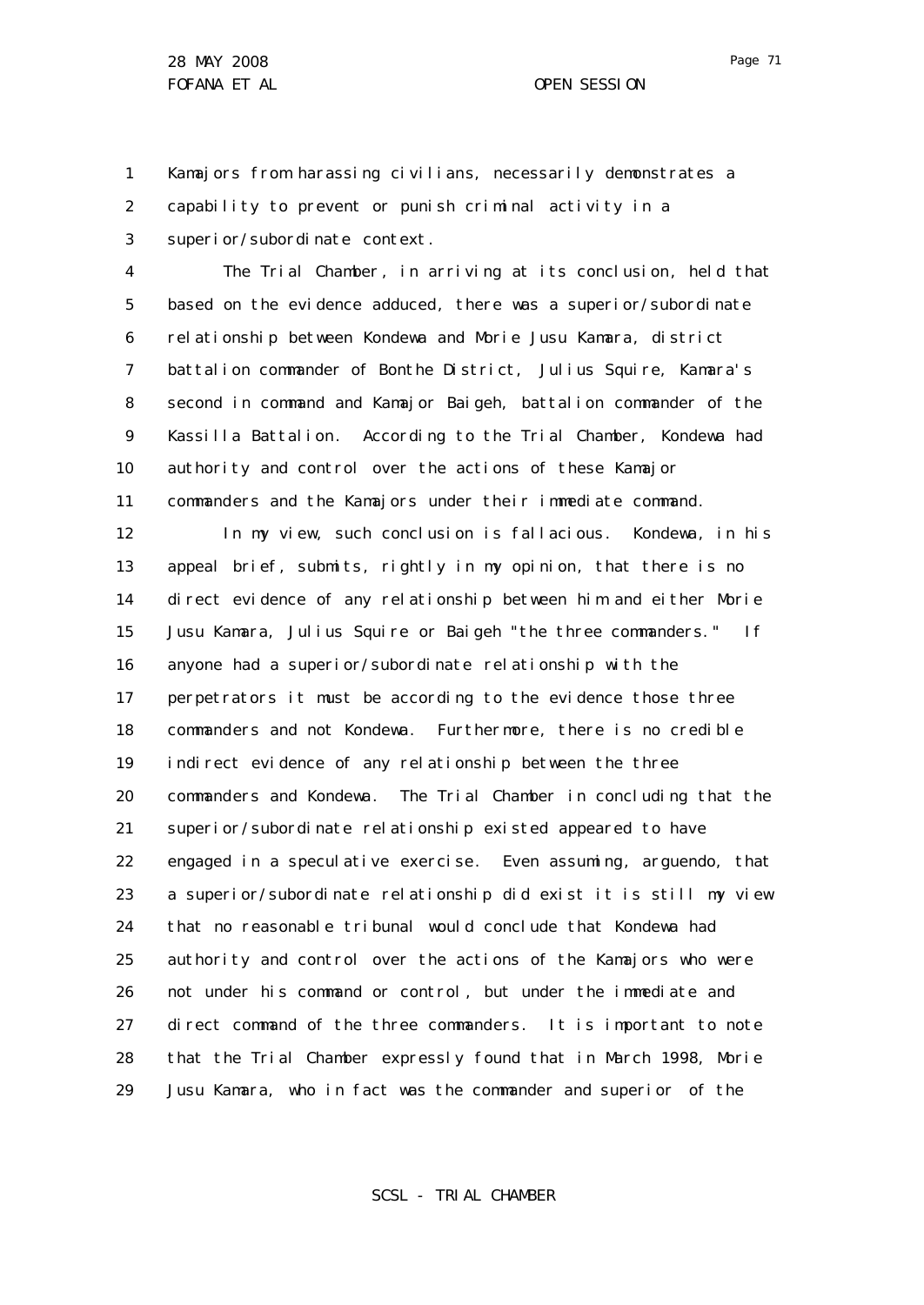1 2 Kamajors at all materials times in Bonthe District, and not Kondewa, was not able to control the Kamajors:

3 4 5 6 7 8 "When Father Garrick returned to Bonthe from Freetown in March 1998 battalion commander Morie Jusu Kamara told Father Garrick that he would stop the Kamajors from mistreating Chief George Brandon, one of the people hidden at Father Garrick's mission. However, he was not able to control the Kamajors."

9 10 4. Whether Kondewa's statements had a substantial effect on crimes committed in Tongo

11 12 13 14 15 16 17 18 19 20 21 The Trial Chamber found Kondewa criminally responsible under Article 6.1 of aiding and abetting war crimes in Tongo, in particular murder under count 2, and cruel treatment under count 4. It is not disputed that Kondewa himself did not commit these crimes. It is not disputed that Kondewa himself did not commit the crimes. The Kamajors attacked Tongo at least three times from late November, or early December 1997, to late January 1998. The Trial Chamber also found that Kondewa's speech at the December 1997 passing out parade had a substantial effect, in my opinion wrongly, on the perpetration of crimes by Kamajors in Tongo.

22 23 24 25 26 27 28 29 It held that Kondewa was liable for aiding and abetting crimes in Tongo despite the fact that his statements were made more than a month before the crimes were committed and when Kondewa spoke in Talia. The Trial Chamber found that Kondewa had the requisite *mens rea* for aiding and abetting because he was aware that Kamajors would commit crimes such as murder and cruel treatment, based on his knowledge of Norman's orders and his knowledge that Kamajors had committed crimes in Tongo in the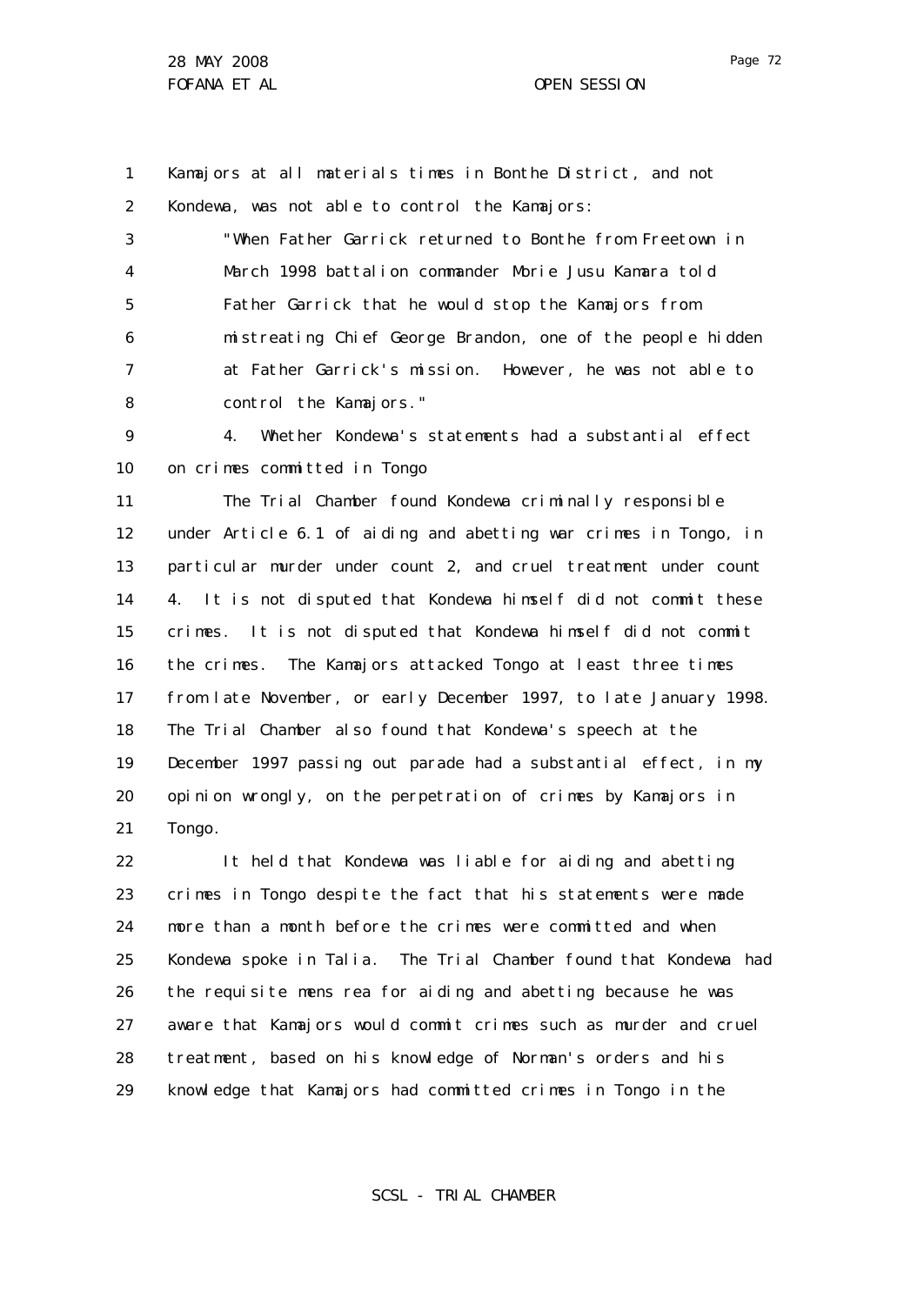1 past.

2 3 4 5 6 7 8 9 10 11 12 13 14 15 16 17 18 19 20 21 22 23 24 25 26 27 28 29 I disagree with the majority opinion that a reasonable tribunal of fact could have found that Kondewa's conduct had a substantial effect on the crimes committed by Kamajors during the attack on Tongo for the following reasons: First, from the evidence accepted by the Trial Chamber Kondewa made a speech at a passing out parade sometime between 10 January and 12 December 1997 at Base Zero Talia. The passing out parade was witnessed by many civilians and Kamajors. Kondewa spoke after Norman and Fofana and according to the Trial Chamber: "Then all the fighters looked at Kondewa, admiring him as a man with mystical power, and he gave the last comment saying, 'A rebel is a rebel; surrendered not surrendered, they are all rebels...the time for their surrender had long since been exhausted, so we don't need any surrendered rebel.' He then said, 'I give you my blessings; go my boys, go.'" The Trial Chamber's paraphrasing of TF2-222's evidence does not, in my opinion, accurately accord with what is actually said on reading the transcript of the evidence. The transcript mentions "command" but, in fact, what Kondewa said was not a command but a rallying cry and a statement of fact and that is "A rebel is a rebel; surrendered not surrendered, they are all rebels..." that, in my opinion, is an innocuous statement of fact. How can those words be reasonably said to aid and abet the crimes alleged to have been committed in Tongo? The opinion evidence of "admiring" and "a man who had mystical powers" is of no evidentiary value and confirms that both the Trial Chamber and my learned colleagues misdirected themselves by drawing the wrong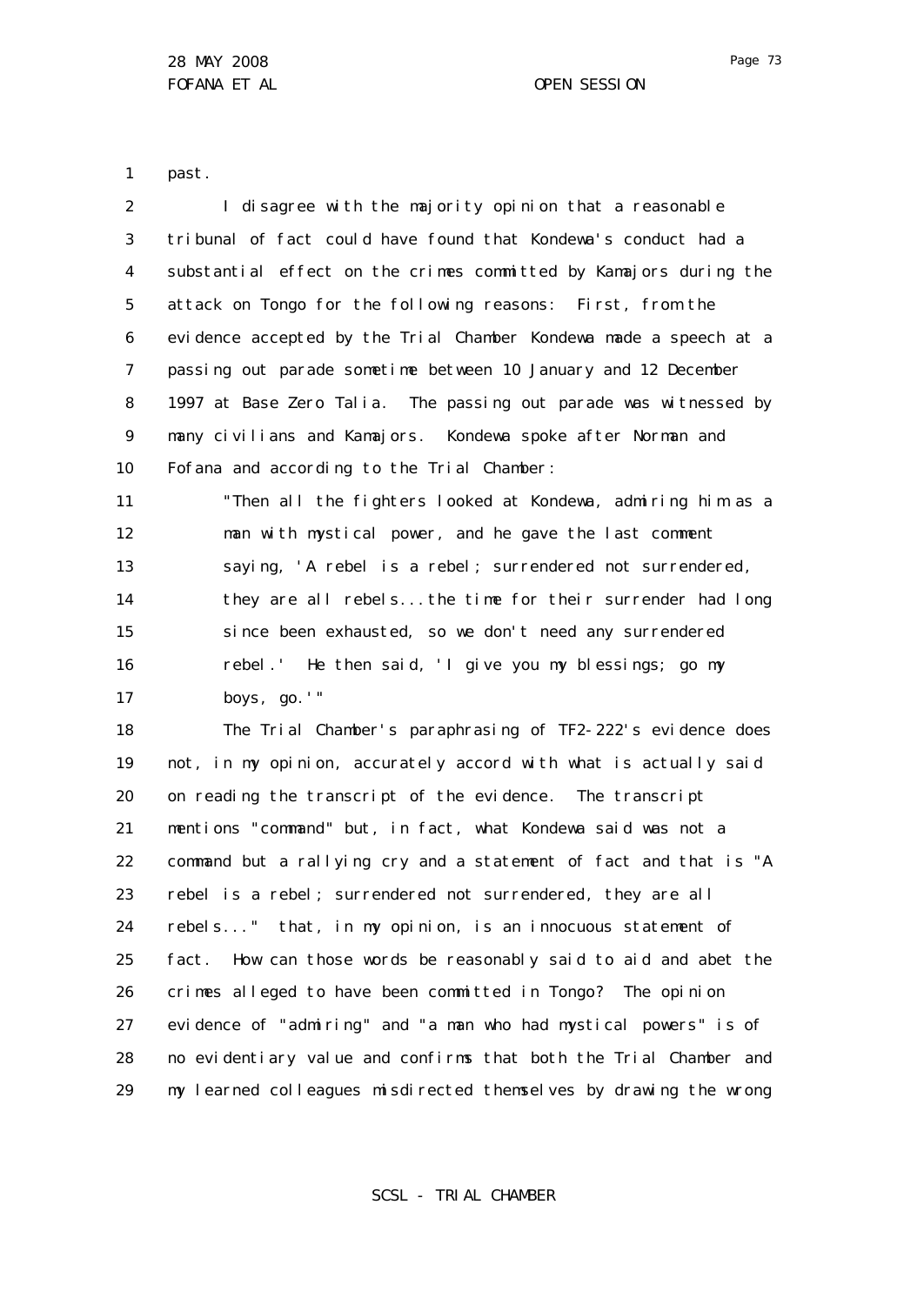Page 74

1 inference.

2 3 4 5 The Trial Chamber relied entirely upon these comments made by Kondewa as his *actus reas* for aiding and abetting the crimes later committed in Tongo, finding that this statement had a substantial effect on the crimes committed.

6 7 8 9 10 11 12 13 14 15 There are, I opine, at least two errors in the Trial Chamber's evaluation of this evidence. First, the Trial Chamber made no finding whatsoever that any of the Kamajors that committed, actually committed the crimes in Tongo, that is the physical perpetrators, were actually present at the passing out parade to hear Kondewa's statements in Talia in mid-December 1997. The passing out parade was witnessed by "many civilians and Kamajors," but it does not say that those who committed the crimes, whose names are known, but who have never been charged or prosecuted, were present.

16 17 18 19 20 21 22 Approximately a month later, another group of Kamajors met in Panguma and planned the second attack on Tongo with BJK Sei. Kondewa was not present and there is no evidence that his previous statements were mentioned at the planning. On a morning in early January 1998, a group of approximately 47 Kamajors, led by one Kamabote attacked Tongo and, in the course of the attack against rebels, they killed some civilians.

23 24 25 26 27 In the circumstances, I opine that it would be unreasonable to suggest that anyone hearing Kondewa's words, which were clearly directed against the rebels and not against the civilians, could be taken as encouragement to murder civilians. This error is compounded by the fact that the Trial

28 29 Chamber's paraphrasing does not portray the import of the words and the meaning of Kondewa's statement. The relevant portion of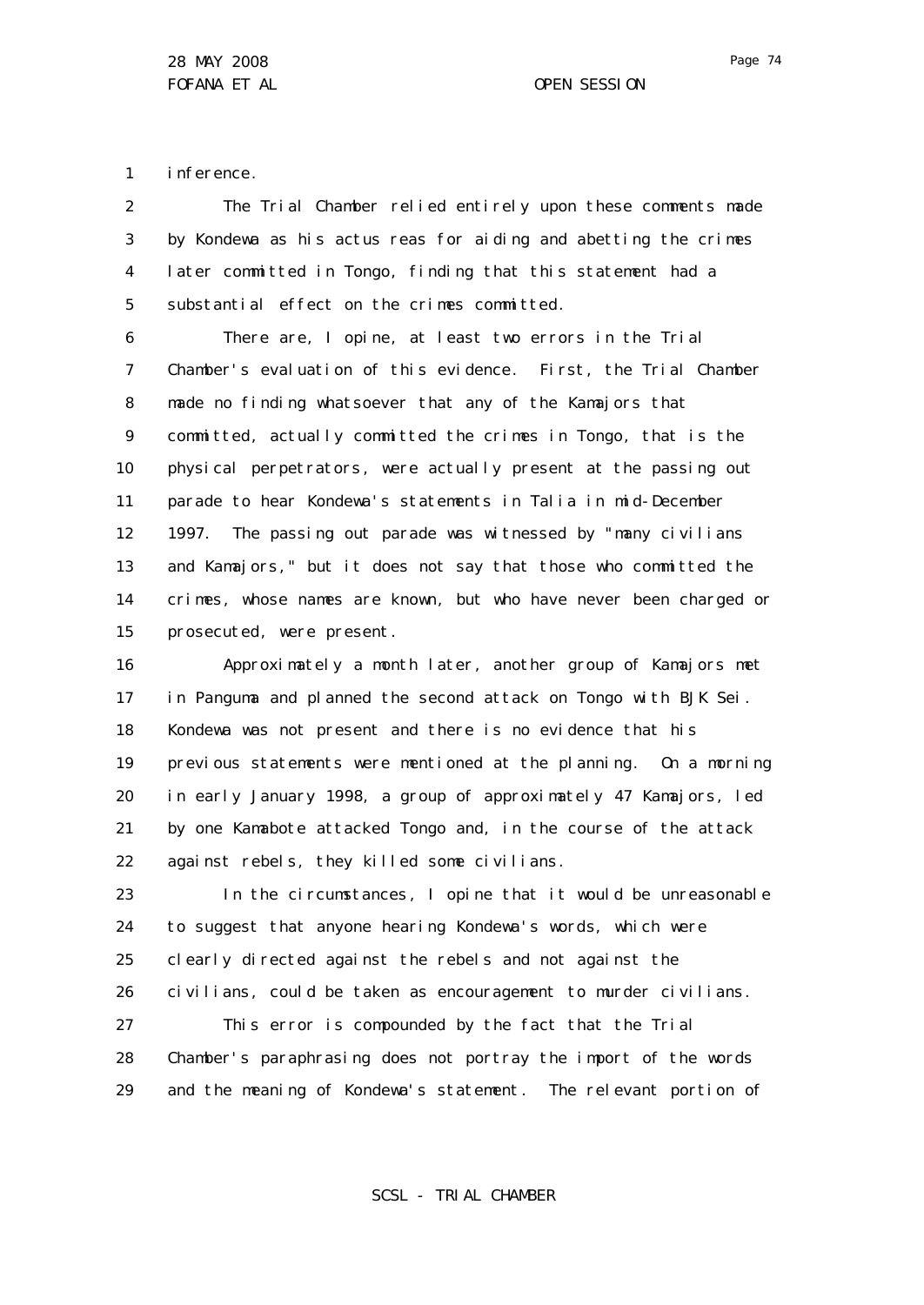28 MAY 2008 FOFANA ET AL **COPEN SESSION** 

1 2 3 4 5 6 7 8  $\mathsf{Q}$ 10 11 12 13 14 15 16 17 18 19 20 21 22 23 24 25 26 27 28 29 the transcript states, after a question was asked the answer was: "Answer: That A rebel is a rebel; surrendered, not surrendered, they are all rebels. The time for their surrender. "Question: Apart from Moinina Fofana did anyone else speak at the meeting again? "Answer: The only person who spoke was the High Priest. He at that time gave the last command. "Question: Sorry, I didn't get that. "Answer: He, after all other command had been given, we all looked at him to admire the man who had a mystic power, that he will be the one to give the last command. "Question: The last command? "Answer: Yes, My Lord. "Question: Was that last command given: "Answer: He did, yes, My Lord. "Question: What was the last command: Answer: The time for his surrender had long been since exhausted, so we don't need any surrendered rebel. "Question: Is that all: "Answer: Finally, 'I give you my blessing; go my boys, go.' "Question: Finally gave his blessings? "Answer: Yes, My Lord." The words I have quoted from the transcript speak for themselves and do not support my learned colleagues' conclusion. In any event, there is no evidence that those who actually and personally committed the crimes were present when Kondewa made his speech. How can Kondewa, by his words, aid and abet those who did not hear his speech?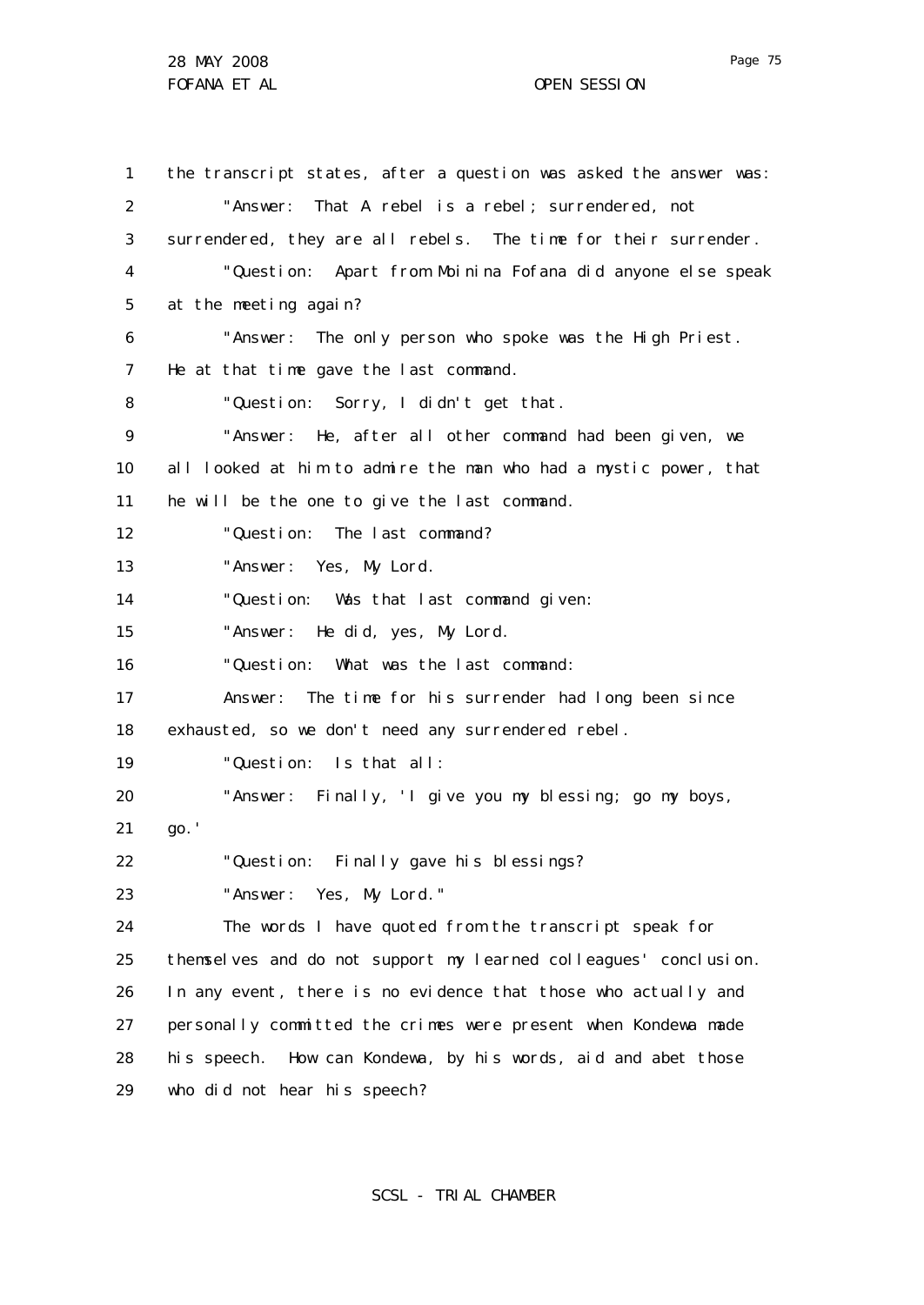1 2 3 4 5 I repeat that the names of those who committed atrocities were given in evidence before the Trial Chamber, and Kondewa was not one of them who actually committed the atrocities. If Kondewa was, I would have not the slightest hesitation to hold him accountable.

6 7 8 9 For the reasons I have given, I have come to the conclusion that no reasonable tribunal of fact could have found that Kondewa's statement had a substantial effect on the crimes in Tongo.

10 11 12 13 Accordingly, I would reverse the convictions under Article 6.1 for aiding and abetting murder, under count 2 and cruel treatment under count 4, and enter a finding of not guilty under counts 2 and 4. Let me end up.

14 15 16 17 18 19 20 21 Let me end up by asking the question: Having regard to the historical facts in this case, could it also be said that those of the international community as Great Britain, the United States and the Republic of Nigeria, who mandated Kondewa, ECOMOG, the Civil Defence Forces and their allies to fight for the restoration of the democratically elected government, and are, apparently in a superior/subordinate relationship with Kondewa and the others, are they guilty of war crimes?

22 23 24 25 26 27 28 29 Likewise, did the ICTY investigate allegations made by western academics and Serb politicians, who accused NATO officials of war crimes during the 1999 bombing of a Serb TV station killing journalists, and the lethal bombing of a railway bridge whilst a train was passing over it? If it's a question of victor's justice, then, in my opinion, it must first be experimented with or practised in a developed state like Kosovo and not in a developing and young country as Sierra Leone.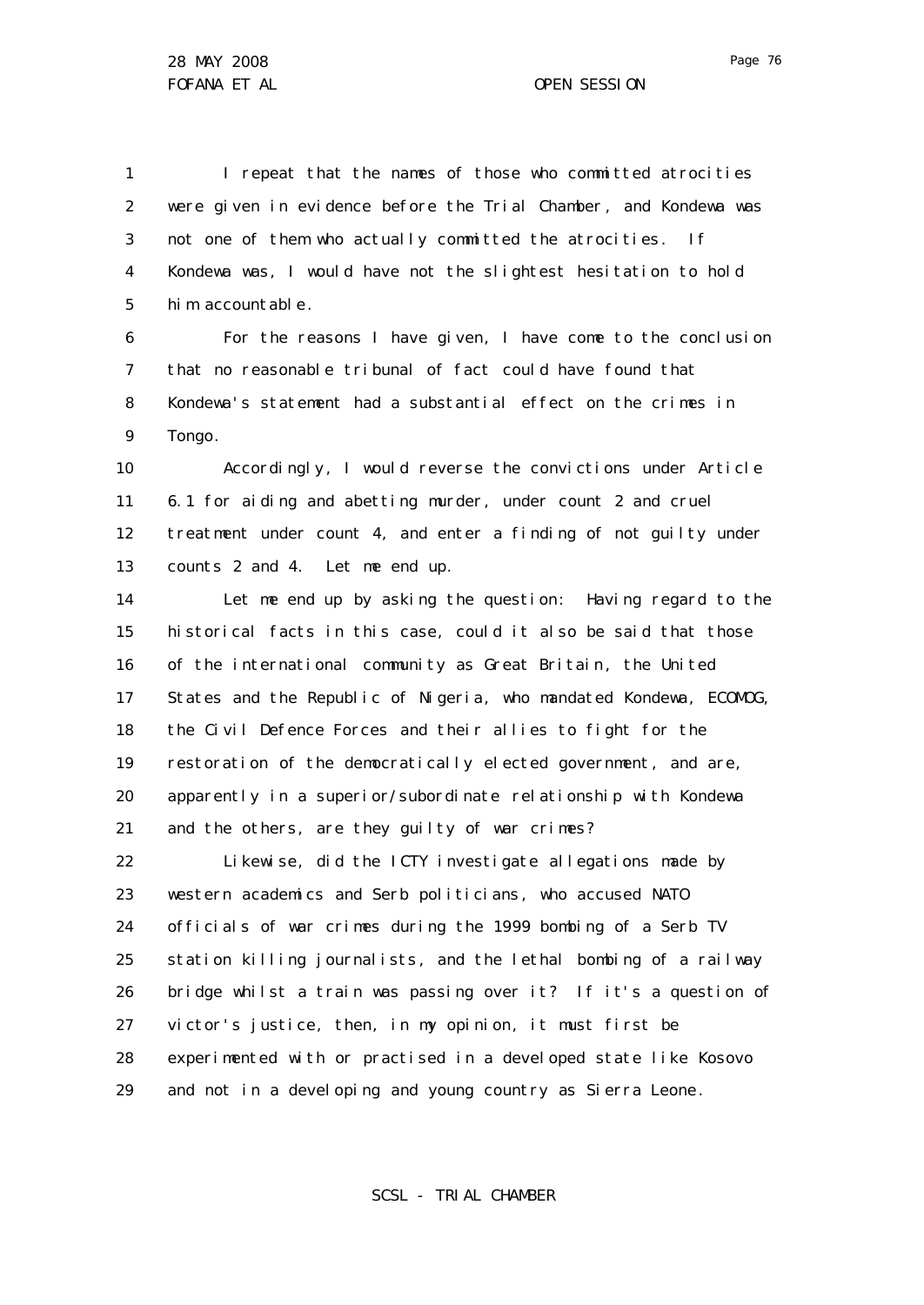1 2 3 Otherwise, it is a sure and certain recipe to undermining the stability and security of the Republic of Sierra Leone . And accusations of double standards might arise.

4 5 6 As Charles Margai, counsel for Kondewa, eruditely put it in his plea for leniency to the Trial Chamber, and I quote him, I quote:

7 8 9 10 11 12 13 14 15 16 17 18 19 20 21 "We thank God, My Lords, that the war is over. But this war was described and has been described as the most brutal known to mankind. We should not lose sight of that. If it were not for the sacrifice of the CDF, God knows whether some of us, including my learned friend Kamara" -- and I see Kamara in Court today -- "would be here today. That, I submit, My Lords, is a factor to be considered because, otherwise, if a sentence is severe and there occurs a rebel war, whether in Sierra Leone or elsewhere, government militias are going to ask themselves the question: 'Is it advisable for us to intervene? If we do, might we not be treated in the same manner as Allieu Kondewa and others?'" I understand and appreciate his concerns, not only for his client, but *a fortiori* for the overriding interests of his country Sierra Leone.

22 23 As the Trial Chamber judges put it also eruditely, and I quote them:

24 25 26 27 28 29 "The contribution of the two accused persons to the establishment of the much desired peace in Sierra Leone, and the difficult, risky, selfless and for a very sizable number of the CDF/Kamajors, the supreme sacrifices that they made to achieve this through a bloody conflict is, in itself, a factor that stands significantly in mitigation in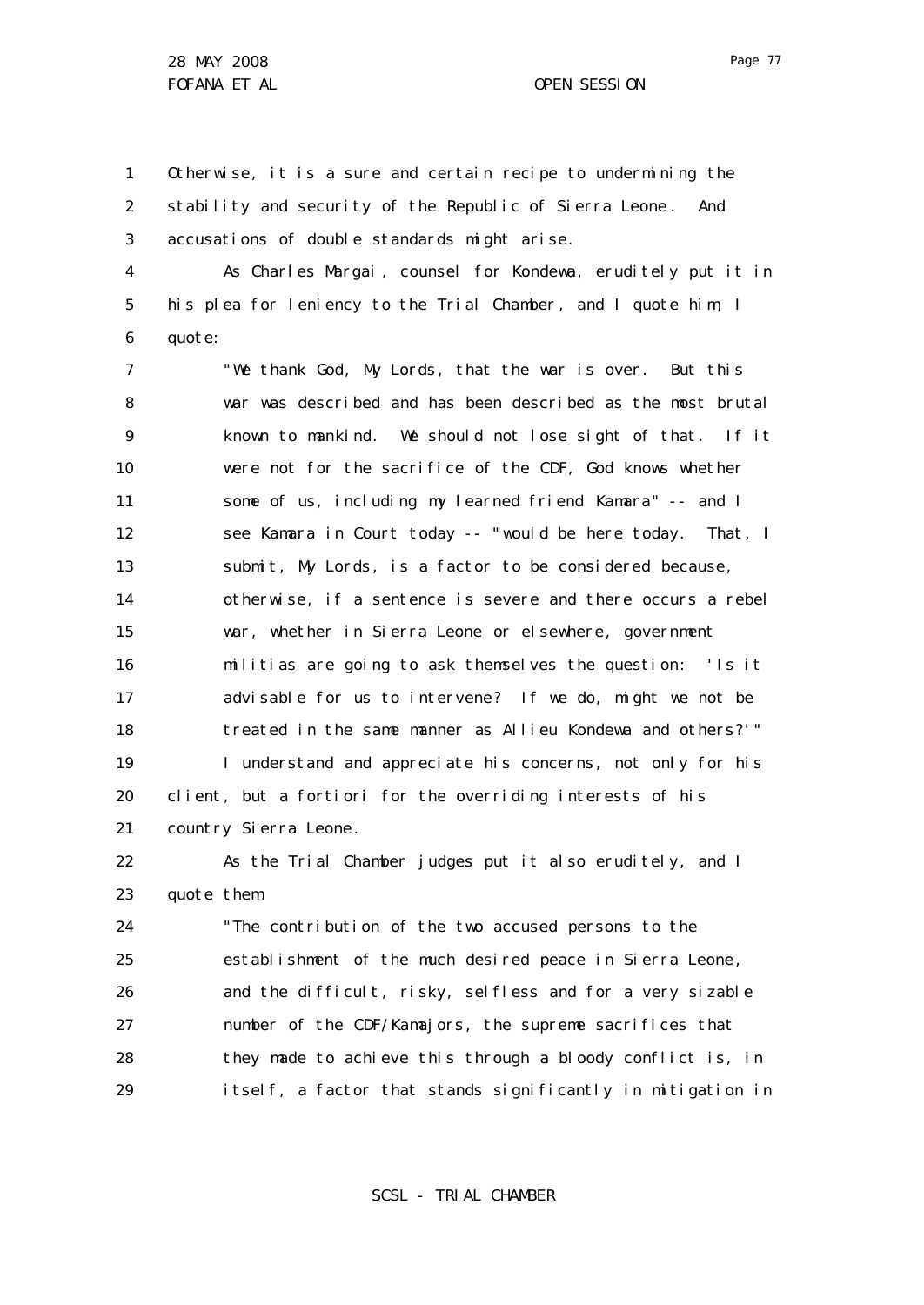Page 78

1 2 3 4 5 6 7 8 9 10 11 12 13 14 15 16 17 18 19 20 21 22 23 24 25 26 27 28 29 their favour. In fact, the medal awarded to Moinina Fofana, after the restoration, by the reinstated President Kabbah is a testimony, of gratitude and appreciation of Sierra Leonean society which the President incarnates. " I agree, without any reservation whatsoever. The learned Trial Chamber judges made it abundantly clear that the mitigating factor was the fight for the restoration of the democratically elected government and not any far-fetched thesis about an unwarranted allegation of a so-called "just war." And my disposition is this: I would grant Kondewa's appeal in its entirety and enter a verdict of not guilty on all the counts for which my colleagues have found him guilty and acquit him on counts 1, 2, 3 and 4. In other words, I found Kondewa not guilty on all the eight counts charged in the indictment. Now I give my dissenting opinion as regards sentence. Introduction On 28 May 2008 the Appeals Chamber by a majority, Justice Gelaga King dissenting, allowed the Prosecution's appeal in respect of counts 1 and 3, reversed the Trial Chamber's decision and found Fofana and Kondewa guilty on those counts. It affirmed, Justice Gelaga King dissenting, the Trial Chamber's verdict of guilty of counts 2 and 4. On the same date, the Appeals Chamber, Justices Gelaga King and Judge Kamanda dissenting, delivered a sentencing judgment against both accused in respect of the counts for which they were convicted and increased the sentences. It will be recalled that in my partially dissenting opinion, which I have just read, I came to the conclusion that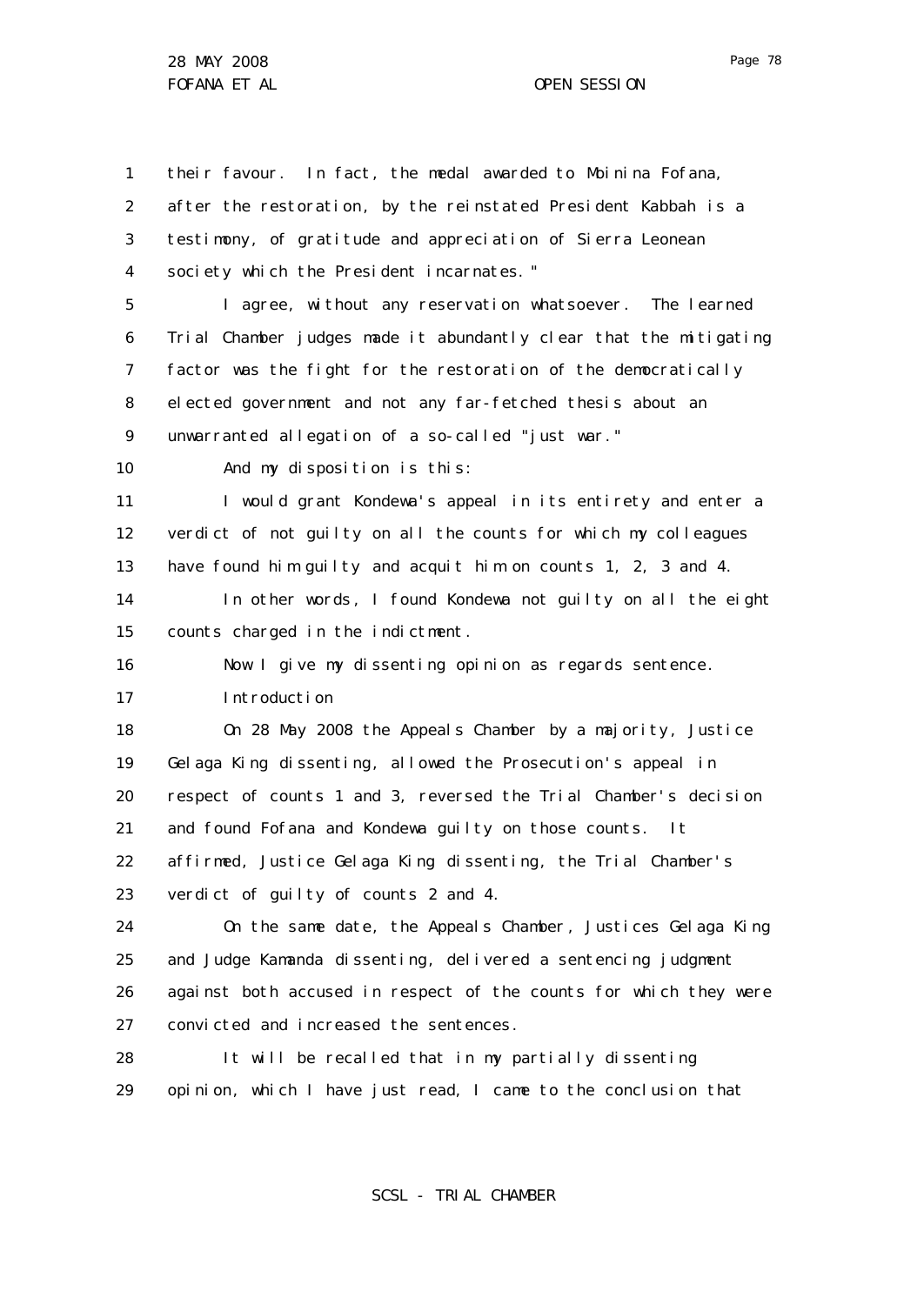1 2 3 4 5 6 7 8 Kondewa was not guilty of any of the eight counts charged in the indictment. It will be recalled also that Fofana did not appeal. It is my misfortune to have to dissent, once again, from my learned colleagues. With respect, I believe that they went outside the ambit of the relevant statutory provisions relating to penalties and sentencing and, in my opinion, interfered unjustifiably with the unfettered discretion given by law to the Trial Chamber.

 $\mathsf{Q}$ The applicable law

10 11 12 The Statute of the Special Court, which is the primordial binding source of the Rules of Procedure and Evidence provides as follows:

13

29

"Article 19: Penalties

14 15 16 17 18 19 1. The Trial Chamber shall impose upon a convicted person other than a juvenile offender imprisonment for a specified number of years. In determining the terms of imprisonment, the Trial Chamber shall, as appropriate, have recourse to the practice regarding prison sentences in the International Criminal Tribunal for Rwanda and the National Courts of Sierra Leone.

20 21 22 2. In imposing sentences, the Trial Chamber should take into account such factors as the gravity of the offence and the individual circumstances of the convicted person."

23 24 I emphasise the words "the individual circumstances of the convicted person."

25 26 27 28 Rule 101 of our Rules of Procedure and Evidence provides: "(B) In determining the sentence, the Trial Chamber shall take into account the factors mentioned in Article 19.2 of the Statute as well as factors as:

(i) Any aggravating circumstances;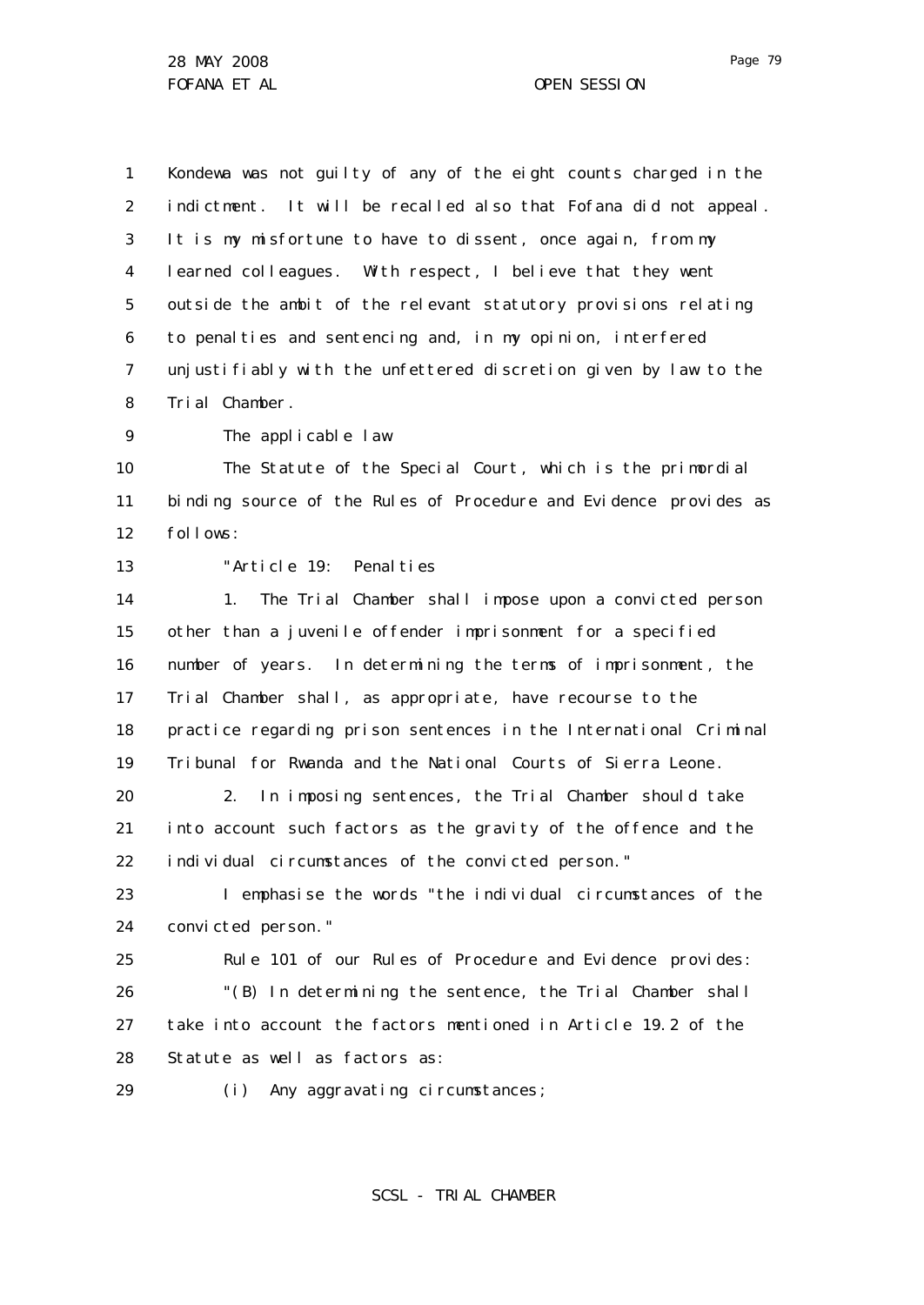6

1 2 3 (ii) Any mitigating circumstances including the substantial cooperation with the Prosecutor by the convicted person before or after the conviction;...

4 5 (C) The Trial Chamber shall indicate whether multiple sentences shall be served consecutively or concurrently."

I go on now to the sentences.

7 8 9 10 The Trial Chamber, Justice Bankole Thompson dissenting, imposed multiple sentences to run concurrently for both accused: Fofana, a total term of imprisonment of six years and Kondewa eight years.

11 12 13 14 15 16 The Appeals Chamber, Justice Gelaga King and Kamanda dissenting, has revised the Trial Chamber's sentences as follows: Fofana, a total term of imprisonment for multiple offences to run concurrently -- I think this morning they said 15 years. I only got it as I was coming to Court. And Kondewa 20 years. Because it's XX in my brief. I read that again.

17 18 19 The Appeals Chamber, Justice Gelaga King dissenting and Justice Kamanda dissenting, has revised the Trial Chamber's sentences as follows:

20 21 Fofana, a total term of imprisonment for multiple offences to run concurrently 15 years and Kondewa 20 years.

22 Prosecution's ground 10: Sentencing.

23 24 25 26 The Prosecution's ground 10 is on sentencing and it is stated as in the subheading 3. It then goes on to contend: "That the Trial Chamber erred in law and in fact, and committed a procedural error in the sense that there has

27 28 29 been a discernible error in the Trial Chamber's sentencing discretion in imposing the sentences that it did, in the case of both accused. The errors in sentencing judgment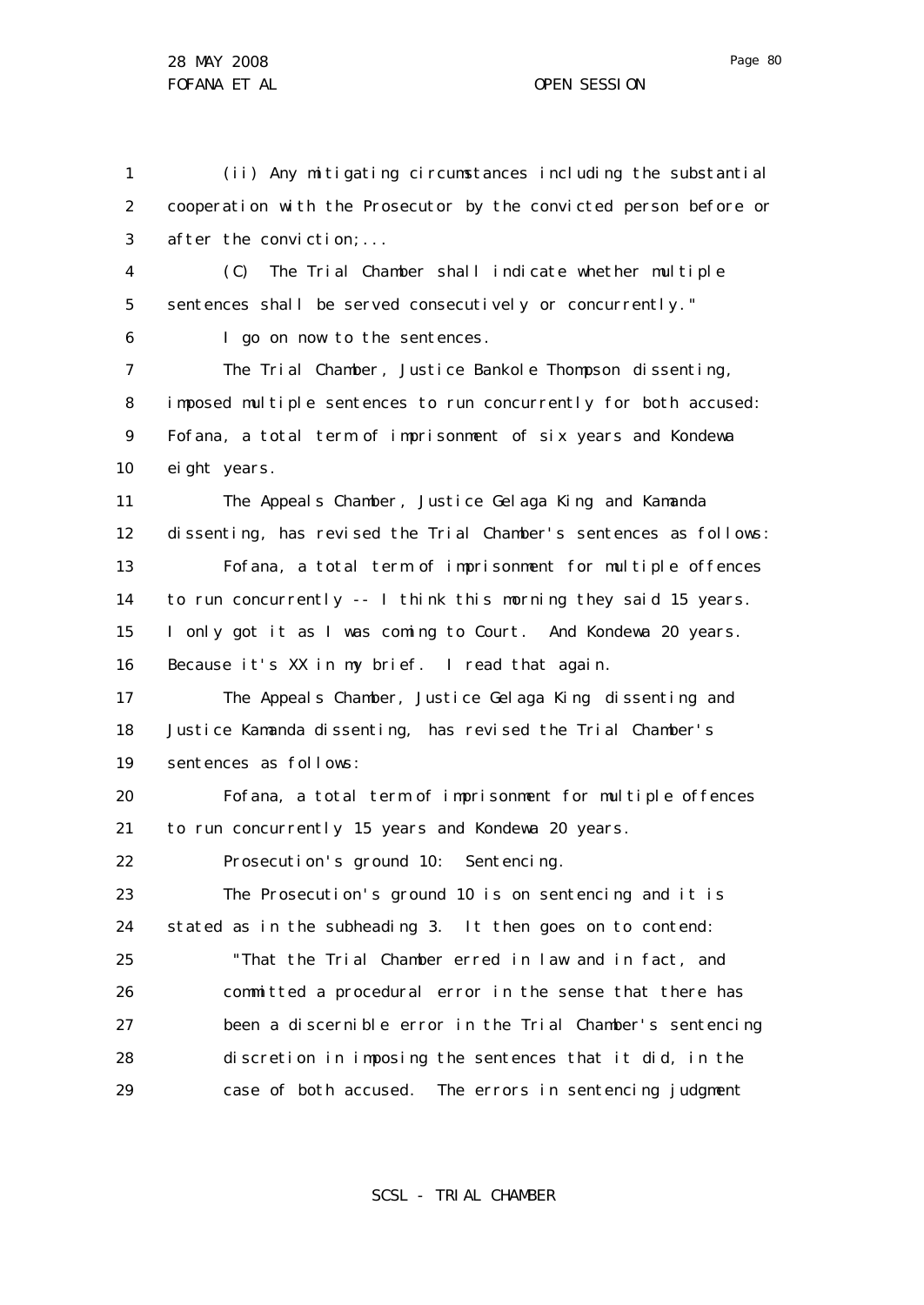1 are set out below."

| 2  | Alleged errors of the Trial Chamber                              |
|----|------------------------------------------------------------------|
| 3  | The Prosecution alleged ten errors of the Trial Chamber.         |
| 4  | In errors 2 and 10, the Prosecution did not state whether they   |
| 5  | are errors in law or in fact. This infringes the provisions of   |
| 6  | Article 20.1 of the Statute which states that grounds of appeal  |
| 7  | should be on an error on a question of law invalidating the      |
| 8  | decision, and/or an error of fact which has occasioned a         |
| 9  | miscarriage of justice. I, therefore, will not consider errors 2 |
| 10 | and 10.                                                          |
| 11 | The Appeals Chamber considered the remaining eight errors        |
| 12 | alleged by the Prosecution and dismissed all of them except one, |
| 13 | and the increase in sentence is based on that one only that they |
| 14 | did not dismiss. The sixth which reads: "Treating the 'just      |
| 15 | cause' of the accused as a mitigating factor."                   |
| 16 | Now I go on to the question whether the so-called just           |
| 17 | cause is a mitigating factor.                                    |
| 18 | The Appeals Chamber states that "The Trial Chamber was in        |
| 19 | error in taking into consideration 'just cause' and motive of    |
| 20 | civic duty in exercising its sentencing discretion." I disagree. |
| 21 | It states further that the Trial Chamber proceeded on an         |
| 22 | erroneous basis and that it is entitled to revise the sentences  |
| 23 | handed down by the Trial Chamber. I disagree.                    |
| 24 | I turn now whether so-called just cause was pleaded in           |
| 25 | mitigation by Kondewa.                                           |
| 26 | With the greatest respect to my learned colleagues, at no        |
| 27 | time did the Trial Chamber take into consideration "just cause"  |
| 28 | in the way my colleagues put it in exercising its sentencing     |
| 29 | discretion. This is palpably and factual incorrect.<br>What in   |
|    |                                                                  |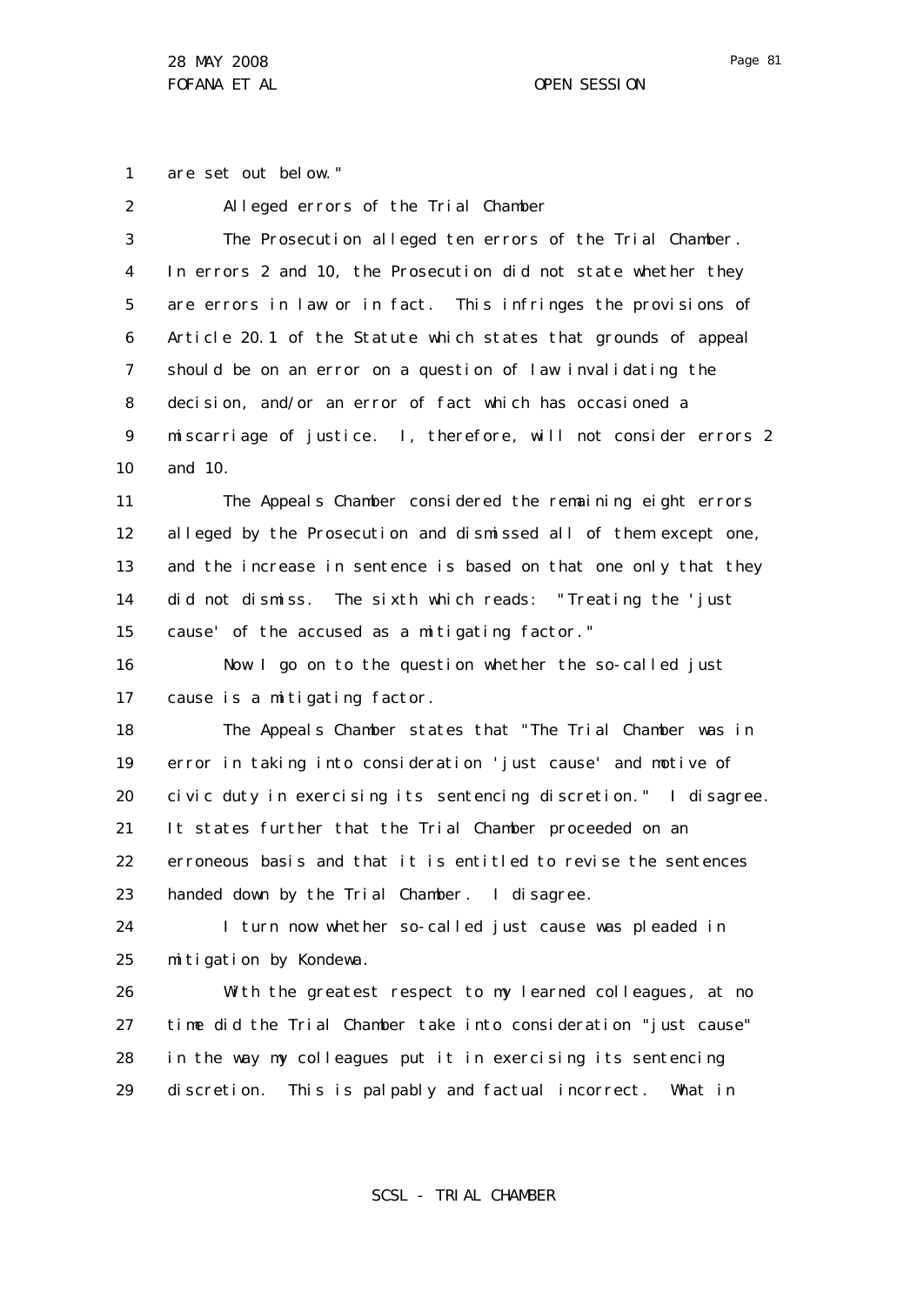1

2

3

4

5

6

fact the Trial Chamber took into account as a mitigating factor is the plea that, and I am going to quote the whole thing: "The acts of the accused and those of the Kamajors for which they have respectively been found guilty, did not emanate from a resolve to destabilise the established Constitutional Order. Rather, and on the contrary, the

7 8  $\mathsf{Q}$ 10 11 12 13 14 15 CDF/Kamajors was a fighting force that was mobilised and was implicated in the conflict in Sierra Leone to support a legitimate cause which, as we have already seen, was to secure the democratically elected Government of President Kabbah, which had been illegally ousted through a coup d'etat orchestrated and carried out on 25 May 1997 by a wing of the Sierra Leone Armed Forces that later constituted and baptised itself as the Armed Forces Revolutionary Council, AFRC."

16 That's from the Trial Chamber."

17 18 19 20 21 22 23 24 25 26 27 28 29 In the above quote, there is no mention of "just cause" which only appears when the Trial Chamber was commenting, commenting on the defence of "necessity," which had been propounded by the Honourable Mr Justice Bankole Thompson in his dissenting opinion. This is in fact what the Trial Chamber said: "The Chamber further opines that validating the defence of necessity in International Criminal Law would create a justification for what offenders may term and plead as a "just cause," or a "just war," even though serious violation of International Humanitarian Law would have been committed. This, we observe, would negate the resolve and determination of the international community to combat those crimes which have the common characteristics of being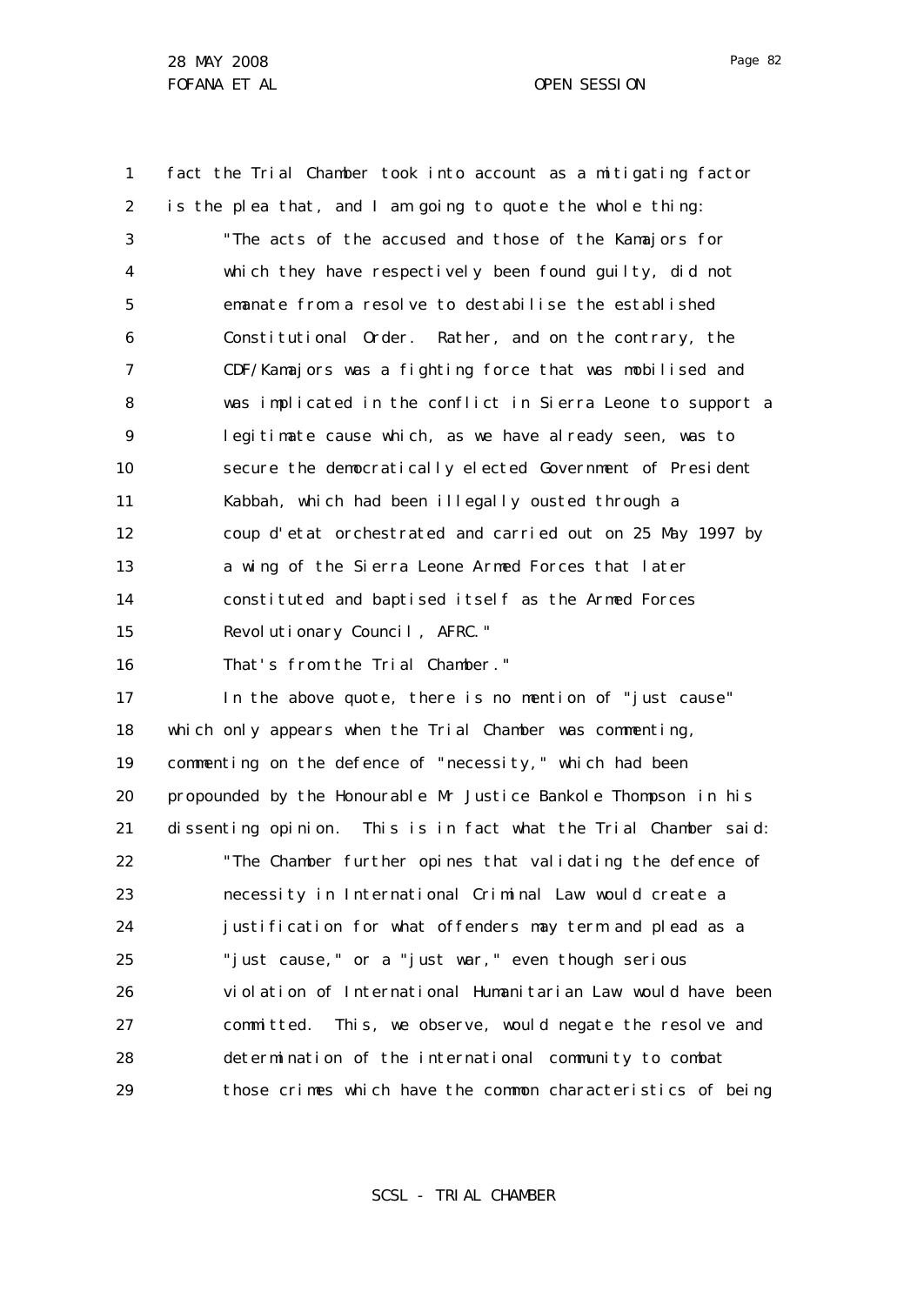1 2 heinous, gruesome or degrading of innocent victims of the civilian population that it intends to protect."

3 4 5 6 7 8 9 10 11 12 At the trial, the accused persons did not put forward a defence of necessity - it was raised by Justice Bankole Thompson in his dissenting opinion. In any event, it is my considered opinion that it was wrong for the majority of the Trial Chamber to purport to sit as if it were an Appeals Chamber, in judgment of Justice Thompson 's opinion as to necessity as a defence. That right and privilege belongs exclusively to the Appeals Chamber. All the judges of the Trial Chamber are of coeval jurisdiction and they are, therefore, not competent to pass judgment on each other's opinion.

13 14 15 16 17 Let me give another example of what the Trial Chamber deems to be a mitigating circumstance, if only to prove that it was not "just cause" as my colleagues, with respect, erroneously held to be the case. The passage is referred to by my colleagues as well. The Trial Chamber held that:

18 19 20 21 22 23 24 25 26 "Although the commission of these crimes transcends acceptable limits, albeit in defending a cause that is palpably just and defendable, such as acting in defence of constitutionality, by engaging in a struggle or a fight that was geared towards the restoration of the ousted democratically elected Government of President Kabbah, it certainly, in such circumstances, constitutes a mitigating circumstance in favour of the two accused persons." That's what the Trial Chamber said.

27 28 29 I go on now to discuss whether recourse was had to individual circumstances of the accused. Early on, I pointed out Article 19.2 of the Statute which said that the Trial Chamber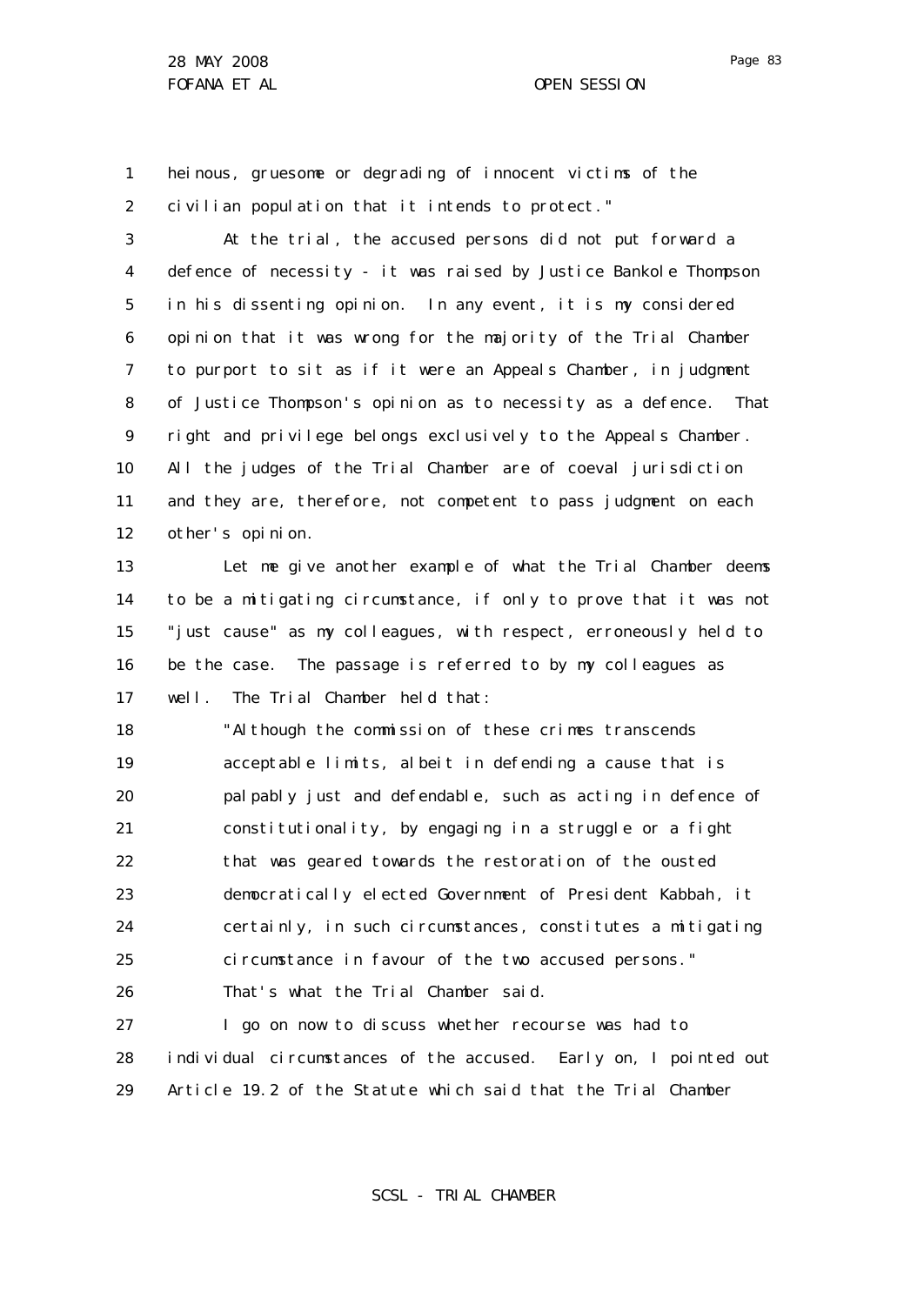29

Page 84

1 2 should have recourse to the gravity -- the factors of gravity and the individual circumstances of the accused.

3 4 5 6 7 8 9 10 11 In paragraph 98 supra, I referred to 19.1 and 19.2 of the Statute. The Trial Chamber, in determining the terms of imprisonment shall, as appropriate, have recourse to the practice regarding prison sentences in the International Criminal Tribunal for Rwanda, and National Courts of Sierra Leone. It should take into account not only the gravity of the offence, but also the individual circumstances of the convicted person, and I stress the words "the individual circumstances of the convicted persons."

12 13 14 15 16 17 18 19 Significantly, unlike Article 20 subarticle (3) of the Statute, which provides that Appeals Chambers shall be guided by the decisions of the Appeals Chamber of the International Criminal Tribunal for Yugoslavia and the International Criminal Tribunal for Rwanda, there is no requirement in Article 19.1 that the Trial Chamber shall have recourse to the practice regarding prison sentences in the International Criminal Tribunal for Yugosl avi a.

20 21 22 23 24 It follows, therefore, that in exercising its sentencing discretion the Trial Chamber shall have recourse not to ICTY but to ICTR and Sierra Leone National Courts where appropriate and consider, *inter alia,* the individual circumstances of the accused.

25 26 27 28 Having considered the individual circumstances of the accused such as remorse, lack of formal education or training, subsequent conduct, lack of prior convictions, and historical background, the Trial Chamber found as follows:

"(1) There is nothing in the evidence which demonstrates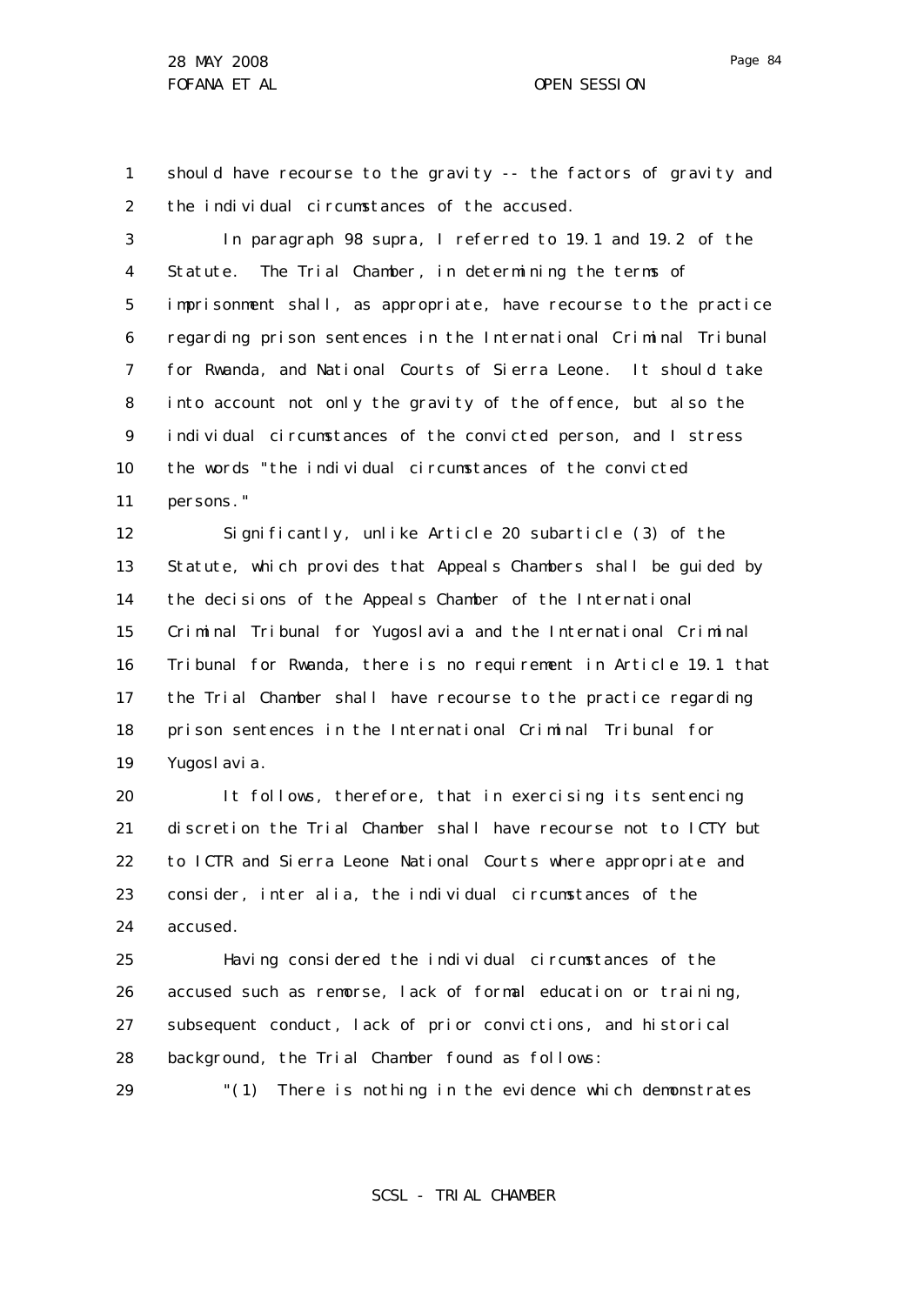1 2 3 4 5 6 7 8 9 that either Fofana or Kondewa joined the conflict in Sierra Leone for selfish reasons. In fact, we have found both Fofana and Kondewa were among those who stepped forward in the efforts to restore democracy to Sierra Leone and for the main part they acted from a sense of civic duty rather than for personal aggrandisement or gain. This factor, in addition to others that have been raised in this judgment has, for each of them, significantly impacted to influence the reduction of the sentence to be imposed for each count.

10 11 12 13 "(2) The acts of the accused and those of the CDF/Kamajors for which they have respectfully been found guilty did not emanate from a resolve to destabilise the established Constitutional Order.

14 15 16 17 18 19 20 21 22 23 24 25 26 27 "(3) These historically traditional hunters, from the evidence adduced, were comrades in arms with the regular Sierra Leone Armed Forces as early as from the outbreak of the rebel war. They acted as guides to the regular army and facilitated the war against the rebels. Indeed, even the military regime of the National Provisional Ruling Council, NPRC, that seized power in a military coup in 1992, used them to fight against the rebels, and to protect the constitutional institutions of Sierra Leone. In this process, and in defence of their communities, the local chiefs mobilised, enlisted and initiated their young and fit ones into the Kamajor society with the sole objective of combating the rebels and preventing the brutal killings of their kith and kin, and other atrocities, in addition to protecting their land and their properties."

28 A fourth example.

29

"It should be recognised, however, that the crimes for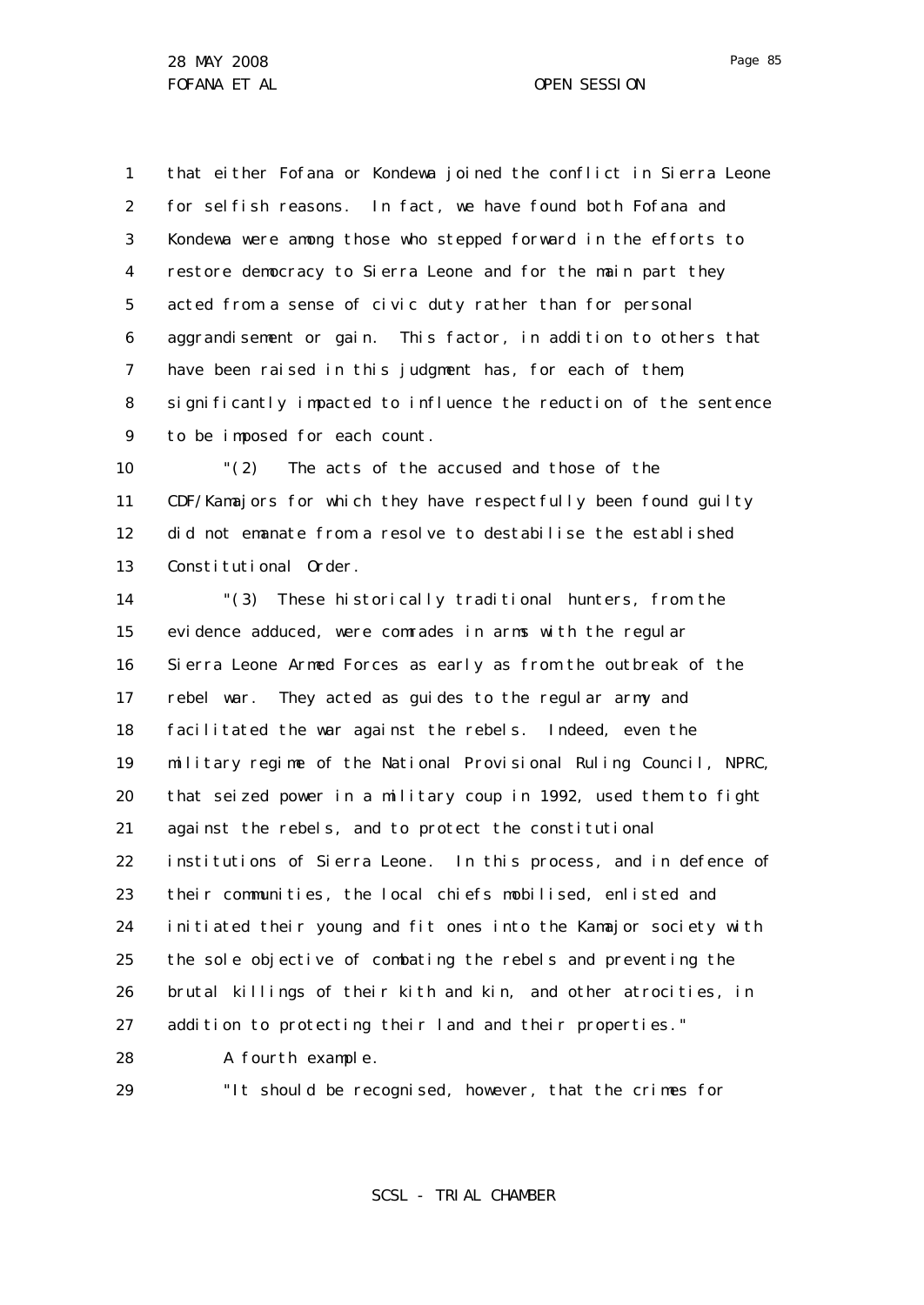1

2

which the Chamber has convicted them are grave and very serious but what in a sense atones for this vice is the fact that the

3 4 5 6 7 8 9 10 11 CDF/Kamajors fighting forces of the accused persons, backed and legitimised by the internationally deployed force, the ECOMOG, defeated and prevailed over the rebellion of the AFRC that ousted the legitimate government. This achievement, the Chamber notes, contributed immensely to re-establishing the rule of law in this country where criminality, anarchy and lawlessness, which the United Nations sought to end, and was determined to achieve in adopting Security Council Resolution 1315(2000) had become the order of the day."

12 13 14 15 I opine that the passages quoted, that from the passages quoted a reasonable person will inevitably come to the conclusion that the Trial Chamber meticulously, exhaustively,

16 17 comprehensively, justifiably and even-handedly "took into account," not only the gravity of the offence but the "individual circumstances" of the convicted persons.

18 19 20 21 The Trial Chamber, in my opinion, correctly applied the provision of Article 19 of the Statute. This is why it is impossible for me to agree with my learned colleagues when they say:

22 23 24 25 26 27 28 29 "In view of the findings that the Trial Chamber has taken into consideration factors which it should not have considered in the exercise of its sentencing discretion, the Appeals Chamber will substitute its own discretion without the need to pronounce on the Prosecution's complaint that the sentence was manifestly inadequate." With respect, I do not agree that the Trial Chamber did any such thing. On the contrary, having regard to the provisions of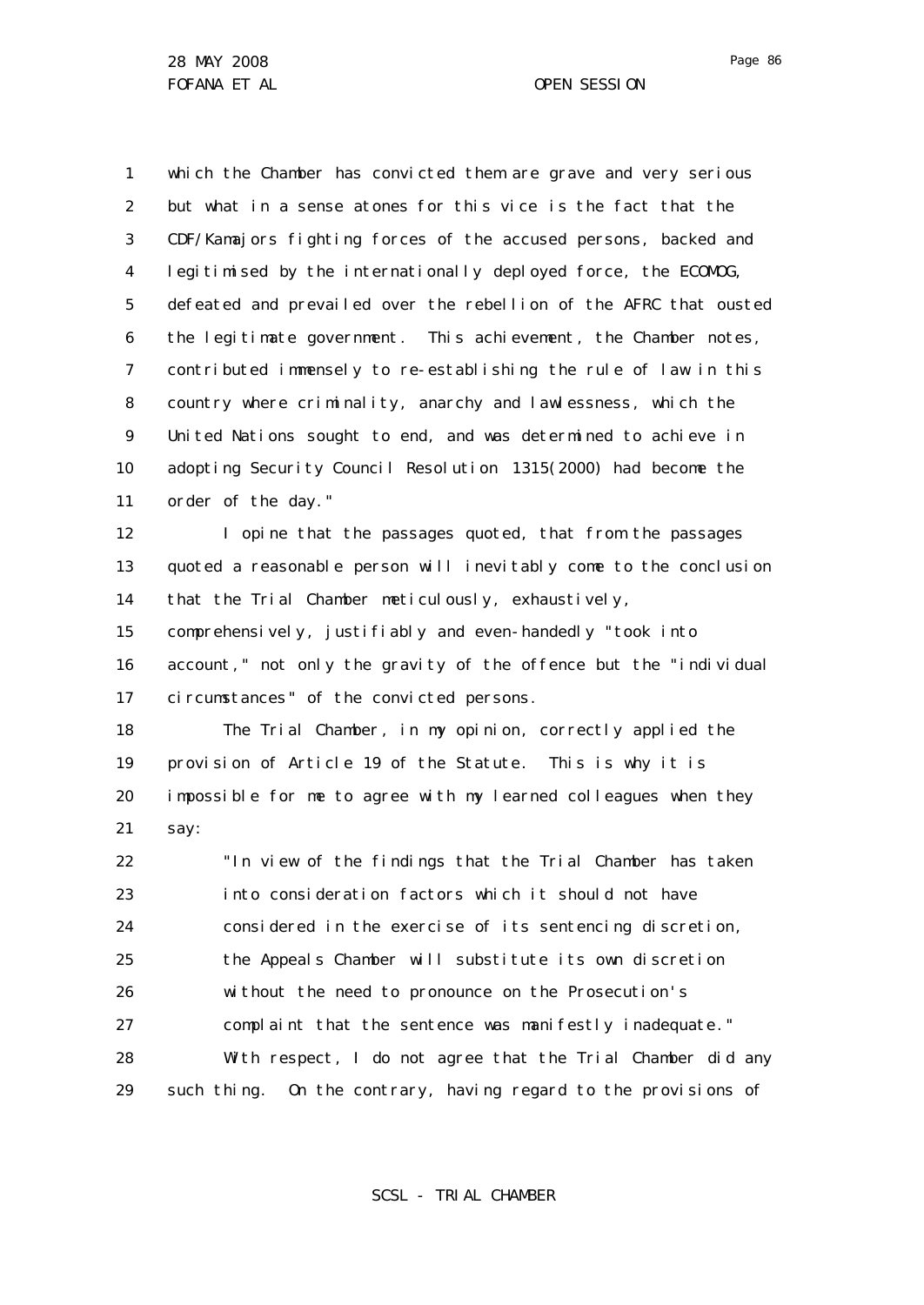1 2 3 4 5 6 7 8 9 10 11 12 13 14 15 16 17 18 19 20 21 22 23 24 25 26 27 28 29 Article 19.1 of the Statute it is my learned colleagues who, contrary to those provisions, went on to conduct, "examination of several legal traditions" in Australia, United Kingdom and Canada. In effect, what my learned colleagues have done is, with respect, to usurp the discretionary powers of the Trial Chamber when the Appeals Chamber says it will substitute its own discretion for that of the Trial Chamber's. It follows from all I have said that I find the Prosecution's ground of appeal against sentence untenable and I dismiss it. In disposition, I accordingly disagree with the decision of the majority to increase the terms of imprisonment of Fofana and Kondewa, and I concur with my learned colleague, the Honourable Mr Justice Jon Kamanda, in his statement that he will keep to the sentences imposed by the Trial Chamber. I thank you. I will now call on Justice Winter for her partially dissenting opinion. JUSTICE WINTER: I will now come back to purely legal issues and not to overstretch the audience, it is very late already. I will read only a short summary. My complete partially dissenting opinion is appended to the judgment. I shall summarise my reasons for disagreeing with the majority, with respect to some of the issues raised in this appeal. A key function of an Appeals Chamber is to clarify legal issues, to provide guidance where appropriate to the Trial Chambers, and to remedy errors of facts in the interest of the parties as well as in the interest of justice. In so doing, an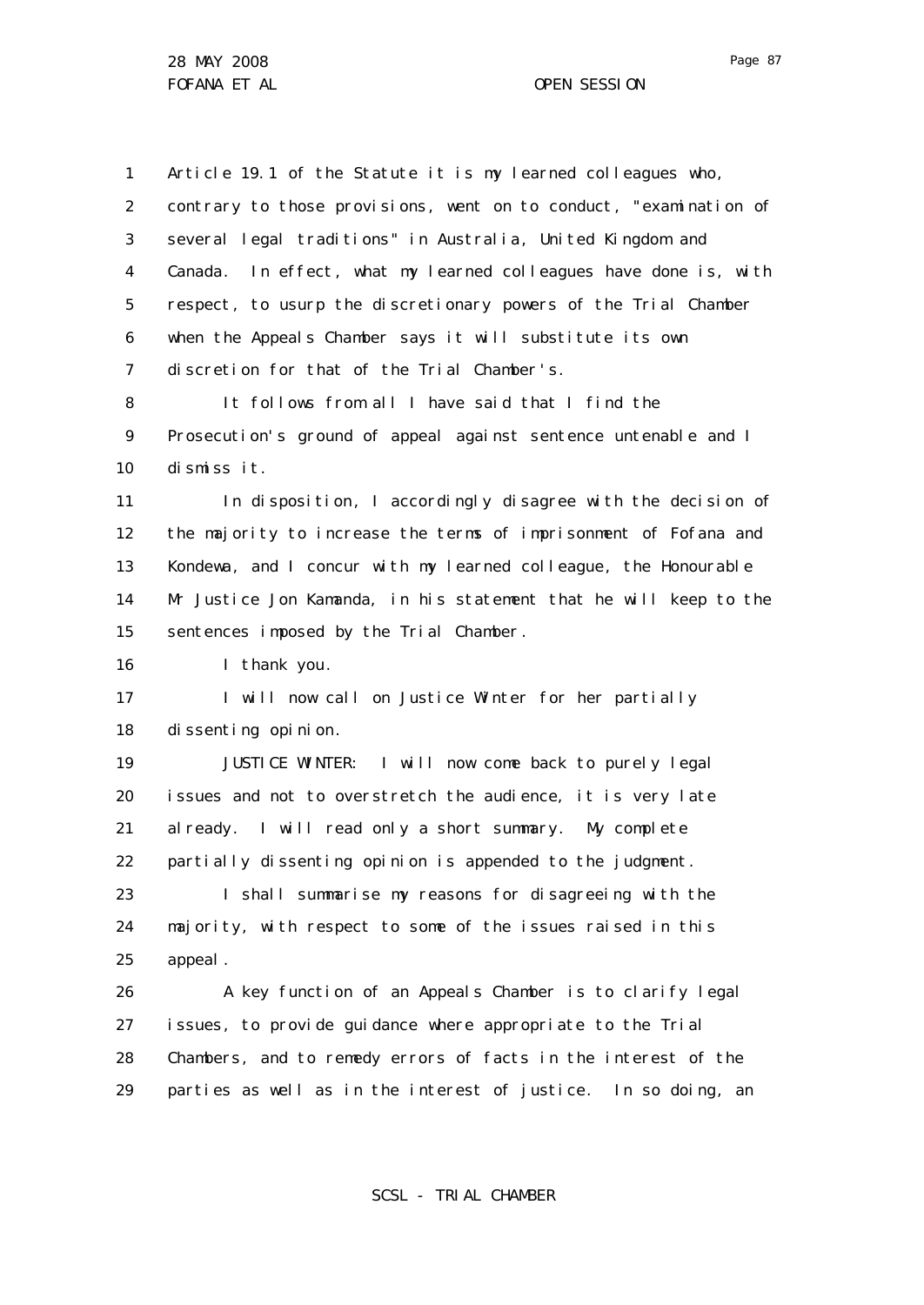1 2 3 4 5 6 indictment, a decision and a judgment have to be looked at as a whole. I cannot accept that evidence and findings relevant for one ground of appeal cannot be taken into consideration, if relevant, when evaluating another ground of appeal, on the basis that such evidence and finding have not been properly raised by a party.

7 8 9 10 11 12 13 14 15 The Special Court of Sierra Leone, being a "hybrid" International Criminal Court, must never look into the "righteousness" of any particular political cause. It cannot accept either cultural considerations as excuses for criminal conduct. The principle of individual criminal responsibility requires that an accused be held responsible for his acts or omissions, whatever his status. With this consideration in mind, I dissent from the majority's decision in several respects. I shall discuss each in turn.

16 17 18 19 I shall commence by discussing Kondewa's fifth ground which concerns the crime of conscripting or enlisting children under the age of 15 years into armed forces or groups or using them to participate actively in hostilities.

20 21 22 23 24 25 26 First, I do not agree with the majority in acquitting Kondewa for liability under Article 6.1 of the Statute for "committing" the crime of enlisting witness TF2-021, a child under the age of 15, into an armed group force or group. The majority, in my view misapplies the concept of enlistment as it relates to the circumstances surrounding the CDF recruitment of children under the age of 15.

27 28 29 Enlistment, as the majority recognises, includes any conduct accepting the child as a part of an armed force or group. The key test in determining whether a given act constitutes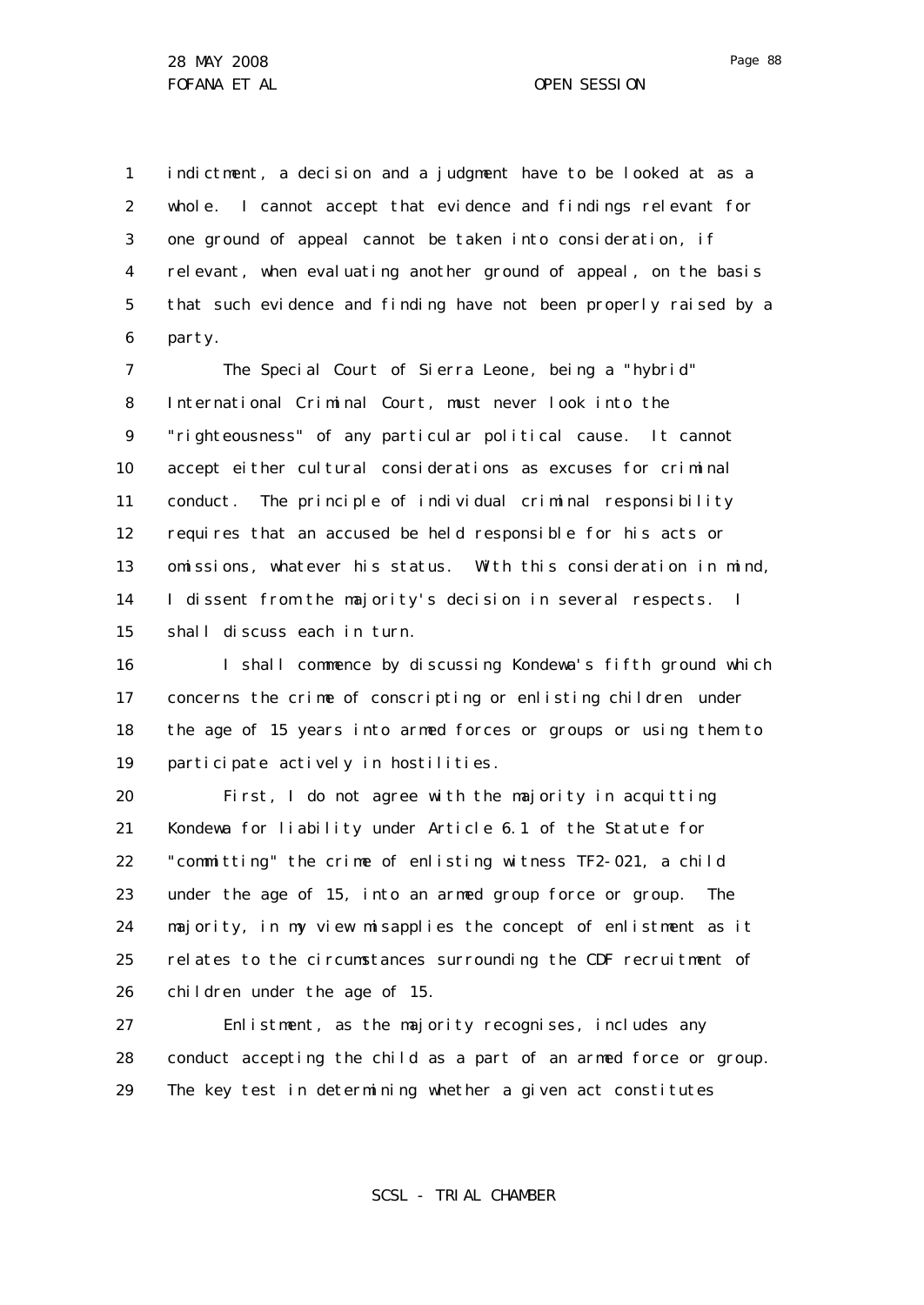1 2 3 enlistment is whether the act substantially furthers the process of a child's enrolment and acceptance into an armed force or group.

4 5 6 7 8 9 10 11 12 13 In the situation where there are no formal or informal processes for enlisting individuals, especially children, the "use" of a child to participate in active hostilities may amount to enlistment. However, where the evidence demonstrates the existence of a process that contributes to the enrolment and acceptance of a child into an armed force or group, logic dictates that "use" of a child cannot constitute enlistment. Accordingly, the types of acts which constitute the crime of enlistment must necessarily depend on the particular circumstances of each case.

14 15 16 17 18 19 20 21 22 23 24 The Trial Chamber's findings show that the CDF had demonstrated a clearly defined enlistment process which consisted of a child receiving ritualised initiation and military training. Furthermore, it found that Kondewa knew or had reason to know that he was initiating an 11-year old boy into the CDF. He even signed his certificate personally. This initiation was required before witness TF2-021 could be enrolled into the CDF forces. I find that it was, therefore, reasonable for the Trial Chamber to conclude that when Kondewa was initiating the boys "he was also performing an act analogous to enlisting them for active military service."

25 26 27 28 29 I further disagree with the majority's finding that the act of carrying looted property constituted enlistment. In this case, there is no evidence that the child carrying looted property did so for the purposes of participating in active hostilities.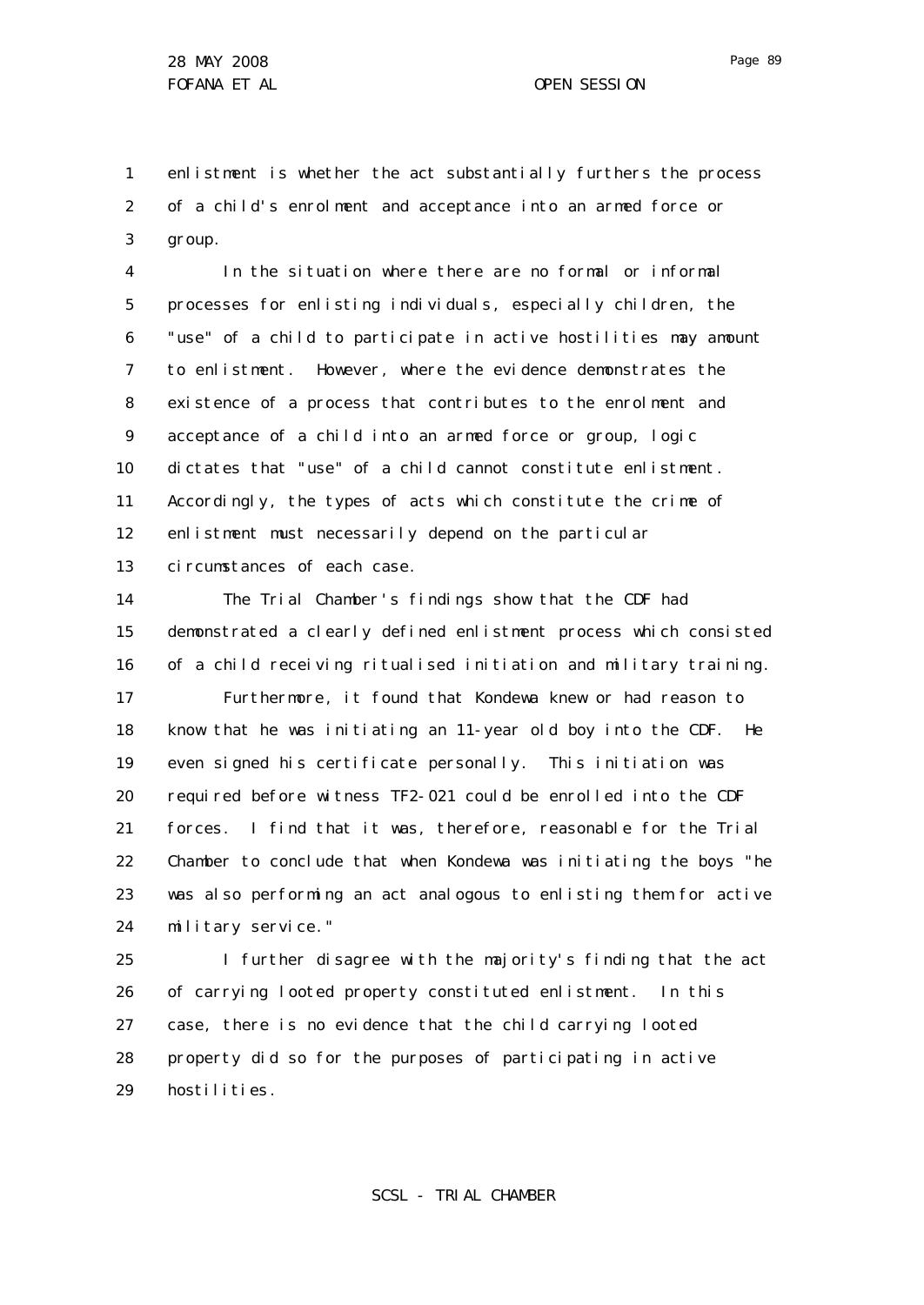29

Page 90

1 2 3 4 5 6 7 8 9 10 11 12 13 14 15 16 17 18 19 20 21 22 23 24 25 26 27 28 I therefore dismiss Kondewa's fifth ground of appeal and affirm the Trial Chamber's conviction of Kondewa for committing the crime of enlistment of witness TF2-021 into the CDF, punishable under Articles 4(c) and 6.1 of the Statute. Turning now to the Prosecution's fifth ground of appeal, and specifically Kondewa's responsibility for enlisting more than one child under age of 15 in armed forces or groups. The Trial Chamber found that Kondewa initiated witness TF2-021 along with around 20 other young boys. This witness testified that he estimated the boys to be in almost the same age group as him; that means slightly younger than him. In addition, given that witness TF2-021 was 11 when Kondewa initiated him, it is logical and reasonable to conclude that the other 20 boys were younger than 15. In light of the fundamental principle that a Trial Chamber is in the best position to evaluate and assess the evidence, I find the majority's conclusion that no reasonable trier of fact could have found the testimony of witness TF2-021 sufficient to establish the age of the 20 young boys is without merit. Given that Kondewa, the spiritual leader of the entire CDF organisation, accepted initiation fees for everyone, which is not departure for personal gain in my view, including fees of children under the age of 15, was the head of all CDF initiators, performed initiations at Base Zero and the fact that no Kamajor would go to war without his blessings, Kondewa must have either personally, or through initiators subordinate to him, enlisted many children under age of 15 into the CDF. In light of this evidence, I find that no reasonable trier

of fact could have failed to conclude that the only reasonable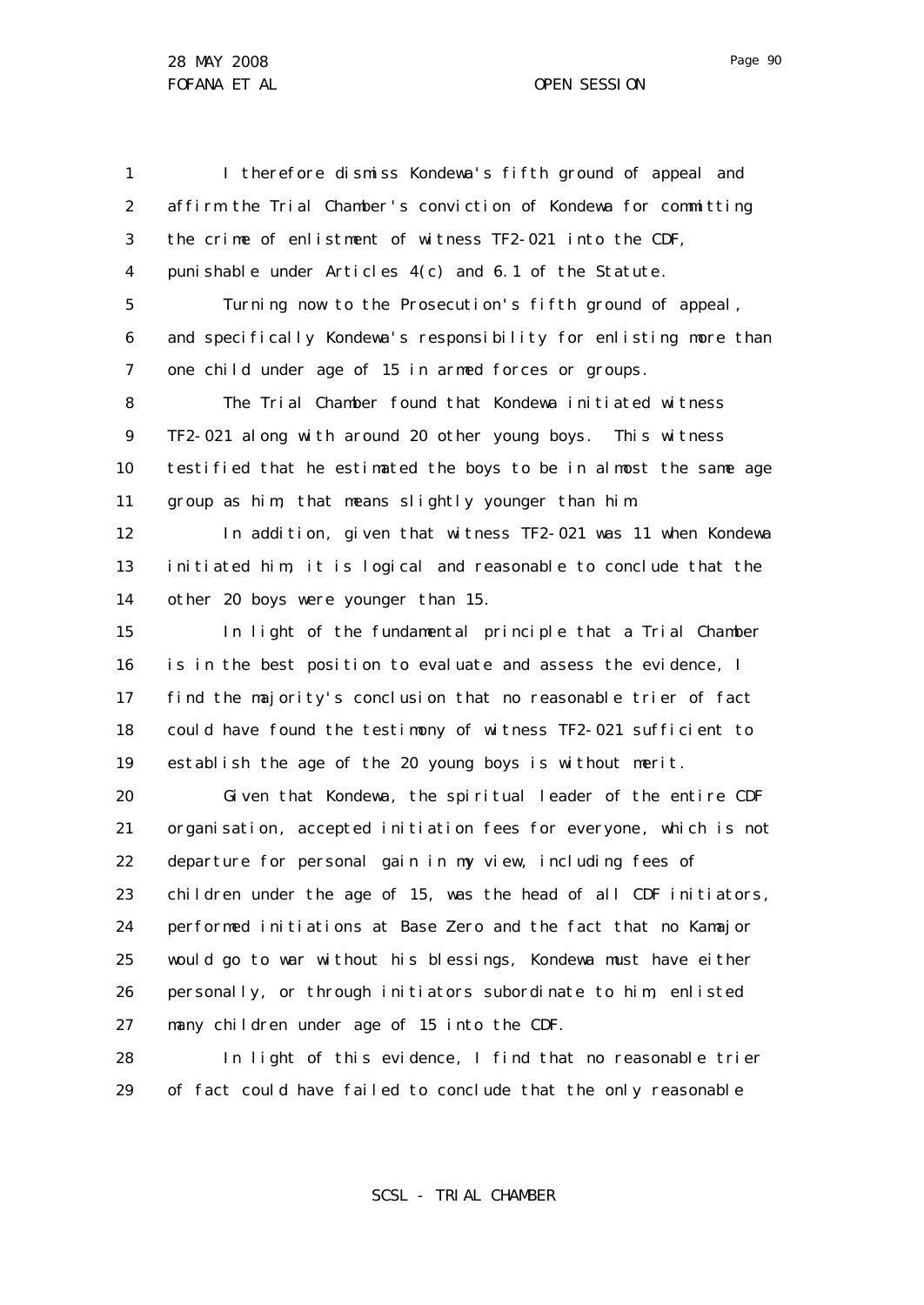1 2 inference from the evidence was that Kondewa enlisted many children under the age of 15 into the armed forces.

3 4 5 I, therefore, grant the Prosecution's fifth ground of appeal and enter a conviction for Kondewa for enlisting many children into the CDF forces.

6 7 Turning now to Kondewa's responsibility for aiding and abetting the use of child soldiers.

8 9 10 11 12 13 The majority found that it cannot consider any evidence or pronounce a verdict on whether Kondewa was liable for the "use" of child soldiers because the Trial Chamber declined to examine this issue. This statement is misplaced. The standard of appellate review requires the Appeals Chamber to consider existing evidence.

14 15 16 17 The Trial Chamber's findings show that Kondewa was aware that he was performing initiations for children for the purpose of preparing them to become fighters. He himself told initiators that the initiation would make them powerful for fighting.

18 19 20 21 22 I am satisfied that evidence as applied to the law merits granting the Prosecution's fifth ground of appeal. I accordingly enter a conviction against Kondewa for aiding and abetting the use of children under the age of 15 to participate actively in hostilities.

23 24 Turning to Fofana's responsibility for enlistment and use of child soldiers.

25 26 27 28 29 I disagree with the majority's refusal to address the merits of the Prosecution's argument because of a lack of supporting arguments. On the contrary, I find that the Prosecution set out the grounds of appeal clearly and exhaustively and provided supporting arguments.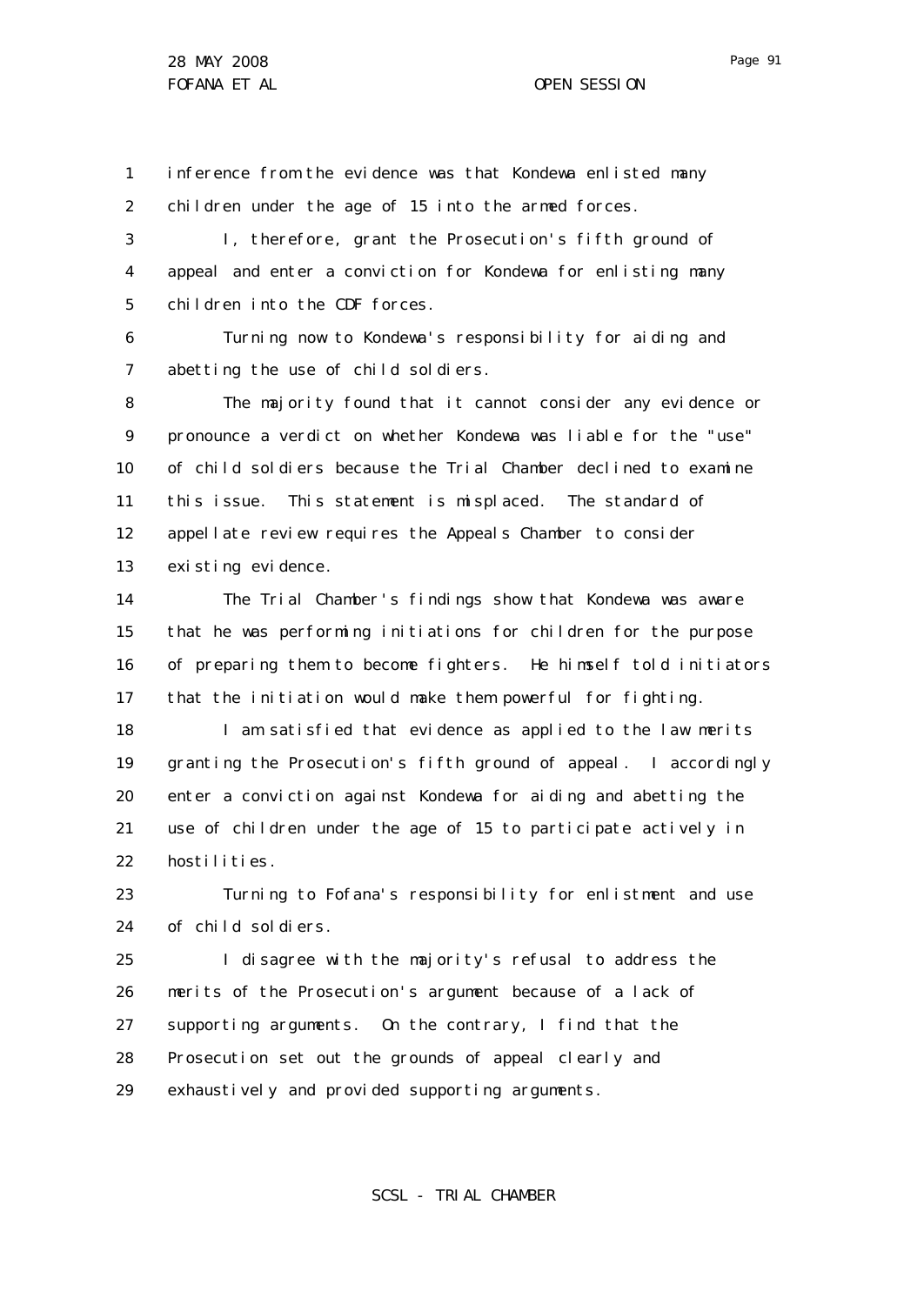1 2 3 4 5 6 7 8 9 10 11 Fofana was the "Director of War" for the CDF and part of the High Command. He made decisions along with Norman and Kondewa and was responsible for the receipt and provisions of logistics to the frontline, including the provision of manpower. Although Fofana did not enlist or use child soldiers personally, I am satisfied that his high position within the CDF command structure, and his physical presence at meetings where child soldiers were either present or were discussed, constituted tacit approval, encouragement and moral support to the commanders and Kamajors to continue to enlist and use children under the age of 15 to participate actively in hostilities.

12 13 14 15 16 17 I, therefore, grant the Prosecution's fifth ground of appeal and find Fofana responsible under Article 6.1 for aiding and abetting the crimes of enlistment of children under the age of 15 into armed forces or groups, and the use of children under the age of 15 to participate actively in hostilities, crimes punishable under Article 4(c) of the Statute.

18 19 I shall now discuss Kondewa's sixth ground of appeal: Cumulative convictions and collective punishments.

20 21 22 23 24 As has been discussed by the majority, Kondewa's sixth ground of appeal concerns cumulative convictions. I agree with the majority that "because each of these crimes requires proof of materially distinct elements, cumulative convictions are permissible in this instance."

25 26 27 As there is no appeal against the finding of guilt for collective punishments as such, Kondewa's sixth ground of appeal should be rejected on this basis alone.

28 29 The majority, however, nonetheless, examined the Trial Chamber's findings of fact with respect to collective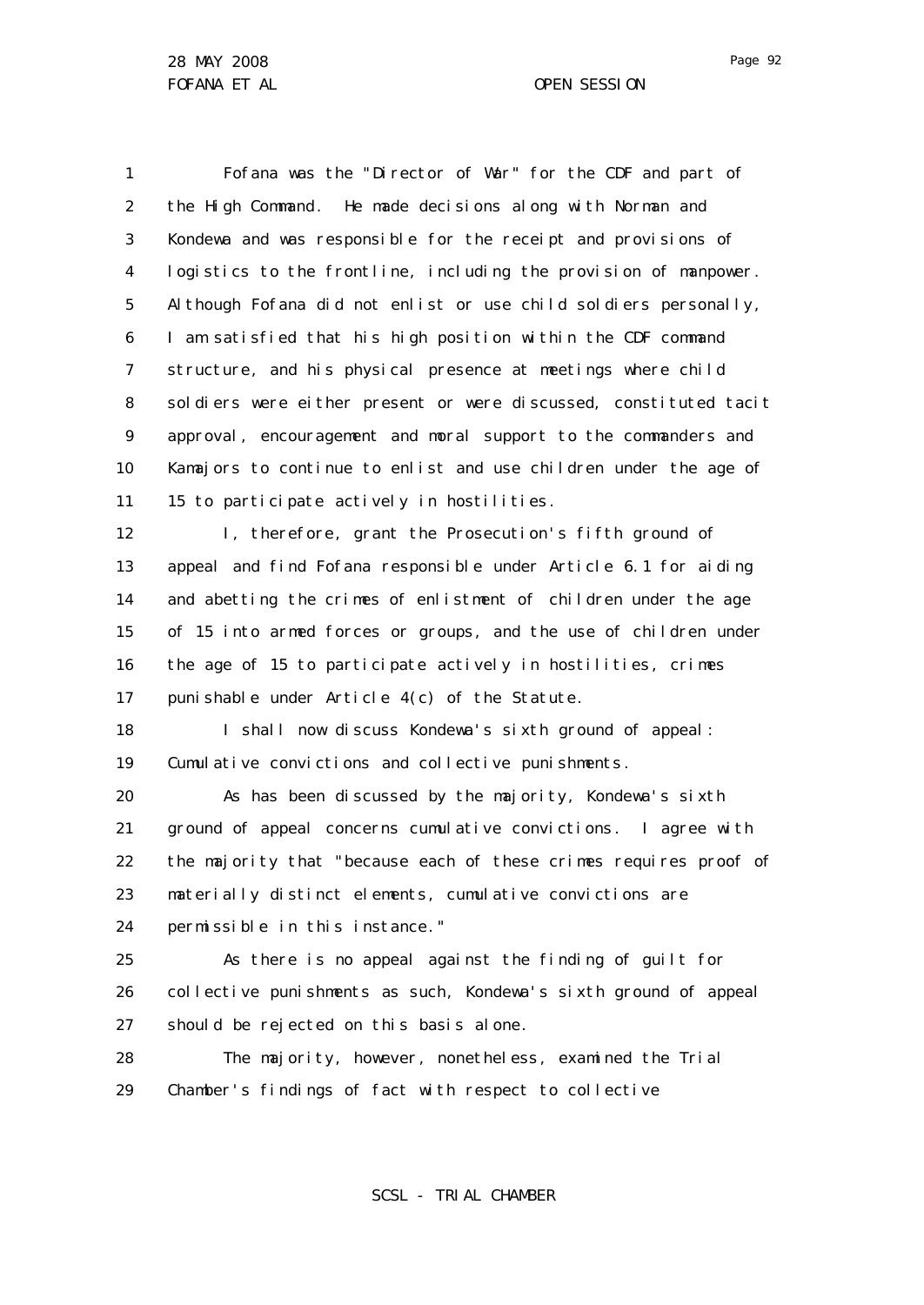1 2 3 4 5 punishments. The majority concludes "that the individuals who came under attack were being targeted due to their perceived identities, their locations, or by sheer chance," and not due to omissions or act which they may or may not have committed. I disagree with this approach.

6 7 8 9 10 11 12 The Kamajors distinguished collaborators from other civilians on the basis of the perceived support they gave to rebels. To target protected persons for murder, cruel treatment or pillage because they are perceived to support the rebels is exactly the same as intentionally punishing them as a group for omissions or acts for which they may or may not have been responsible.

13 14 15 16 Furthermore, I find that the Trial Chamber's findings prove beyond reasonable doubt that both the principal perpetrators and Fofana and Kondewa had the requisite *mens rea* to support convictions for collective punishments.

17 18 19 For these reasons, I uphold Fofana's and Kondewa's convictions under Article 6.1 and Article 6.3 for collective punishments under count 7.

20 21 22 Turning now to the Prosecution's eighth ground of appeal which concerns the denial of leave to amend the indictment in order to charge sexual crimes.

23 24 25 26 27 I concur with the majority in rejecting Kondewa's submission that the Appeals Chamber lacks jurisdiction to entertain this ground of appeal and that the principle of *res judicata* prevents the Appeals Chamber from entertaining this ground of appeal on the merits.

28 29 I disagree, however, with the majority's decision to summarily dismiss this ground of appeal on the basis that it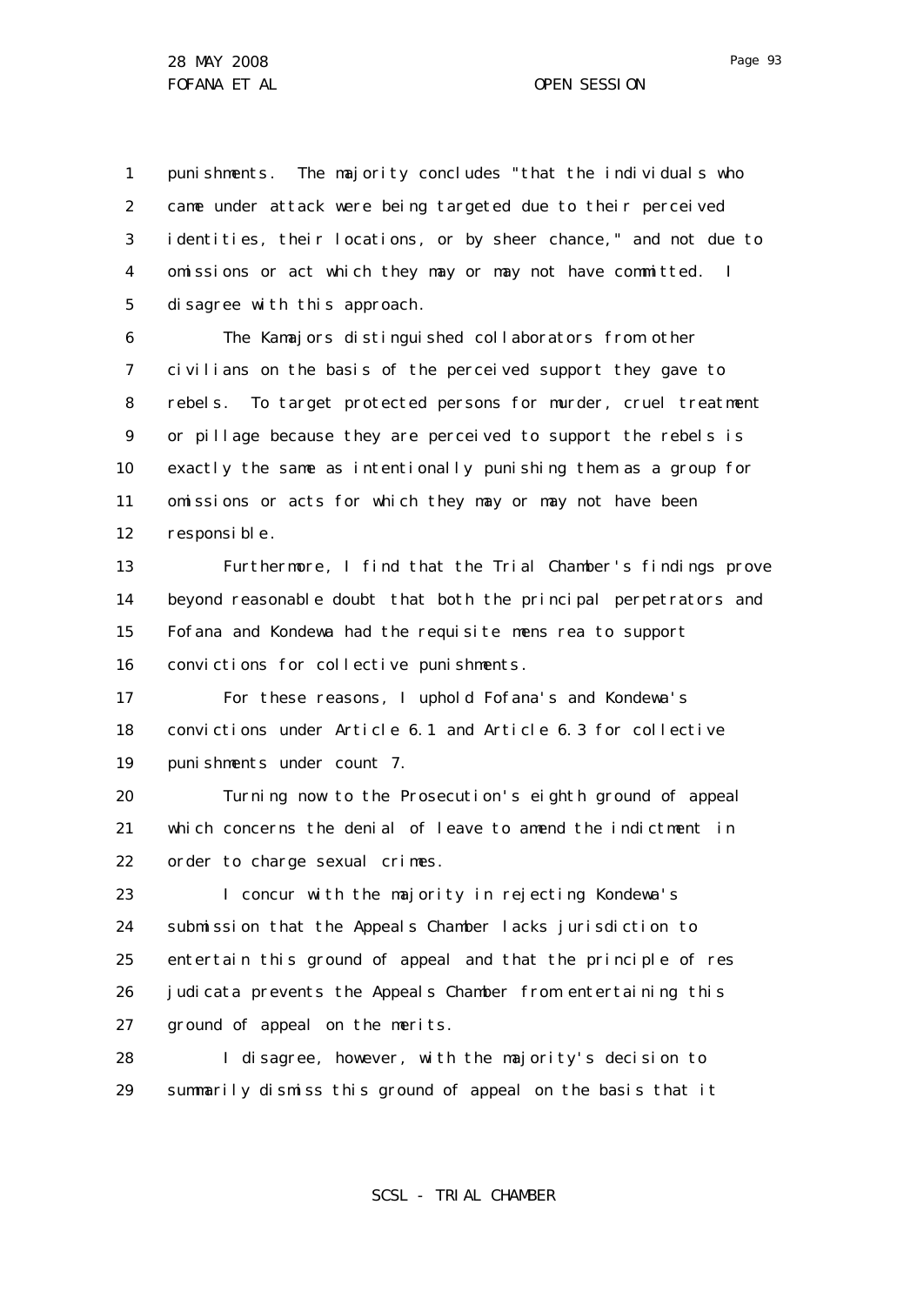1 falls outside the scope of the appellate review.

2 3 4 5 6 7 8 9 10 The majority considered that the alleged errors had no chance to affect the verdict because they do not relate to any count contained in the indictment upon which the verdict was issued. The majority further considered that "denying the amendment did not preclude the Prosecution from charging the accused with these crimes, since it is within the Prosecution's discretion to bring, alongside the original indictment, a separate indictment regarding the new allegations it intended to bring in the case."

11 12 13 14 It seems that the Prosecution did not ask for the case to be remitted for retrial because it "accepted that this would not be practicable." Such pragmatism, given the limited lifespan of the Court, should not prejudice the Prosecution.

15 16 17 18 19 20 21 With regard to the substance of the Prosecution's appeal it is my view that there are two main issues, namely, whether the Trial Chamber abused its discretion in finding that the Prosecution failed to act with due diligence; and whether in the exercise of its discretion the Trial Chamber correctly balanced Fofana's and Kondewa's rights to a fair trial against other factors.

22 23 24 25 26 27 28 29 With respect to whether the Prosecution failed to act with due diligence, I find that the Prosecution could only have brought new charges in the indictment when sufficient material facts would have sustained a prima facie case. The Prosecution submitted that in June 2003 there were "indications" of gender-based crimes; only in October 2003 did it obtain solid "evidence" capable of confirmation, meaning "evidence that is sufficient to prove the crimes alleged" and to secure the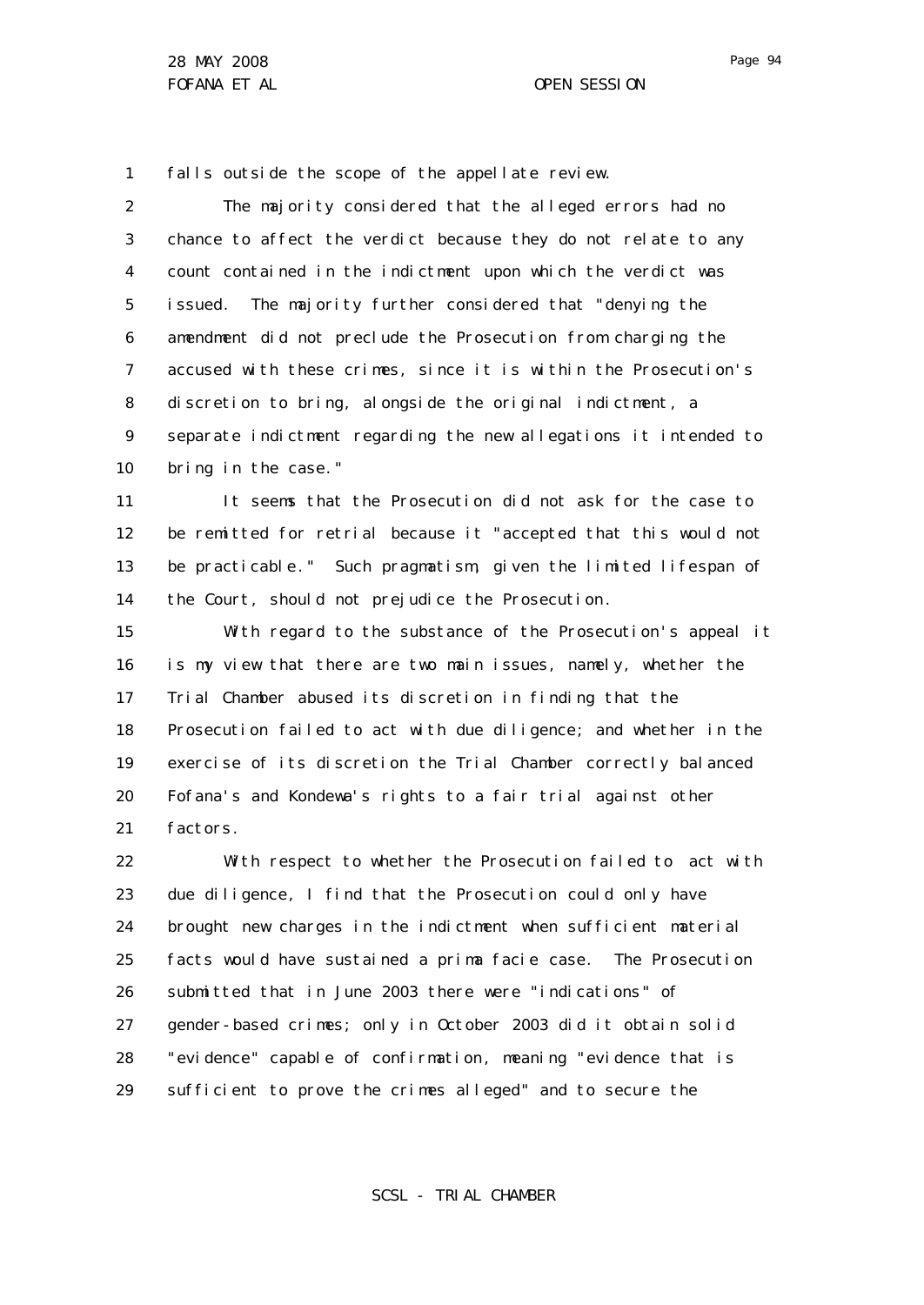1 2 3 4 5 6 7 8 cooperation of witnesses. I wish to underscore in this respect that victims of gender-based violence generally express greater reluctance to report and testify on those events than victims of other crimes. I note the Prosecution's assertion that "in some instances, it was the existence of the indictment and subsequent incarceration of the accused that created the conditions for these potential witnesses to come forward and to give evidence, whereas before they were unwilling to do."

9 10 Accordingly, I find that the Prosecution did not fail to act with due diligence.

11 12 13 14 15 16 With respect to the question of whether the Trial Chamber correctly balanced Fofana and Kondewa's right to a fair trial against other factors, it is well-established that "the timeliness of the Prosecutor's request for leave to amend the indictment must be measured within the framework of the overall requirement of the fairness of the proceedings."

17 18 19 20 In this case I find that the proposed amendments to the indictment would not have resulted in an unfair trial as Fofana and Kondewa have been adequately and timely informed of the potential new charges.

21 22 23 24 25 26 With respect to the possibility of filing a new indictment two months after the start of the trial against the accused, I find it would have been neither reasonable nor appropriate for the Prosecution, given the limited lifespan of the Court, to choose to file a new indictment rather than to take measures to amend the indictment.

27 28 29 Finally, the approach adopted by the majority of the Trial Chamber prevented victims of gender-based violence from seeing their case adjudicated before the Special Court. I consider that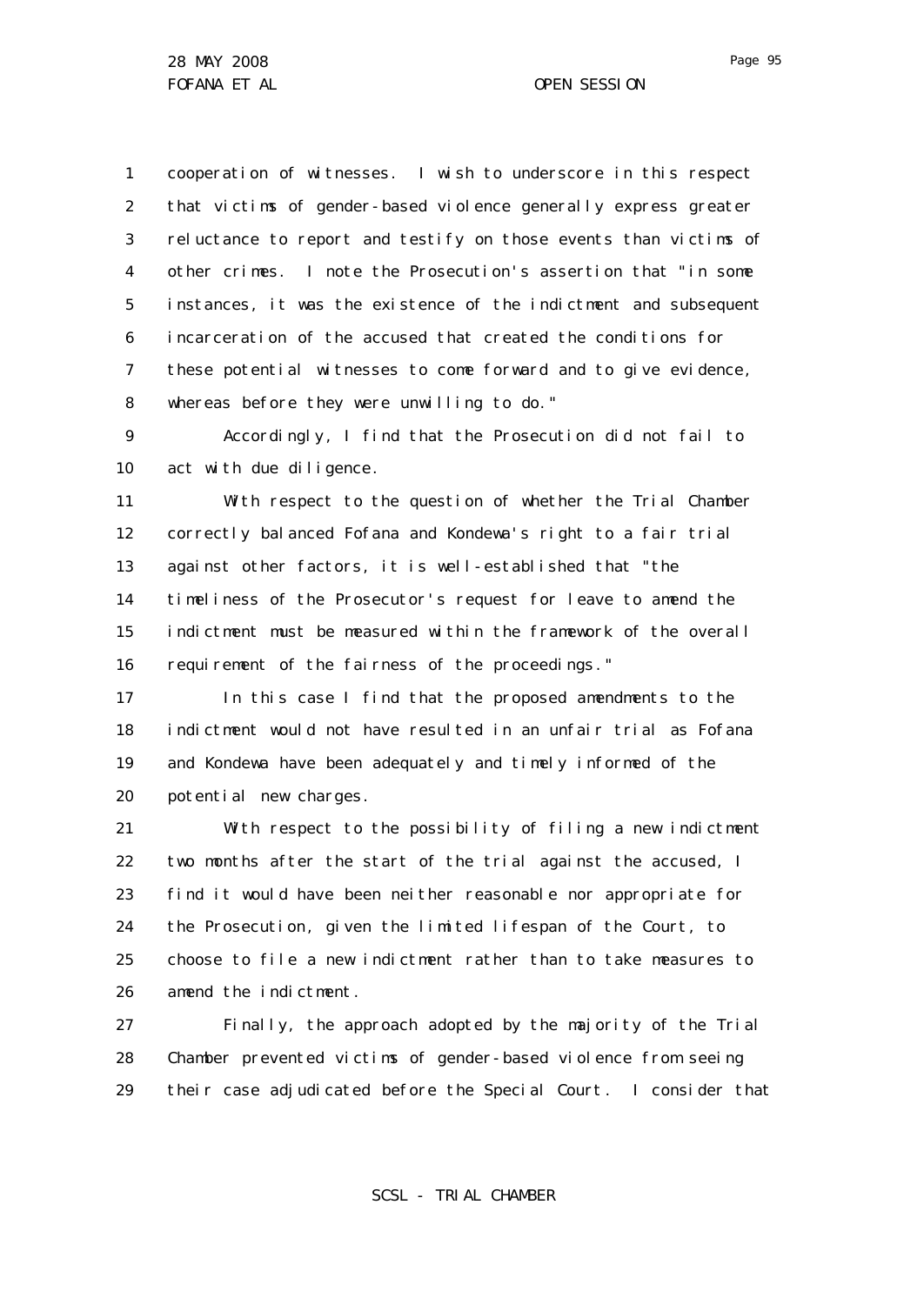1 2 3 4 5 6 7 8 when an international forum is established to adjudicate gross violations of human rights it has an inherent duty to fulfil its mandate by providing the victims with proper access to justice. This consideration is particularly relevant in the context of the Prosecution of crimes committed in Sierra Leone during an armed conflict, since the victims might be prevented to seek remedy before the national courts in view of the amnesty included in the Lome agreement.

9 10 11 Denying the Prosecution to prosecute acts of gender-based violence, therefore, impeded the Special Court's fulfillment of its mandate.

12 13 For the foregoing reasons I grant the Prosecution's eighth ground of appeal.

14 15 16 17 I finally turn to the Prosecution's tenth ground of appeal which concerns sentencing. In this regard I agree with aspects of the majority's decision on sentencing. I shall therefore only address those parts with which I disagree.

18 I agree with the majority that, in principle,

19 20 21 22 23 reconciliation can be a mitigating circumstance. Some basic conditions connecting the purpose of reconciliation to the perpetrator of the crime must be met, however, in order to make it possible that the members of the same society can live again together in peace. These are:

24 25 First: The perpetrator must admit guilt or at least acknowledge responsibility for what he/she has done.

26 27 28 Two: The perpetrator must submit excuses for what he/she has done to the individual victims if possible, in general if not.

29 Three: The perpetrator must be prepared to assist in the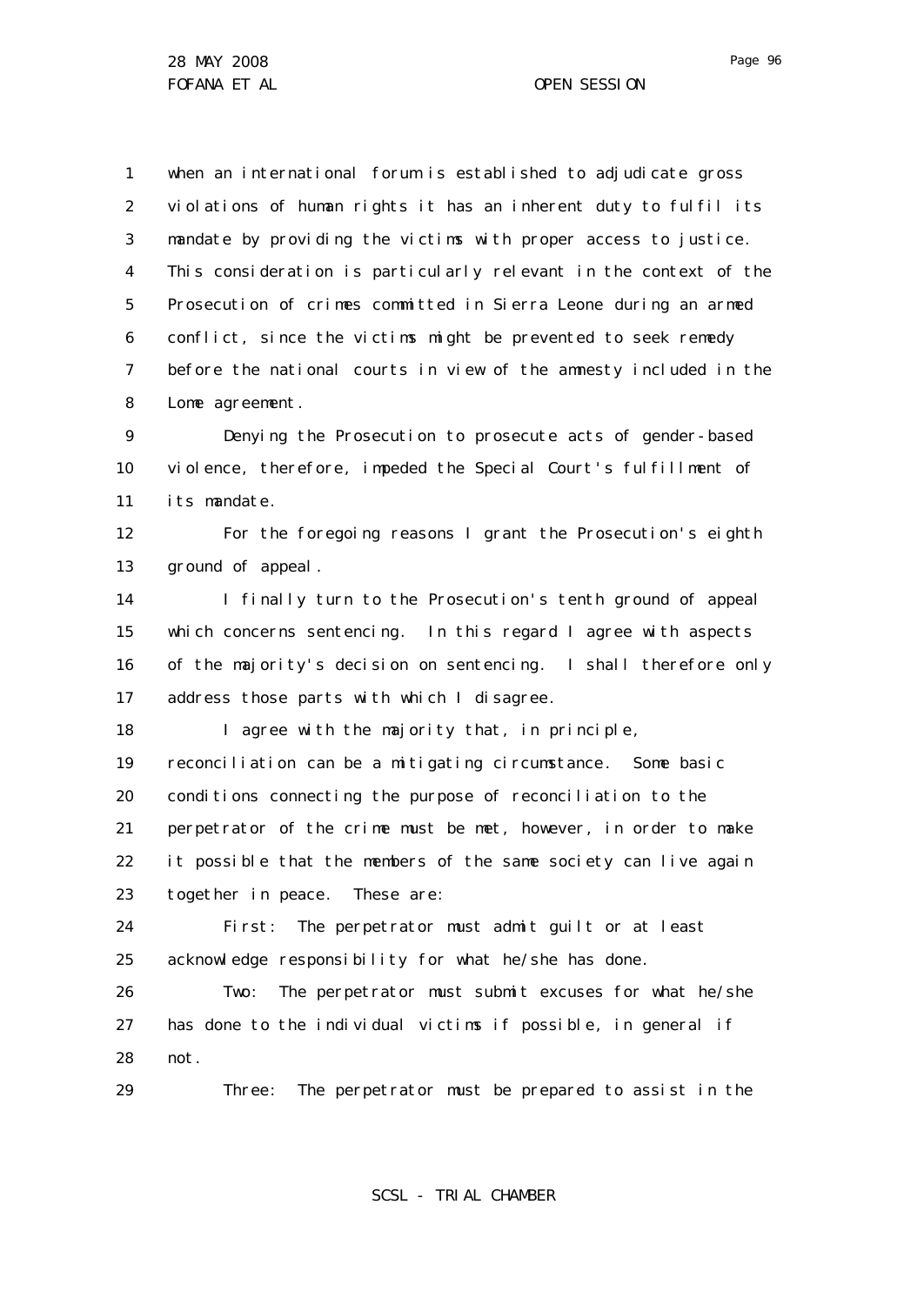1 reconciliation or peace process of the given community.

2 3 4 5 6 Kondewa submits that the Trial Chamber correctly held that "a repressive sentence against him would be counterproductive" and that calls for justice by victims as well as the call of the international community to end impunity would not have been answered by a harsh sentence.

7 8 9 10 11 12 13 First, a sentence which adequately reflects the harm caused to victims is not "harsh" and will not be perceived as such. A sentence that adequately reflects the harm caused to victims is a just sentence. Second, an extremely lenient sentence fails to demonstrate to putative subsequent criminals that impunity will end. This principle of affirmative prevention cannot be outweighed by any purpose of reconciliation.

14 15 16 17 18 I further find no remorse in the statements of Fofana and Kondewa made through his -- lawyers of Fofana and Kondewa. They expressed global regret for the situation in Sierra Leone without connecting this situation to themselves or accepting any kind of responsibility.

19 20 21 In my view, Fofana and Kondewa's statements were simply cal culated at the end, after they have been convicted, to achieve a reduced sentence and were neither real, nor sincere.

22 23 24 25 26 27 On the other hand, I find that mitigating circumstances, albeit to a very limited amount, can be credited to Fofana because of his commitment to and observance of the Lome peace agreement and because he worked without any pay with the NGO community in ensuring that members of the CDF remained committed to the peace process within Sierra Leone.

28 29 Not having found anything similar in this regard concerning Kondewa, I hold that reconciliation cannot be a reason to reduce